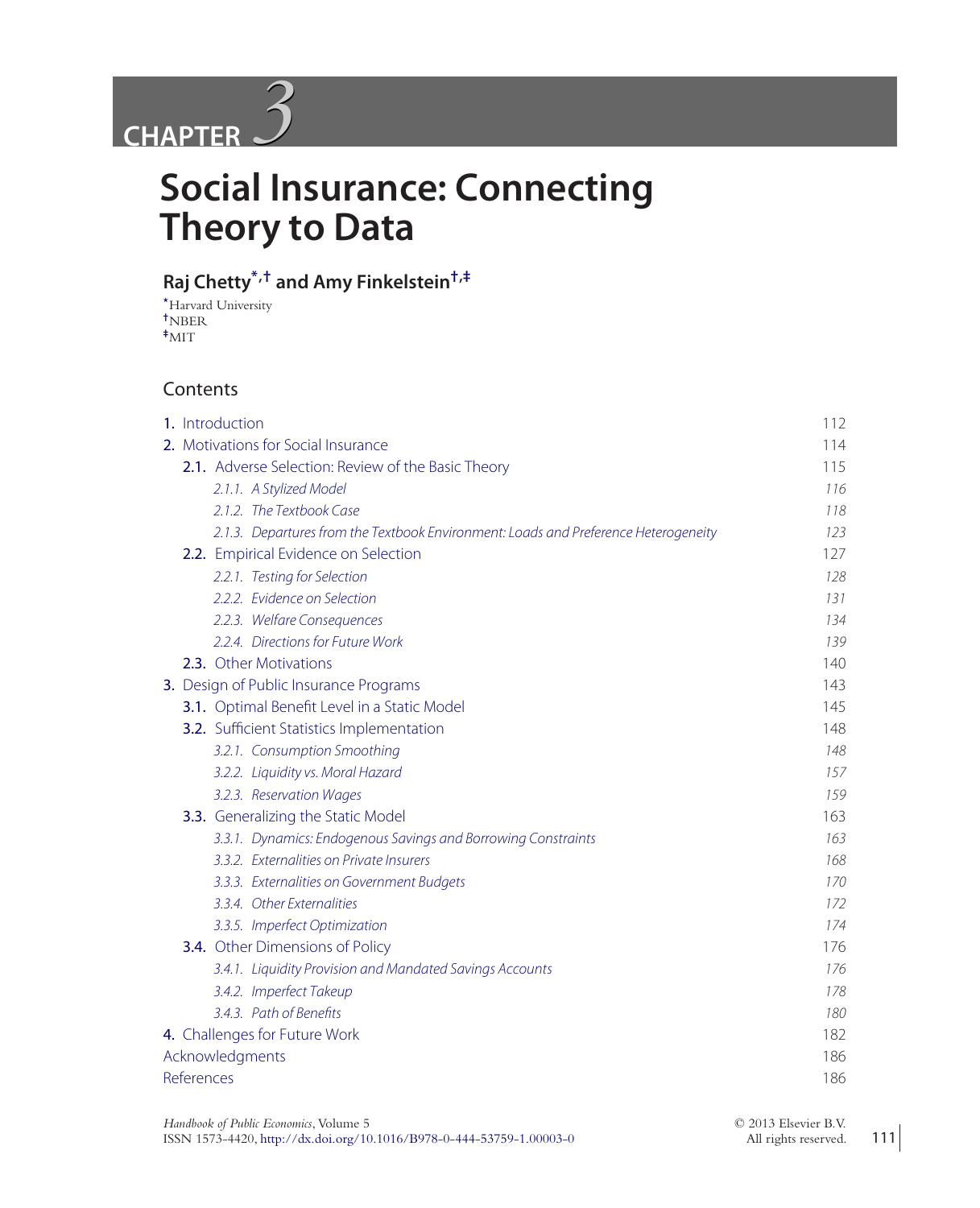## <span id="page-1-1"></span>**1. INTRODUCTION**

Over the last century, social insurance—government intervention in providing insurance against adverse shocks to individuals—has emerged as one of the major functions of government in developed countries.[1](#page-1-0) Social insurance programs began by providing limited coverage for risks such as injury at work and unemployment (Baicker, Goldin, & Katz, 1998; [Fishback & Kantor, 1998\)](#page-79-0). Today, governments provide substantial insurance for a broad range of risks, including health (Medicare and Medicaid in the US), disability and retirement (the Old Age, Survivors, and Disability insurance program), work injury (Worker's Compensation), and unemployment (Unemployment Insurance). ${}^{2}$  In the United States, expenditures on social insurance have risen from less than 10% of the federal government's budget in the early 1950s to almost 60% today and continue to grow rapidly [\(Gruber,2009\)](#page-79-1). Social insurance expenditures are now a defining characteristic of modern developed economies.The fraction of GDP devoted to social insurance increases sharply with GDP per capita (Figure [1\)](#page-2-0).

Academic research on social insurance policies has grown alongside the expansion of these programs. Research on social insurance has addressed two broad questions. First, when should the government intervene in private insurance markets? The standard set of rationales includes private market failures, income redistribution, and paternalism. More recently, a growing empirical literature has sought to quantify the importance of these motives for government intervention. Much of this literature has focused on one particular market failure that can provide a rationale for social insurance: adverse selection due to asymmetric information. Second, if the government chooses to intervene, what is the optimal way to do so?The key issue here is that expanding social insurance creates moral hazard by distorting incentives.The literature on optimal policies seeks to identify the policies that maximize welfare, trading off the distortionary costs of social insurance programs with the benefits they provide in reducing exposure to risk. This literature has analyzed several dimensions of social insurance policies, ranging from the optimal level of benefits to whether the optimal tools are provision of liquidity (e.g., via loans) or state-contingent transfers.

Research on each of these two questions has traditionally been divided into two distinct methodological strands: a normative theoretical literature that focuses on welfare analysis and a positive empirical literature that documents the workings of private insurance markets or the impacts of social insurance programs. The limitation of this

<span id="page-1-0"></span> $1$  We use the term "social insurance" to refer to government programs that transfer resources across states of nature after an individual is born rather than transfers of resources across individuals (e.g.,through redistributive taxation).Transfers of resources across individuals—which effectively provide insurance behind the veil of ignorance—are discussed in the chapters on optimal taxation in this volume.

<span id="page-1-2"></span><sup>&</sup>lt;sup>2</sup> See Social Security Administration (1997) for an excellent overview of modern social insurance programs in the United States. [Krueger and Meyer \(2002\)](#page-80-0) also provide a description of many social insurance programs in the US, as well as a review of the empirical literature on their labor supply impacts.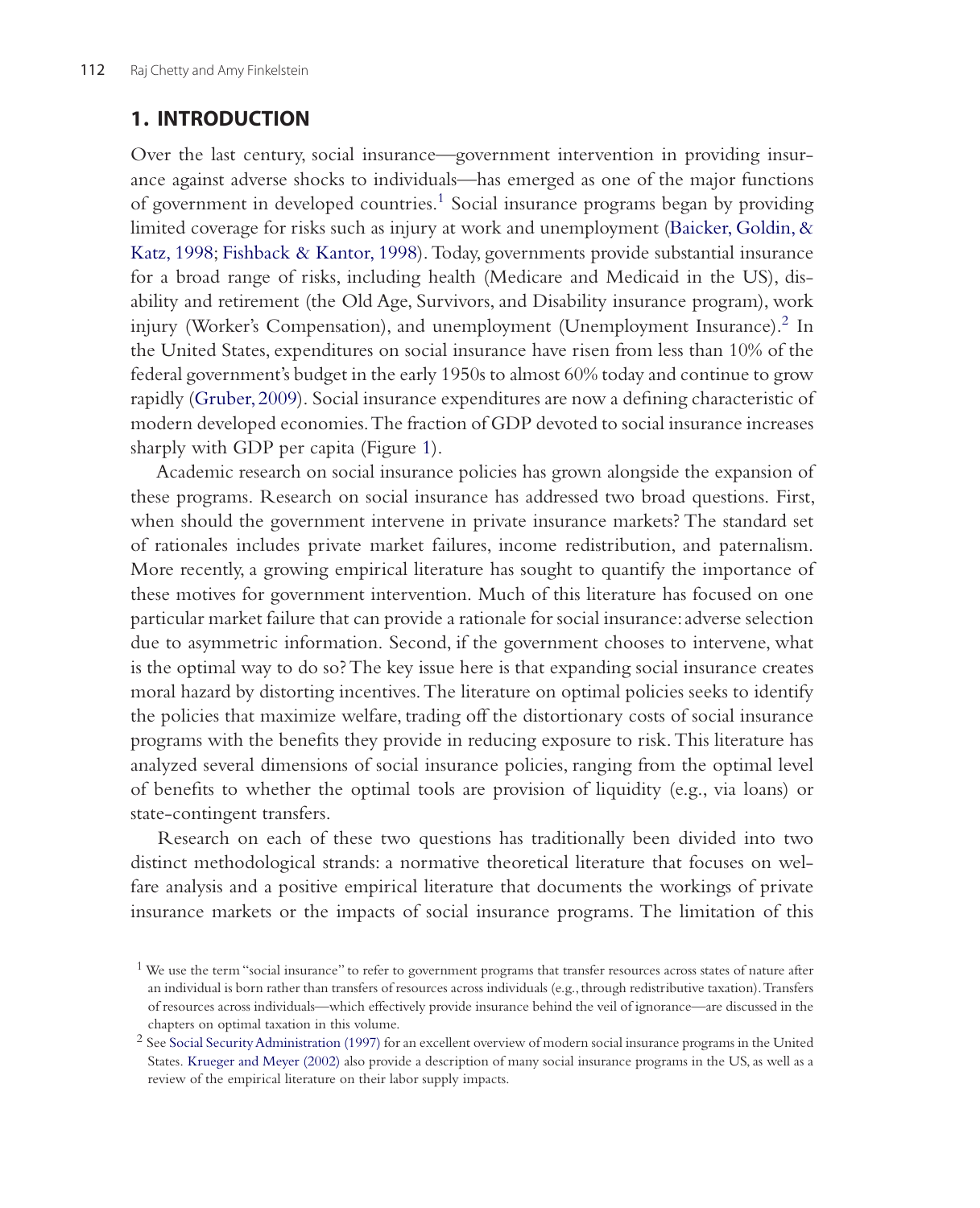

<span id="page-2-0"></span>**Figure 1** Social insurance vs. GDP per capita in 1996. Notes: Social insurance statistics are from International Labor Organization (2000). Social insurance is defined as total expenditures on social security, disability insurance, unemployment insurance, insurance against work-related injuries, and government provided health insurance. GDP statistics are from the Penn World tables. GDP is measured in PPP-adjusted 1996 US dollars.

two-pronged approach is that the theoretical models do not by themselves offer quantitative answers to the key policy questions, while the descriptive empirical literature often has little to say about the welfare implications of its findings. For example, the rich theoretical literature on adverse selection has shown that private markets may provide too little insurance in the presence of asymmetric information. A more recent empirical literature has documented that adverse selection does in fact exist in many private insurance markets. However, the empirical techniques developed to identify the existence of selection do not, by themselves, permit even qualitative comparisons of the welfare costs of selection across markets,let alone quantitative welfare statements. Similarly, a large theoretical literature has characterized the properties of optimal insurance contracts in the presence of moral hazard. In parallel, empirical work has documented the causal impacts of social insurance programs on a broad range of behaviors, ranging from job search to health expenditures. Again, however, the implications of estimates of parameters such as the elasticity of unemployment durations with respect to benefits for optimal policy were unclear from the initial empirical literature.

Over the past two decades, researchers have made considerable progress in connecting theoretical and empirical work on social insurance to make empirically grounded statements about welfare and optimal policy. For instance, recent work has shown how data on selection patterns in insurance markets can be used to quantify the welfare costs of adverse selection in models of asymmetric information. Similarly, researchers have developed new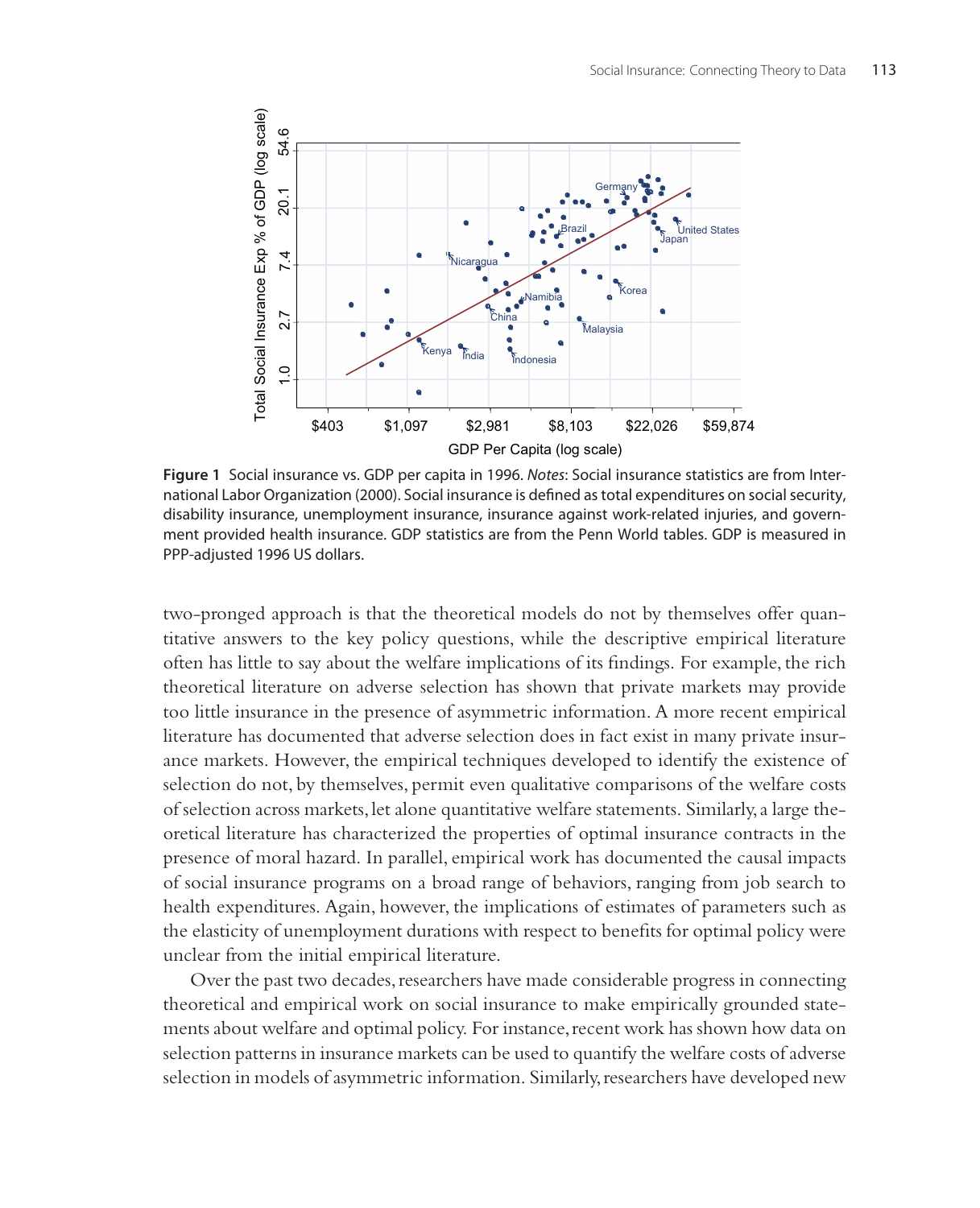methods of mapping estimates of behavioral elasticities to statements about the optimal level of social insurance benefits.

In this survey, we provide an overview of some of the key advances in connecting theory to data in analyzing the welfare consequences of social insurance. In focusing on this goal, we deliberately do not provide a comprehensive survey of the literature on social insurance.We cover only a selected subset of the many theoretical studies that have advanced the literature. We also discuss only a small subset of the numerous empirical studies that have estimated relevant empirical parameters. Readers seeking a more detailed discussion of empirical evidence on behavioral responses to social insurance may refer to [Krueger and Meyer \(2002\)](#page-80-0) and [Cutler \(2002\).](#page-77-0)

We divide our review of the literature into two sections, corresponding to the two major questions discussed above. In Section [2,](#page-3-0) we discuss motives for government intervention in insurance markets. In Section [3,](#page-32-0) we discuss optimal policy design once the government has decided to intervene. This literature on optimal design of social insurance has proceeded mostly independently from the work on the economic motivations for social insurance. As a result, the two sections of the paper draw on fairly distinct literatures. Indeed, one limitation of existing work on optimal government policy is that it typically assumes away the existence of formal private insurance markets rather than considering optimal policy design in an environment with endogenous market failures. We conclude in Section [4](#page-71-0) by discussing this as well as some of the other broad challenges that remain in going from the work we review here to statements about optimal policy design.

## <span id="page-3-0"></span>**2. MOTIVATIONS FOR SOCIAL INSURANCE**

Research in public economics usually begins with the question of why the government might have a reason to intervene in a particular private market transaction. Only then can one move forward to consider potential forms of intervention and their consequences. Standard economic rationales for social insurance include redistribution, paternalism, and market failures [\(Diamond,1977\)](#page-78-0).Within this relatively broad limit, our focus here is quite narrow. Following much of the recent literature, we concentrate on the potential role for social insurance in ameliorating one particular type of private market failure, namely selection. We return at the end of this section to briefly comment on other potential rationales for social insurance and some of the existing empirical work on them.

Modern theoretical work on adverse selection in insurance markets dates to the seminal work of [Akerlof \(1970\)](#page-75-2) and [Rothschild and Stiglitz \(1976\),](#page-81-0) which introduced a key motivation for social insurance: the competitive private equilibrium may under-provide insurance, creating scope for welfare-improving government intervention. Relative to the rich theoretical literature, empirical work on adverse selection in insurance markets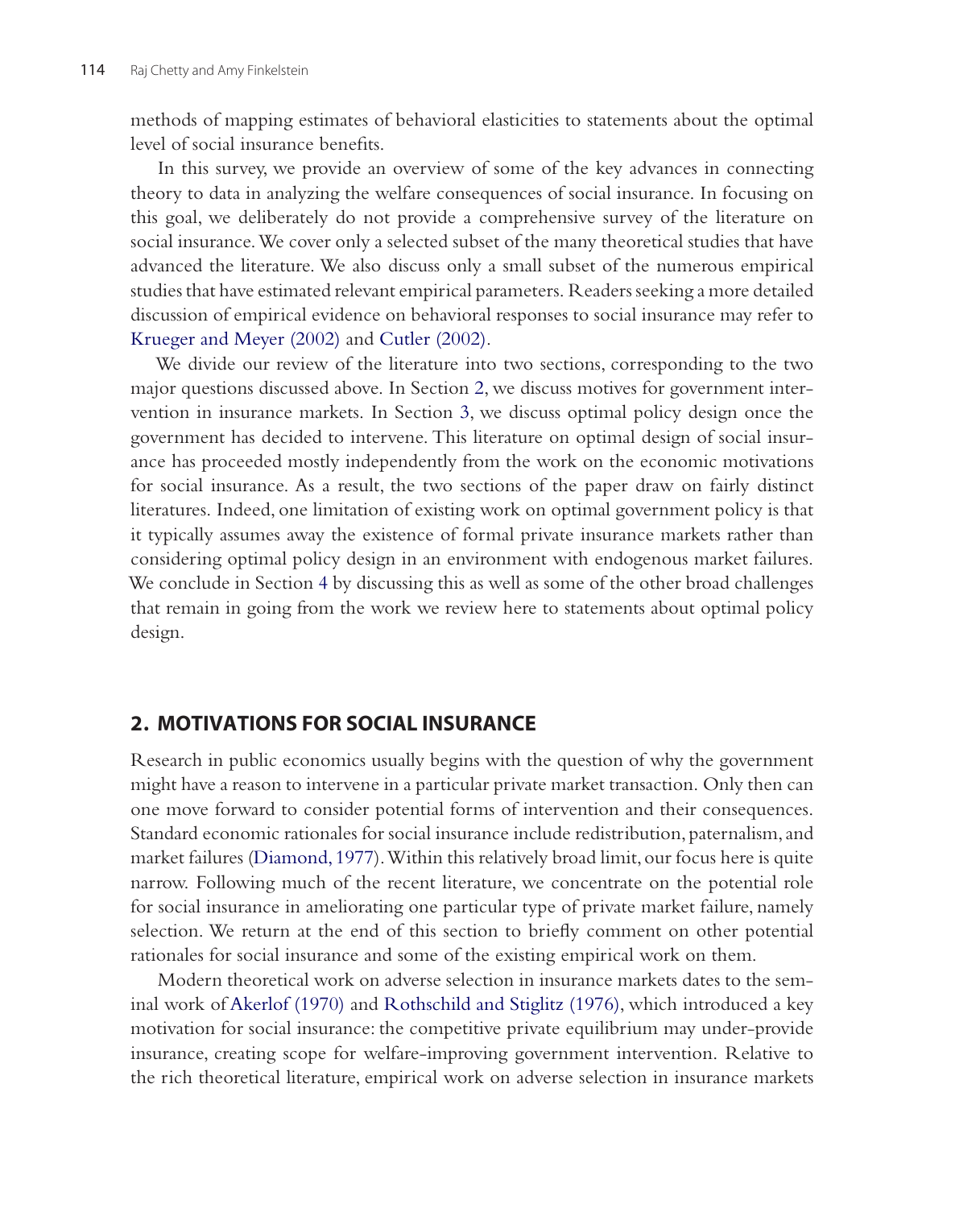lagged decidedly behind for many years. Indeed, in awarding the 2001 Nobel Prize for the pioneering theoretical work on asymmetric information,the Nobel committee noted this paucity of empirical work [\(Bank of Sweden, 2001\)](#page-75-3).

Over the last decade or so, empirical research had made considerable progress in developing tools to identify whether asymmetric information exists in a given insurance market, as well as to begin to quantify the welfare costs of this asymmetric information and the welfare consequences of alternative public policy interventions. Some of the findings of this empirical work have suggested important refinements to the initial theory. In particular, a growing body of evidence suggests that in addition to heterogeneity in risk type, heterogeneity in preferences can be a quantitatively important determinant of demand for insurance. This is in contrast to the original theoretical literature on asymmetric information which focused on the potential for (unobserved) heterogeneity in risk type and assumed away the possibility of heterogeneity in preferences. Once one allows for heterogeneity in preferences in addition to risk type, the competitive equilibrium may look very different and the optimal policy intervention is no longer a priori obvious.

To summarize and discuss this empirical literature, we begin by presenting a highly stylized model and graphical framework that allow us to review the basic results of the standard theory and to describe their sensitivity to incorporating several "real world" features of insurance markets. The graphical framework provides a lens through which we discuss empirical work detecting whether selection exists and quantifying its welfare costs. Finally, we discuss some of the limitations of the work to date and some directions for further work.

## <span id="page-4-0"></span>**2.1. Adverse Selection: Review of the Basic Theory**

We structure our analysis using a simplified model of selection based on that presented in [Einav, Finkelstein, and Cullen \(2010a\),](#page-78-1) and discussed further in Einav and Finkelstein (2011).We begin with the "textbook model" in which the qualitative results are unambiguous: adverse selection creates a welfare loss from underprovision of insurance, and public policy such as mandates can reach the efficient allocation and improve welfare. Even in this textbook case, however, the magnitudes of the welfare costs of adverse selection and the welfare gains from government intervention remain empirical questions. Moreover, these qualitative results can be reversed with the introduction of two important features of actual insurance markets: loads and preference heterogeneity.With loads, it is no longer necessarily efficient for all individuals to be insured in equilibrium, and mandates can therefore reduce welfare in some cases.With preference heterogeneity, the market equilibrium may lead to over insurance rather than underinsurance. Given the qualitative as well as quantitative uncertainty of the impact of selection and of government intervention, these naturally become empirical questions.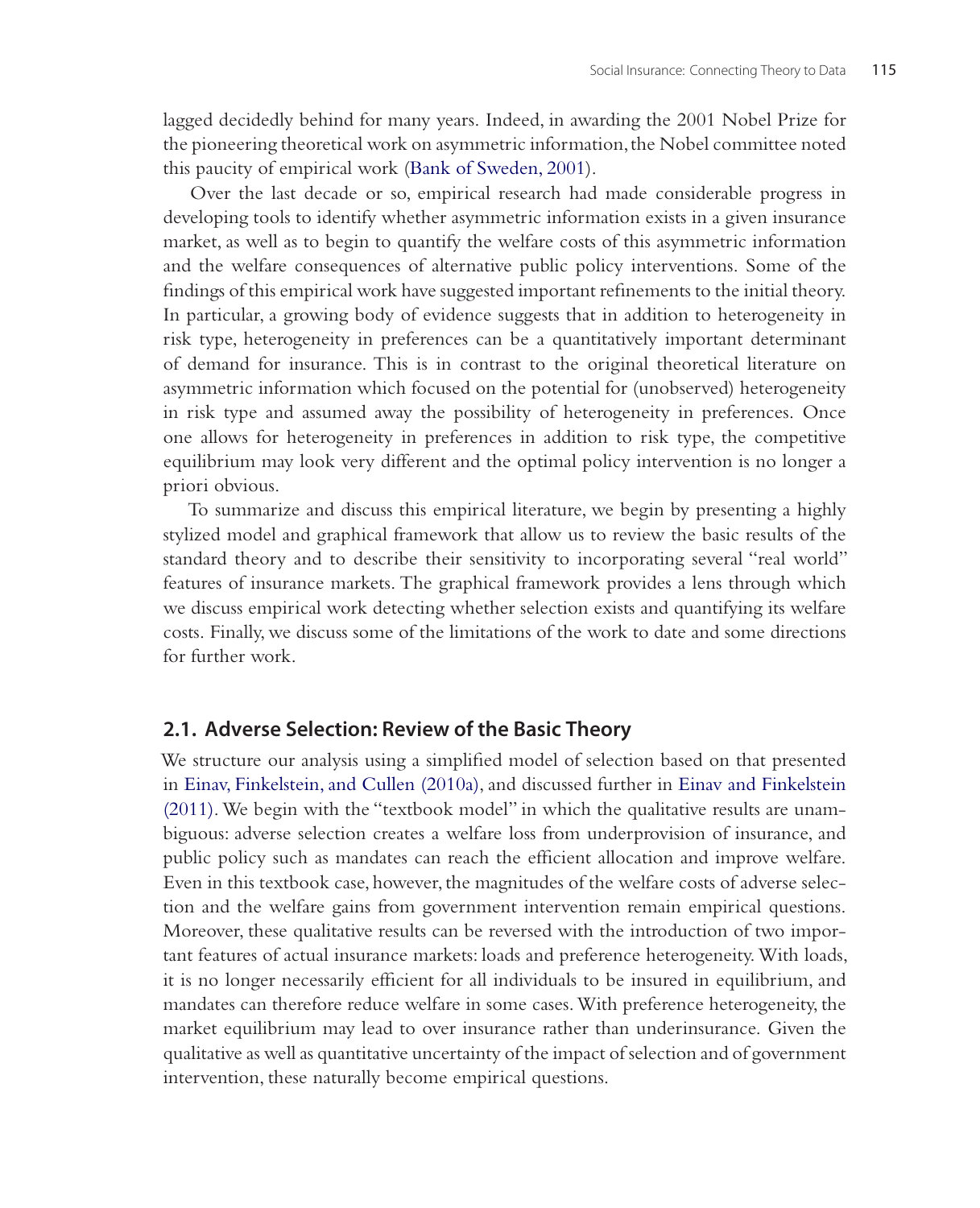#### <span id="page-5-0"></span>*2.1.1. A Stylized Model*

*Setup and Notation.* A population of individuals chooses from two insurance contracts, one that offers high coverage (contract *H*) and one that offers less coverage (contract *L*). To further simplify the exposition, assume that contract *L* is no insurance and is available for free, and that contract *H* is full insurance. These are merely normalizations and it is straightforward to extend the analysis to partial coverage contracts or to more than two contracts [\(Einav et al., 2010a\)](#page-78-1).

The key simplification we make is to fix the contract space, but allow the price of insurance to be determined endogenously. In other words, the set of contracts that insurance companies offer is determined exogenously, and the focus of the model is on how selection distorts the pricing of these existing contracts. The analysis is therefore in the spirit of [Akerlof \(1970\)](#page-75-2) rather than [Rothschild and Stiglitz \(1976\),](#page-81-0) who endogenize the level of coverage as well. This assumption greatly simplifies the analytical framework and makes it easier to both allow for multiple sources of heterogeneity across consumers and to illustrate some of the key insights and implications of selection models. However, it means that the analysis of the welfare consequences of selection or alternative possible government interventions is limited to the cost associated with inefficient pricing of a fixed set of contracts;it does not capture welfare loss that selection may create by distorting the set of contracts offered, which may be large in some settings.We return to this central issue below.

Define the population by a distribution  $G(\zeta)$ , where  $\zeta$  is a vector of consumer characteristics. For our initial discussion of the "textbook case," we will assume that these consumer characteristics  $\zeta$  include only characteristics relating to their risk factors; later, we will relax this assumption and explore the implications of allowing for preference heterogeneity.

Denote the (relative) price of contract *H* by *p*, and denote by  $v^H(\zeta_i, p)$  and  $v^L(\zeta_i)$ consumer *i*'s (with characteristics  $\zeta_i$ ) utility from buying contracts *H* and *L*, respectively. Although not essential, it is natural to assume that  $v^H(\zeta_i, p)$  is strictly decreasing in p and that  $v^H(\zeta_i, p = 0) > v^L(\zeta_i)$ . Finally, denote the expected monetary cost to the insurer associated with the insurable risk for individual  $i$  by  $c(\zeta_i)$ . For ease of exposition, we discuss the benchmark case in which there is no moral hazard; the cost  $c$  of insuring an individual does not depend on the contract chosen. Allowing for moral hazard does not fundamental[ly](#page-78-1) [change](#page-78-1) [the](#page-78-1) [analysis,](#page-78-1) [although](#page-78-1) [it](#page-78-1) [does](#page-78-1) [complicate](#page-78-1) [the](#page-78-1) [presentation](#page-78-1) [\(](#page-78-1)Einav et al., 2010a). Of course, as we will discuss at length when we turn to the empirical work on selection in insurance markets, the potential presence of moral hazard as well as selection does pose important empirical challenges to the analysis of either one.

*Demand for Insurance.*Assume that each individual makes a discrete choice of whether to buy insurance or not. Since there are only two available contracts and their associated coverages, demand is only a function of the (relative) price *p*. Assume that firms cannot offer different prices to different individuals. To the extent that firms can make prices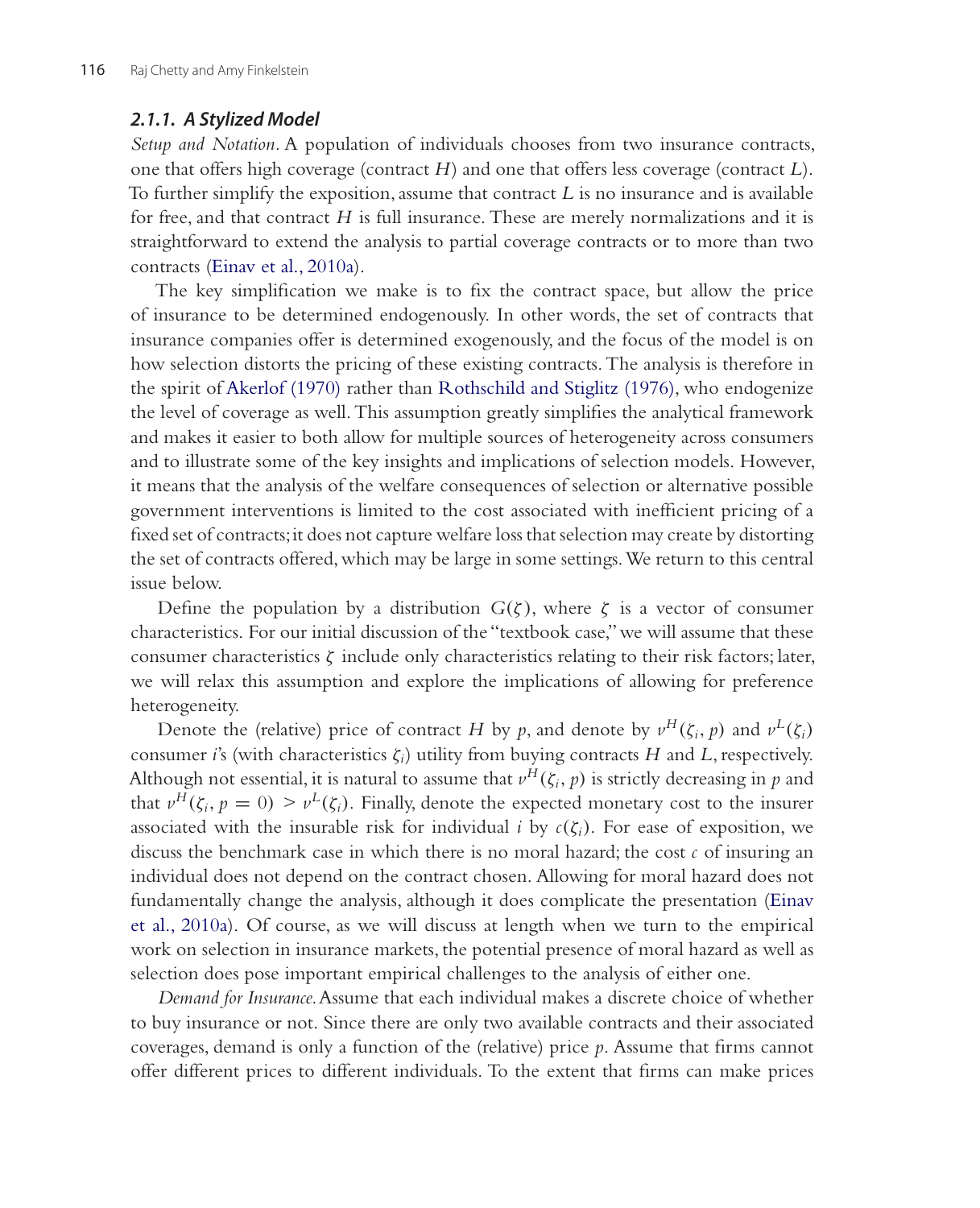depend on observed characteristics, one should think of the foregoing analysis as applied to a set of individuals that only vary in unobserved (or unpriced) characteristics. Assume that if individuals choose to buy insurance they buy it at the lowest price offered, so it is sufficient to characterize demand for insurance as a function of the lowest price *p*.

Given the above assumptions, individual *i* chooses to buy insurance if and only if  $v^H(\zeta_i, p) \geq v^L(\zeta_i)$ . We can define  $\pi(\zeta_i) \equiv \max\{p : v^H(\zeta_i, p) \geq v^L(\zeta_i)\}\,$ , which is the highest price at which individual *i* is willing to buy insurance. Aggregate demand for insurance is therefore given by

$$
D(p) = \int 1(\pi(\zeta) \ge p) dG(\zeta) = \Pr(\pi(\zeta_i) \ge p), \tag{1}
$$

and we assume that the underlying primitives imply that  $D(p)$  is strictly decreasing and differentiable.

*Supply and Equilibrium.* We consider  $N \geq 2$  identical risk neutral insurance providers, who set prices in a Nash Equilibrium (a-la Bertrand). We further assume that when multiple firms set the same price, individuals who decide to purchase insurance at this price choose a firm randomly. In the "textbook case," we assume that the only costs of providing contract *H* to individual *i* are the direct insurer claims  $c(\zeta_i)$  that are paid out; later we will explore the implications of allowing for the possibility of loading factors, such as other administrative (production) costs of the insurance company.

The foregoing assumptions imply that the average (expected) cost curve in the market is given by

$$
AC(p) = \frac{1}{D(p)} \int c(\zeta) 1(\pi(\zeta) \ge p) dG(\zeta) = E(c(\zeta) | \pi(\zeta) \ge p).
$$
 (2)

Note that the average cost curve is determined by the costs of the sample of individuals who endogenously choose contract *H*.The marginal (expected) cost curve in the market is given by

$$
MC(p) = E(c(\zeta)|\pi(\zeta) = p).
$$
 (3)

In order to straightforwardly characterize equilibrium, we make two further simplifying assumptions. First, we assume that there exists a price  $\bar{p}$  such that  $D(\bar{p}) > 0$  and  $MC(p) \leq p$ for every  $p > \bar{p}$ . In words, we assume that it is profitable (and efficient, as we will see soon) to provide insurance to those with the highest willingness to pay for it. Second, we assume that if there exists *p* such that  $MC(p) > p$  then  $MC(p) > p$  for all  $p < p$ . That is, we assume that  $MC(p)$  crosses the demand curve at most once. These assumptions guarantee the existence and uniqueness of an equilibrium. In particular, the equilibrium is characterized by the lowest break-even price, that is:

$$
p^* = \min\{p : p = AC(p)\}.
$$
\n(4)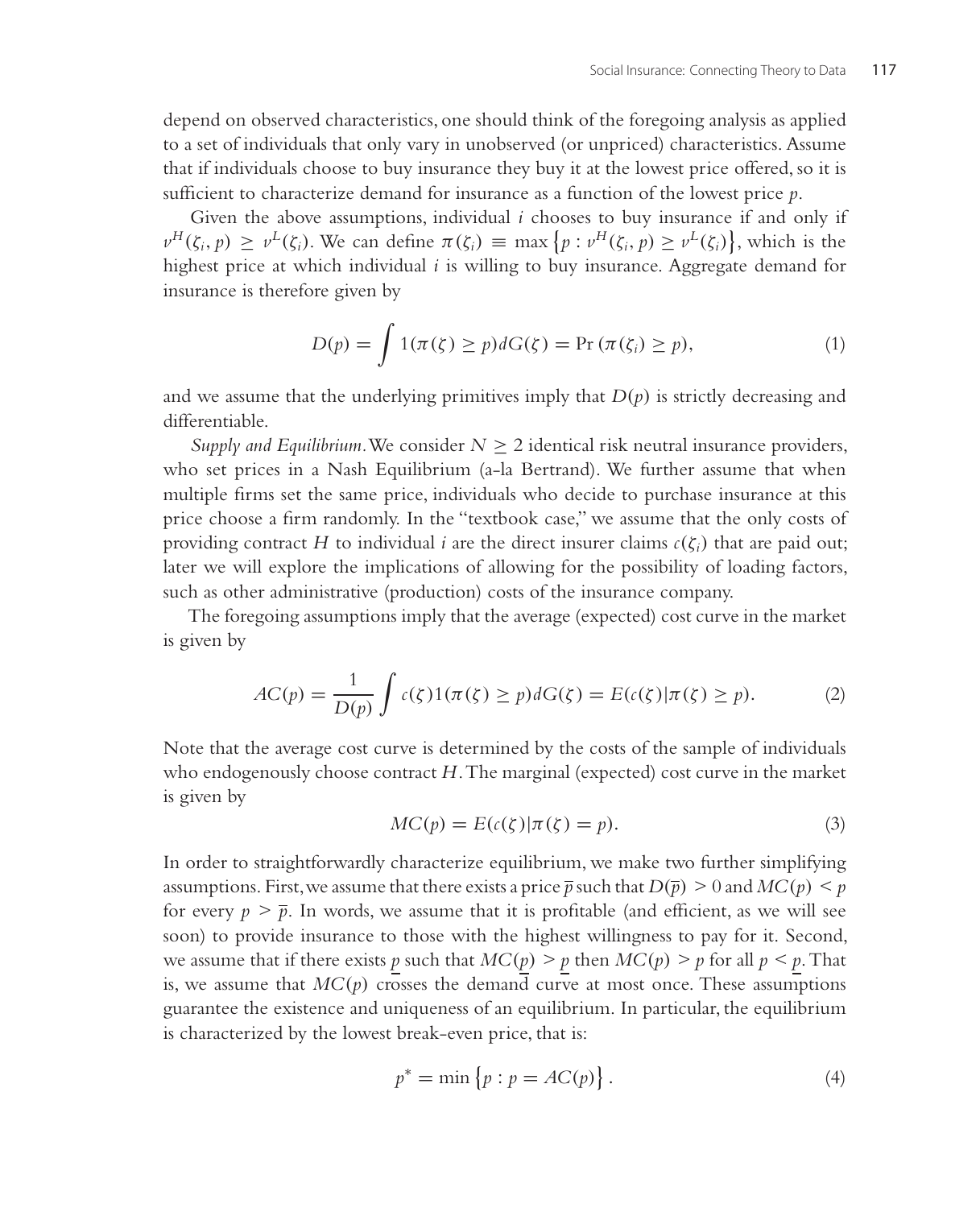*Measuring Welfare.*We measure consumer surplus by the certainty equivalent. The certainty equivalent of an uncertain outcome is the amount that would make an individual indifferent between obtaining this amount for sure and obtaining the uncertain outcome. This is an attractive measure of welfare because it is a money metric. Total surplus in the market is the sum of certainty equivalents for consumers and profits of firms.We ignore income effects associated with price changes. Note that price changes have no income effects if the utility function exhibits constant absolute risk aversion (CARA).

Denote by  $e^H(\zeta_i)$  and  $e^L(\zeta_i)$  the certainty equivalent of consumer *i* from an allocation of contract *H* and *L*, respectively. Under the assumption that all individuals are risk averse, the willingness to pay for insurance is given by  $\pi(\zeta_i) = e^H(\zeta_i) - e^L(\zeta_i) > 0$ . We can write consumer welfare as

$$
CS = \int \left[ \left( e^H(\zeta) - p \right) \mathbf{1} \left( \pi(\zeta) \ge p \right) + e^L(\zeta) \mathbf{1} \left( \pi(\zeta) < p \right) \right] dG(\zeta) \tag{5}
$$

and producer welfare as

$$
PS = \int (p - c(\zeta)) \, 1 \left( \pi(\zeta) \ge p \right) dG(\zeta). \tag{6}
$$

Total welfare is

$$
TS = CS + PS = \int \left[ \left( e^H(\zeta) - c(\zeta) \right) \mathbf{1} \left( \pi(\zeta) \ge p \right) + e^L(\zeta) \mathbf{1} \left( \pi(\zeta) < p \right) \right] dG(\zeta). \tag{7}
$$

It is now easy to see that it is socially efficient for individual *i* to purchase insurance if and only if

$$
\pi(\zeta_i) \ge c(\zeta_i). \tag{8}
$$

In other words, in a first best allocation individual *i* purchases insurance if and only if his willingness to pay is at least as great as the expected social cost of providing to him the insurance.

## <span id="page-7-0"></span>*2.1.2. The Textbook Case*

#### **2.1.2.1. Adverse Selection Equilibrium**

Figure [2](#page-8-0) provides a graphical representation of the adverse selection insurance equilibrium for the "textbook case" we have just outlined.The relative price (or cost) of contract *H* is on the vertical axis. Quantity (i.e., share of individuals in the market with contract *H*) is on the horizontal axis; the maximum possible quantity is denoted by  $Q_{\text{max}}$ . The demand curve denotes the relative demand for contract *H*. Likewise, the average cost (*AC*) curve and marginal cost (*MC*) curve denote the average and marginal *incremental* costs to the insurer from coverage with contract *H* relative to contract *L*.

Because agents can only choose whether to purchase the contract or not, the market demand curve simply reflects the cumulative distribution of individuals' willingness to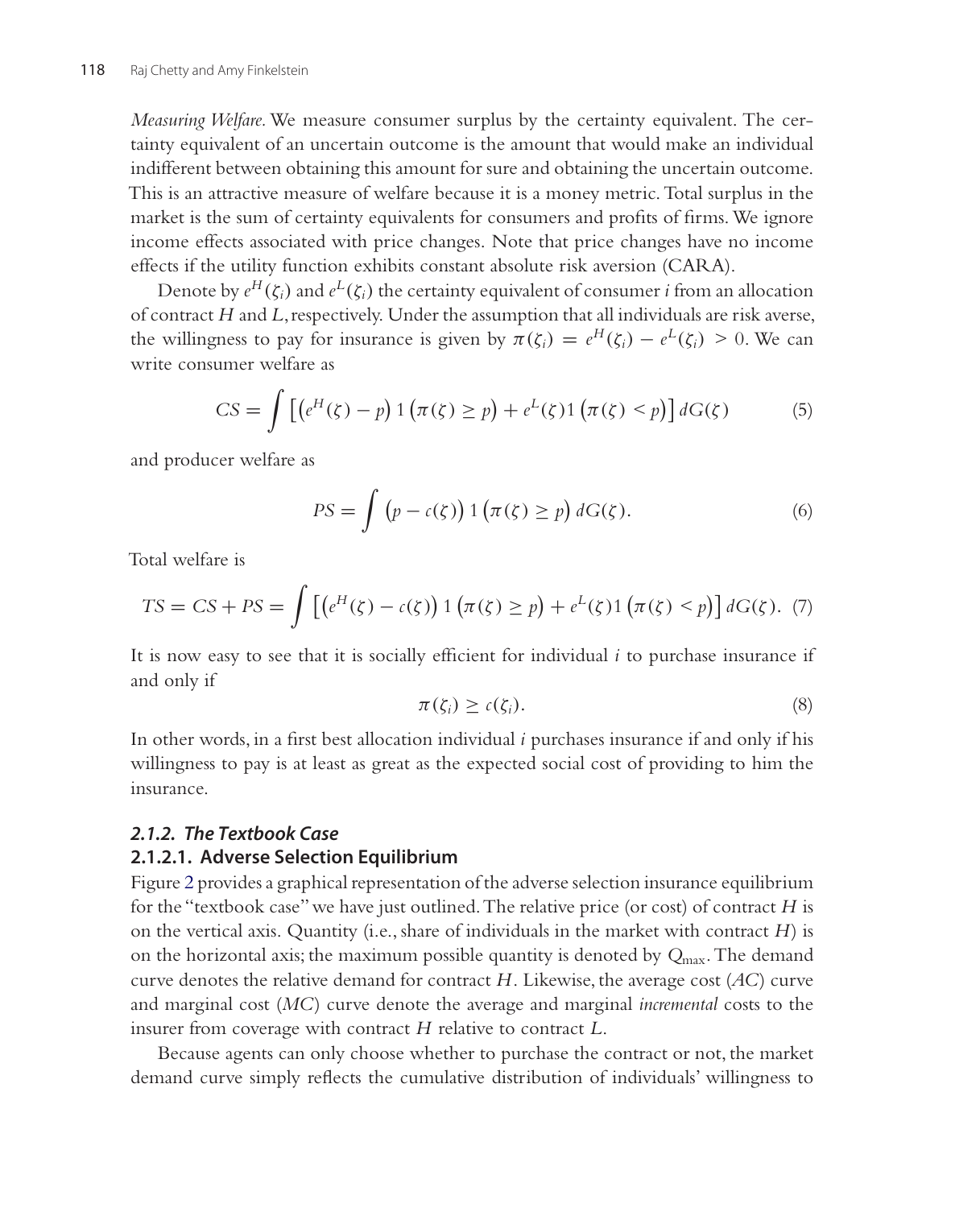

<span id="page-8-0"></span>**Figure 2** Adverse selection in the textbook setting. Notes: Figure [2](#page-8-0) shows the demand (willingnessto-pay) for a high coverage H relative to a lower coverage contract L, and the associated marginal and average incremental cost (i.e., expected insurance claims) curves. The downward sloping marginal cost curve indicates adverse selection. The efficient allocation is for everyone to be covered by H (since willingness to pay is always above marginal cost) but the equilibrium allocation covers only those whose willingness to pay is above average costs, creating the classic under insurance result of adverse selection. The welfare loss from this under insurance is given by the trapezoid CDEF, representing the excess of demand above marginal cost for those who are not covered by H in equilibrium. (Source: [Einav and Finkelstein \(2011\)\)](#page-78-2).

pay for the contract. The difference between willingness to pay  $\pi(\zeta)$  and  $MC(\zeta)$  is the risk premium, and is positive for risk averse individuals.

Because of the"textbook" assumption that individuals are homogeneous in all features of their utility function—i.e., ζ*<sup>i</sup>* includes only characteristics relating to one's expected claims *ci*—willingness to pay for insurance is increasing in risk type.This is the key feature of adverse selection: individuals who have the highest willingness to pay for insurance are those who, on average, have the highest expected costs. This is represented in Figure [2](#page-8-0) by drawing a downward sloping *MC* curve. That is, marginal cost is increasing in price and decreasing in quantity. As the price falls, the marginal individuals who select contract *H* have lower expected cost than infra-marginal individuals, leading to lower average costs.

The link between the demand and cost curve is arguably the most important distinction of insurance markets (or selection markets more generally) from traditional product markets. The shape of the cost curve is driven by the demand-side consumer selection. In most other contexts, the demand curve and the cost curve are independent objects; demand is determined by preferences and costs by the production technology.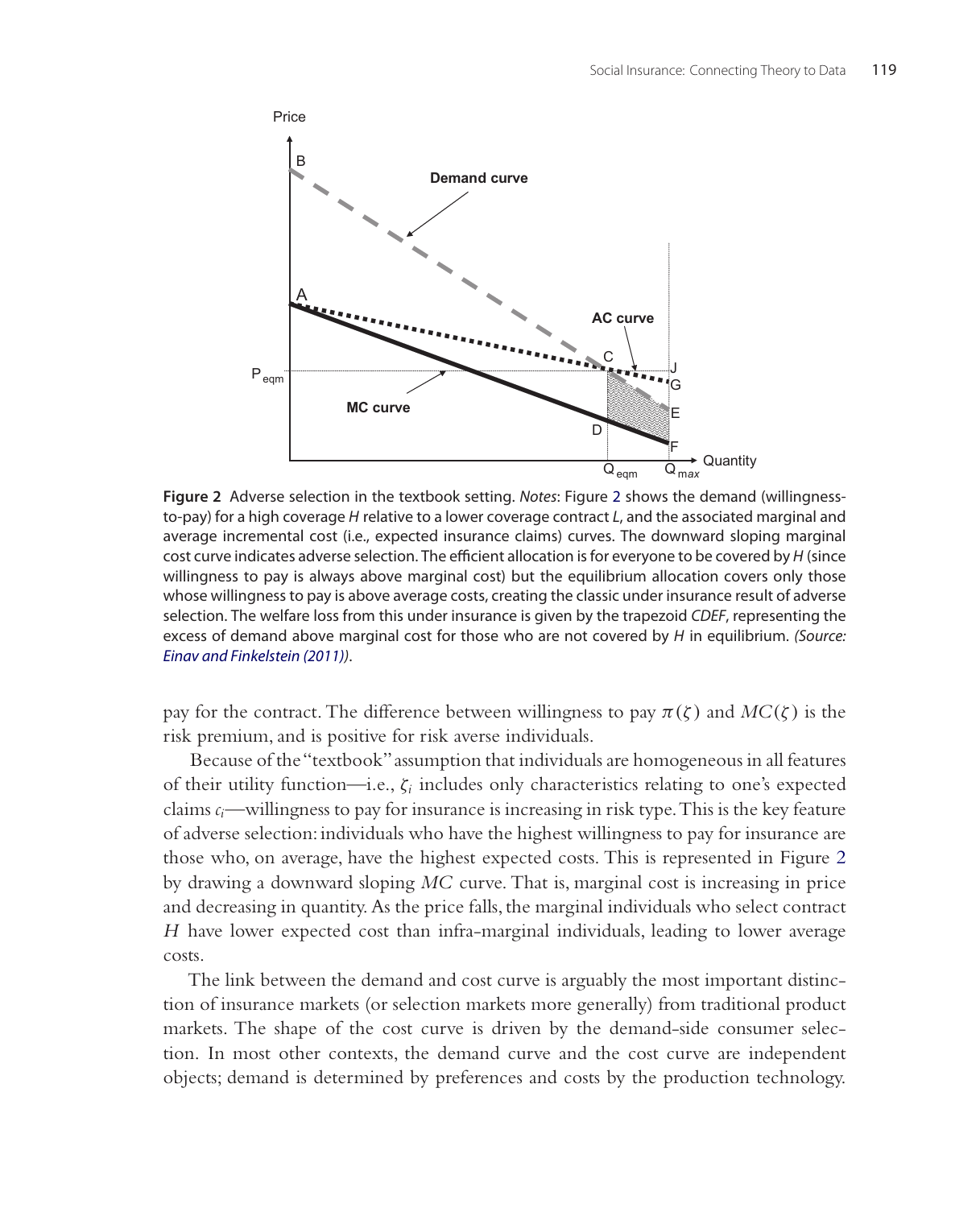The distinguishing feature of selection markets is that the demand and cost curves are tightly linked since the individual's risk type not only affects demand but also directly determines cost.

As noted, the efficient allocation is to insure all individuals whose willingness to pay is at least as great as their expected cost of insuring them. In the textbook case, the risk premium is always positive, since by assumption all individuals are risk averse and there are no other market frictions. As a result, the demand curve is always above the *MC* curve and, as shown in Figure [2,](#page-8-0) it is therefore efficient for all individuals to be insured ( $Q_{\text{eff}} = Q_{\text{max}}$ ). The welfare loss from not insuring a given individual is simply the risk premium of that individual, or the vertical difference between the demand and *MC* curves.

The essence of the private information problem is that firms cannot charge individuals based on their (privately known) marginal cost, but are instead restricted to charging a uniform price, which in equilibrium implies average cost pricing. Since average costs are always higher than marginal costs, adverse selection creates underinsurance, a familiar result first pointed out by [Akerlof \(1970\).](#page-75-2) This underinsurance is illustrated in Figure [2.](#page-8-0) The equilibrium share of individuals who buy contract *H* is *Qeqm* (where the *AC* curve intersects the demand curve), while the efficient number is  $Q_{\text{eff}} > Q_{\text{eqm}}$ ; in general, the efficient allocation *Qeff* is determined where the *MC* curve intersects the demand curve, which in the textbook case is never (unless there are people with risk probability of zero or who are risk neutral).The fundamental inefficiency created by adverse selection arises because the efficient allocation is determined by the relationship between *marginal* cost and demand, but the equilibrium allocation is determined by the relationship between *average* cost and demand.

The welfare loss due to adverse selection arises from the lost consumer surplus (the risk premium) of those individuals who remain inefficiently uninsured in the competitive equilibrium. In Figure [2,](#page-8-0) these are the individuals whose willingness to pay is less than the average cost of the insured population,*Peqm*. Integrating over all these individuals' risk premia, the welfare loss from adverse selection is given by the area of the "dead-weight loss" trapezoid *CDEF*.

The amount of underinsurance generated by adverse selection, and its associated welfare loss, can vary greatly in this environment. As illustrated graphically in Einav and Finkelstein (2011), the efficient allocation can be achieved despite a downward sloping marginal cost curve if average costs always lie below demand. In contrast, if average costs always lie above demand, the private market will unravel completely, with no insurance in equilibrium.

#### **2.1.2.2. Public Policy in the Textbook Case**

One can use the graphical framework in Figure [2](#page-8-0) to evaluate the welfare consequences of common public policy interventions in insurance markets that alter the insurance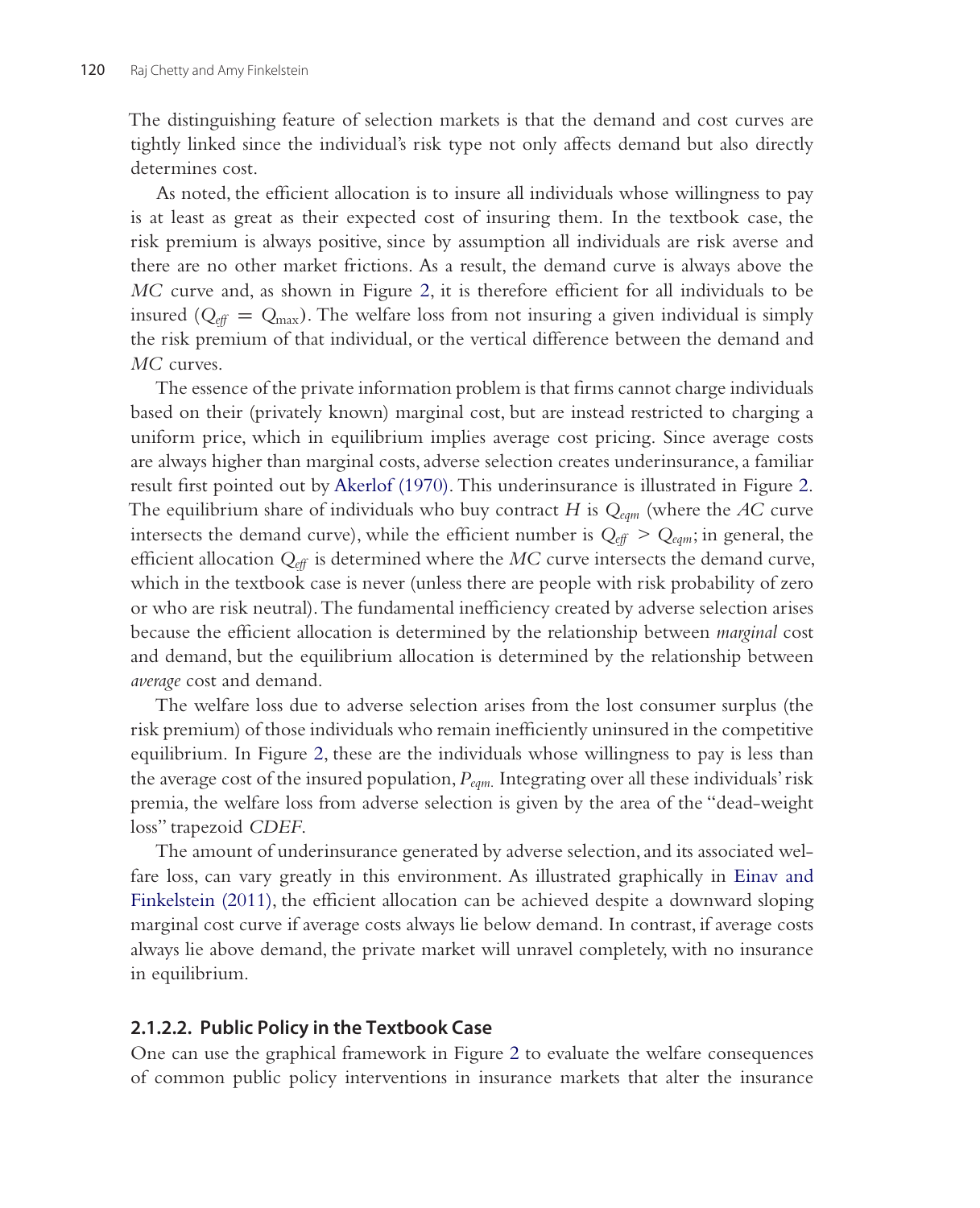allocation. The comparative advantage of the public sector over the private sector is that it can directly manipulate either the equilibrium quantity of insurance (through mandates) or the equilibrium price of insurance (through either tax/subsidy policy or regulation of insurance company pricing).We briefly discuss each in turn.

*Mandates.*The canonical solution to the inefficiency created by adverse selection is to mandate that everyone purchase insurance, a solution emphasized as early as Akerlof (1970)[.](#page-75-2) [In](#page-75-2) [the](#page-75-2) [textbook](#page-75-2) [setting,mandates](#page-75-2) [produce](#page-75-2) [the](#page-75-2) [efficient](#page-75-2) [outcome](#page-75-2) [in](#page-75-2) [which](#page-75-2) everyone has insurance. However,the magnitude of the welfare benefit produced by an insurance purchase requirement varies depending on the specifics of the market since, as noted, the amount of underinsurance produced by adverse selection in equilibrium can itself vary greatly.

*Tax subsidies.*Another commonly discussed policy remedy for adverse selection is to subsidize insurance coverage. Indeed,adverse selection in private health insurance markets is often cited as an economic rationale for the tax subsidy to employer provided health insurance,which is the single largest federal tax expenditure.We can again use Figure [2](#page-8-0) to illustrate. Consider, for example, a subsidy toward the price of coverage.This would shift demand out, leading to a higher equilibrium quantity and less underinsurance.The gross welfare loss would still be associated with the area between the original (pre-subsidy) demand curve and the *MC* curve, and would therefore unambiguously decline with any positive subsidy. A large enough subsidy (greater than the line segment *GE* in Figure [2\)](#page-8-0) would lead to the efficient outcome, with everybody insured.

Of course, the net welfare gain from public insurance subsidies will be lower than the gross welfare gain due to the marginal cost of the public funds that must be raised to finance the subsidy; this may be quite large since the subsidy must be paid on all the infra-marginal consumers as well as the marginal ones. Given a non-zero deadweight cost of public funds, the welfare maximizing subsidy would not attempt to achieve the efficient allocation. It is possible that the welfare maximizing subsidy could be zero.That is, starting from the competitive allocation (point *C*), a marginal dollar of subsidy may not be welfare enhancing. Although given the equilibrium distortion the welfare gain will be first order, the welfare cost of raising funds to cover the subsidy is first order as well. Hence, the benefits of subsidies are again an empirical question.

*Restrictions on characteristic-based pricing.*A final common form of public policy intervention is regulation that imposes restrictions on the characteristics of consumers over which firms can price discriminate. Some regulations require "community rates" that are uniform across all individuals, while others prohibit insurance companies from making prices contingent on certain observable risk factors, such as race or gender. For concreteness, consider the case of a regulation that prohibits pricing on the basis of gender. Recall that Figure [2](#page-8-0) can be interpreted as applying to a group of individuals who must be given the same price by the insurance company. When pricing based on gender is prohibited, males and females are pooled into the same market, with a variant of Figure [2](#page-8-0) describing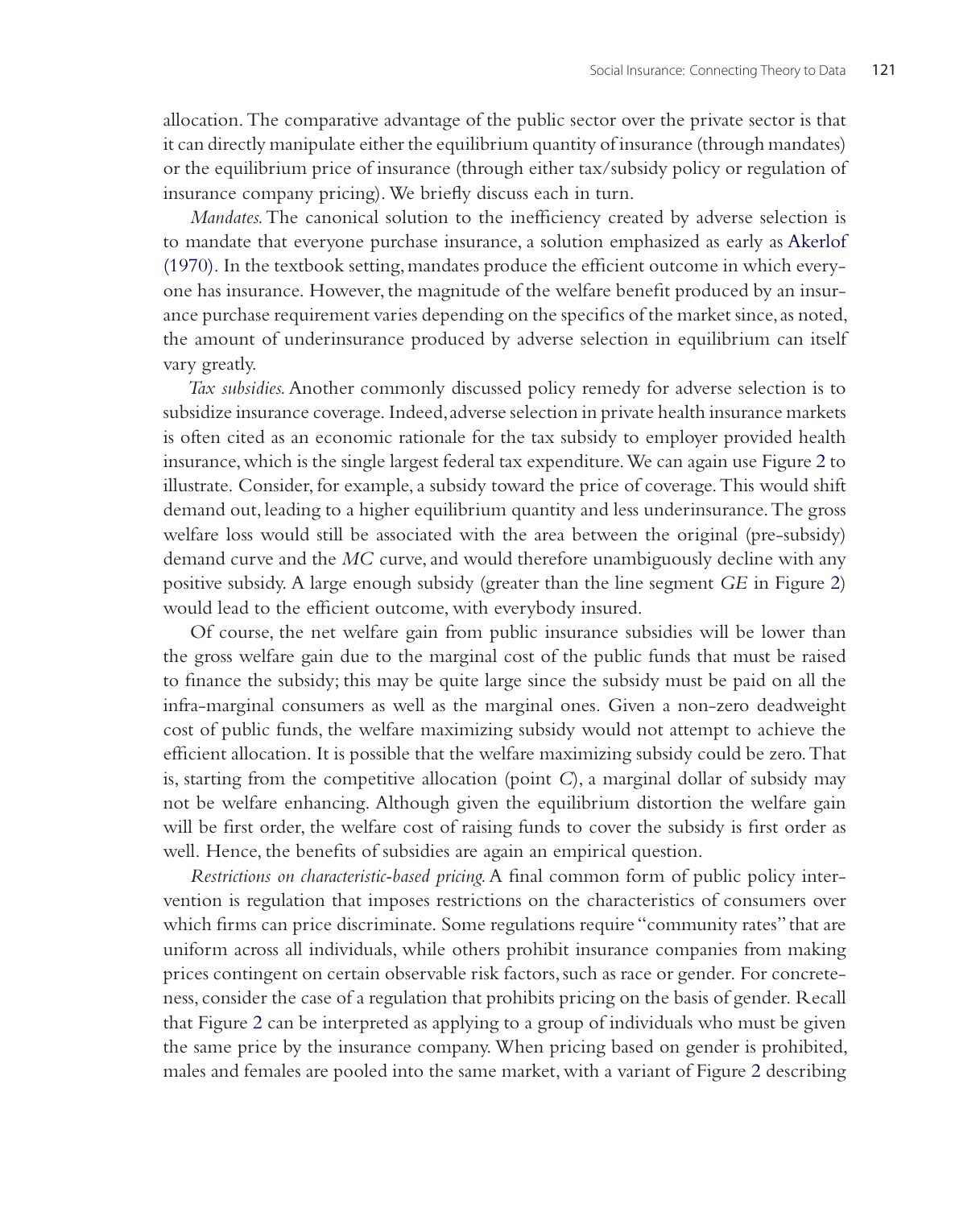that market. When pricing on gender is allowed, there are now two distinct insurance markets—described by two distinct versions of Figure [2—](#page-8-0)one for women and one for men, each of which can be analyzed separately. A central issue for welfare analysis is whether, when insurance companies are allowed to price on gender, consumers still have residual private information about their expected costs. If they do not, then the insurance market within each gender-specific segment of the market will exhibit a constant (flat) *MC* curve, and the equilibrium in each market will be efficient. In this case, policies that restrict pricing on gender unambiguously reduce welfare because they create adverse selection where none existed before. However, in the more likely case that individuals have some residual private information about their risk that is not captured by their gender, each gender-specific market segment would look qualitatively the same as Figure [2](#page-8-0) (with downward sloping *MC* and *AC* curves). In such cases, the welfare implications of restricting pricing on gender could go in either direction. Depending on the shape and position of the gender-specific demand and cost curves relative to the gender-pooled ones, the sum of the areas of the deadweight loss trapezoids in the gender-specific markets could be larger or smaller than the area of the single deadweight loss trapezoid in the gender-pooled market.<sup>3</sup> See [Einav and Finkelstein \(2011\)](#page-78-2) for a numerical illustrative example.

*Comment: Pareto improvements.* It is important to note that while various policies may be able to increase efficiency or even produce the efficient outcome—such as mandates they are not,in this environment,Pareto improving. Consider for concreteness the case of mandates.The insurance provider (be it the government or the private market) must break even in equilibrium, and therefore the cost of providing the insurance must be recouped. The total cost is equal to the market size  $(Q_{\text{max}})$  times the average cost of insurance provision to *Q*max individuals, which is given by point *G*. Suppose the government uses average cost pricing, effectively issuing a lump sum tax on individuals equal to the average cost of insuring all individuals (given by the vertical distance at point *G*).While this policy achieves the efficient allocation, those whose willingness to pay is less than the price level at point *G* are made strictly worse off. Other financing mechanisms may generate welfare gains for a larger set of individuals,but assuming that the government does not observe the private information about individuals' costs, the government—like the private sector cannot price insurance to individuals based on their (privately known) marginal cost.

The inability for mandates to produce a Pareto improvement are a direct consequence of the Akerlovian modeling framework which has fixed the contract space. Some models that [endogenize](#page-82-1) [the](#page-82-1) [contract](#page-82-1) [offers](#page-82-1) [generate](#page-82-1) [Pareto](#page-82-1) [improving](#page-82-1) [mandates](#page-82-1) [\(e.g.,W](#page-82-1)ilson, 1977) or Pareto improving tax-transfer schemes [\(Rothschild & Stiglitz, 1976\)](#page-81-0). Crocker

<span id="page-11-0"></span><sup>&</sup>lt;sup>3</sup> This analysis focuses only on static welfare considerations and ignores the issue of insurance against reclassification risk (e.g., being a sick type, or—behind the veil of ignorance—being born a particular gender), which restrictions on characteristic-based pricing can provide. [Bundorf,Levin,and Mahoney \(2012\)](#page-76-0) investigate empirically the reclassification risk created by characteristic-based pricing of employer-provided health insurance. [Hendel and Lizzeri \(2003\)](#page-79-2) examine issues of reclassification risk in the context of life insurance.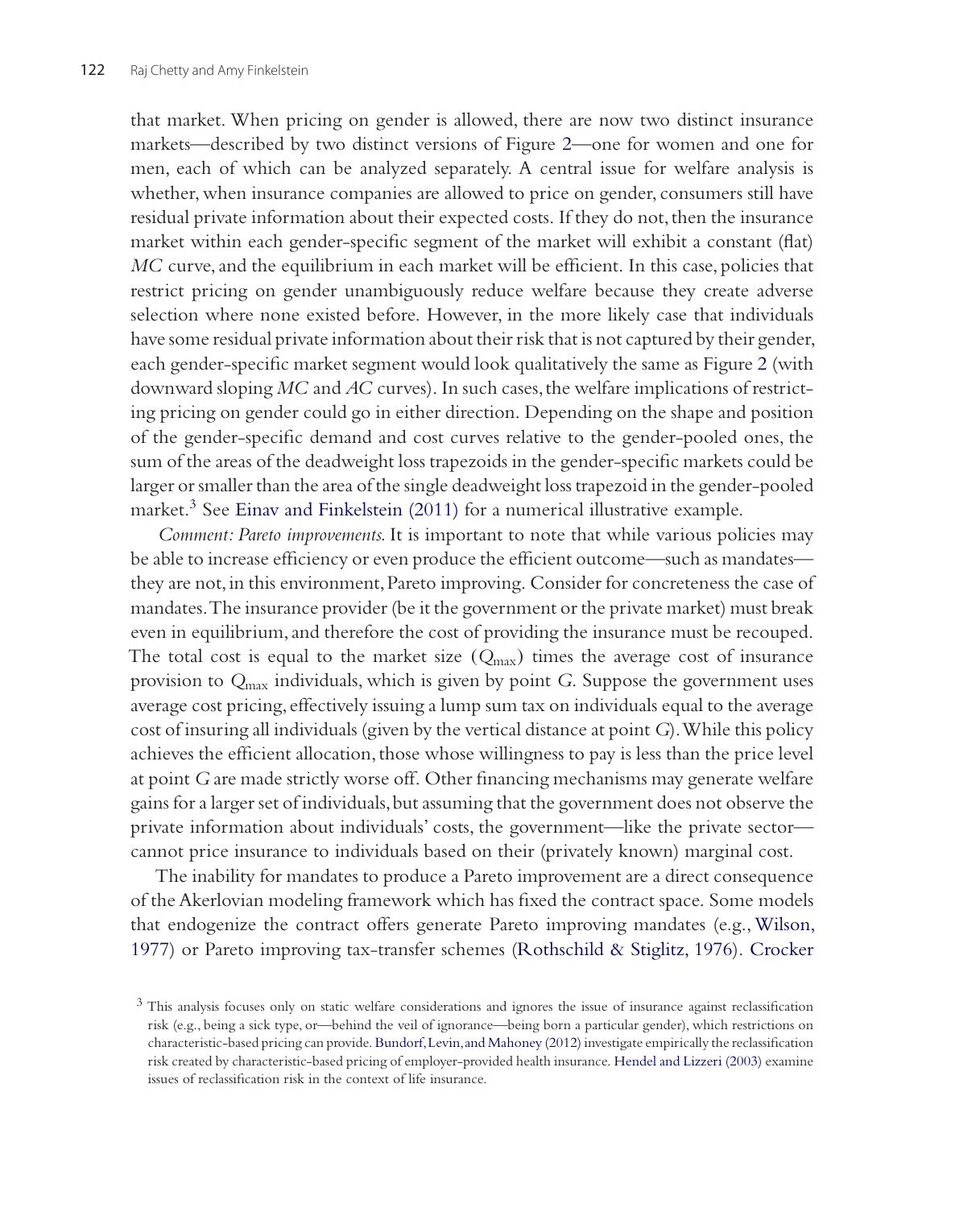and Snow (1985) discuss the assumptions under which the decentralized equilibrium is constrained Pareto efficient in models with endogenous contracts.[4](#page-12-1)

## <span id="page-12-0"></span>*2.1.3. Departures from the Textbook Environment: Loads and Preference Heterogeneity*

The qualitative findings of the textbook model are unambiguous: private information about risk always produces underinsurance relative to the efficient outcome, and mandating insurance always improves welfare.We now discuss two empirically relevant departures from the textbook environment that change these qualitative findings.

## **2.1.3.1. Production Costs (Loads)**

Consider first the supply-side assumption we made above that the only costs of providing insurance to an individual are the direct insurer claims that are paid out. Many insurance markets show evidence of non-trivial loading factors, including long-term care insurance [\(Brown & Finkelstein, 2007\)](#page-76-1), annuity markets (Friedman & Warshawsky, 1990; [Mitchell, Poterba, Warshawsky, & Brown, 1999;](#page-81-1) [Finkelstein & Poterba, 2002\)](#page-79-4), health insurance [\(Newhouse, 2002\)](#page-81-2), and automobile insurance (Chiappori, Jullien, Salanié, & Salanié, 2006[\).While](#page-77-1) [these](#page-77-1) [papers](#page-77-1) [lack](#page-77-1) [the](#page-77-1) [data](#page-77-1) [to](#page-77-1) [distingui](#page-77-1)sh between loading factors arising from administrative costs to the insurance company and those arising from market power (insurance company profits), it seems a reasonable assumption that it is not costless to "produce" insurance and run an insurance company.

We therefore relax the textbook assumption to allow for a loading factor on insurance, for example in the form of administrative costs associated with selling and servicing insurance. In the presence of such loads, it is not necessarily efficient to allocate insurance coverage to all individuals. Even if all individuals are risk averse, the additional cost of providing an individual with insurance may be greater than the risk premium for certain individuals, making it socially efficient to leave such individuals uninsured. This case is illustrated in Figure [3,](#page-13-0) which is similar to Figure [2,](#page-8-0) except that the cost curves are shifted upward reflecting the additional cost of insurance provision.

In Figure [3,](#page-13-0) the *MC* curve crosses the demand curve at point *E*, which depicts the socially efficient insurance allocation. It is efficient to insure everyone to the left of point *E* (since demand exceeds marginal cost), but socially inefficient to insure anyone to the right of point *E* (since demand is less than marginal cost).

#### **2.1.3.2. Implications for Policy Analysis**

The introduction of loads does not affect the basic analysis of adverse selection but it does have important implications for standard public policy remedies. The competitive equilibrium is still determined by the zero profit condition, or the intersection of the

<span id="page-12-1"></span><sup>4</sup> All of the models discussed by [Crocker and Snow \(1985\)](#page-77-2) assume that individuals differ only in their risk type. Allowing for preference heterogeneity as well presumably makes the potential for Pareto improvements more limited.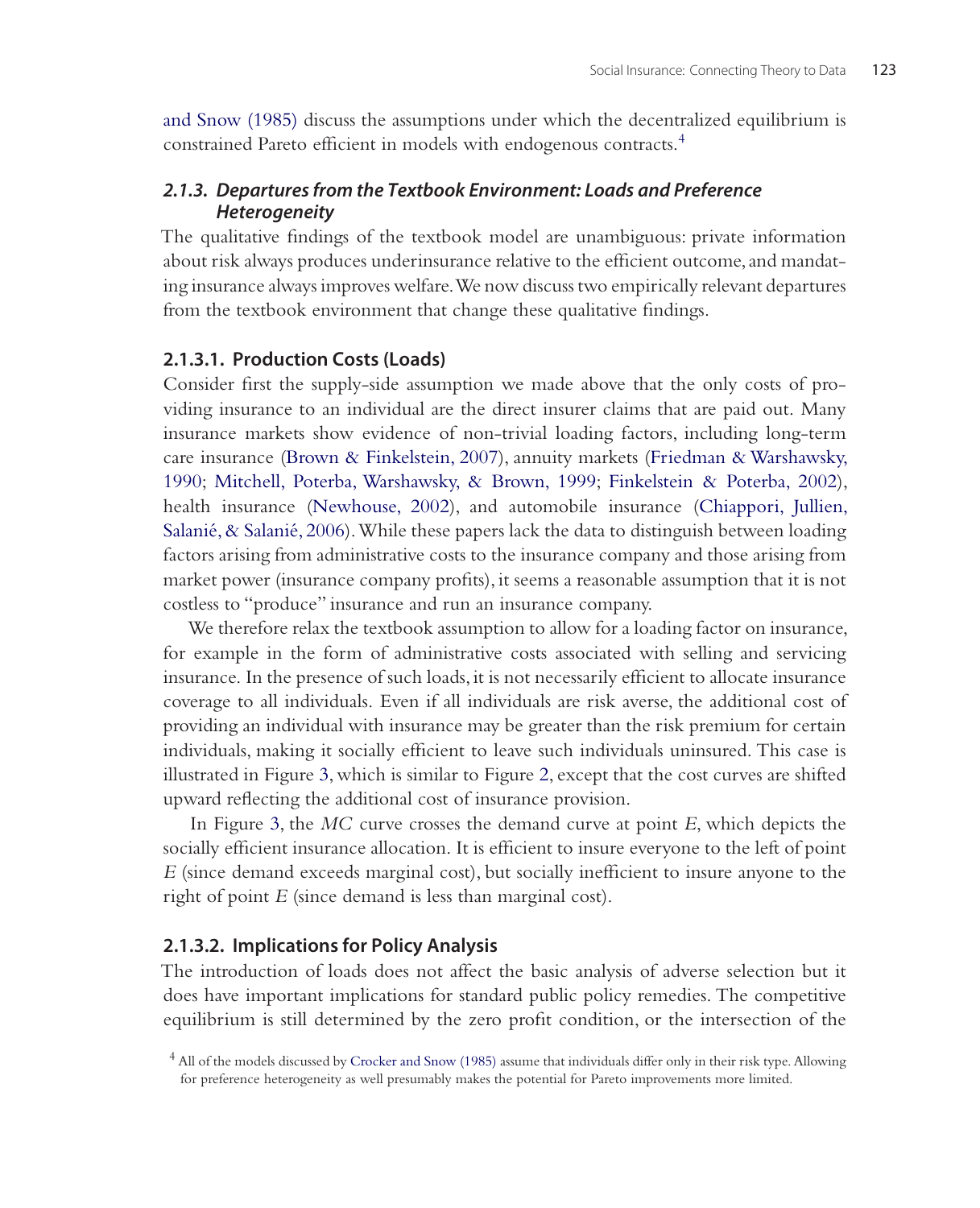

<span id="page-13-0"></span>**Figure 3** Adverse selection with additional costs of providing insurance. Notes: In this departure from the textbook case, we allow for the possibility of a loading factor on the insurance contract H. As a result, the marginal cost curve may now intersect the demand curve internally, in which case it is not efficient to cover all individuals with  $H$ . The efficient allocation is given by point  $E$  (where demand intersects the marginal cost curve) and the equilibrium allocation is given by point C (where demand intersects the average cost curve). Once again there is under insurance due to adverse selection  $(Q_{\text{eq}m} < Q_{\text{eff}})$  and the welfare loss from this under insurance is given by the triangle CDE. (Source: [Einav et al. \(2010a\)\)](#page-78-1).

demand curve and the *AC* curve (point *C* in Figure [3\)](#page-13-0), and in the presence of adverse selection (downward sloping *MC* curve) this leads to underinsurance relative to the social optimum (*Qeqm < Qeff* ), and to a familiar deadweight loss triangle *CDE*.

However, with insurance loads, the qualitative result in the textbook environment of an unambiguous welfare gain from mandatory coverage no longer obtains. As Figure [3](#page-13-0) shows, while a mandate that everyone be insured recoups the welfare loss associated with underinsurance (triangle *CDE*), it also leads to overinsurance by covering individuals whom it is socially inefficient to insure (that is, whose expected costs are above their willingness to pay). This latter effect leads to a welfare loss given by the area *EGH* in Figure [3.](#page-13-0)Therefore whether a mandate improves welfare over the competitive allocation depends on the relative sizes of triangles *CDE* and *EGH*. These areas in turn depend on the specific market's demand and cost curves, making the welfare gain of a mandate an empirical question. It may also depend on factors outside of our model—such as the administrative costs of (publicly provided) mandatory insurance relative to private sector competition. Naturally, if government-mandated or provided insurance has lower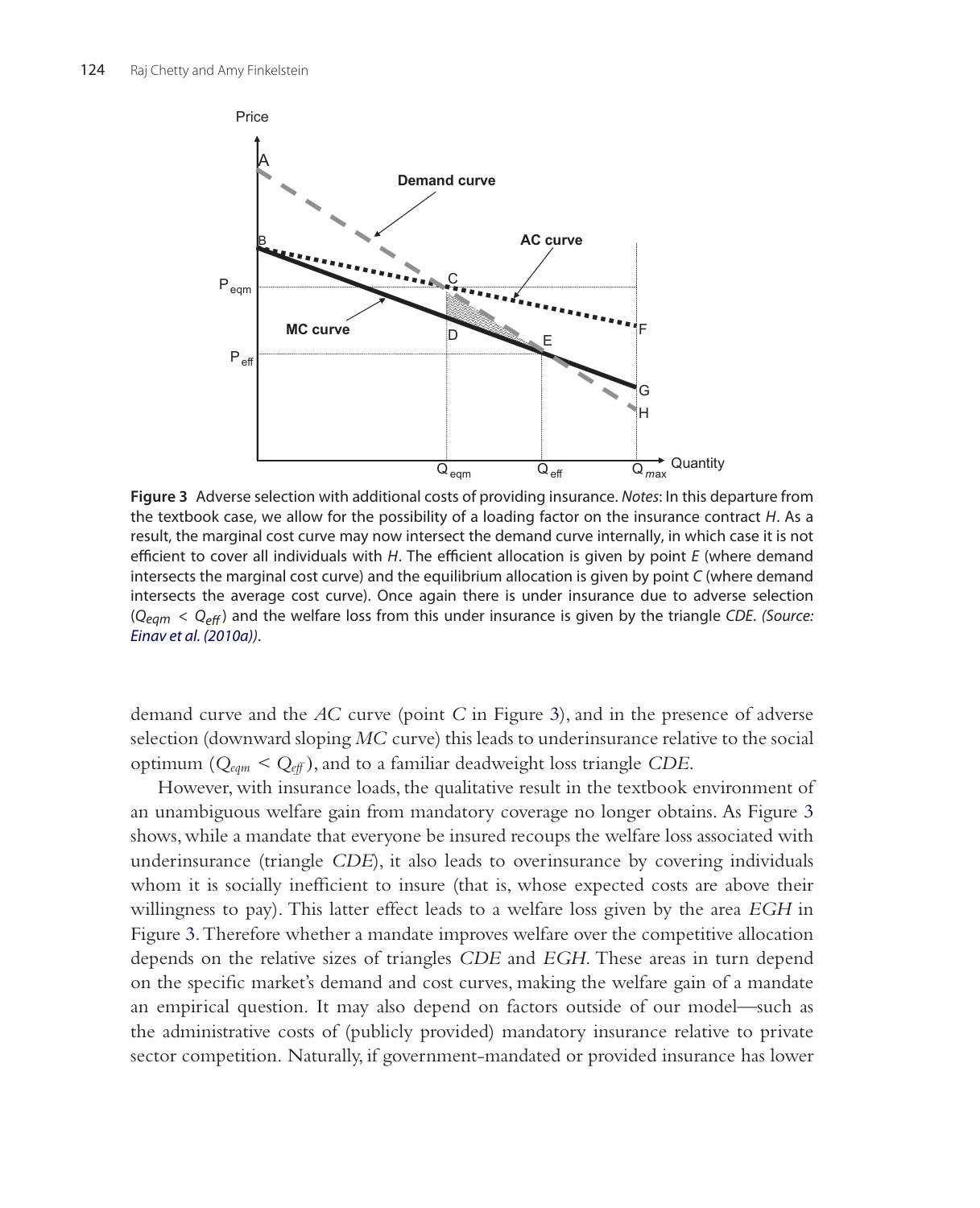loads—e.g., because of less spending on marketing—then the welfare gains of a mandate could be larger.

#### **2.1.3.3. Preference Heterogeneity and Advantageous Selection**

Our "textbook environment"—like the original seminal papers of [Akerlof \(1970\)](#page-75-2) and [Rothschild and Stiglitz \(1976\)—](#page-81-0)assumed that individuals varied only in their risk type. In practice, however, consumers of course may also vary in their preferences.Thus the vector of consumer characteristics  $\zeta_i$  that affects both willingness to pay  $\pi(\zeta_i)$  and expected costs  $c(\zeta_i)$  may include consumer preferences as well as risk factors.

Recent empirical work has documented not only the existence of substantial preference heterogeneity over various types of insurance, but the substantively important role of this preference heterogeneity in determining demand. Standard expected utility theory suggests that risk aversion will be important for insurance demand. And indeed, recent empirical evidence suggests that heterogeneity in risk aversion may be as or more important than heterogeneity in risk type in explaining patterns of insurance demand in automobile insurance [\(Cohen & Einav, 2007\)](#page-77-3) and in long-term care insurance (Finkelstein & McGarry, 2006). In other markets, there is evidence of a role for other types of preferences. For example, in the Medigap market, heterogeneity in cognitive ability appears to be an important determinant of insurance demand (Fang,Keane, & Silverman, 2008); in choosing annuity contracts, preferences for having wealth after death play an important role [\(Einav, Finkelstein, & Schrimpf, 2010c\)](#page-78-3); in annual health insurance markets, heterogeneity in switching costs can also play an important role in contract demand [\(Handel, 2011\)](#page-79-5).

Such heterogeneity in preferences can have very important implications for analysis of selection markets. In particular, if preferences are sufficiently important determinants of demand for insurance and sufficiently negatively correlated with risk type, the market can exhibit what has come to be called "advantageous selection."

#### **2.1.3.4. Equilibrium and Public Policy with Advantageous Selection**

In our graphical framework, advantageous selection can be characterized by an *upward sloping* marginal cost curve, as shown in Figure [4.](#page-15-0) This is in contrast to adverse selection, which is defined by a *downward sloping* marginal cost curve.<sup>5</sup> When selection is advantageous, as price is lowered and more individuals opt into the market, the marginal individual opting in has higher expected cost than infra-marginal individuals. Note that preference

<span id="page-14-0"></span><sup>5</sup> Allowing for preference heterogeneity can complicate the notion of efficiency since the mapping from expected cost to willingness to pay need no longer be unique. In what follows, when we discuss the "efficient allocation" under preference heterogeneity we are referring to the constrained efficient allocation which is the one that maximizes social welfare subject to the constraint that price is the only instrument available for screening (see [Einav et al., 2010a](#page-78-1) for further discussion).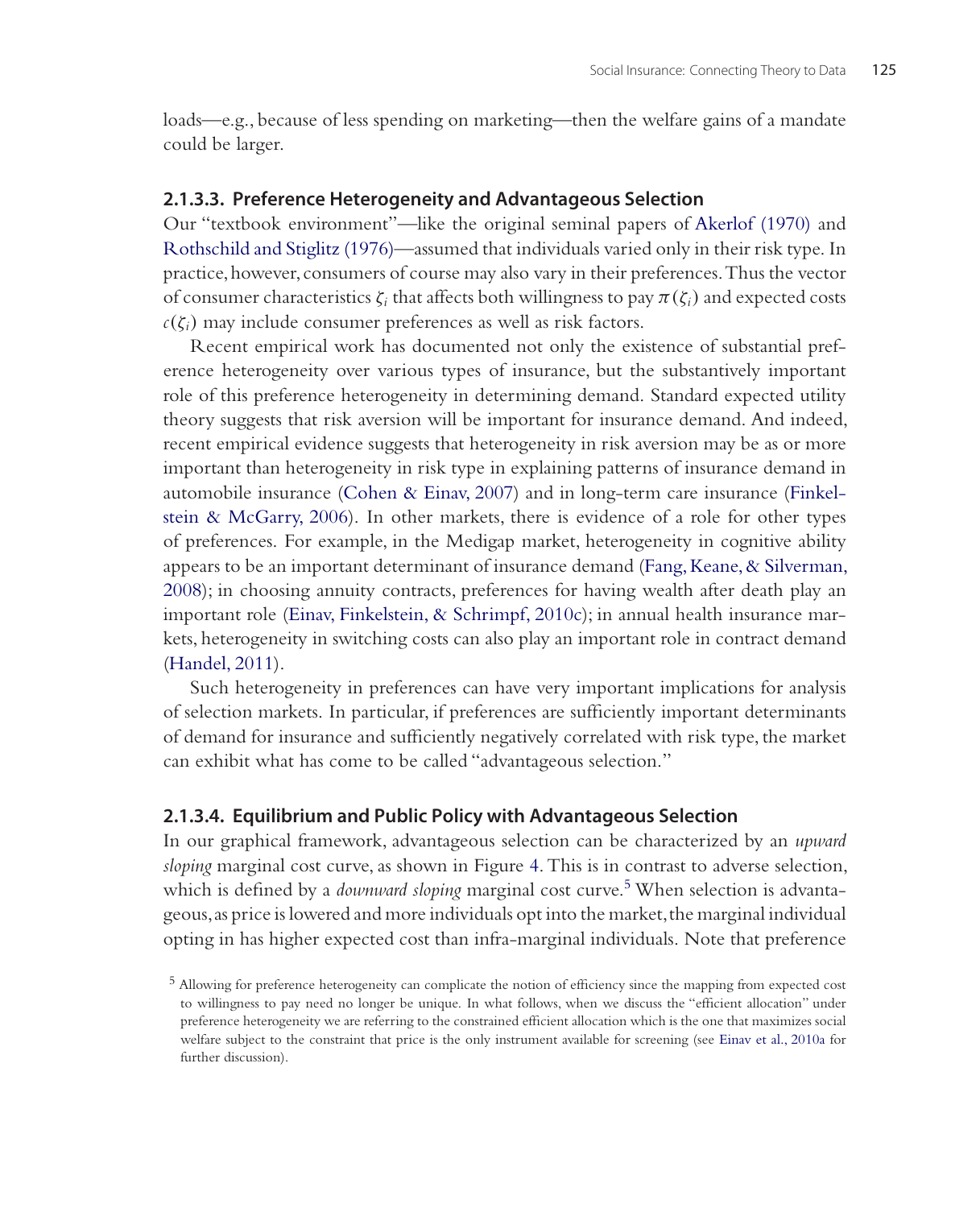

<span id="page-15-0"></span>**Figure 4** Advantageous selection. Notes: Advantageous selection is characterized by an upward sloping marginal cost curve. the average cost curve therefore lies below the marginal cost curve, resulting in over insurance relative to the efficient allocation ( $Q_{\text{eff}} < Q_{\text{eqm}}$ ). The welfare loses from over insurance is given by the shaded area CDE and represents the excess of marginal cost over willingness to pay for people whose willingness to pay exceed the average costs of those covered by H. (Source: Einav et al. (2010a)[\)](#page-78-1).

heterogeneity is essential for generating these upward sloping cost curves. Without it, willingness to pay must be higher for higher expected cost individuals. Marginal costs must be upward sloping because the individuals with the highest willingness to pay are highest cost.<sup>6</sup>

Since the *MC* curve is upward sloping, the *AC* curve lies everywhere below it. If there were no insurance loads (as in the textbook situation),advantageous selection would not lead to any inefficiency; the *MC* and *AC* curves would always lie below the demand curve, and in equilibrium all individuals in the market would be covered, which would be efficient.

With insurance loads, however, advantageous selection generates the mirror image of the adverse selection case; it also leads to inefficiency, but this time due to *overinsurance* rather than *underinsurance*. This can be seen in Figure [4.](#page-15-0) The efficient allocation calls for providing insurance to all individuals whose expected cost is lower than their willingness to pay—that is, all those who are to the left of point *E* (where the *MC* curve intersects the demand curve) in Figure [4.](#page-15-0) Competitive equilibrium, as before, is determined by the intersection of the *AC* curve and the demand curve (point *C* in Figure [4\)](#page-15-0). But since the

<span id="page-15-1"></span><sup>&</sup>lt;sup>6</sup> Once one allows for preference heterogeneity, the marginal cost curve need not be monotone. However for simplicity and clarity we focus on montone cases here.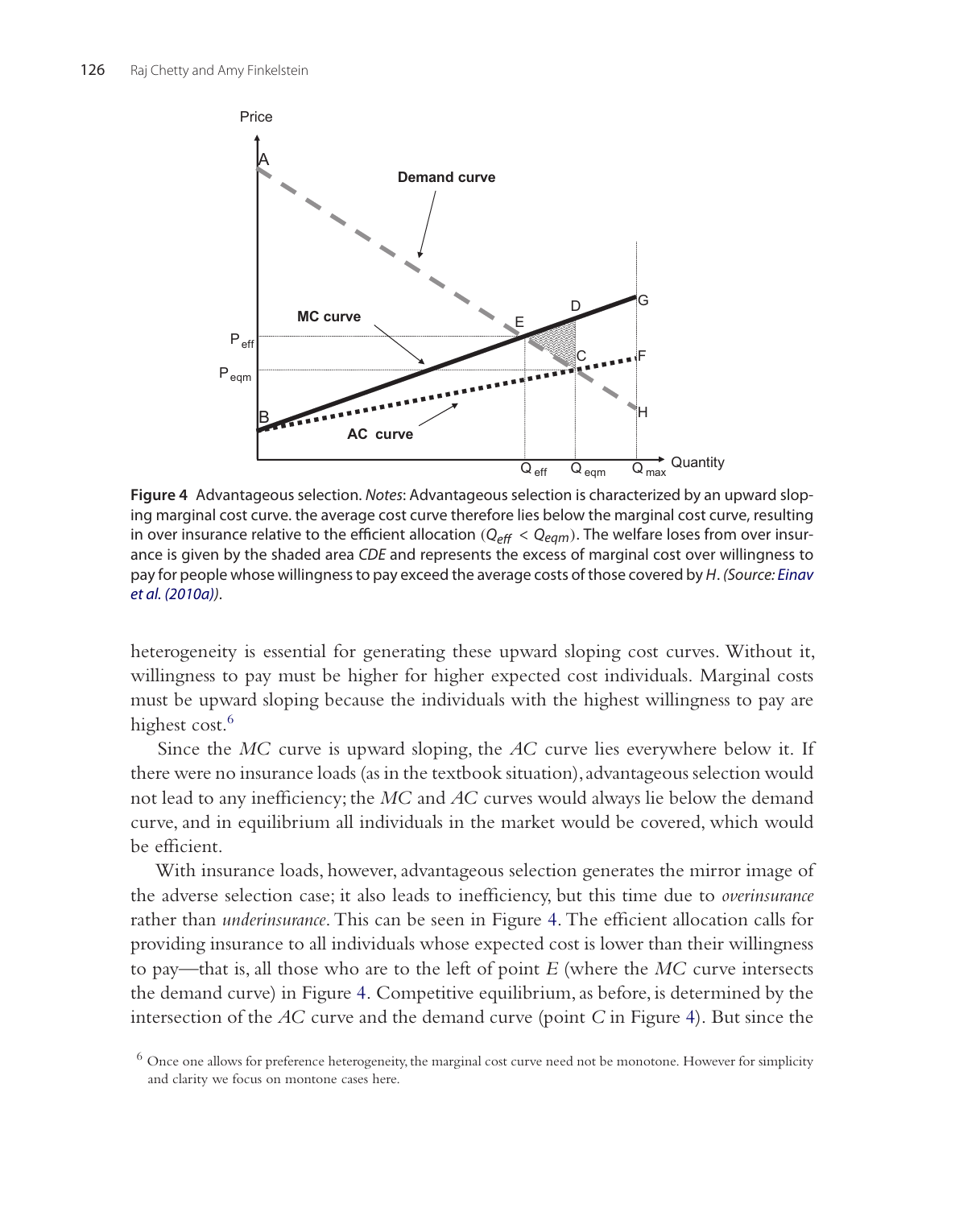*AC* curve now lies below the *MC* curve, equilibrium implies that too many individuals are provided insurance, leading to overinsurance: there are *Qeqm* − *Qeff* individuals who are inefficiently provided insurance in equilibrium.These individuals value the insurance at less than their expected costs, but competitive forces make firms reduce the price in order to attract these individuals, simultaneously attracting more profitable infra-marginal individuals. Intuitively, insurance providers have an additional incentive to reduce price, as the infra-marginal customers whom they acquire as a result are relatively good risks. As we discuss below, such advantageous selection is quite important empirically. Cutler, Finkelstein and McGarry (2008) [summarize](#page-78-4) [some](#page-78-4) [of](#page-78-4) [the](#page-78-4) [findings](#page-78-4) [regarding](#page-78-4) [the](#page-78-4) [pr](#page-78-4)esence of adverse compared to advantageous selection in different insurance markets.

We can characterize the welfare loss from overinsurance due to advantageous selection as above. The resultant welfare loss is given by the shaded area *CDE*, and represents the excess of *MC* over willingness to pay for individuals whose willingness to pay exceeds the average costs of the insured population. Once again, the source of market inefficiency is that consumers vary in their marginal cost, but firms are restricted to uniform pricing.

From a public policy perspective, advantageous selection calls for the opposite solutions relative to the tools used to combat adverse selection. For example, given that advantageous selection produces "too much" insurance relative to the efficient outcome, public policies that tax existing insurance policies (and therefore raise *Peqm* toward *Peff* ) or outlaw insurance coverage (mandate no coverage) could be welfare improving. Although there are certainly taxes levied on insurance policies, to our knowledge advantageous selection has not yet been invoked as a rationale in public policy discourse, perhaps reflecting the relative newness of both the theoretical work and empirical evidence. To our knowledge, advantageous selection was first discussed by [Hemenway \(1990\),](#page-79-6) who termed it "propitious" selection. [de Meza and Webb \(2001\)](#page-78-5) provide a theoretical treatment of advantageous selection and its implications for insurance coverage and public policy.

Advantageous selection provides a nice example of the interplay between theory and empirical work in the selection literature. Motivated by the seminal theoretical papers on adverse selection, empirical researchers set about developing ways to test whether or not adverse selection exists. Some of this empirical work in turn turned up examples of advantageous selection, which the original theory had precluded. This in turn suggested the need for important extensions to the theory.

## <span id="page-16-0"></span>**2.2. Empirical Evidence on Selection**

Over the last decade, empirical work on selection in insurance markets has gained considerable momentum, and a fairly extensive and active empirical literature on the topic has emerged. We discuss this literature using the graphical framework described in the previous section. We begin with work designed to test whether or not selection exists in a particular insurance market. Existence of selection is a natural and necessary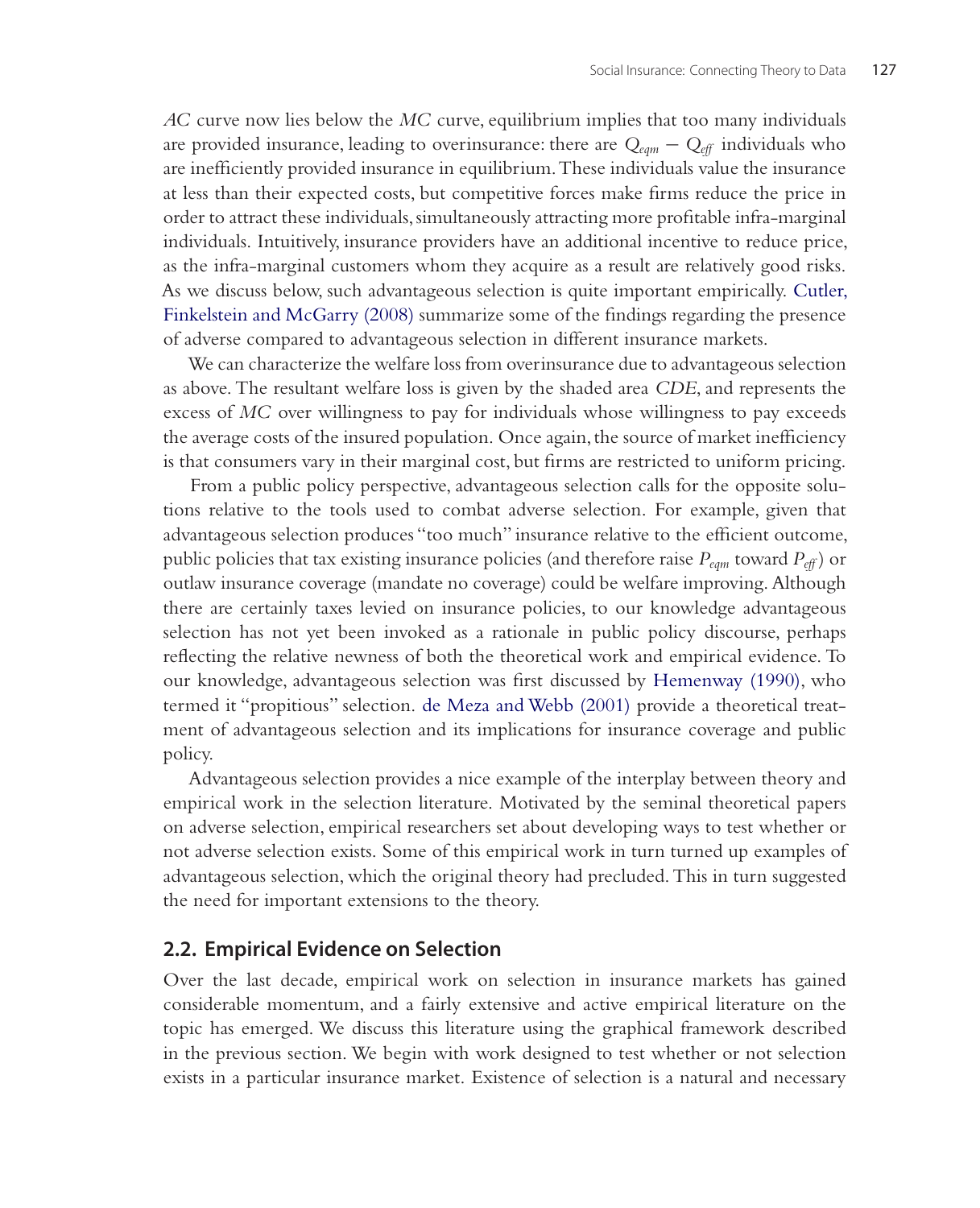condition for investigation of its welfare consequences and, not surprisingly, where empirical work started first.We then discuss more recent work designed to empirically quantify the welfare consequences of adverse selection or public policy interventions.

## <span id="page-17-0"></span>*2.2.1. Testing for Selection*

As is evident from our graphical framework, adverse selection is defined by a downward sloping marginal cost curve. Testing for adverse selection essentially requires testing whether the marginal cost curve is downward sloping. But making inferences about marginal individuals is difficult. Not surprisingly, initial empirical approaches focused on cases under which one could make inferences simply by comparing average rather than marginal individuals. We begin by discussing these "positive correlation tests."We then move onto a "cost curve test," which has the advantage of being able to make inferences about marginal individuals, but requires more data.

## **2.2.1.1. Positive Correlation Test for Asymmetric Information**

The graphical depiction of adverse selection in Figures [2](#page-8-0) and [3](#page-13-0) suggests one natural way to test for selection: compare the expected cost of those with insurance to the expected cost of those without. More generally, one can compare the costs of those with more insurance to those with less insurance. If adverse selection is present, the expected costs of those who select more insurance should be larger than the expected costs of those who select less insurance.

Figure [5](#page-18-0) illustrates the basic intuition behind the test. Here we start with the adverse selection situation already depicted in Figure [3,](#page-13-0) denoting the *AC* curve shown in previous figures by *AC<sup>H</sup>* to reflect the fact that it averages over those individuals with the higher coverage contract, *H*. We have also added one more line: the  $AC^L$  curve. The  $AC^L$  curve represents the average expected cost of those individuals who have the lower coverage contract *L*.That is,the *AC<sup>H</sup>* curve is derived by averaging over the expected costs of those with *H* coverage (integrating from  $Q = 0$  to a given quantity *Q*) while the  $AC<sup>L</sup>$  curve is produced by averaging over the expected costs of those with *L* coverage (integrating from the given quantity to  $Q = Q_{\text{max}}$ ).

A downward sloping *MC* curve—i.e., the existence of adverse selection—implies that  $AC^H$  is always above  $AC^L$ . Thus, at any given insurance price, and in particular at the equilibrium price, adverse selection implies that the average cost of individuals with more insurance is higher than the average cost of those with less insurance. The difference in these averages is given by line segment *CF* in Figure [5](#page-18-0) (the thick arrowed line in the figure). This basic insight underlies the widely used "positive correlation" test for asymmetric information. The positive correlation test amounts to testing if point *C* (average costs of those who in equilibrium are insured) is significantly above point *F* (average costs of those who in equilibrium are not insured).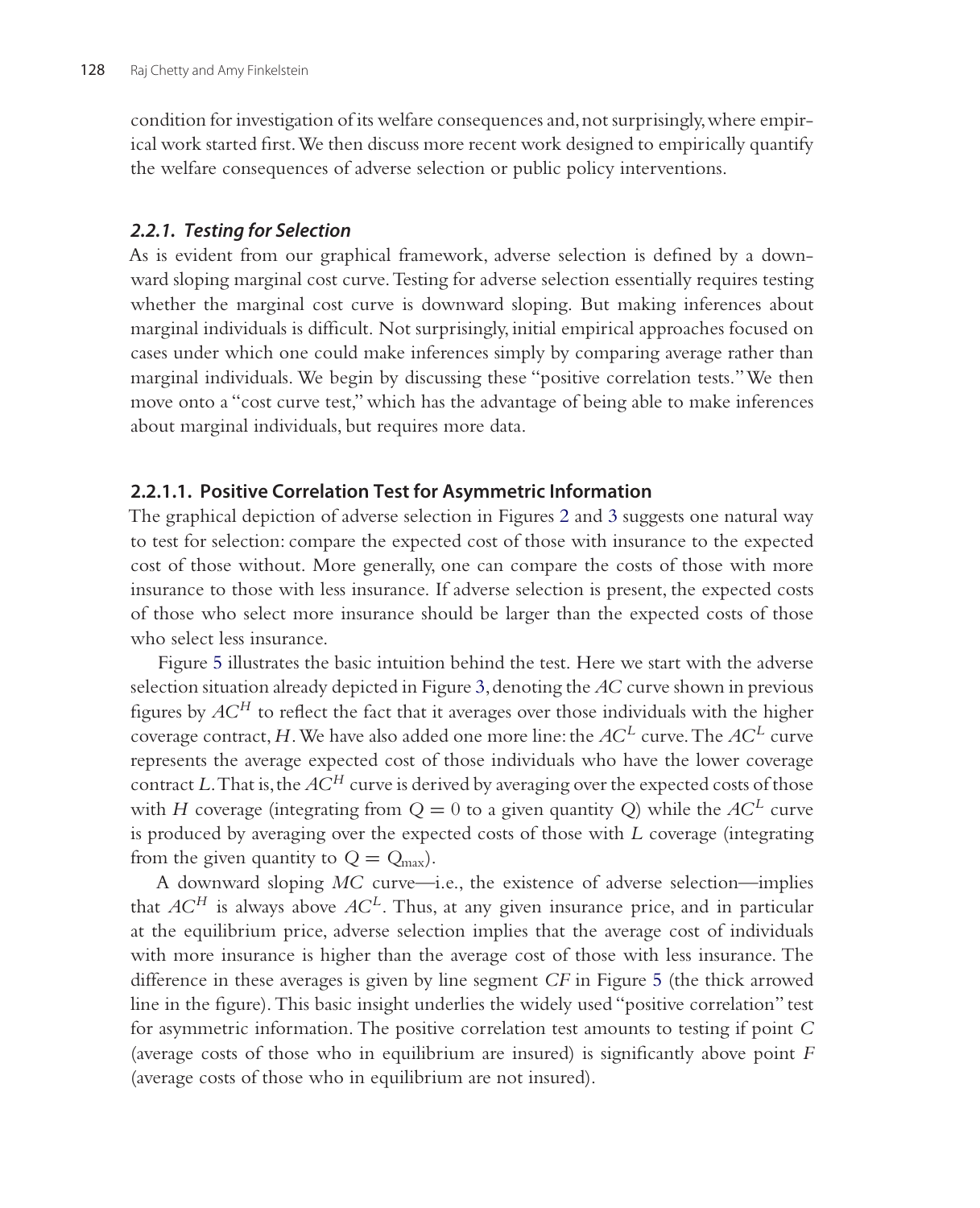

<span id="page-18-0"></span>**Figure 5** The "positive correlation" test for selection. Notes: AC<sup>H</sup> denotes the AC curve shown in previous figures (i.e., average costs of those with the higher coverage contract H. The  $AC<sup>L</sup>$  curve represents the average costs of those with the lower coverage contract  $L$ . The difference in the average costs of those with more and less insurance in equilibrium is given by the line segment CF. The positive correlation test for asymmetric information tests whether average costs of those who in equilibrium have more insurance (point C) are above average costs of those who in equilibrium have less insurance (point F). (Source: [Einav and Finkelstein \(2011\)\)](#page-78-2)).

[Chiappori and Salanie \(2000\)](#page-77-4) formalized this intuition and emphasized that the basic approach requires some refinement because it does not clearly differentiate between individual characteristics that are observable and those that are not.<sup>[7](#page-18-1)</sup> In particular, one must stratify on the consumer characteristics that determine the contract menu offered to each individual. Implementing the positive correlation test requires that we examine whether,among a set of individuals who are offered the same coverage options at identical prices,those who buy more insurance have higher expected costs than those who do not. In the absence of such conditioning, it is impossible to know whether a correlation arises due to demand (different individuals self select into different contracts) or supply (different individuals are offered the contracts at different prices by the insurance company). Only the former is evidence of selection. As a result, some of the most convincing tests are those carried out using insurance company data, where the researcher knows the full set of characteristics that the insurance company uses for pricing.Absent data on individually

<span id="page-18-1"></span> $7$  Variants of this idea have been discussed in earlier work as well. For instance, [Glied \(2000\)](#page-79-7) and Cutler and Zeckhauser (2000) summarize attempts to identify risk-based sorting in health insurance choice, where instead of directly comparing claims or "accidents" across individuals with different insurance coverage, the comparison is made over a particular individual characteristic thought to be associated with higher claims, such as age or chronic illness.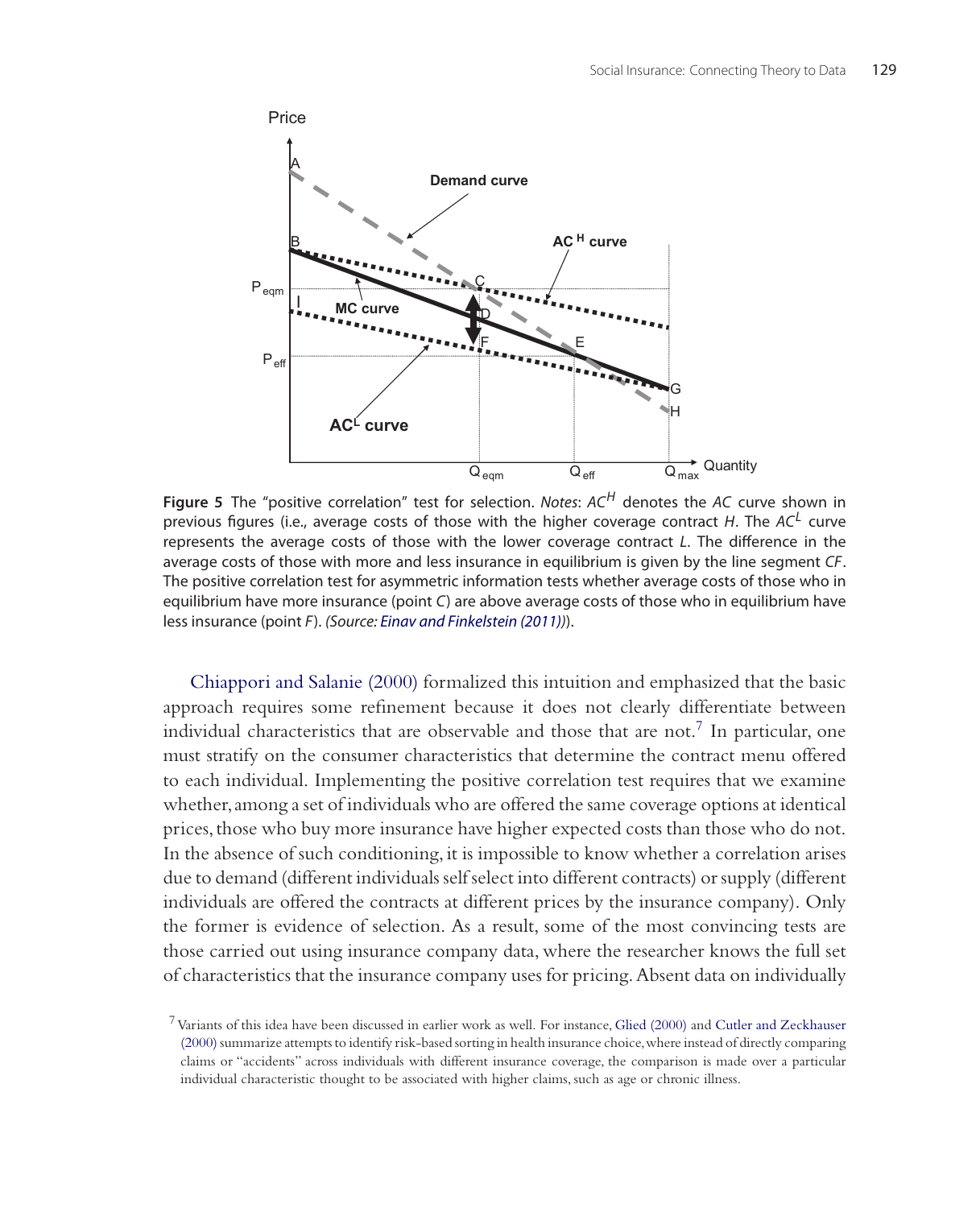customized prices,which are sometimes difficult to obtain, one may instead try to flexibly control for all individual characteristics that affect pricing.

Chiappori and Salanie's work has led to a large literature studying how average costs vary across different coverage options in several insurance markets, including health, life, automobile, and homeowners insurance. The widespread application of the test in part reflects its relatively minimal data requirements. The test requires that one observe the average expected costs of individuals (who are observationally identical to the firm) with different amounts of insurance coverage.

A central limitation in interpreting the results of the positive correlation test is that it is a joint test of the presence of either adverse selection or moral hazard. Even in the absence of selection (i.e., a flat marginal cost curve), moral hazard (loosely, an impact of the insurance contract on expected claims) can produce the same"positive correlation" property of those with more insurance having higher claims than those without. Intuitively, individuals with more generous insurance coverage may choose to utilize more services simply because their marginal out-of-pocket cost is lower.These two very different forms of asymmetric information have very different public policy implications. In particular, in contrast to the selection case where government intervention could potentially raise welfare, the social planner generally has no comparative advantage over the private sector in ameliorating moral hazard (i.e., in encouraging individuals to choose socially optimal behavior). Thus distinguishing between adverse selection and moral hazard is crucial.<sup>[8](#page-19-0)</sup>

#### **2.2.1.2. Cost Curve Test of Selection**

Faced with the challenge of how to interpret the results of the correlation test, researchers have taken a variety of approaches. One is to test for selection in insurance markets where moral hazard is arguably less of a concern, such as annuity markets. More generally, researchers have used experimental or quasi-experimental variation in prices that consumers face to try to separate selection from moral hazard (see e.g.,Abbring, Chiappori, & Pinquet, 2[003a;](#page-75-4) [Abbring,](#page-75-4) [Heckman,](#page-75-4) [Chiappori,](#page-75-4) [&](#page-75-4) [Pinquet,](#page-75-4) [2003b;](#page-75-4) Adams, Einav, & Levin, 2009; [Cutler & Reber, 1998;](#page-78-6) [Einav et al. \(2010a\);](#page-78-1) Karlan & Zinman, 2009).

<span id="page-19-0"></span><sup>8</sup> If one finds convincing evidence of a negative correlation between insurance coverage and expected claims, this is arguably more informative, as it is consistent with advantageous selection, even in the presence of moral hazard. This is the approach taken by [Fang et al. \(2008\)](#page-78-7) who document a negative correlation between insurance and claims in the Medigap market, thus pointing to the existence of *advantageous selection* in this market. When a positive correlation is found however—as is the case in many of the papers reviewed by [Cohen and Siegelman \(2010\)—](#page-77-5)further work is needed to determine whether the results are driven by adverse selection, or by moral hazard (perhaps combined even with advantageous selection). Another vexing case occurs when one is unable to reject the null of no correlation between insurance coverage and expected claims in the market, as in [Chiappori and Salanie \(2000\)](#page-77-4) or Finkelstein and McGarry (2006). Such a finding is consistent with symmetric information or with the presence of offsetting advantageous selection and moral hazard. Even if moral hazard is ruled out, the inability to reject the null of no correlation could reflect the presence of multiple forms of private information acting in offsetting directions, as Finkelstein and McGarry (2006) find to be the case in the US market for long-term care insurance.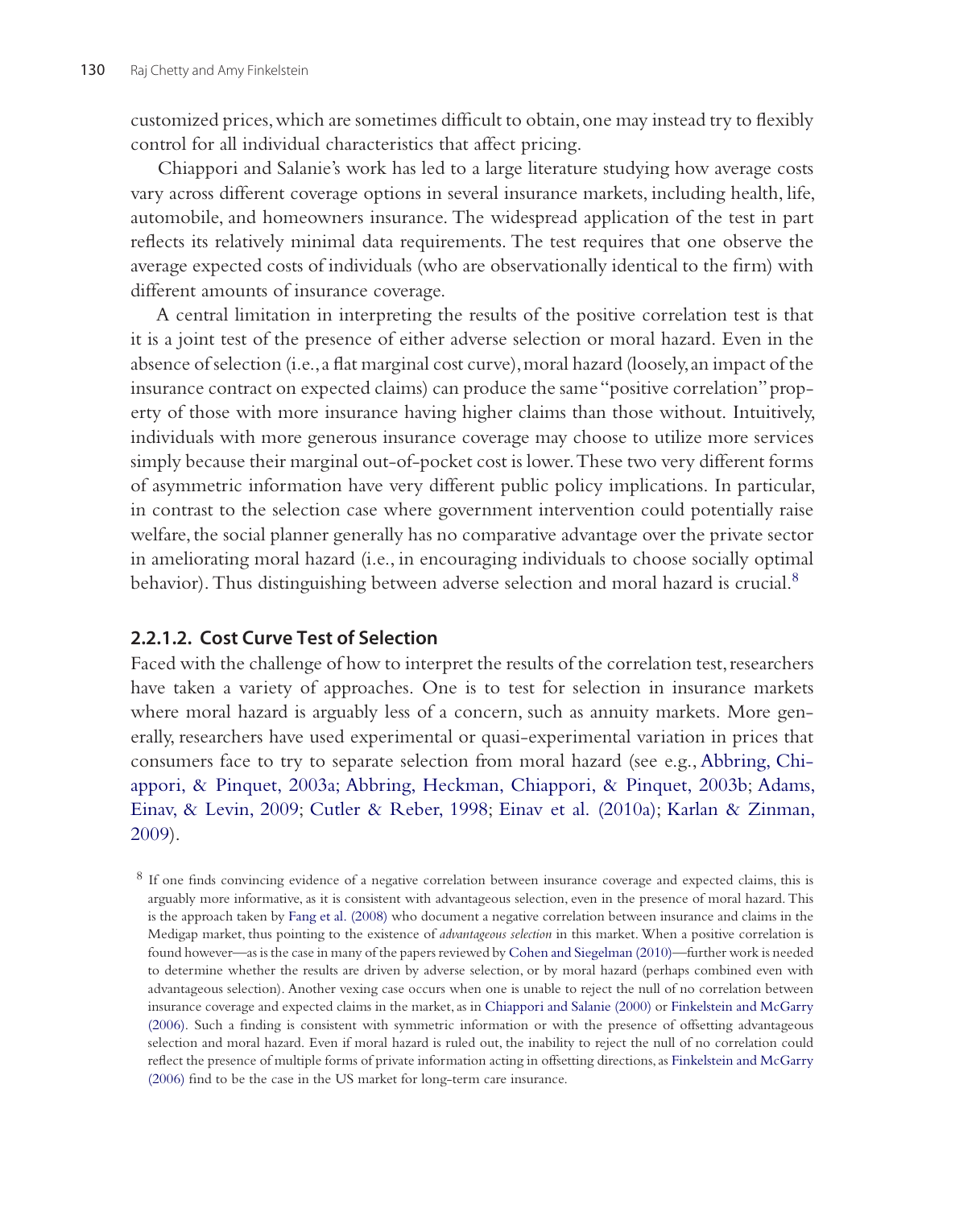The intuition for how pricing variation that is exogenous to demand (and hence by definition to costs since demand depends on expected costs) allows one to separate selection from moral hazard is easily seen in our simple graphical framework. Consider an experiment that randomly varies the relative price at which the *H* contract is offered (relative to the *L* contract) to large pools of otherwise identical individuals. For each relative price, we observe the fraction of individuals who bought contract *H* and the average realized costs of the individuals who bought contract *H*. [9](#page-20-1) We thus can trace out the demand curve as well as the average cost curve in Figure [3.](#page-13-0) From these two curves, the marginal cost curve is easily derived. Total costs are the product of average costs and demand (quantity), and marginal costs are the derivative of total cost with respect to quantity.The features of the marginal cost curve then provide direct evidence on selection. Specifically, rejecting the null hypothesis of a constant marginal cost curve is equivalent to rejecting the null of no selection. Moreover,the sign of the slope of the estimated marginal cost curve informs us of the nature of any selection. A downward sloping marginal cost curve (i.e., a cost curve declining in quantity and increasing in price) indicates adverse selection, while an upward sloping curve indicates advantageous selection. Einav et al. (2010a) develop and discuss in more detail this "cost curve" test of selection.

Crucially,this"cost curve"test of selection is unaffected by moral hazard. Conceptually, variation in prices for a fixed contract allows us to distinguish selection from moral hazard. To see this, recall that the *AC* curve is estimated using the sample of individuals who choose to buy contract *H* at a given price. As prices change, the sample changes, but everyone always has the same coverage. Because the coverage of individuals in the sample is fixed, the estimate of the slope of the cost curve is not affected by moral hazard, which only affects costs when coverage changes.<sup>10</sup>

#### <span id="page-20-0"></span>*2.2.2. Evidence on Selection*

There is now a large body of empirical work testing for selection in many different insurance markets. The results of this empirical literature have been mixed. In some markets, researchers have found evidence consistent with adverse selection—that is, higher average costs for individuals with greater insurance coverage—while in others they have found evidence of advantageous selection—defined by a negative relationship between insurance coverage and average costs—or have been unable to reject the null of symmetric

<span id="page-20-1"></span><sup>9</sup> When the *L* contract is no coverage, the average realized costs of individuals who bought contract *H* are simply the average claims paid out for people who have contract *H*.When the *L* contract involves some (lower) coverage amount, then we measure the average *incremental* claims for those with policy *H*, or,in other words,the average additional claims that insurance policy *H* would have to pay out beyond what policy *L* would pay out, for the accident occurrences of those who have policy *H*.

<span id="page-20-2"></span> $10$  Of course, it is possible that the moral hazard effect of insurance is greater for some individuals than others and that, anticipating this, individuals whose behavior is more responsive to insurance may be more likely to buy insurance.We should still view this as selection, however, in the sense that individuals are selecting insurance on the basis of their anticipated behavioral response to it. [Einav, Finkelstein, Ryan, Schrimpf and Cullen \(2011\)](#page-78-8) provide empirical evidence of such "selection on moral hazard."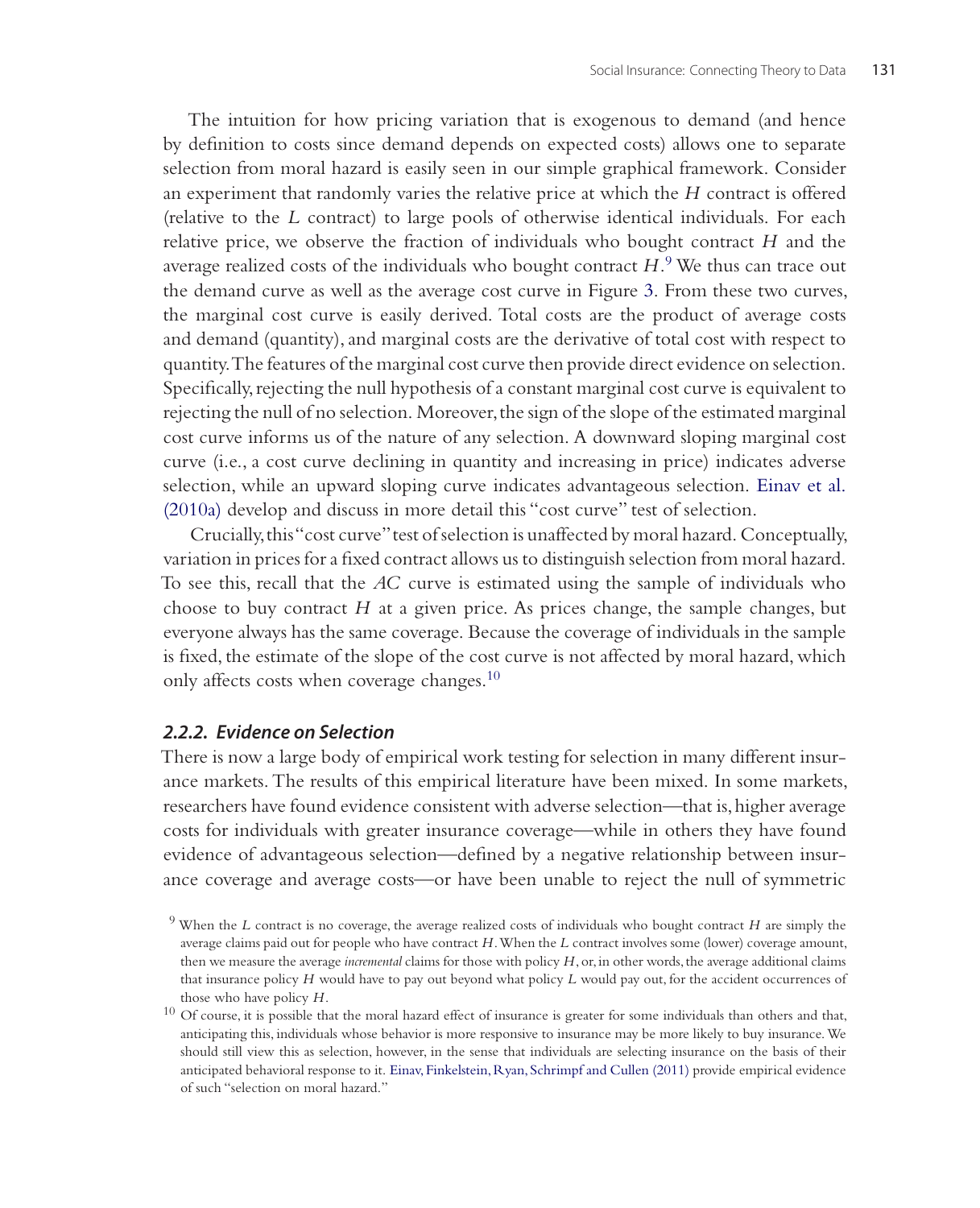information, meaning no difference in average costs. [Cohen and Siegelman \(2010\)](#page-77-5) provide a comprehensive review of this work.We focus instead on characterizing the literature as it pertains to markets with significant social insurance, such as old age assistance and health insurance. Our reading of the evidence for these two markets is that there is very clear evidence of selection in these markets.

#### **2.2.2.1. Annuities**

In return for an up-front lump sum premium, annuities provide an individual with a survival-contingent income stream.They therefore offer a way for a retiree facing stochastic mortality to increase welfare by spreading an accumulated stock of resources over a retirement period of uncertain length [\(Davidoff, Brown, & Diamond, 2005;](#page-78-9)[Yaari, 1965\)](#page-82-2). Yet private annuity markets remain quite small. As a result, annuities have attracted a great deal of interest in discussions involving the design and reform of public pensions. Many of these public pension systems,including the current US Social Security System, provide benefits in the form of mandatory, publicly provided annuities. A major economic rationale for this form of benefit provision is the potential for adverse selection to undermine the functioning of private annuity markets, making it important to determine whether selection actually exists in these markets.

Several studies have implemented variants of the positive correlation test for selection in annuity markets. In the context of annuities, higher risk (i.e., higher expected claim) individuals are the ones who are longer lived than expected; adverse selection therefore is expected to generate a positive correlation between annuitization and survival. Results from a number of studies all point to evidence of a positive correlation in annuity markets on both the extensive margin—individuals who purchase annuities tend to be longer lived than those who do not—and on the intensive (i.e., contract feature) margin—individuals who purchase annuity contracts with shorter gaurantee periods tend to be longer lived than those who purchase less.These findings obtain conditional on the characteristics of individuals used to price annuities, namely age and gender. The positive correlation has been documented in several countries including the United States [\(Mitchell et al., 1999\)](#page-81-1), the United Kingdom (Finkelstein & Poterba, 2002, 2004, 2006), and in Japan (McCarthy & Mitchell, 2003).

In the case of annuities, it may be reasonable to assume that annuitization does not induce large behavioral effects. Indeed, work in this literature tends to assume that moral hazard—an impact of income in the form of an annuity on the length of life—is likely to be quantitatively negligible even though theoretically possible (see Philipson & Becker, 1998). As a result, evidence of a positive correlation between annuitization and survival can be interpreted as clear evidence of adverse selection in this market (Finkelstein  $\&$ Poterba, 2004). [Finkelstein and Poterba's \(2004\)](#page-79-8) empirical findings also illustrate how selection may occur not only along the dimension of the amount of payment in the event the insured risk occurs, but also in the form of selection on different insurance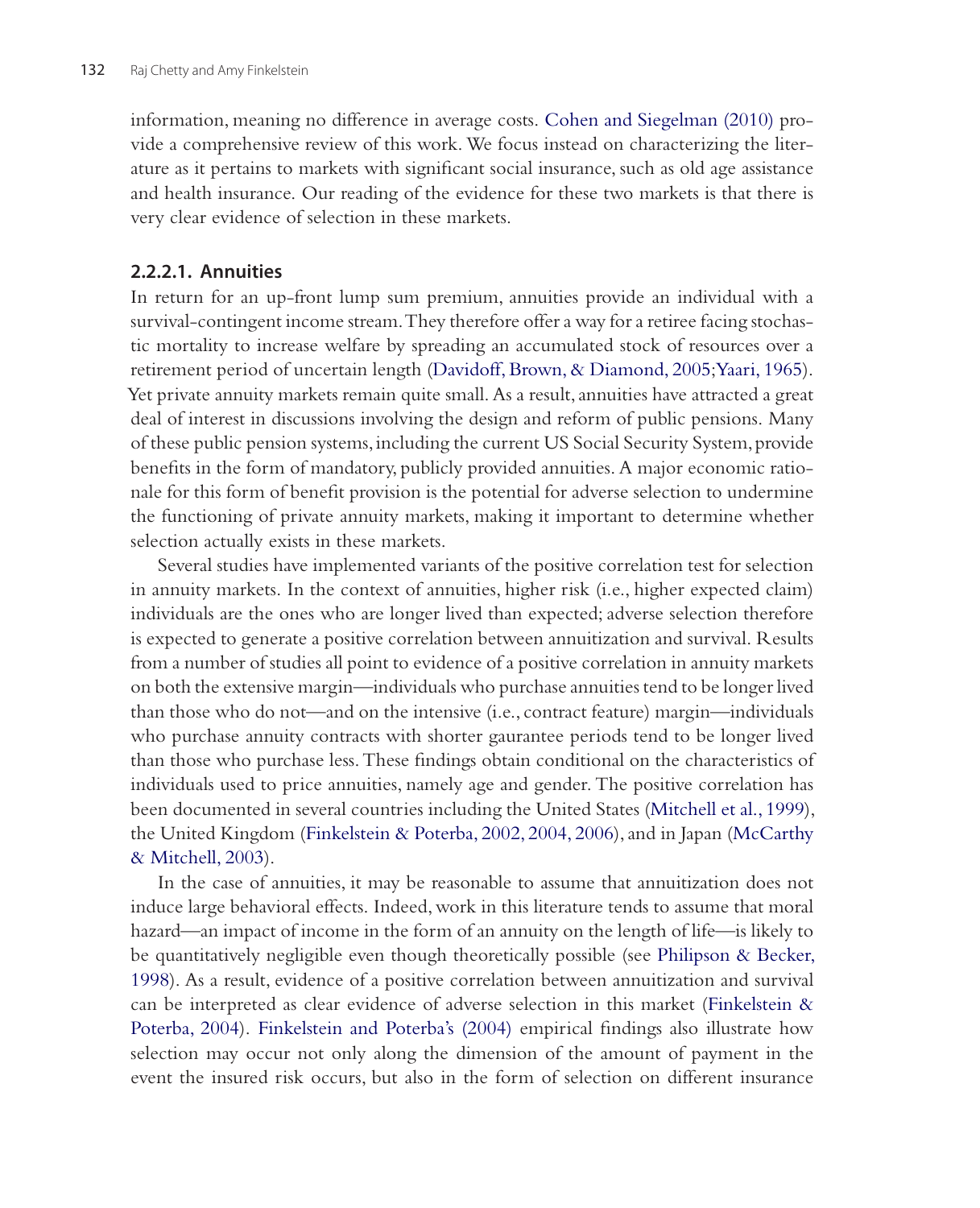instruments, such as the length of a guarantee period during which payments are not survival-contingent; see Sheshinski (2008) for a theoretical discussion of this point.

#### **2.2.2.2. Health Insurance**

[Cutler and Zeckhauser \(2000\)](#page-78-10) review a large literature that tends to find a positive correlation between insurance coverage and risk occurrence in health insurance. Conditional on the menu of contracts offered to them, individuals with more health insurance tend to have higher medical spending than individuals with less insurance.This literature provides a nice example of the substantive importance of conditioning on the observable characteristics of the individual that determine the menu of contracts offered to him, as emphasized by [Chiappori and Salanie \(2000\).](#page-77-4) In particular, since employer offering of health insurance is such a major determinant of coverage, some of the most convincing implementations of the positive correlation test compare health insurance coverage and medical spending among individuals within the same employer, who therefore all face the same option set. Indeed, without such conditioning, one can get the opposite result suggesting that the insured have lower medical spending than the uninsured, driven by the difference in who is offered health insurance.

In the case of health insurance, the potential moral hazard effects are non-negligible. There is compelling evidence—including results from randomized trials (Finkelstein et al.,2011;Newhouse & RAND Corporation,1996)—that health insurance has a causal effect on medical spending. As a result, the large body of evidence on the "positive correlation" property in health insurance suggests that asymmetric information exists in health insurance, but does not itself provide direct evidence of selection.

The task of trying to separate selection from treatment effects is greatly aided by the availability of variation in the offered contracts that is uncorrelated with demand. Arguably the most compelling evidence of adverse selection in health insurance markets comes from observing "death spirals" brought about by changes in the contract set. For example, [Cutler and Reber \(1998\)](#page-78-6) examine the response to a change in health insurance pricing at Harvard University that required employees to pay more on the margin for more comprehensive coverage. The introduction of this pricing change was staggered over time across different employees. They document a death spiral dynamic whereby the pricing change produced a decline in enrollment in the more comprehensive plan that was particularly concentrated among lower cost (specifically, younger) employees. This prompted a further price increase in the more comprehensive plan to prevent it from losing money, which in turn prompted further exit by disproportionately younger individuals. More recently, [Einav et al. \(2010a\)](#page-78-1) implemented the "cost curve" test for selection using data from a large firm and variation across employees within the firm in the relative price they faced for more comprehensive coverage.They estimate a downward sloping marginal cost curve, providing direct evidence of selection distinct from moral hazard.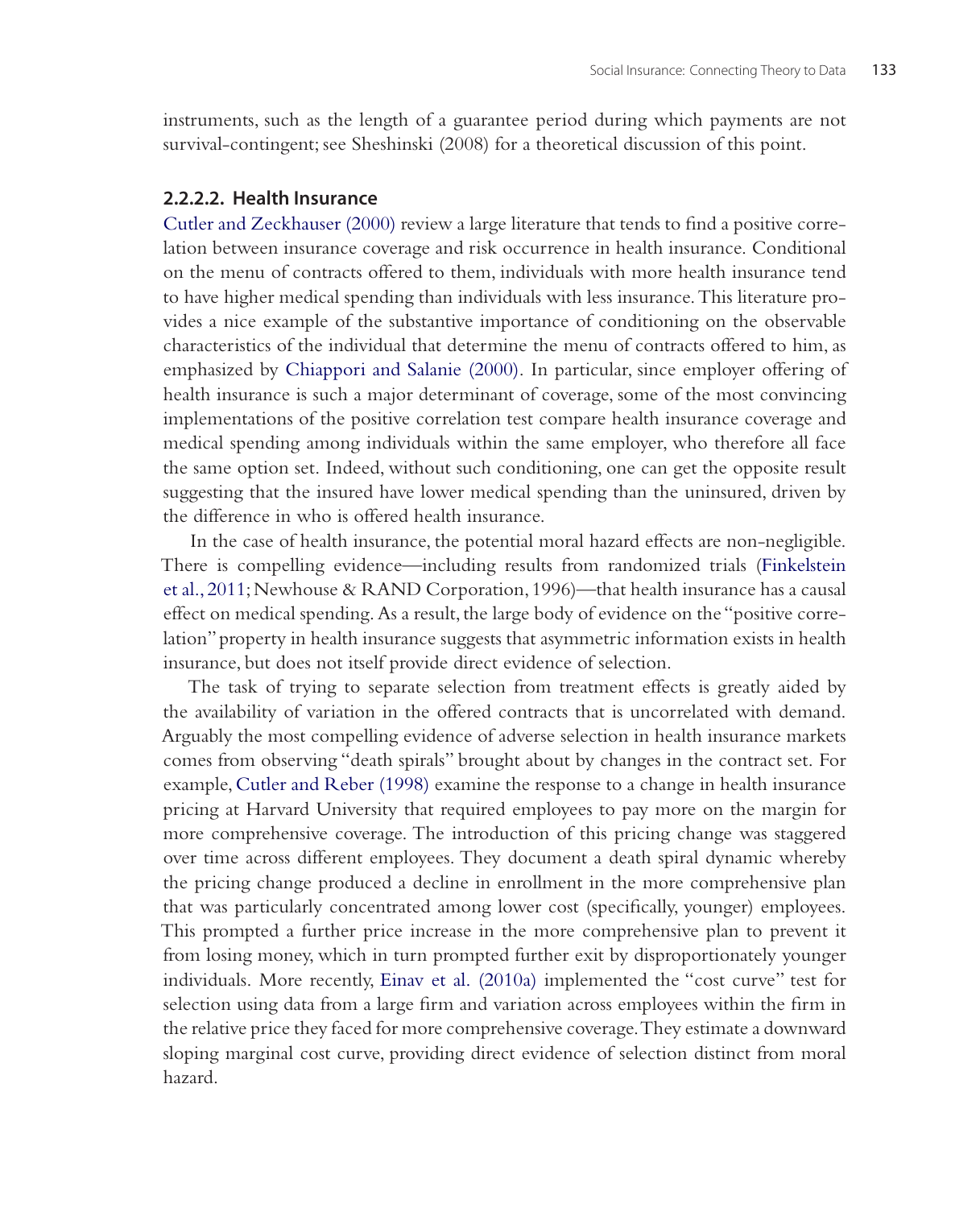We conclude that in the market for acute medical insurance in the United States, there seems to be compelling evidence of the presence of adverse selection.The findings in two other health insurance markets—specifically Medigap and long-term care insurance—are more mixed.While there is compelling evidence of private information in these markets, the evidence suggests that the resulting selection is advantageous rather than adverse (Fang et al., 2008; [Finkelstein & McGarry, 2006;](#page-78-11) [Oster, Shoulson, Quaid, & Dorsey, 2010\)](#page-81-3).

## **2.2.2.3. Disability Insurance, Unemployment Insurance, and Worker's Compensation**

In contrast to the study of selection in annuity and health insurance markets there is, to our knowledge, a dearth of work on adverse selection in several settings where there are important social insurance programs including disability insurance, unemployment insurance, and worker's compensation.<sup>11</sup> It would be interesting to test for selection in these markets, although the lack of a robust private market for these risks makes it much more challenging to implement the tests described above. To make progress, one would need to develop tests that—unlike the existing positive correlation or cost curve tests—do not require observing individual choices. In this respect, [Hendren's \(2012\)](#page-79-9) development of a method for characterizing the distribution of private information in a market where trade is not observed likely represents an important step forward for empirically based estimates of private information in non-existent or virtually non-existent markets. He develops a method to infer agents' private information based on subjective probability elicitations which he models as noisy measures of their beliefs. His results provide, among other things, the first evidence of private information about risk type in the disability insurance setting.

## <span id="page-23-0"></span>*2.2.3. Welfare Consequences*

The tests for asymmetric information described above are relatively uninformative about the welfare impacts of interventions. Markets that appear to be "more adversely selected" by the positive correlation metric—i.e.,in which there are larger differences between the expected costs of the insured and uninsured—are not necessarily ones in which there is a greater welfare cost imposed by that selection. [Einav and Finkelstein \(2011\)](#page-78-2) provide a graphical illustration of this point. Intuitively, the degree of positive correlation is a statement about the shape of the cost curves in e.g., Figure [3](#page-13-0) or [5.](#page-18-0) However, the welfare cost of adverse selection—i.e., the magnitude of the "deadweight loss triangle" *CDE* depends not only on the shape of the cost curve but also on that of the demand curve.

This problem has motivated recent empirical work that quantifies the welfare losses from asymmetric information and the potential impact of government policies such as mandates, pricing restrictions, and taxes. Conceptually, one must estimate both the

<span id="page-23-1"></span><sup>&</sup>lt;sup>11</sup> Hendren (2011) is a notable exception that tests for and detects evidence of private information in disability and unemployment insurance markets.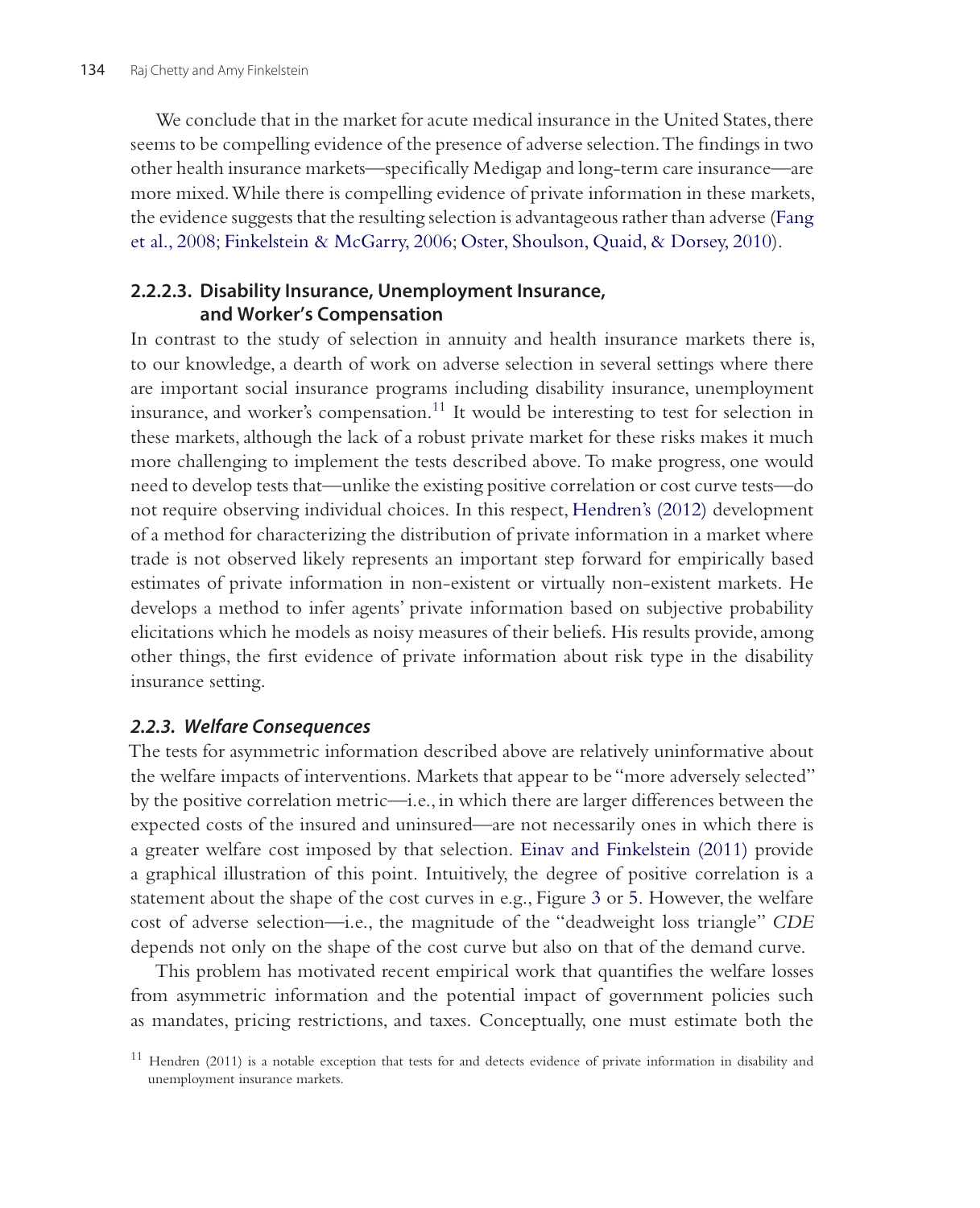demand and marginal cost curve to pin down the welfare cost of adverse selection. Once these have been estimated, one can identify the efficient allocation and compare it to alternative allocations induced by various government policies.

Abstractly, there are two approaches one can take to recovering the demand and marginal cost curves. The first is to estimate these curves directly without estimating the underlying primitives that generated these curves. It might be usefully called a "plan valuation" approach and is similar in approach to traditional discrete choice demand analysis. [Einav et al. \(2010a\)](#page-78-1) develop and implement such an approach to estimating the welfare cost of selection.They show that the demand and cost curves shown in the prior figures are sufficient statistics for welfare analysis of equilibrium and non-equilibrium pricing of existing contracts. That is, different underlying primitives (i.e., preferences and private information as summarized by  $\zeta$ ) have the same welfare implications if they generate the same demand and cost curves. As a result, the identifying variation used to trace out the demand and cost curves for the "cost curve" test of selection provides the estimates needed to estimate the welfare cost of adverse selection (triangle *CDE* in Figure [3\)](#page-13-0).

Einav, Finkelstein, and Cullen's approach to estimating welfare is attractive for its transparency and its reduced reliance on assumptions about consumer preferences or the nature of their ex-ante information. Moreover, it is relatively straightforward to implement in terms of data requirements. Data on costs and quantities in insurance markets are relatively easy to obtain—as evidenced by the widespread application of the "positive correlation" test which requires both of these data elements. The key additional data requirement is exogenous price variation. While naturally more challenging to obtain, the near-ubiquitous regulation of insurance markets offers many potential opportunities to isolate such variation.

A major limitation of this approach, however, is that the analysis of the welfare cost of adverse selection is limited to the cost associated with inefficient pricing of a fixed (and observed) set of contracts. It does not capture the welfare loss that adverse selection may create by distorting the set of contracts offered, which in many settings could be the primary welfare cost of adverse selection. Intuitively, in order to analyze the welfare effects of introducing contracts not observed in the data, one needs a model of the deeper primitives (ζ*i*).

This limitation partly motivates the second approach that researchers have taken to estimating the welfare costs of selection,which is to directly estimate these primitives and then simulate the welfare cost of alternative policies. For example, [Einav et al. \(2010c\)](#page-78-3) estimate a model of demand for annuities in which the utility from different annuity contracts depends on underlying consumer primitives  $(\zeta_i)$ . Specifically, they examine the semi-compulsory market for annuities in the United Kingdom in which individuals who have saved for retirement through certain tax preferred retirement vehicles are required to annuitize their savings but face a choice over some of the contract features.They focus on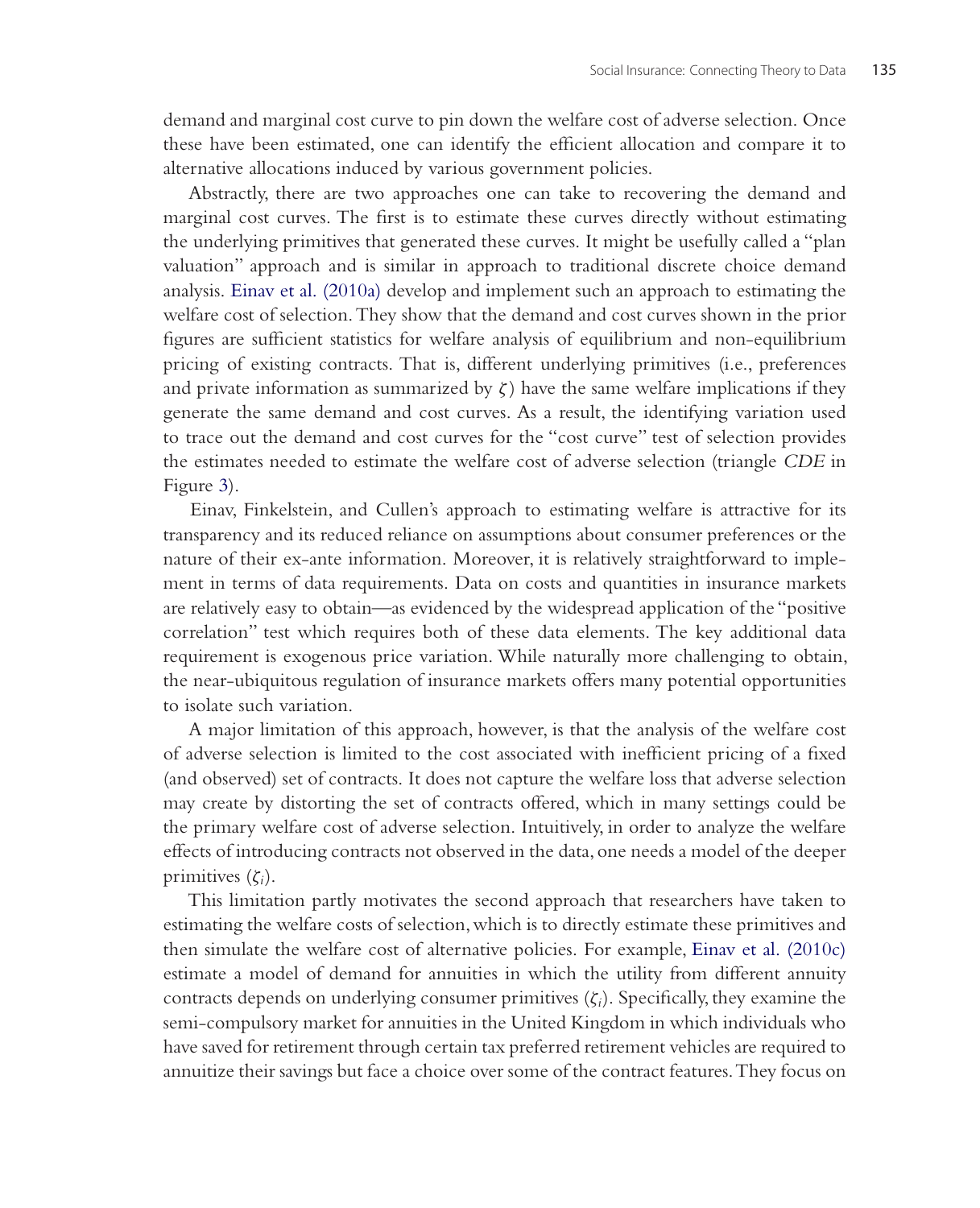the choice of "gaurantee period,"the number of years in which the annuity is guaranteed to pay out even if one has already died. The demand for guarantees depends on both indivdiuals' unobserved risk type (i.e., survival probability) and unobserved preferences (i.e., for wealth when alive relative to wealth after death). All else equal, longer guarantee periods are more attractive both to individuals who believe they have high mortality and to individuals who have a greater value for wealth after death. Using the model, together with individual-level data on annuity choices and ex-post survival length, they recover the joint distribution of survival types and preferences for wealth after death. Unlike the plan valuation approach, this realized utility approach allows recovery of the underlying consumer primitives (ζ*i*).

[Einav, Finkelstein, and Levin \(2010b\)](#page-78-12) provide more discussion of these two different approaches and their relative attractions. Broadly speaking, the choice between the realized utility approach and plan valuation approaches involves a standard tradeoff. The realized utility approach requires stronger assumptions about how consumers derive value from insurance, but allows the researcher to use the resulting estimates to (at least in principle) examine counterfactual allocations that are much further from the observed data.<sup>12</sup> For instance, papers that model realized utility directly as a function of individual primitives such as risk aversion and beliefs about risk type are able in principle to analyze choice and welfare over contracts that vary over dimensions over which one observes no heterogeneity in the data. The papers by [Cardon and Hendel \(2001\),](#page-76-2) Cohen and Einav (2007), [Einav et al. \(2010c\),](#page-78-3) and [Einav et al. \(2011\)](#page-78-8) are examples in this vein.

The plan valuation approach requires weaker assumptions but commensurately limits the type of analysis one can do. At one extreme, the approach taken by Einav et al. (2010a) recovers the willingness to pay for one health plan over another, but provides no information on the characteristics of the plan determining that valuation. With this approach, inferences about contracts that are not observed in the data are not feasible. Other papers in this literature analyze valuation of contracts as a function of plan and individual characteristics, making it feasible to extrapolate to contracts not observed provided that the model's assumptions are accurate outside the estimation sample. Examples in this vein include [Carlin and Town \(2010\)](#page-76-3) and [Lustig \(2011\).](#page-81-4)

#### **2.2.3.1. Estimates of Welfare Costs of Selection**

Relative to the literature discussed earlier that tests for the existence of selection, there has been substantially less empirical work attempting to estimate the welfare costs of selection. The work that has been done to date has focused on the welfare cost of selection in the health insurance market for acute medical expenses or the market for annuities. The empirical estimates of the welfare cost of selection have consistently tended to be a few percent of premia, bounding the potential welfare gains from policy interventions that

<span id="page-25-0"></span> $12$  An additional attraction of this approach is that it recovers primitives that may be of inherent interest for other reasons, such as estimates of the distribution of risk aversion in the population.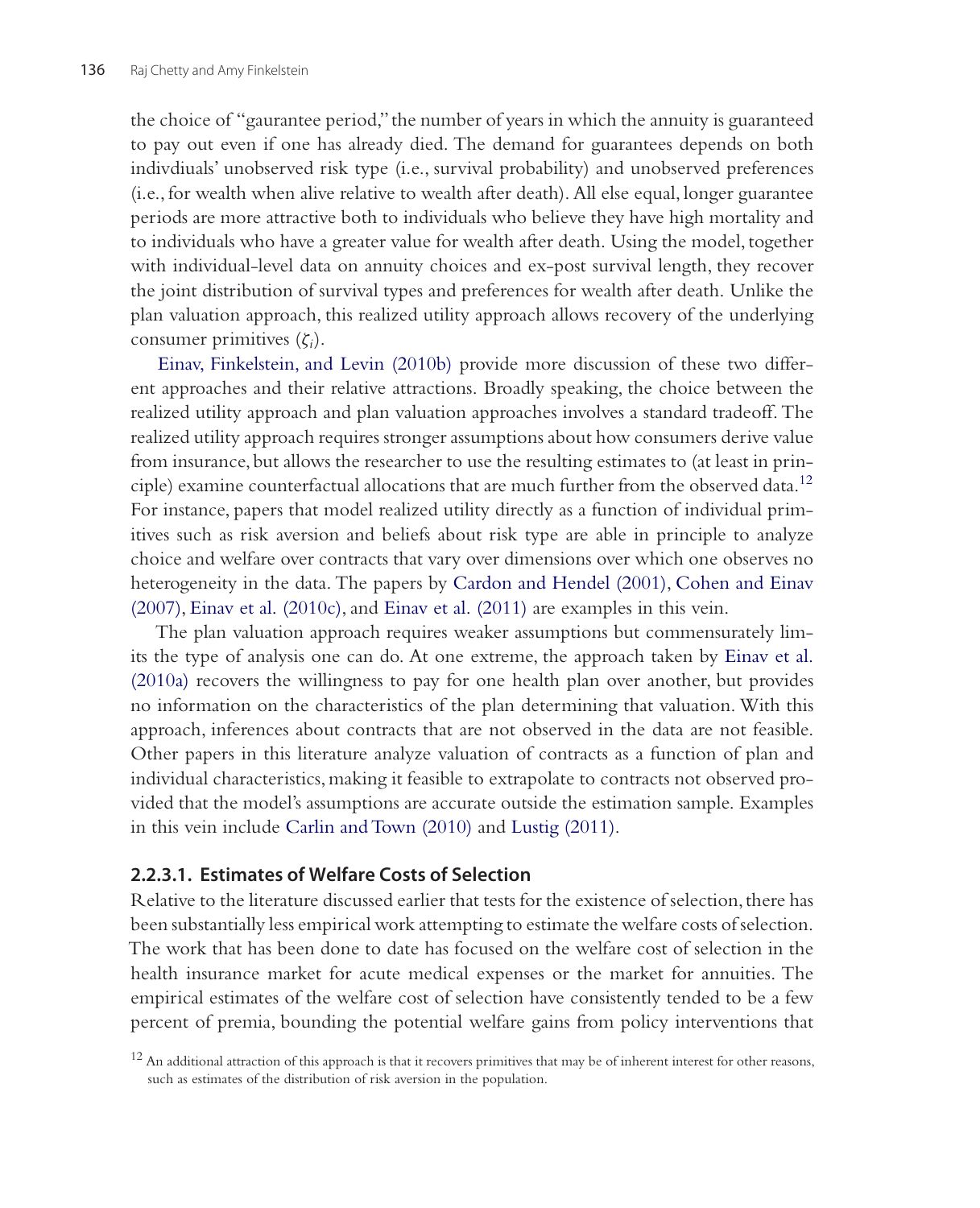aim to address selection at relatively low levels.This is true both in the insurance markets for acute medical expenses (see e.g., [Cutler & Reber, 1998;](#page-78-6) [Carlin & Town, 2010;](#page-76-3) Einav et al., 2010a, 2011; [Handel, 2011;](#page-79-5) [Lustig, 2011\)](#page-81-4) [as](#page-78-3) [well](#page-78-3) [as](#page-78-3) [annuity](#page-78-3) [markets](#page-78-3) [\(](#page-78-3)Einav et al., 2010c). However, as emphasized above and as we return to below, virtually all of these papers have studied only the welfare cost of selection arising from inefficient pricing of a given set of contracts, and have not investigated the potentially much larger welfare losses arising from selection limiting the set of contracts offered or, in the extreme, causing a market to unravel completely.

#### **2.2.3.2. Welfare Consequences of Public Policy Interventions**

Beyond estimating the welfare cost of selection, several papers have analyzed the welfare consequences of alternative public policy interventions. A recurring theme of this empirical work is that—as indicated by the stylized model we began with—the welfare consequences of "textbook" public policy interventions are not as straightforward as the simple theory suggests.

For example, recent work on mandatory insurance—perhaps the canonical public policy response to selection—has failed to find welfare improvements from the set of mandates considered [\(Einav et al., 2010a\)](#page-78-1). Other work has concluded that while the optimal mandate would be welfare improving, it is difficult to determine which mandate would raise welfare with preference heterogeneity and some types of mandates may actually reduce welfare [\(Einav et al., 2010c\)](#page-78-3).

Another focus of the literature has been on the welfare consequences of regulating the characteristics of consumers that can be used in pricing insurance contracts. Bundorf et al. (2012) emphasize that in the presence of heterogeneity in preferences for coverage that is not perfectly correlated with risk, uniform pricing of contracts across consumers of different risk types cannot induce efficient consumer choice. This creates scope for welfare improvements through characteristic-based pricing, often known as "risk adjustment." In their empirical application, which uses data on employer-provided health insurance at several firms, they estimate that the welfare gains from feasible risk adjustment turn out to be relatively modest. In a similar spirit, [Geruso \(2011\)](#page-79-10) empirically explores the potential welfare gains from age-adjusted pricing in a different employer-provided health insurance context. Focusing instead on distributional impacts, Finkelstein, Poterba, and Rothschild (2009b) calibrate a stylized equilibrium screening model of annuities to investigate the impact of banning gender-based pricing in a compulsory annuity market; they find that the redistribution inherent in requiring unisex pricing can be greatly undone by equilibrium adjustment of annuity contracts to the restricted pricing regime.

Other work, focusing once again on health insurance, has examined the implications of pricing restrictions for insurance coverage and government expenditures. Empirical examinations of restrictions on characteristic-based pricing, such as community rating in the small group and non-group health insurance markets have shown that such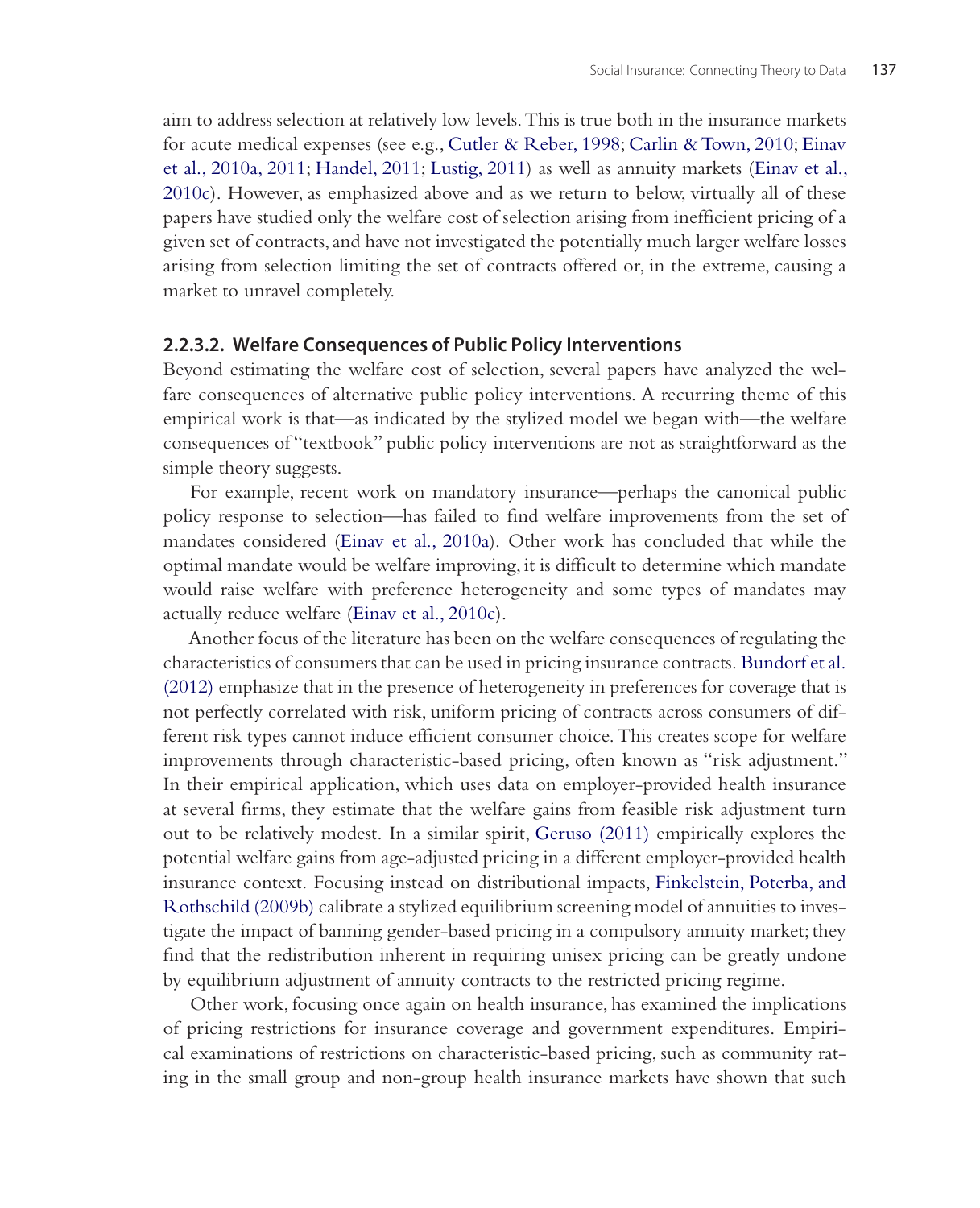regulations can [reduce](#page-76-4) [coverage](#page-76-4) [among](#page-76-4) [lower](#page-76-4) [risk](#page-76-4) [individuals](#page-76-4) [\(e.g.,](#page-76-4) Buchmueller & DiNardo, 2002; [Bundorf & Simon, 2006;](#page-76-5) [Simon, 2005\)](#page-82-3). Examining risk adjustment in Medicare Advantage plans, where the government is the insurer, Brown, Duggan, Kuziemko, andWoolston (2011) conclude that more detailed pricing on consumer characteristics can exacerbate, rather than ameliorate, the selection problem as defined with respect to government expenditures. The intuition stems from the fact that the variance of medical spending is increasing with its mean. More detailed risk adjustment—which puts consumers into finer pricing "bins" on the basis of their expected health care costs results in higher dispersion in the high expected spending bins than in the overall pool, increasing the incentives for an insurer to invest in cream skimming within the finer risk classifications[.13](#page-27-0)

#### **2.2.3.3. Welfare Consequences with Multiple Imperfections**

Another interesting vein of this literature has investigated how adverse selection impacts welfare in the presence of other market imperfections.When selection is the only departure from the perfectly competitive neoclassical benchmark, eliminating private information is always welfare improving. This need not be the case when there are multiple frictions. For example,[Starc \(2011\)](#page-82-4) discusses how,when firms have market power,moving from symmetric information to asymmetric information can improve consumer welfare. Intuitively, when firms have market power, prices are inefficiently high. Adverse selection reduces the incentive for firms to mark up prices because the marginal consumers they lose when they raise prices have lower costs (and thus are higher profits) than the infra-marginal ones that they retain. In a similar spirit, [Handel \(2011\)](#page-79-5) demonstrates how in the presence of adverse selection, switching costs that reduce consumer response to changes in plan pricing can be welfare increasing by blunting the selection pressures that would otherwise operate.

Measuring the welfare costs of selection is also more complicated in models with additional imperfections. [Spinnewijn \(2012\)](#page-82-5) shows that calculations based on revealed preference—as in [Einav et al. \(2010a\)—](#page-78-1)may understate the welfare costs of adverse selection in the presence of frictions such as misperception of risks or adjustment costs. Intuitively, such frictions create a wedge between the revealed demand for insurance via the demand curve and the actual value of insurance. As a result, the demand curve overstates the surplus from insurance for those who buy insurance (because some who purchased do not truly value insurance above cost) and understates it for those who do not (because some who do not purchase should have purchased).

<span id="page-27-0"></span> $13$  [Brown et al. \(2011\)](#page-76-6) provide a helpful example to illustrate this intuition: "pre-risk adjustment, Hispanics were roughly \$800 cheaper than their (non-risk adjusted) capitation payments; after risk adjustment, Hispanics with a history of congestive heart failure (one of the most common conditions included in the risk formula) are \$4000 cheaper than their (risk adjusted) capitation payment" (page 3). As a result, the incentive of the insurer to try to recruit Hispanics into plans is much higher when plans are reimbursed differently on the basis of whether the individual has a history of congestive heart failure."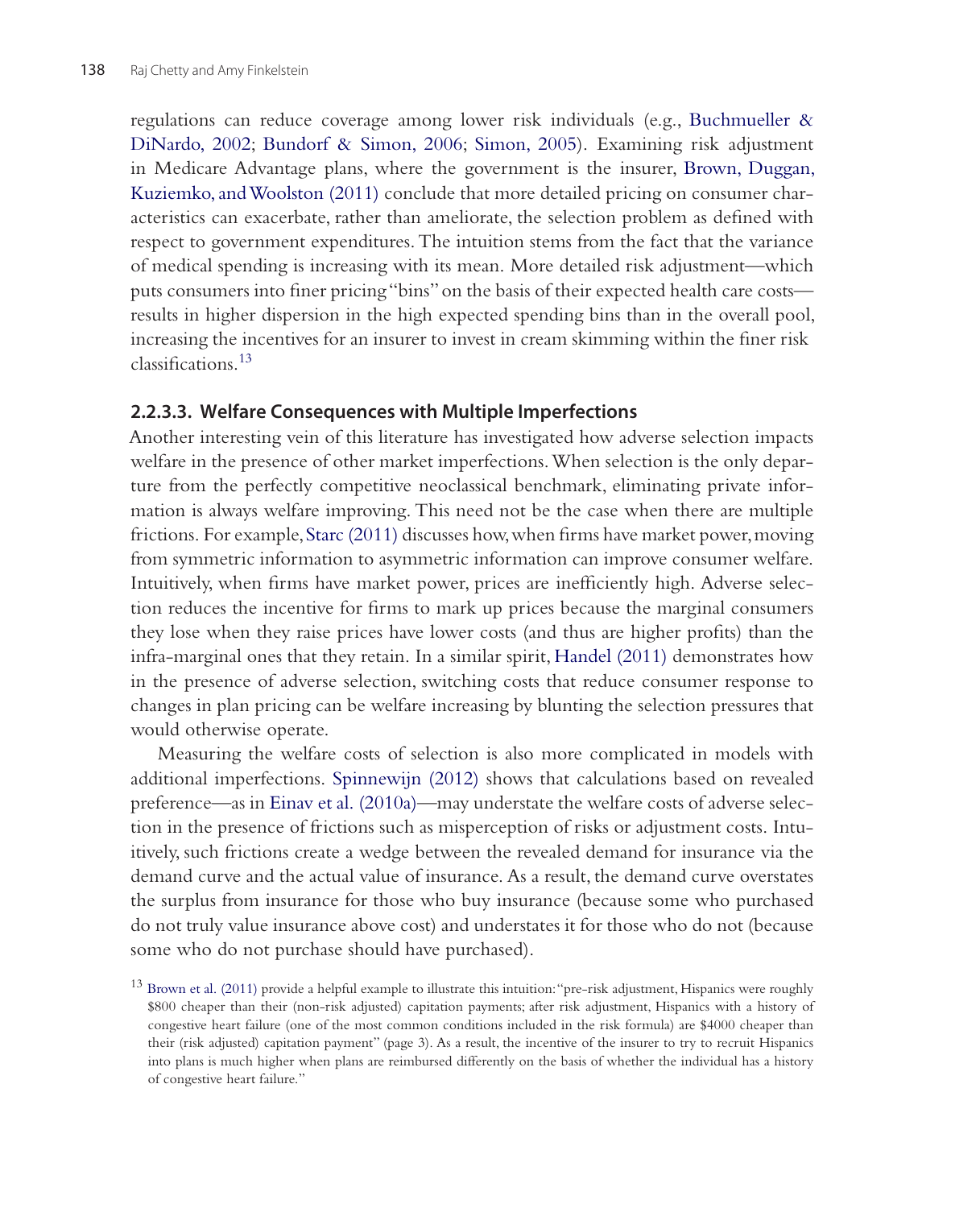More generally, though the graphical framework developed above assumes perfect competition among insurers, one can generalize the welfare analysis to any other *given* model of the insurance market as long as one can solve for the equilibrium allocation. [Lustig \(2011\),](#page-81-4) for example, examines the welfare cost of adverse selection in Medicare Advantage, allowing for imperfect competition on the supply side.

#### <span id="page-28-0"></span>*2.2.4. Directions for Future Work*

Most of the empirical papers to date on welfare in insurance markets have taken the relatively narrow (albeit practical) approach of focusing on the welfare costs associated with the pricing distortions selection induces in insurance markets. In general, these papers have concluded that, defined in this way,the welfare costs of selection are relatively small. One limitation to this work, discussed above, is that it analyzes adverse selection in the absence of other potential frictions, which can be important for both the sign and magnitude of the welfare costs of selection. In addition, in at least two important respects, the existing work may be missing important potential welfare consequences of selection or of government intervention. These omissions highlight both the challenges and opportunities for further empirical work.

First, most of the existing empirical welfare analysis has abstracted from a potentially more significant welfare cost of selection that could arise from distortions in the set of contracts offered. Selection may result in certain types of coverage not being available, as in the classic [Akerlof \(1970\)](#page-75-2) unraveling of a market, and the welfare costs of the disappearance of certain contracts is potentially much larger than the welfare costs of pricing distortions of the contracts that do exist. The ability to make empirically based estimates of the welfare cost of selection via selection's effect on the set of contracts offered remains a very important area for future work.

There are several challenges inherent in any such attempts. One is that although in principle estimates from realized utility models can use the recovered primitives to say something about the welfare consequences of offering contracts not observed in the data, researchers have been (reasonably) wary of using the estimates of such models to say much about contracts that are too far from the observed contracts.Another challenge stems from the supply side task of trying to characterize the counterfactual equilibrium for unobserved contracts; as discussed by [Einav et al. \(2010b\),](#page-78-12) this can be particularly challenging when allowing for realistic consumer heterogeneity as well as imperfect competition.

Even more challenging is empirical work in markets that have almost or completely unraveled,yet it may be that these markets are precisely where the welfare costs of selection are largest; in other words, the "lamp post problem" of empirical work gravitating to markets for which there are data and dimensions of coverage along which there is observed variation may be one reason that existing papers have found relatively small welfare losses.

A few recent papers have used calibration exercises to try to investigate the value of insurance in markets that are virtually non-existent; examples include the market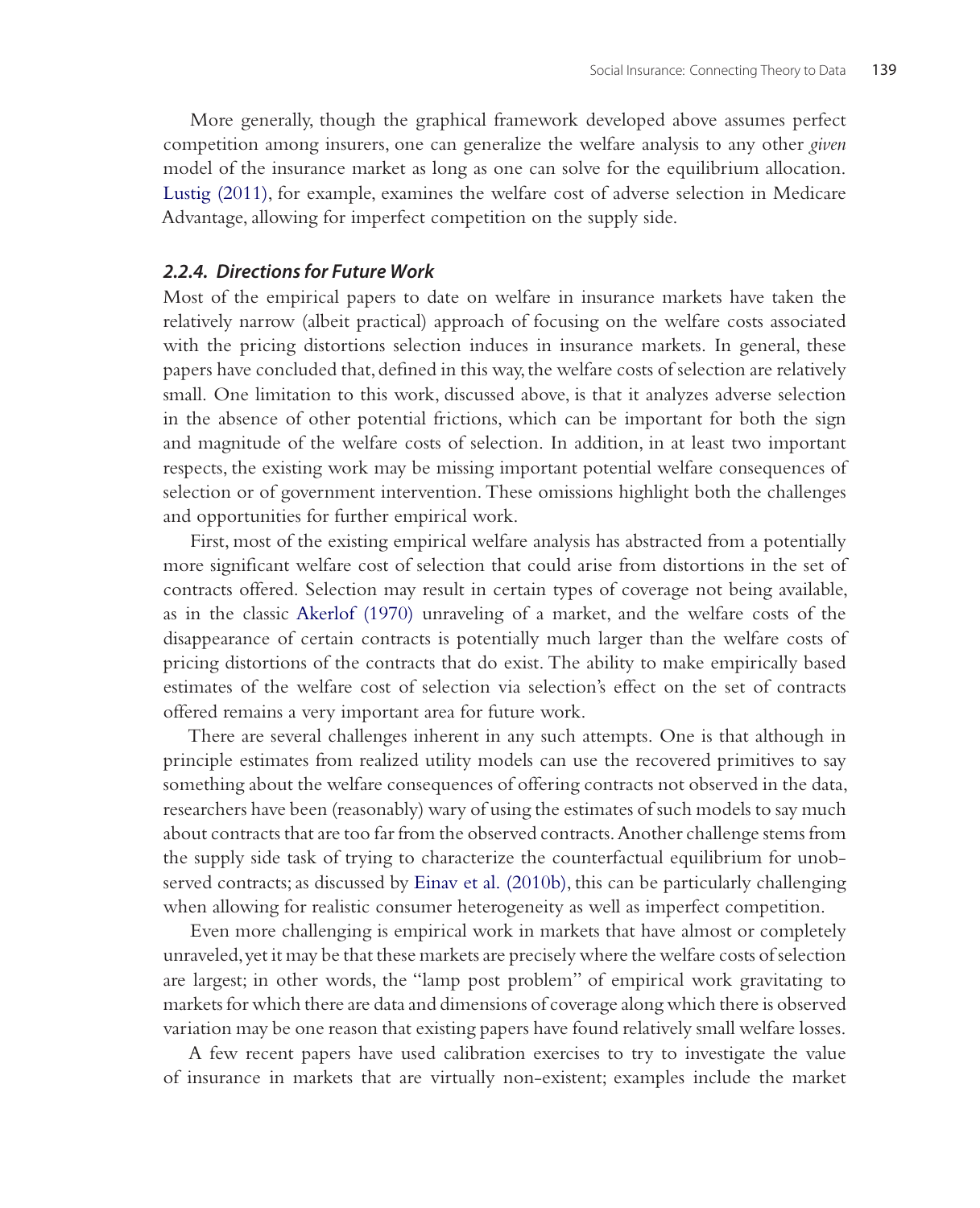for annuities [\(Hosseini, 2010\)](#page-80-2), long-term care insurance [\(Brown & Finkelstein, 2008\)](#page-76-7), and high deductible health insurance [\(Mahoney, 2012\)](#page-81-5). Such exercises require that the researchers make assumptions about the population distribution of certain primitives such as risk aversion and risk type, which are often based on estimates made in other, thicker markets. As noted, Hendren (2011) makes important progress in empirically characterizing the distribution of private information in markets where trade does not occur. More work is needed in this area so that researchers may be equipped to examine the counterfactual functioning of private insurance markets that currently do not exist but where we have important social insurance programs such as unemployment insurance, worker's compensation, and disability insurance.

Second, existing empirical work has focused on testing for the presence of selection and examining its welfare consequences *given the existing public policies,*such as tax subsidies to employer-provided health insurance or publicly provided annuities through Social Security.This raises the question of whether selection would exist—and what its welfare consequences would be—in the absence of these public programs or under very different public programs than we currently have. Theoretically, it is not clear whether or when government intervention mitigates or exacerbates selection. For example, as discussed earlier, regulatory restrictions on the consumer characteristics insurance companies may use in setting pricing may potentially increase or decrease the welfare costs of selection in the private market. As another example, the impact of mandatory, partial social insurance (such as Medicare which covers some but not all medical expenses or Social Security which provides partial annuitization) on adverse selection in the residual private market for insurance is theoretically ambiguous. Under different assumptions regarding the ability to offer exclusive contracts,[Abel \(1986\)](#page-75-5) finds that partial public annuities provided by Social Security exacerbates adverse selection pressures in the residual private market while [Eckstein, Eichenbaum, and Peled \(1985\)](#page-78-13) document a potential welfare enhancing role for partial public annuities. Empirically, we know little about whether the existing partial public insurance programs such as Medicare and Social Security have exacerbated or ameliorated adverse selection problems in the residual private markets for the elderly for health insurance (Medigap) and annuities. [Finkelstein \(2004\)](#page-78-14) attempts to try to begin to examine such questions empirically. The recent introduction of Medicare Part D, which covers some but not all prescription drug expenses, may provide a fruitful opportunity for empirical work on this question.

## <span id="page-29-0"></span>**2.3. Other Motivations**

Following much of the recent literature, we have concentrated our discussion above on asymmetric information as a motive for social insurance.<sup>14</sup> This recent focus should not

<span id="page-29-1"></span><sup>14</sup> We focused on adverse selection and not moral hazard since, as previously noted, moral hazard is in general not an area where the public sector has a comparative advantage over the private sector in redressing market failure.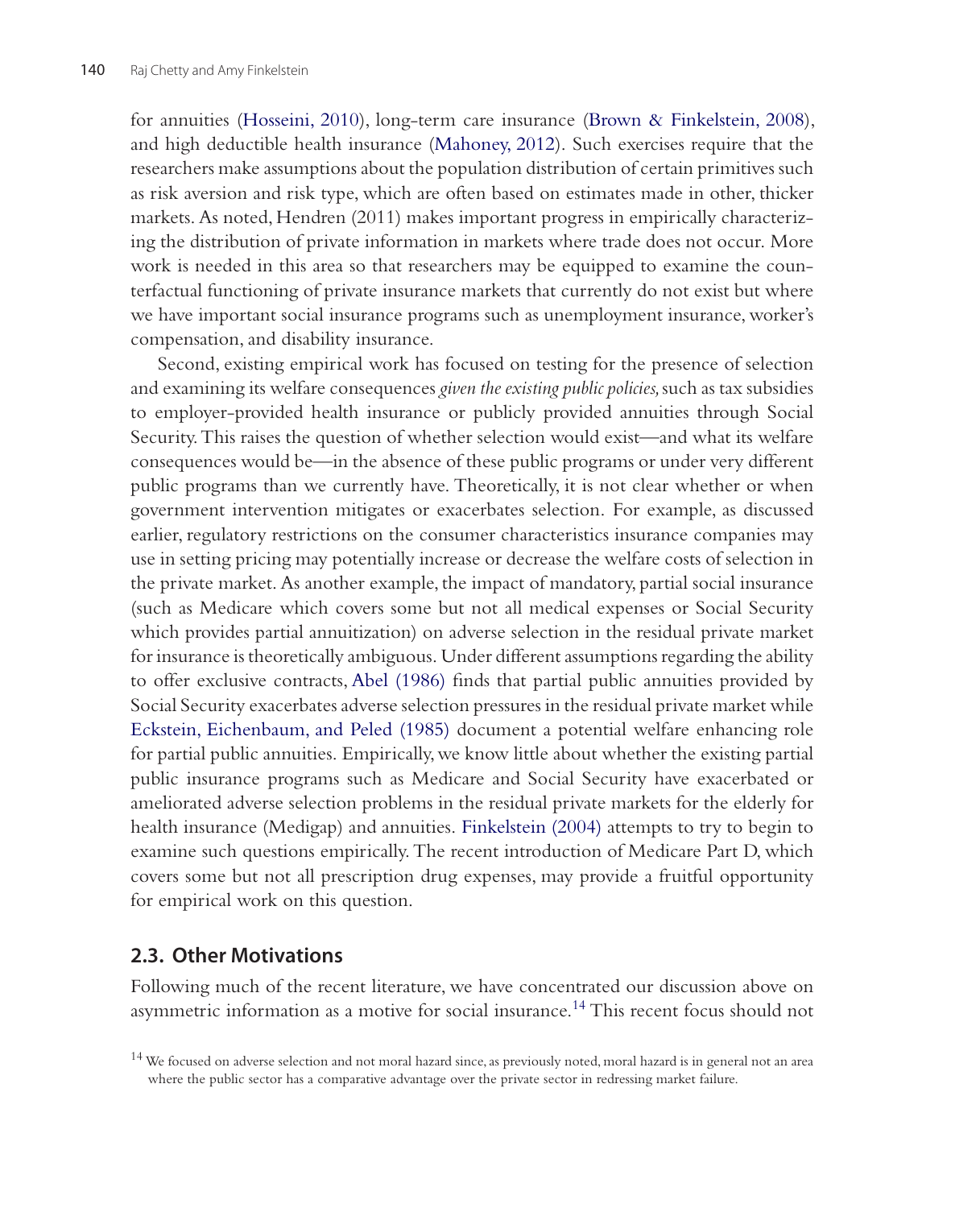be interpreted as a reflection of a conclusion that selection is the important rationale for social insurance. Here, we briefly summarize several other potential rationales for social insurance. Many of these are ripe for empirical work quantifying their importance.

*Incomplete Contracts.*Private insurance contracts can only insure risks which are realized after birth, as one cannot write contracts behind the Rawlsian veil of ignorance. Social insurance programs can address this problem by redistributing across individuals born with different endowments (e.g., of skills or health). The ability of social insurance to insure risks realized at or before birth might explain why most developed countries—including the United States in the near future—provide or mandate universal health insurance. Social insurance for risks behind the veil of ignorance is formally analogous to optimal taxation and hence we do not treat it further here; see the chapter by Piketty and Saez in this volume for a review of this literature.

*Aggregate Risks.* Some risks represent aggregate shocks for which the private insurance market's ability to diversify the risk cross-sectionally may be impaired. By contrast, the government may be able to spread such risk intergenerationally. This may suggest a welfare-improving role for social insurance against such correlated risks as aggregate unemployment shocks, natural disasters, changes in population life expectancy, or technological change in medicine.

An interesting vein of this literature has investigated why such aggregate shocks cannot instead be effectively diversified—and thus insured—intertemporally through private capital markets. In the context of catastrophe risk (e.g., hurricanes and earthquakes), Froot (2001) [discusses](#page-79-11) [a](#page-79-11) [variety](#page-79-11) [of](#page-79-11) [possible](#page-79-11) [demand-side](#page-79-11) [and](#page-79-11) [supply-side](#page-79-11) [explanations](#page-79-11) [for](#page-79-11) why in practice the role of capital markets in reinsuring these risks appears to be limited and prices appear to be high. He also reviews the available evidence for each hypothesis. Demand-side explanations include agency issues with insurance company managers who do not value protection for policyholders against extremely high losses if the protection does not avoid default by the firm, ex-post intervention by third parties such as the Federal Emergency Management Agency (FEMA) that substitute for insurance, and optimization failures. Supply side explanations include potential market failures such as adverse selection and moral hazard, firm market power, capital market imperfections that restrict the supply of reinsurance, and high transaction costs.

A related set of issues for private insurance concerns aggregate uncertainty. On the supply-side, it may be difficult for would be providers to offer insurance against risks with considerable parameter uncertainty; terrorism risk insurance is an example of where this issue may be important (e.g., [Brown, Kroszner, & Jenn, 2002\)](#page-76-8). On the demand-side, aggregate uncertainty may reduce demand for long-term insurance contracts against future risk. For example, [Brown and Finkelstein \(2011\)](#page-76-9) conjecture that aggregate uncertainty regarding future policy and the survivorship of private insurance companies may depress demand among prime age adults for long-term care insurance that would cover nursing and home health costs in old age.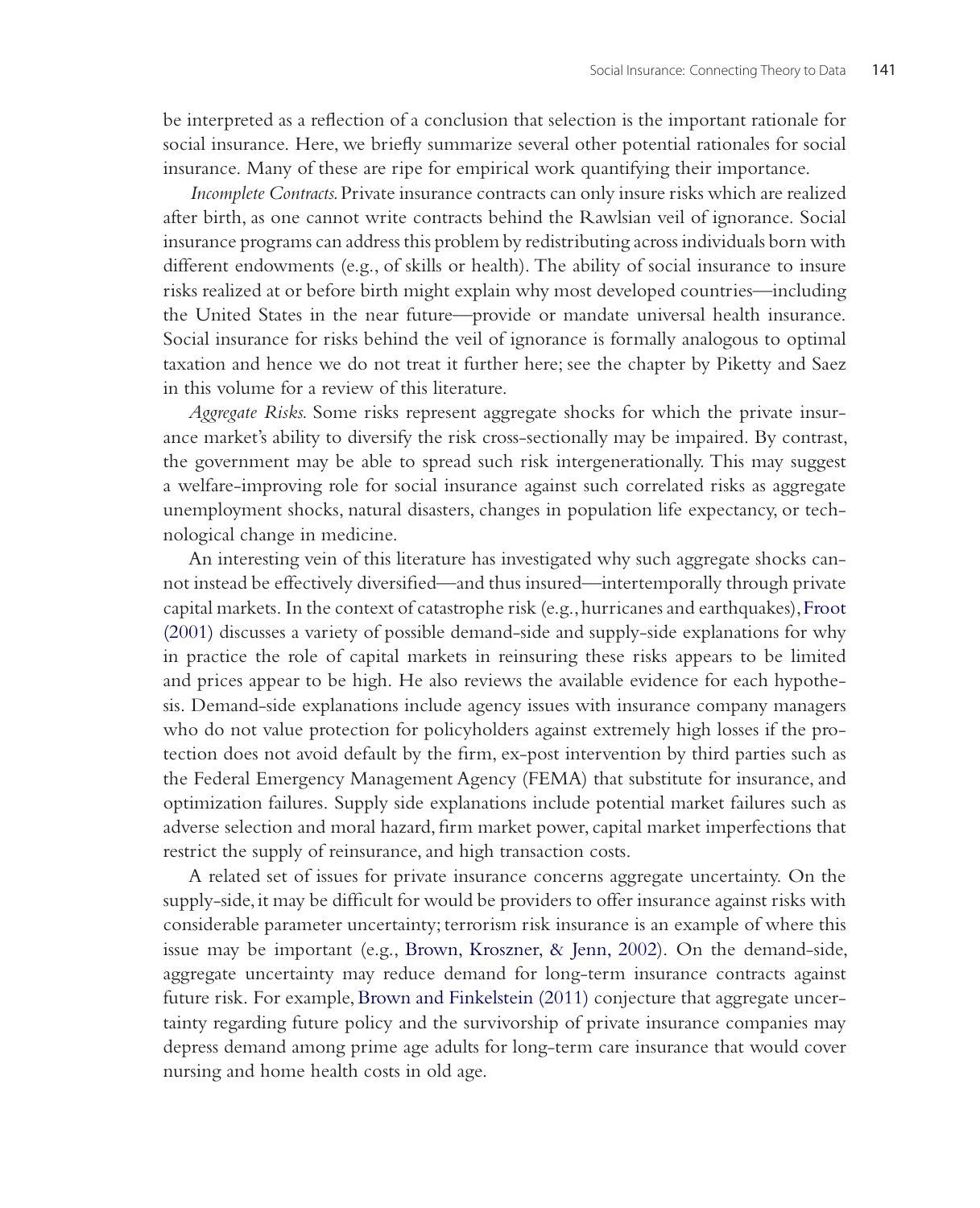*Externalities.* Externalities from insurance constitute another potential rationale for government intervention. One possibility is physical externalities, particularly in the case of health insurance, which subsidizes the treatment or prevention of infectious disease.<sup>15</sup> Another is the possibility of fiscal externalities stemming from the Samaritan's dilemma [\(Buchanan,1975\)](#page-76-10). If an altruistic society will provide charitable assistance to those experiencing adverse events ex-post, this can reduce individuals' incentives to purchase insurance ex-ante. [Coate \(1995\)](#page-77-6) demonstrates that the optimal transfer policy therefore involves in-kind transfers of insurance to address the inefficient underinsurance that arises in response to unconditional transfers. Ex-post unconditional public transfers are frequently observed in the context of health, natural disasters, and terrorism and thus may deter exante insurance purchases in these markets to some extent. In health insurance, researchers have documented the relationship between charity care and private insurance coverage (e.g.,[Herring, 2005\)](#page-80-3) and the role of bankruptcy protection in reducing demand for high deductible health insurance [\(Mahoney, 2012\)](#page-81-5). However, we have little evidence on the overall importance of the Samaritan's dilemma effects as a motive for social insurance.

*Optimization Failures.* Another class of motivations for social insurance is a paternalistic motive premised on imperfect optimization in individual insurance purchases. There is considerable evidence that individuals do not adhere to the lifecycle expected utility model underlying traditional models of risk and insurance. For instance, demand for insurance that covers very small risks with high loads—such as toaster warranties, flight insurance, or homeowners insurance deductibles (e.g., [Sydnor, 2010\)](#page-82-6)—implies levels of risk aversion that are inconsistent with expected utility theory [\(Rabin,2000\)](#page-81-6). Barseghyan, Molinari, O'Donoghue, and Teitelbaum (2012) argue that this excess demand for low deductibles is explained by misperceptions of loss probabilities. The lack of demand for other types of insurance such as annuities is also difficult to explain in neoclassical models (e.g., [Davidoff et al., 2005\)](#page-78-9).

In the context of Medicare Part D—the 2006 addition to the Medicare program that allows individuals to choose a subsidized prescription drug plan—there is also evidence that individuals make suboptimal choices in choosing not just the level but also the characteristics of insurance coverage.[Abaluck and Gruber \(2011\)](#page-75-6) argue that many individuals choose suboptimal drug insurance plans in the Medicare Part D program given the risks they face. [Kling, Mullainathan, Shafir,Vermeulen, and Wrobel \(2012\)](#page-80-4) implement a field experiment which suggests that these suboptimal choices in drug insurance plans are due to "comparison frictions"—difficulty for consumers in using available information about plan features to make choices. These are just some examples from a vast literature in psychology and economics that has documented that individuals are prone to various biases such as impatience, loss aversion, overconfidence, and inattention.

<span id="page-31-0"></span><sup>15</sup> Physical externalities may be substantial in some cases; in a developing country context, recent work has documented the enormous social returns in both the short and longer run to the subsidized de-worming of children (Baird, Hicks, Kremer, & Miguel, 2011; [Kremer & Miguel, 2004\)](#page-80-5).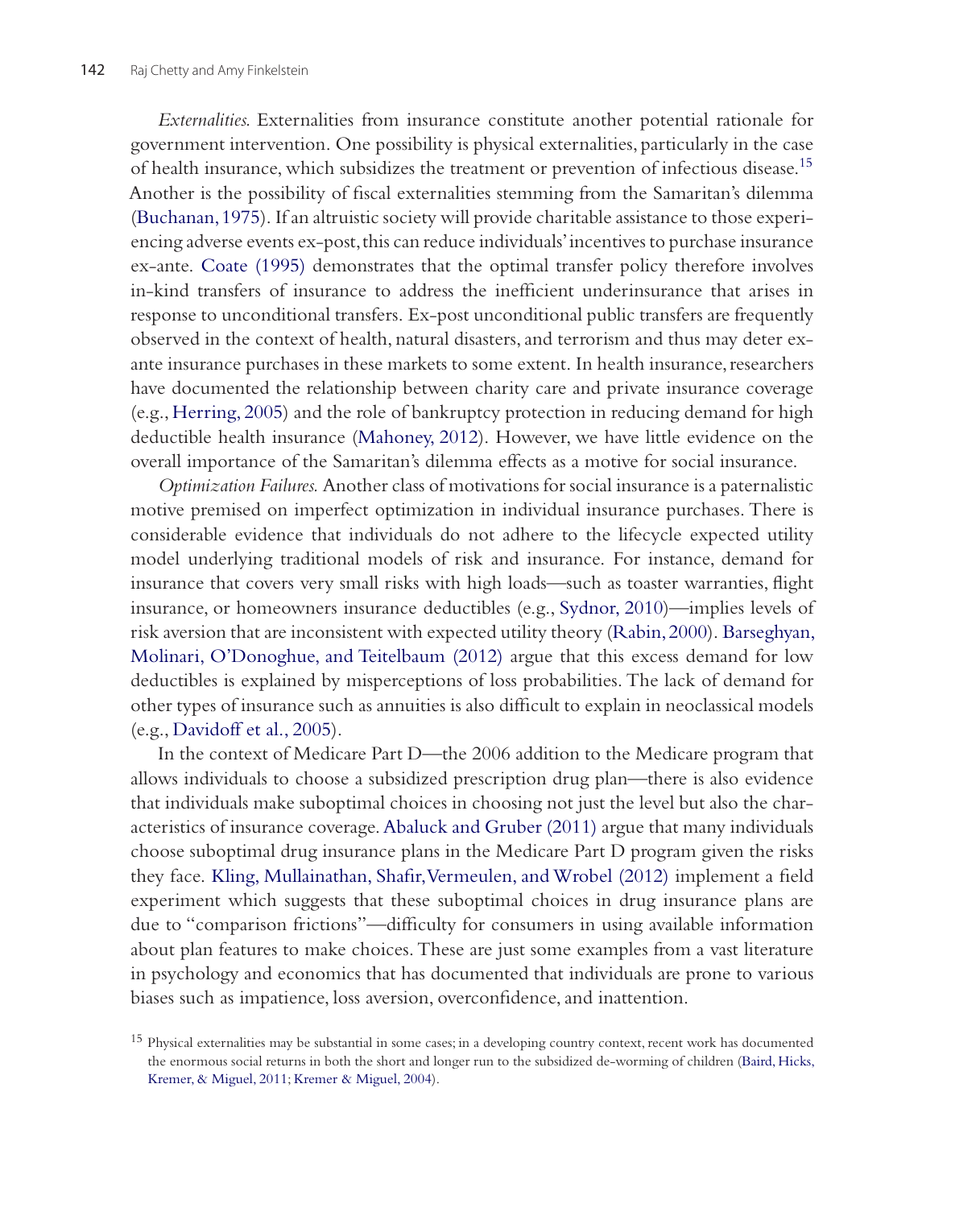The need to account for such biases is especially evident in dynamic models of temporary shocks such as unemployment. As we discuss below, unemployment shocks are quite costly as judged by ex-post measures of consumption smoothing or liquidity effects. Given these costs, rational agents would build up buffer stocks to help cushion temporary shocks [\(Carroll, 1997;](#page-76-11)[Deaton, 1991\)](#page-78-15). But in practice, most individuals build very limited buffer stocks. The median job loser has less than \$200 in liquid assets at the beginning of his unemployment spell [\(Chetty, 2008\)](#page-77-7).<sup>16</sup> Thus, it is difficult to reconcile the ex-post costs of shocks with optimizing behavior even in an environment without any private insurance markets, because self insurance would be adequate to smooth most temporary shocks[.17](#page-32-2) Indeed, [Lucas \(1987\)](#page-81-7) calculates that optimizing agents would pay less than 1% of lifetime consumption to entirely eliminate business cycle fluctuations even without any private insurance. Hence, the role for social insurance against temporary shocks is quite limited in optimizing models.This suggests that imperfect optimization must be an important motive for social insurance programs in practice.We briefly discuss recent work on optimal social insurance with agents who do not optimize perfectly in Section [3.3.5.](#page-63-0)

## <span id="page-32-0"></span>**3. DESIGN OF PUBLIC INSURANCE PROGRAMS**

A large literature has analyzed the optimal government response to the failures in private insurance markets discussed above.The goal of this literature is to find the optimal system in terms of trading off protection against risk with minimizing moral hazard. In practice, this problem has several dimensions. Conditional on deciding to insure a risk such as unemployment, there are several policy choices to be made. What level of benefits should be paid? Should benefits rise or fall over an unemployment spell? Should the insurance plan be financed by taxing firms or workers?

The traditional approach to answering such policy questions is to identify a model's structural primitives and conduct welfare analysis by simulating alternative policies. In social insurance,[Wolpin \(1987\),](#page-82-7) [Hansen and Imrohoroglu \(1992\),](#page-79-12)Wang and Williamson (1996), and [Hopenhayn and Nicolini \(1997\)](#page-80-6) are influential examples of such work. Lentz (2009) and [Huggett and Parra \(2010\)](#page-80-7) [provide](#page-81-8) [recent](#page-81-8) [state-of-the-art](#page-81-8) [applications.W](#page-81-8)hile the structural approach is in principle the ideal method of analyzing policy, in practice it is difficult to fully identify all the primitives of complex dynamic models.

Because of this problem, recent studies have instead tackled the optimal policy problem using a "sufficient statistic" approach, which we focus on here. This approach seeks

<span id="page-32-1"></span><sup>&</sup>lt;sup>16</sup> One potential explanation for low asset holdings is that individuals would save much more in the absence of governmentprovided social insurance. However, empirical estimates of the impact of unemployment benefit levels on savings are relatively modest in magnitude [\(Engen & Gruber,2001\)](#page-78-16) and increases in unemployment benefits appear to substantially relax liquidity constraints in practice (Card, Chetty, &Weber, 2007a, 2007b; [Chetty, 2008\)](#page-77-7).These findings indicate that individuals would not accumulate substantial buffer stocks even if social insurance benefits were lower.

<span id="page-32-2"></span><sup>&</sup>lt;sup>17</sup> The lack of such buffer stock savings is even more difficult to explain given that shocks such as unemployment generate long-lasting, possibly permanent earnings losses [\(vonWachter, Song, & Manchester, 2009\)](#page-82-8).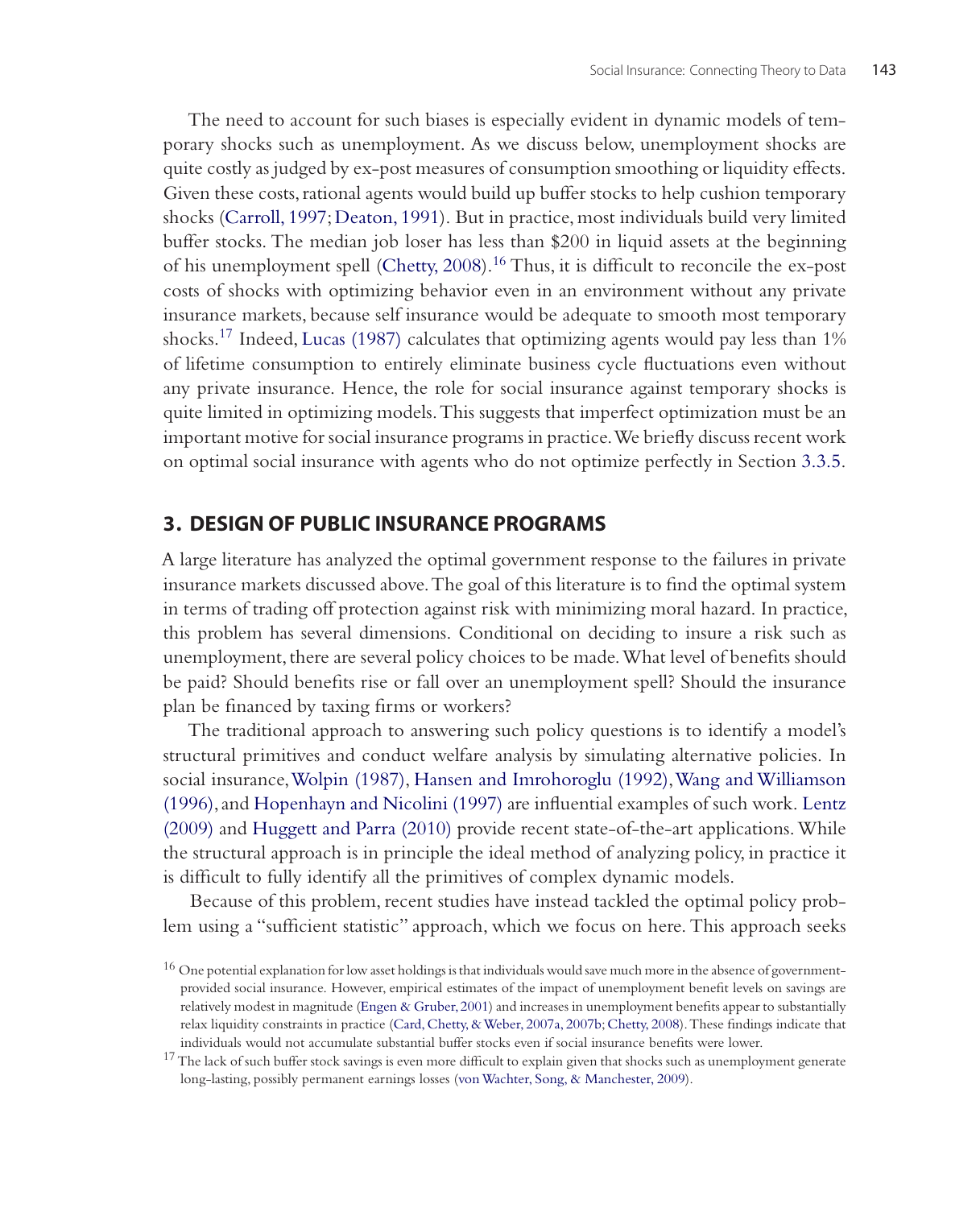formulas for optimal policy that are a function of high-level empirically estimable elasticities and are relatively robust to changes in the underlying model of behavior. The advantage of this approach is that it offers results about optimal policy that do not rely on the strong assumptions made in structural studies for tractability and identification. The cost is that it can only be used to analyze marginal changes in policy, e.g., the impact of changing the level of benefits incrementally from its current observed level. See Chetty (2009) [for](#page-77-8) [a](#page-77-8) [more](#page-77-8) [detailed](#page-77-8) [discussion](#page-77-8) [of](#page-77-8) [the](#page-77-8) [advantages](#page-77-8) [and](#page-77-8) [disadvantages](#page-77-8) [of](#page-77-8) [the](#page-77-8) [su](#page-77-8)fficient statistic approach.

Research on social insurance has focused primarily on identifying the optimal level of benefits.We organize our discussion of the optimal level of benefits into three subsections. First, we analyze a static model of insurance in which individuals live for a single period and face one risk. In this static model, it is straightforward to derive an intuitive condition for the optimal level of benefits that trades off the moral hazard costs with the benefits of smaller consumption fluctuations.

Second, we show that this condition for the optimal level of benefits can be written in terms of various empirically estimable parameters.We derive three representations of the formula discussed in recent work: consumption-smoothing benefits, moral hazard vs. liquidity effects, and changes in reservation wages.We discuss empirical evidence on each of these parameters and their implications for the optimal level of benefits.

Third, we analyze the implications of relaxing the assumptions made in the static model. Some of the assumptions are inconsequential. For instance, the formulas obtained from the static model carry over with minor modifications to more realistic dynamic models with endogenous savings, borrowing constraints, and persistent uncertainty. But other extensions to the model—in particular, introducing features such that total private surplus is not maximized by agents'choices—have significant consequences. For example, if private markets provide insurance that also generates moral hazard, the simple formulas no longer apply because of "multiple dealing" externalities. Similarly, if agents do not maximize their expected utilities because of behavioral failures,the formulas again require modification.

After discussing the literature on the optimal level of benefits, we review recent work on three other aspects of optimal social insurance. First, we discuss work on using mandated savings accounts instead of tax-and-transfer systems to help agents smooth consumption when they face shocks. Next, we discuss imperfect take up of social insurance programs and its implications for optimal policy. Finally, we review recent work on the optimal path of benefits in dynamic models. Unlike the work on the optimal level of benefits, this literature is primarily theoretical. We therefore present brief summaries of some of the key results in this literature and discuss ways in which theory could be connected to data to make further progress on these questions.

Most recent work on connecting theory to data in optimal social insurance has focused on the case of unemployment insurance. Formal models of unemployment translate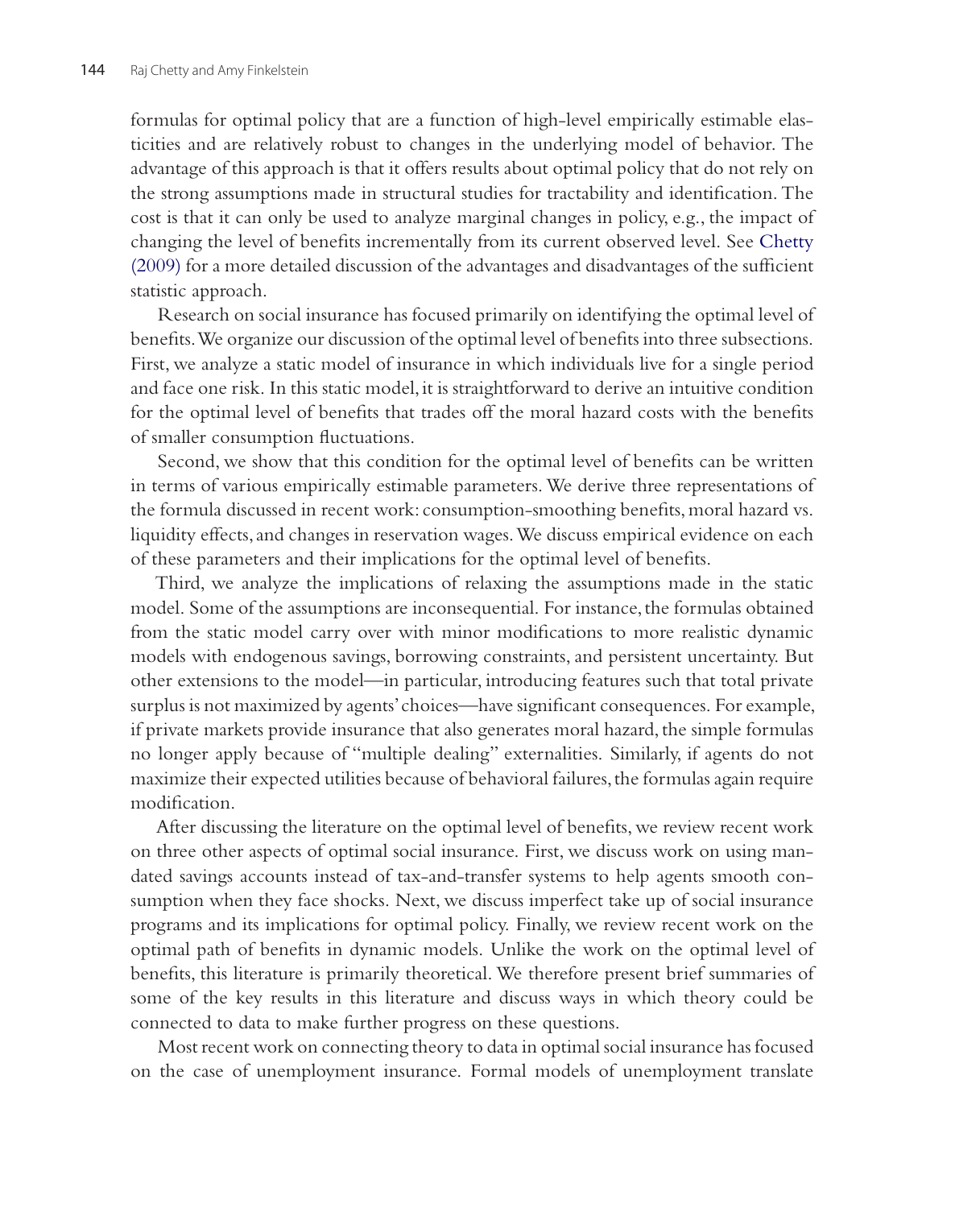readily to most other insurance programs such as worker's compensation, disability, and catastrophic risks. One exception is the analysis of social security.The models we consider below focus on redistribution across states of nature for a given individual. Social security programs do insure against longevity risk by providing annuities, but also have important effects on the path of individuals' consumption profiles over their lifecycle. As a result, models of optimal social security typically focus on other factors—such as discount rates and wealth accumulation for retirement—independent of risk reduction. We do not consider models of optimal social security design here; see the chapter by Feldstein and Liebman (2002) [for](#page-78-17) [a](#page-78-17) [survey](#page-78-17) [of](#page-78-17) [these](#page-78-17) [models.](#page-78-17) [Gruber andWise \(1999\)](#page-79-13) and Krueger and Meyer (2002) summarize the existing evidence on the impacts of social security programs on retirement behavior. Unlike other social insurance programs, the evidence on social security has not been integrated as tightly with theoretical models to make quantitative statements about welfare and optimal policy. We view this as a fertile area for future research and return to this issue in the concluding section.

### <span id="page-34-0"></span>**3.1. Optimal Benefit Level in a Static Model**

*Setup.* The simplest model of insurance is static and has two states, high (*h*) and low (*l*). These states could reflect the risk of job loss (unemployment insurance), injury at work (Worker's Compensation), or natural disasters (home insurance). Let *wh* denote the individual's income in the high state and  $w_l \leq w_h$  income in the low state. Individuals enter the model with exogenously determined assets *A*. The government pays a benefit *b* in the low state that is financed by an actuarially fair tax  $\tau(b) = \frac{1-e}{e}b$  in the high state. Let  $c_h = A + w_h - \tau(b)$  denote consumption in the high state and  $c_l = A + w_l + b$ denote consumption in the low state. Let  $v(c)$  denote the agent's utility as a function of consumption in the high state and  $u(c)$  utility in the low state. This allows for the possibility that utility is state-dependent, e.g., agents may value consumption more when healthy.We assume that both *u* and *v* are smooth and strictly concave.

A critical feature of the optimal social insurance problem is moral hazard. If individuals' behaviors were not distorted by the provision of insurance, the planner would achieve the first best by setting *b* to perfectly smooth marginal utilities,  $v'(c_h) = u'(c_l)$ . We model moral hazard by assuming that the agent can control the probability of being in the bad state by exerting effort *e* at a cost  $\psi(e)$ . For instance, "effort" could reflect spending time to search for a job,taking precautions to avoid injury, or locating a house away from areas prone to natural disasters. We choose units of *e* so that the probability of being in the high state is given by  $e \in [0, 1]$ .

*Agent's Problem.*The agent chooses effort *e* to maximize his expected utility:

<span id="page-34-1"></span>
$$
\max_{e} V(e) = ev(c_h) + (1 - e)u(c_l) - \psi(e).
$$
 (9)

Importantly, we assume that the agent takes the tax and benefit levels offered by the government  $(\tau(b), b)$  as fixed when solving this maximization problem. This assumption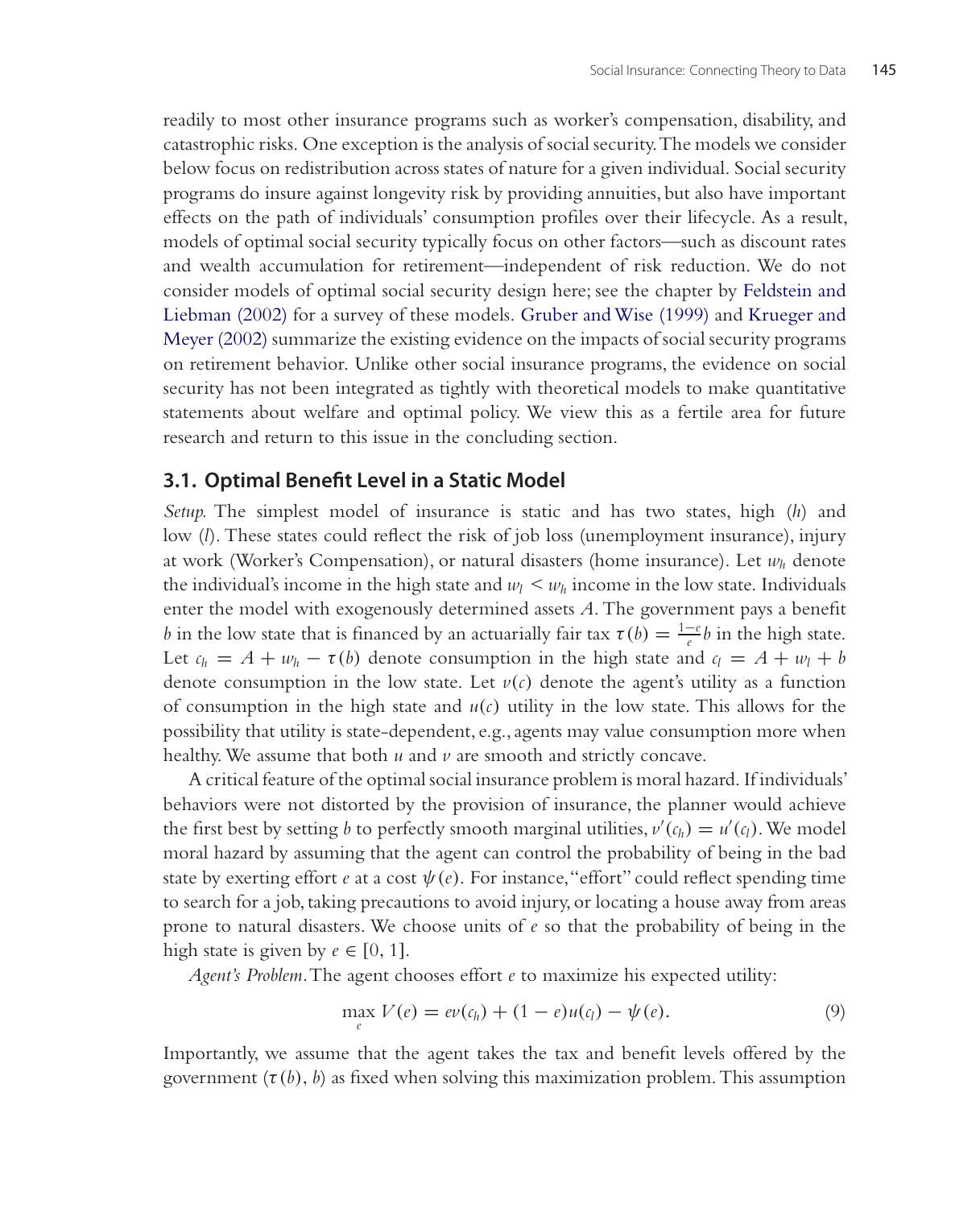is a convenient analytical approximation to capture behavior in an economy with a large number of agents, in which the impact of any single agent's choice of *e* on the tax rate  $\tau(b)$  is negligible.<sup>18</sup> The first-order condition for the maximization problem in [\(9\)](#page-34-1) is:

<span id="page-35-2"></span>
$$
\nu(c_h) - u(c_l) = \psi'(e).
$$
 (10)

Intuitively, the level of *e* that maximizes  $V(e)$  equates the marginal benefit of an extra unit of effort, given by the difference in utilities in the low and high states, with the marginal cost of exerting an extra unit of effort. Let *e*(*b*) denote the agent's optimal choice of effort given a benefit level *b*.

*Planner's Problem.*The social planner's objective is to choose the benefit level *b* that maximizes the agent's expected utility,taking into account the agent's endogenous choice of effort:

<span id="page-35-1"></span>
$$
\max_{b} W(b) = ev(A + w_h - \tau(b)) + (1 - e)u(A + w_l + b) - \psi(e)
$$
 (11)  
s.t.  $e = e(b)$ .

Differentiating [\(11\)](#page-35-1) and using the first-order condition for *e* in [\(10\)](#page-35-2) gives

<span id="page-35-4"></span>
$$
\frac{dW(b)}{db} = (1 - e)u'(c_l) - \frac{d\tau}{db}ev'(c_h)
$$
  
=  $(1 - e)\{u'(c_l) - (1 + \frac{\varepsilon_{1-c,b}}{e})v'(c_h)\},$  (12)

where  $\varepsilon_{1-e,b} = \frac{d(1-e)}{db}$ *b*<sub>1−*e*</sub> denotes the elasticity of the probability of being in the bad state (which can be measured as the unemployment rate, rate of health insurance claims, etc.) with respect to the benefit level.<sup>19</sup> Notice that in this expression, the behavioral response  $\varepsilon_{1-e,b}$  enters only via its impact on the government budget constraint  $t(b)$ . The direct impact of changes in *e* on the agent's private welfare is second order because the agent has already set *e* at the optimum that maximizes his private welfare  $\left(\frac{\partial W}{\partial e}(e(b))\right) = 0$ . This envelope condition plays a critical role in generalizing [\(12\)](#page-35-4) to richer, more realistic models, as we discuss in Section [3.3.1.](#page-52-1)

Equation [\(12\)](#page-35-4) does not have a cardinal interpretation because it is scaled in utils. One natural cardinal metric is to normalize the welfare gain from a \$1 (balanced budget) increase in the size of the government insurance program by the welfare gain from raising

<span id="page-35-0"></span><sup>18</sup> Formally, consider an economy with *i* = 1,..., *N* identical agents solving [\(9\)](#page-34-1) and facing idiosyncratic risks. For each agent, the impact of changes in his own effort on  $t(b)$  are proportional to  $\frac{de}{db} \frac{1}{N}$ . For the planner, the aggregate impact of changes in effort is  $\sum_{i=1}^{N} \frac{1}{N} \frac{de}{db} = \frac{de}{db}$ . As *N* grows large, the impact of agent *i*'s effort on *t*(*b*) approaches 0 and can therefore be ignored when solving the private optimization problem in [\(9\)](#page-34-1). However, the impact of changes in effort on the planner's problem in [\(11\)](#page-35-1) are unaffected by *N*.

<span id="page-35-3"></span><sup>19</sup> This elasticity measures the *total* effect of an increase in benefits on *e*, taking into account the tax increase needed to finance the higher level of benefits.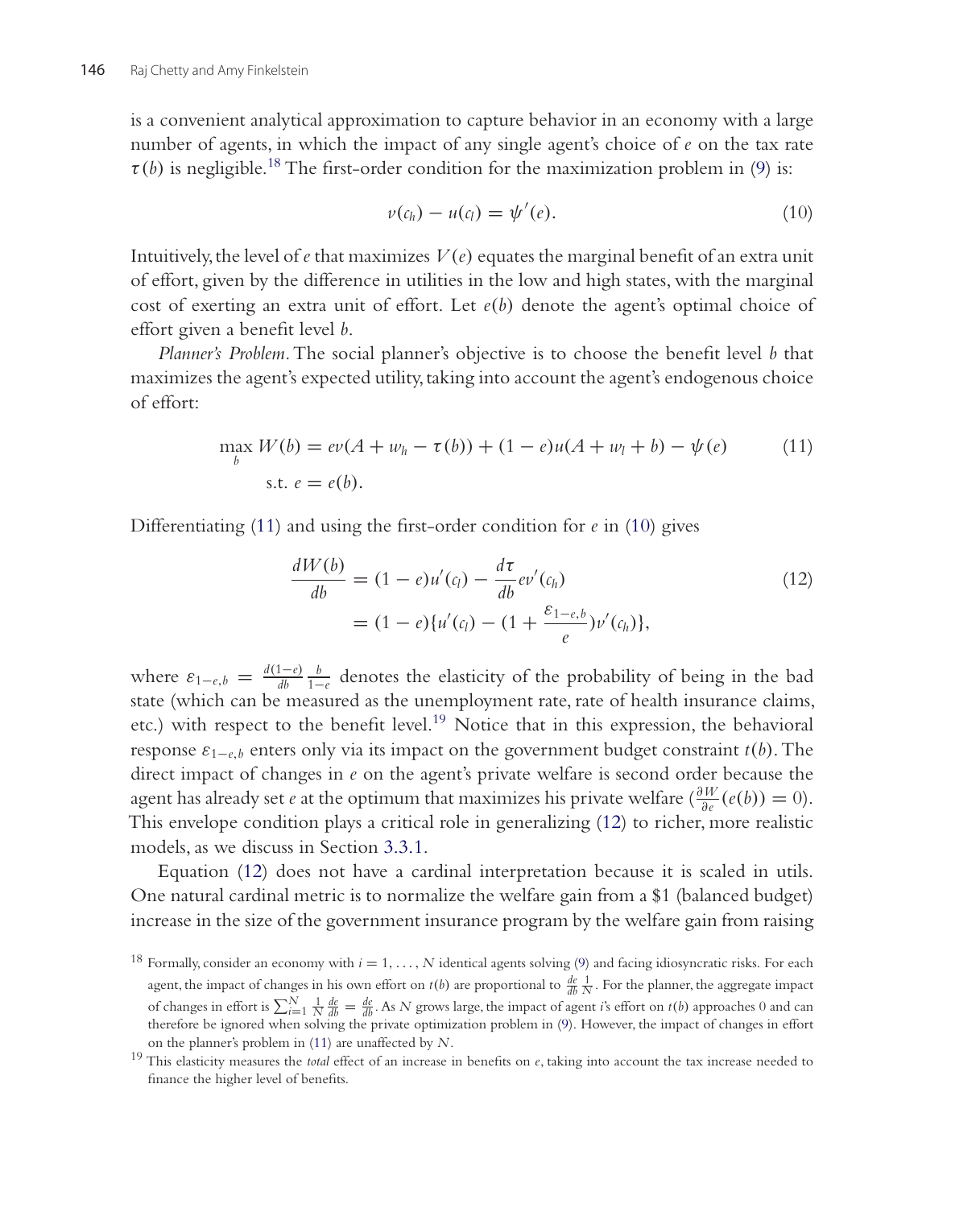the wage bill in the high state by \$1:

<span id="page-36-0"></span>
$$
M_W(b) = \frac{\frac{dW}{db}(b)/(1-e)}{\frac{dW}{dw_h}(b)/e} = \frac{u'(c_l) - v'(c_h)}{v'(c_h)} - \frac{\varepsilon_{1-e,b}}{e}.
$$
\n(13)

The first term in [\(13\)](#page-36-0) measures the gap in marginal utilities between the high and low states, which quantifies the welfare gain from transferring an additional dollar from the high to low state.The second term measures the net cost to the government of transferring this \$1 across states due to behavioral responses.The second term arises because the agent does not internalize the fiscal externality that he imposes on the government budget when changing his level of effort.This creates a wedge between the private return to effort and the social return to effort, generating a welfare loss.

At the optimal benefit level  $b^*$ ,  $M_W(b) = 0$  and hence

<span id="page-36-1"></span>
$$
\frac{u'(c_l) - v'(c_h)}{v'(c_h)} = \frac{\varepsilon_{1-e,b}}{e}.\tag{14}
$$

This expression is a simple variant of [Baily's \(1978\)](#page-75-0) classic formula for the optimal level of social insurance. It captures a simple—and, as we show below, quite robust—intuition about optimal policy:the optimal benefit level equates the marginal gains from a smoother consumption path with the marginal cost, measured by the behavioral response in effort. Note that [\(14\)](#page-36-1) is a condition that must hold at the optimal benefit level *b*<sup>∗</sup> but is *not* an explicit formula for the level of benefits because all the parameters in [\(14\)](#page-36-1) are endogenous to *b*.

Another way to write [\(14\)](#page-36-1) is in terms of the replacement rate,  $r = b/w_h$ :

<span id="page-36-2"></span>
$$
\frac{r}{1-r} = -\frac{u'(c_l) - v'(c_h)}{v'(c_h)} \frac{e}{\varepsilon_{1-e,w_h-b}},
$$
\n(15)

where  $\varepsilon_{1-e, w_h-b} = -\frac{d(1-e)}{db} \frac{w_h-b}{1-e}$  denotes the elasticity of the probability of being in the bad state with respect to the net wage *wh*−*b*.This formula bears a close resemblance to the inverse elasticity rules that are familiar from the literature on optimal commodity taxation [\(Auerbach, 1985\)](#page-75-1). Indeed, the optimal social insurance problem is formally identical to an optimal Ramsey taxation problem [\(Chetty & Saez, 2010\)](#page-77-0).

It is important to note that Eq. [\(15\)](#page-36-2) is not an explicit formula for the optimal replacement rate *r* <sup>∗</sup>.The reason is again that the parameters on the right hand side are all functions of *r*. The very purpose of raising *r* is to reduce  $\frac{u'(c_l)-v'(c_h)}{u'(c_h)}$ . Moreover, the elasticity  $\varepsilon_{1-e,w_h-b}$ may also vary with *r* because of liquidity effects [\(Chetty, 2008\)](#page-77-1), as we explain below.

Even in this simple static model, calculating the marginal welfare gain [\(13\)](#page-36-0) empirically requires some work. The challenge is estimating the gap in marginal utilities  $\frac{u'(c_l) - v'(c_h)}{v'(c_h)}$ ,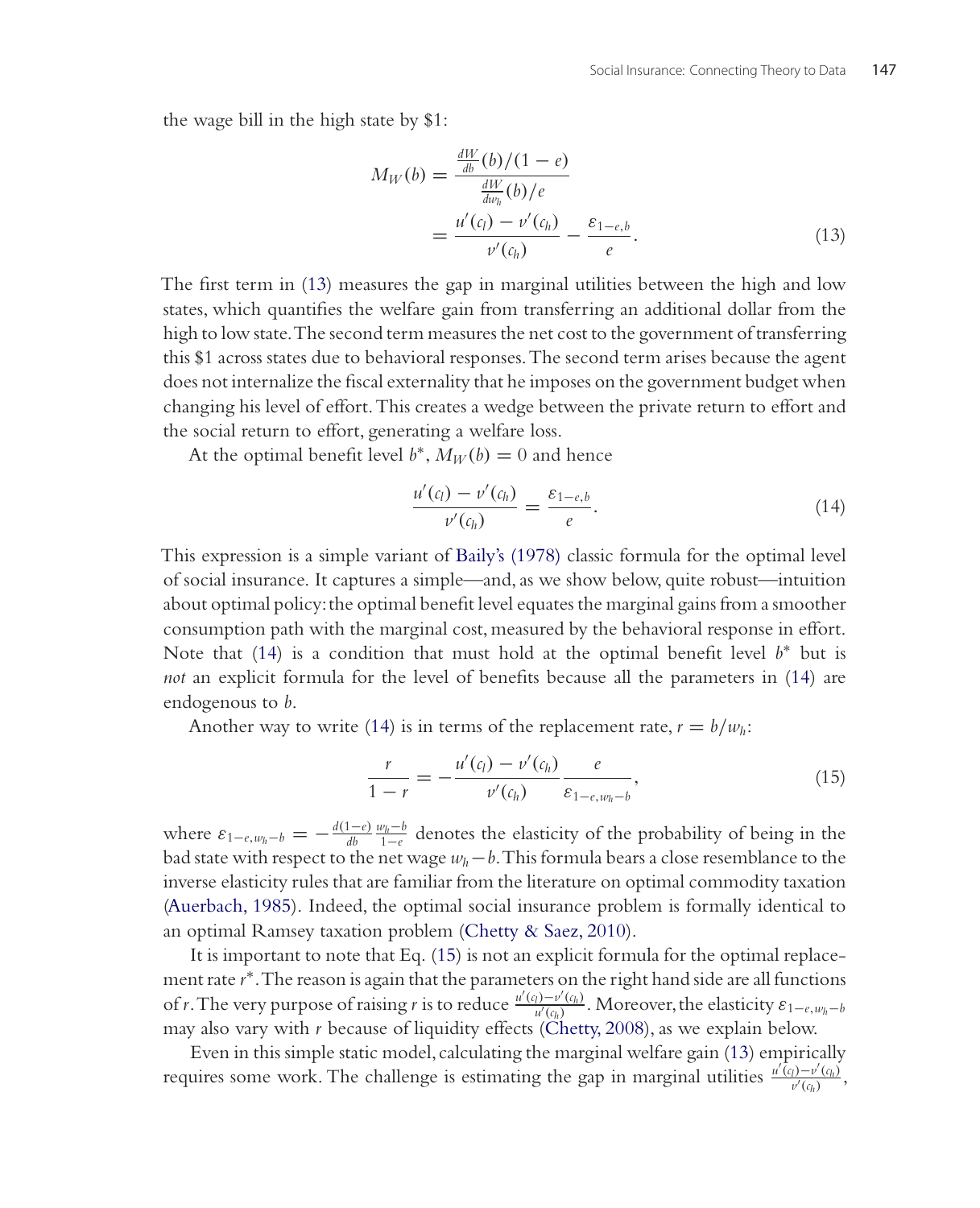which requires knowledge of the utility function as well as assets *A* and wage rates, which may be unobserved by the econometrician.We now discuss recent approaches to tackling this problem.

# **3.2. Sufficient Statistics Implementation**

The modern literature on social insurance has developed three approaches to recover the marginal utility gap in [\(13\)](#page-36-0): studying consumption fluctuations [\(Gruber, 1997\)](#page-79-0), liquidity and substitution effects in effort [\(Chetty, 2008\)](#page-77-1), and reservation wages (Shimer & Werning, 2007). We present simple derivations of each approach here and review empirical evidence in each context.

# *3.2.1. Consumption Smoothing*

[Gruber \(1997\)](#page-79-0) implements [\(13\)](#page-36-0) under the assumption that utility is state independent, i.e.,  $\nu = u$ . We first present Gruber's approach under this assumption and then show how it can be extended to allow for state-dependent utility.Taking a quadratic approximation to the utility function yields:

<span id="page-37-0"></span>
$$
\frac{u'(c_l) - u'(c_h)}{u'(c_h)} = \gamma \frac{\Delta c}{c_h}(b),\tag{16}
$$

where  $\gamma = -\frac{u''(c_h)}{u'(c_h)}c_h$  is the coefficient of relative risk aversion evaluated at  $c_h$  and  $\Delta c =$ *c<sub>h</sub>* − *c<sub>l</sub>*. Plugging this expression into [\(13\)](#page-36-0), one obtains the following expression for the marginal welfare gain of raising *b*:

$$
M_W(b) = \gamma \frac{\Delta c}{c_h}(b) - \frac{\varepsilon_{1-e,b}}{e}.
$$

This equation shows that risk aversion  $\gamma$ , the observed consumption drop from the high to low state  $\frac{\Delta c}{c_h}$ , and the elasticity  $\varepsilon_{1-e,b}$  are together sufficient to calculate the marginal welfare consequences of changing benefits from the current level. It follows that estimating these statistics is adequate to determine whether the current benefit level is too high or low if the welfare function is concave.To go further and calculate the optimal level of benefits, Gruber estimates the relationship between the size of the consumption drop  $\frac{\Delta c}{c_h}(b)$  and the level of benefits *b*. He posits that the effect of benefits on consumption is a linear function of the replacement rate  $r = b/w_h$ :

<span id="page-37-1"></span>
$$
\frac{\Delta c}{c_h}(b) \simeq \Delta \log c = \alpha + \beta r. \tag{17}
$$

In this specification,  $\alpha$  measures the drop in consumption that would occur absent government intervention while  $\beta$  measures the slope of the consumption function with respect to the benefit level. Putting this equation together with [\(16\)](#page-37-0) and [\(13\)](#page-36-0) yields the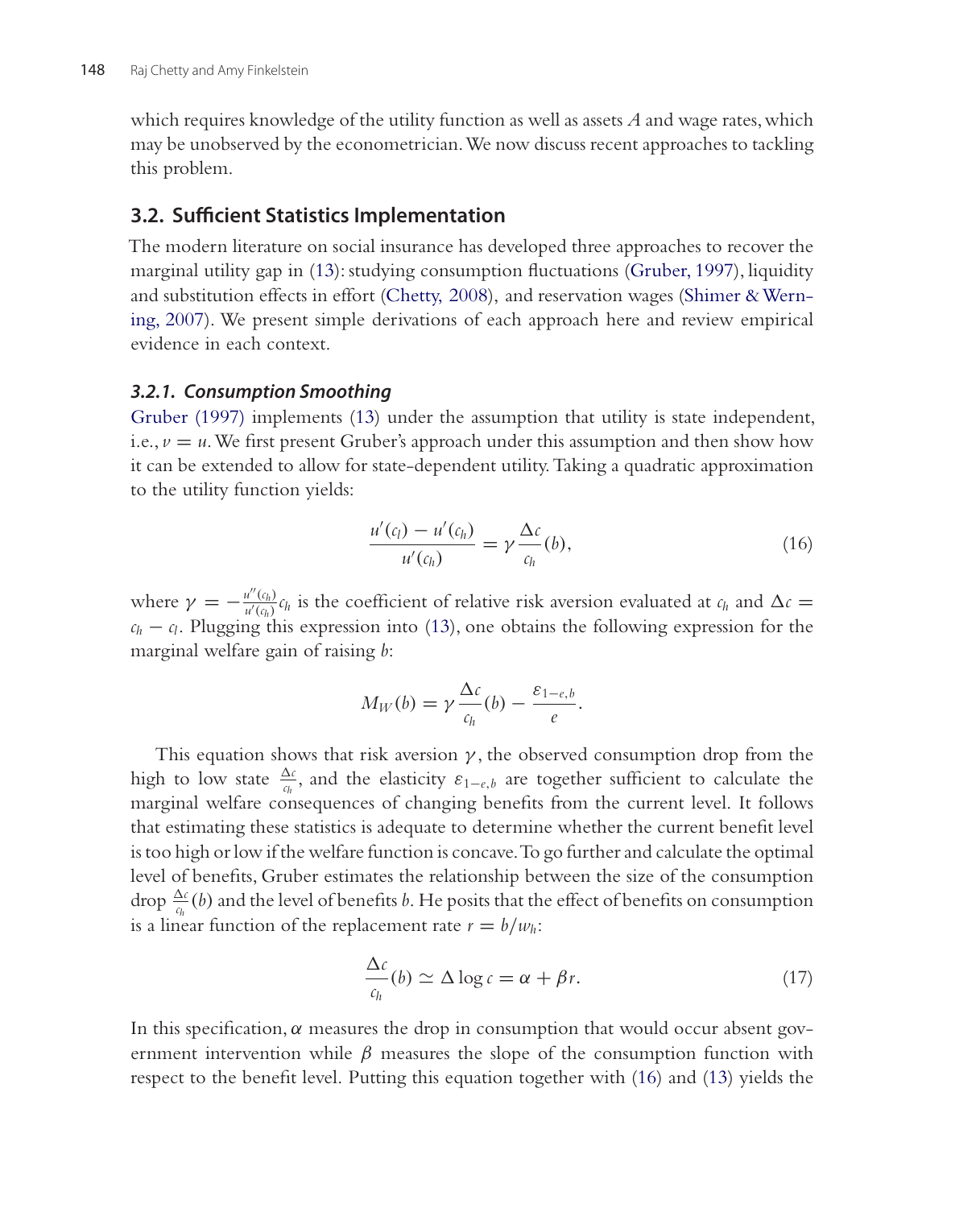following expression for the marginal welfare gain from increasing the benefit level:

<span id="page-38-0"></span>
$$
M_W(b) = (\alpha + \beta r)\gamma - \frac{\varepsilon_{1-e,b}}{e}.
$$
\n(18)

Gruber solves for the level of *r* that sets [\(18\)](#page-38-0) equal to zero to identify the optimal replacement rate.<sup>20</sup> Implementing this formula empirically requires estimates of how consumption fluctuates around shocks as a function of benefit levels  $(\alpha, \beta)$ , the curvature of the utility function  $\gamma$ , and the elasticity that measures distortions in behavior  $\varepsilon_{1-e,b}$ . There are now several studies estimating each of these parameters for various social insurance programs; we briefly review some illustrative examples of quasi-experimental studies from this literature here.

*Evidence on Consumption Smoothing.*An early study by [Hamermesh \(1982\)](#page-79-1) investigates the impacts of unemployment insurance on consumption using cross-sectional consumption data from the Consumer Expenditure Survey. Because Hamermesh does not have panel data, he cannot study changes in consumption around unemployment shocks. Instead, he compares individuals who are currently unemployed and receiving UI with those who are employed. He finds evidence that the marginal propensity to consume out of UI benefits is significantly higher than out of other sources of income, which he interprets as evidence supporting a consumption-smoothing role of UI.

[Cochrane \(1991\)](#page-77-2) improves upon the analysis in [Hamermesh \(1982\)](#page-79-1) by using panel data from the Panel Study of Income Dynamics (PSID). Using panel data, he studies how unemployment shocks affect within-household food consumption fluctuations. This is a significant advance over cross-household comparisons, which are likely to be plagued by omitted variable bias. Cochrane finds that unemployment shocks are imperfectly insured—i.e.,  $\alpha > 0$  in [\(17\)](#page-37-1)—implying that there is a potential role for government intervention via unemployment insurance. However, Cochrane does not estimate the extent to which providing insurance through a UI system would affect consumption. $21$ 

[Gruber \(1997\)](#page-79-0) exploits variation in UI benefit levels that is driven by state law changes to identify  $\beta$  using data on food consumption from the PSID. By controlling flexibly for cross-sectional determinants of the level of UI benefits (such as prior wage rates) and simulating UI benefits based on state laws, Gruber isolates variation in UI benefits that is plausibly orthogonal to other determinants of consumption. Gruber's point estimates of [\(17\)](#page-37-1) are  $\alpha = 0.24$  and  $\beta = -0.28$ . These estimates imply that consumption drops

<span id="page-38-1"></span><sup>&</sup>lt;sup>20</sup> This approach assumes that the other parameters in [\(18\)](#page-38-0)—namely  $\gamma$  and  $\varepsilon_{1-e,b}$ —do not vary with *b*. In practice, these parameters are likely to vary with *b*. For example, the liquidity effects documented e.g., in [Chetty \(2008\)](#page-77-1) imply that  $\varepsilon_{1-\varepsilon,b}$  is likely to fall as *b* rises, as liquidity constraints bind more tightly when *b* is low. Hence, one should ideally estimate *all* the sufficient statistics in [\(18\)](#page-38-0) as a function of *b* to calculate the optimal benefit level.

<span id="page-38-2"></span><sup>&</sup>lt;sup>21</sup> Cochrane's conclusion that insurance markets for unemployment are incomplete rests on the assumption that utility is not state-dependent. If utility is state-dependent, consumption may fall during unemployment spells simply because the marginal utility of consumption is lower when not working. [Gruber's \(1997\)](#page-79-0) approach provides more definitive evidence of incomplete insurance by using variation in UI benefit amounts rather than simply quantifying the size of consumption drops during unemployment.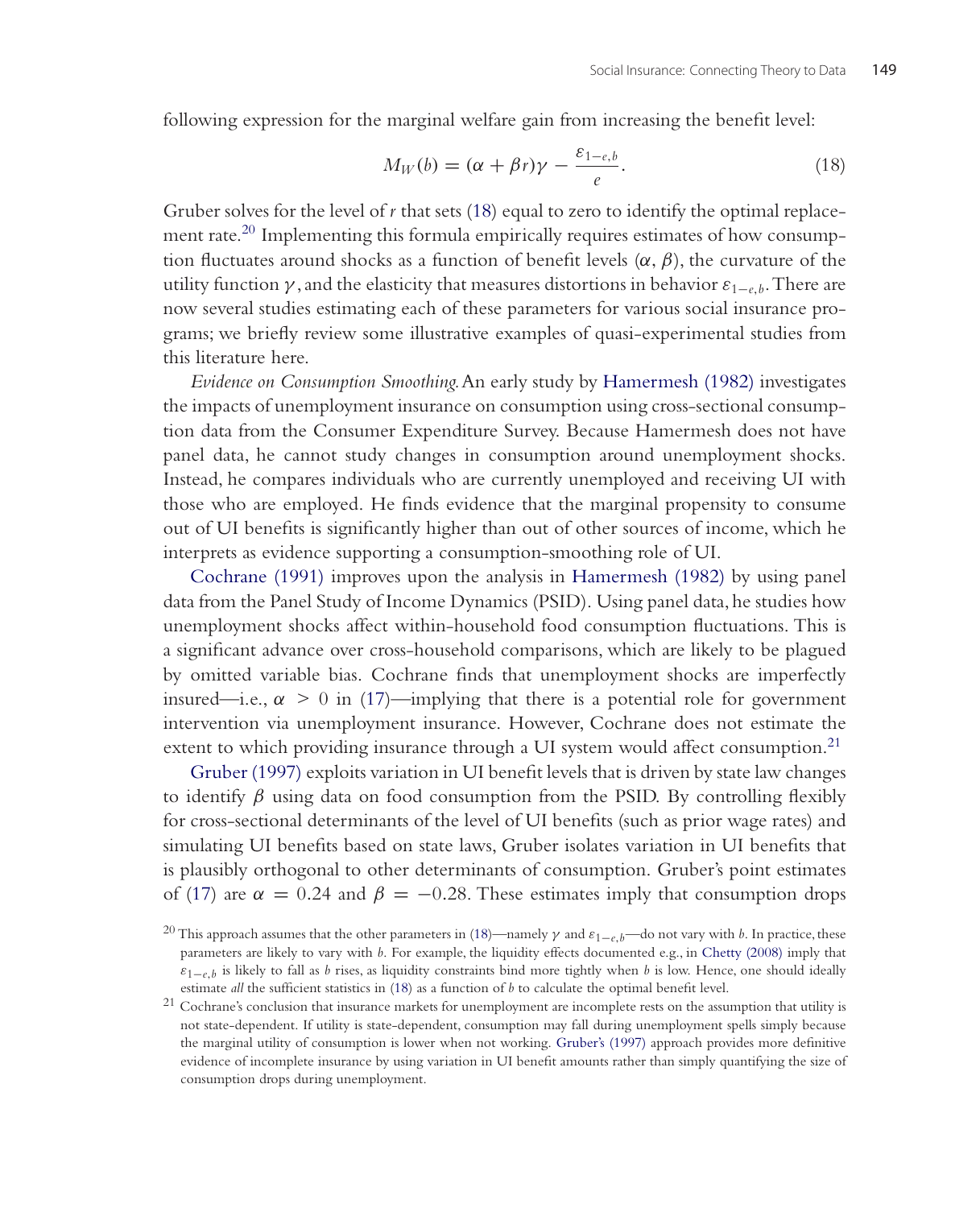on average by 10% given existing UI replacement rates, which are approximately 50% of wages. In the absence of UI, consumption would drop by 24%. Hence, UI plays a significant role in smoothing consumption. However, a 10% increase in UI replacement rates generates only a 2.8% point reduction in the consumption drop.This implies that part of the increase in UI benefits is crowded out by other responses, such as reductions in savings [\(Engen & Gruber, 2001\)](#page-78-0) and changes in spousal labor supply [\(Cullen & Gruber, 2000\)](#page-77-3).<sup>22</sup>

Gruber's approach has since become the benchmark quasi-experimental strategy for analyzing how social insurance affects consumption.<sup>[23](#page-39-1)</sup> For instance, Browning and Crossley (2001) [implement](#page-76-0) [a](#page-76-0) [similar](#page-76-0) [analysis](#page-76-0) [using](#page-76-0) [data](#page-76-0) [on](#page-76-0) [a](#page-76-0) [broader](#page-76-0) [set](#page-76-0) [o](#page-76-0)f consumption goods from Canada.They find that the average impact of increases in UI benefits on consumption is quite modest, but the impacts are especially large among a subset of households that are likely to be liquidity constrained. [Gertler and Gruber \(2002\)](#page-79-2) show that severe health shocks have large effects on consumption using panel data from Indonesia and that buffering these shocks by reducing income fluctuations would significantly reduce consumption fluctuations. [Bronchetti \(2012\)](#page-76-1) implements an approach analogous to Gruber (1997) to the Worker's Compensation program in the US and again finds evidence that increases in Worker's Compensation benefits significantly increase consumption levels while individuals are out of work due to injury.

While the evidence that has been accumulated clearly demonstrates that insurance markets are incomplete—i.e.,consumption does fall when individuals are hit with shocks the consumption-smoothing role of social insurance programs is less clear. We can be confident given available evidence that  $\alpha > 0$  for at least a subset of households, but we have very imprecise estimates of  $\beta$ . For instance, the estimates of  $\beta$  from [Gruber \(1997\)](#page-79-0) have a confidence interval spanning  $\beta = 0.08$ –0.48. The imprecision and instability of estimates arise from the fact that consumption is very difficult to measure accurately due to noise and recall errors and is typically available for relatively small samples. Obtaining a more precise understanding of the consumption-smoothing benefits of insurance will likely require administrative data on consumption, e.g., from credit-card databases, scanner data, or value-added tax registers.

Empirical studies of consumption smoothing have focused on the short-run drop in consumption from employment to unemployment. We show below that this short-run consumption drop is what matters for calculating optimal unemployment benefit levels using [\(18\)](#page-38-0) irrespective of how consumption evolves after the individual finds a new job. However, it is important to recognize that long-term impacts of temporary shocks on consumption are also significant. [von Wachter et al. \(2009\)](#page-82-0) show that unemployment

<span id="page-39-0"></span><sup>&</sup>lt;sup>22</sup> If  $c_h \simeq w_h$ , as we would expect with low unemployment risk, then a 10% point increase in the replacement rate would lead to a 10% point reduction in the consumption drop absent crowd out.

<span id="page-39-1"></span><sup>&</sup>lt;sup>23</sup> Another prominent approach is to analyze the impacts of income fluctuations on consumption using statistical decompositions of the income process into permanent and transitory components and examining the covariances of these components with consumption (see e.g., [Blundell, Pistaferri, & Preston, 2008\)](#page-76-2). [Jappelli and Pistaferri \(2010\)](#page-80-0) provide a comprehensive review of this work.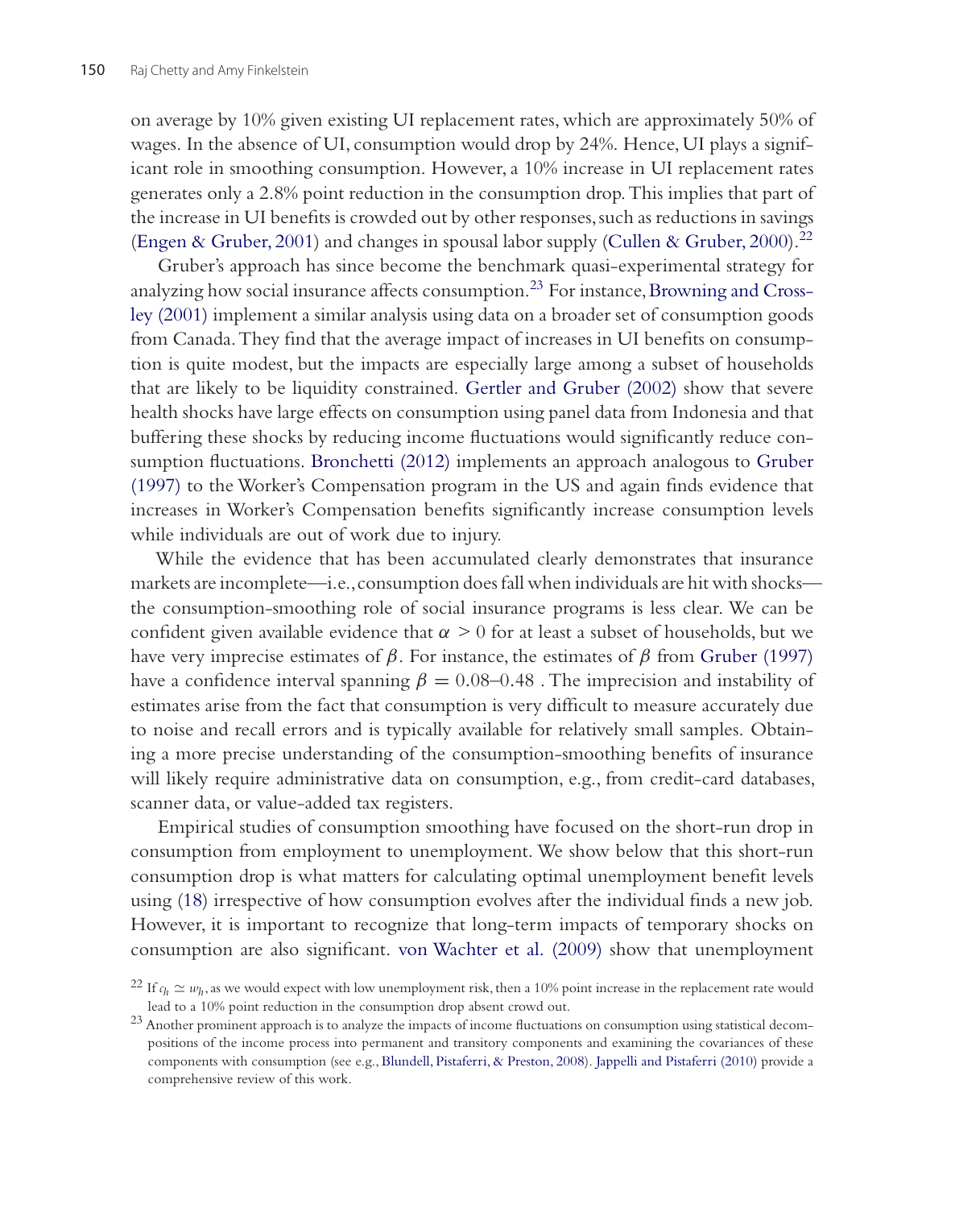shocks due to mass layoffs have large, permanent impacts on earnings. Given that consumption must converge to income in the long run for all workers except the few with substantial wealth before job loss, this result strongly suggests that even temporary unemployment shocks have long-lasting effects. If shocks have persistent impacts on consumption, the optimal insurance policy may not be just to provide benefits while agents are out of work, but rather a wage insurance system that insures long-lasting earnings losses, as proposed e.g., by [LaLonde \(2007\).](#page-80-1) [24](#page-40-0) An interesting direction for further work would be to apply the methods reviewed here to analyze optimal wage insurance policies.

*Evidence on Distortions in Behavior.*The literature on measuring behavioral responses to social insurance programs—the impacts of unemployment insurance on unemployment durations, health insurance on health expenditures, disability insurance on labor force participation rates—has a long tradition that predates the theoretical work on social insurance discussed here. We have much more evidence on the distortions created by insurance programs than their consumption-smoothing benefits because of data availability. For instance, administrative data on unemployment durations must be collected in order to make UI payments, making it much easier to study the impacts of UI on durations than on consumption.

There are many excellent surveys of the literature on how social insurance affects behavior; see e.g., [Krueger and Meyer \(2002\)](#page-80-2) for a review of work on how UI, DI, and Worker's Compensation affect labor supply and [Cutler and Zeckhauser \(2000\)](#page-78-1) or Cutler (2002) for a review on how health insurance affects the demand for medical care. Here, we briefly discuss selected findings from the literature that have been used to inform theoretical calculations of optimal benefit levels using sufficient statistic formulas.

In the context of unemployment,most studies have focused on measuring the impacts of increases in UI benefits on the duration of unemployment.The probability of being laid off could also respond to the level of benefits.The literature has focused less on this issue because UI benefits are typically at least partially experience rated, meaning that firms bear the unemployment insurance cost of laying off workers. In a perfectly experience rated system, changes in the level of benefits do not distort incentives to lay off workers. However, with imperfect experience rating, changes in the level of UI benefits can also affect unemplo[yment](#page-78-2) [rates](#page-78-2) [by](#page-78-2) [distorting](#page-78-2) [firms'](#page-78-2) [layoff](#page-78-2) [decisions](#page-78-2) [\(Blanchard &Tirole, 2008;](#page-76-3) Feldstein,1978).While studies such as[Topel \(1983\)](#page-82-1) and[Anderson and Meyer \(1993\)](#page-75-2) have documented significant effects of experience rating on firm layoffs, there is relatively little recent work on this issue. Analyzing whether social insurance programs affect the rate at which firms hire and lay off workers using modern quasi-experimental designs is a very promising area for further research.

<span id="page-40-0"></span><sup>&</sup>lt;sup>24</sup> To be clear, persistent wage shocks do not invalidate the use of temporary consumption drops to analyze optimal UI, because the observed consumption drop incorporates all future changes in income in an optimizing model (see Section [3.3.1\)](#page-52-0). However, persistent wage shocks raise the possibility that the optimal insurance policy is not merely to provide benefits while the agent is out of work but also after he is reemployed.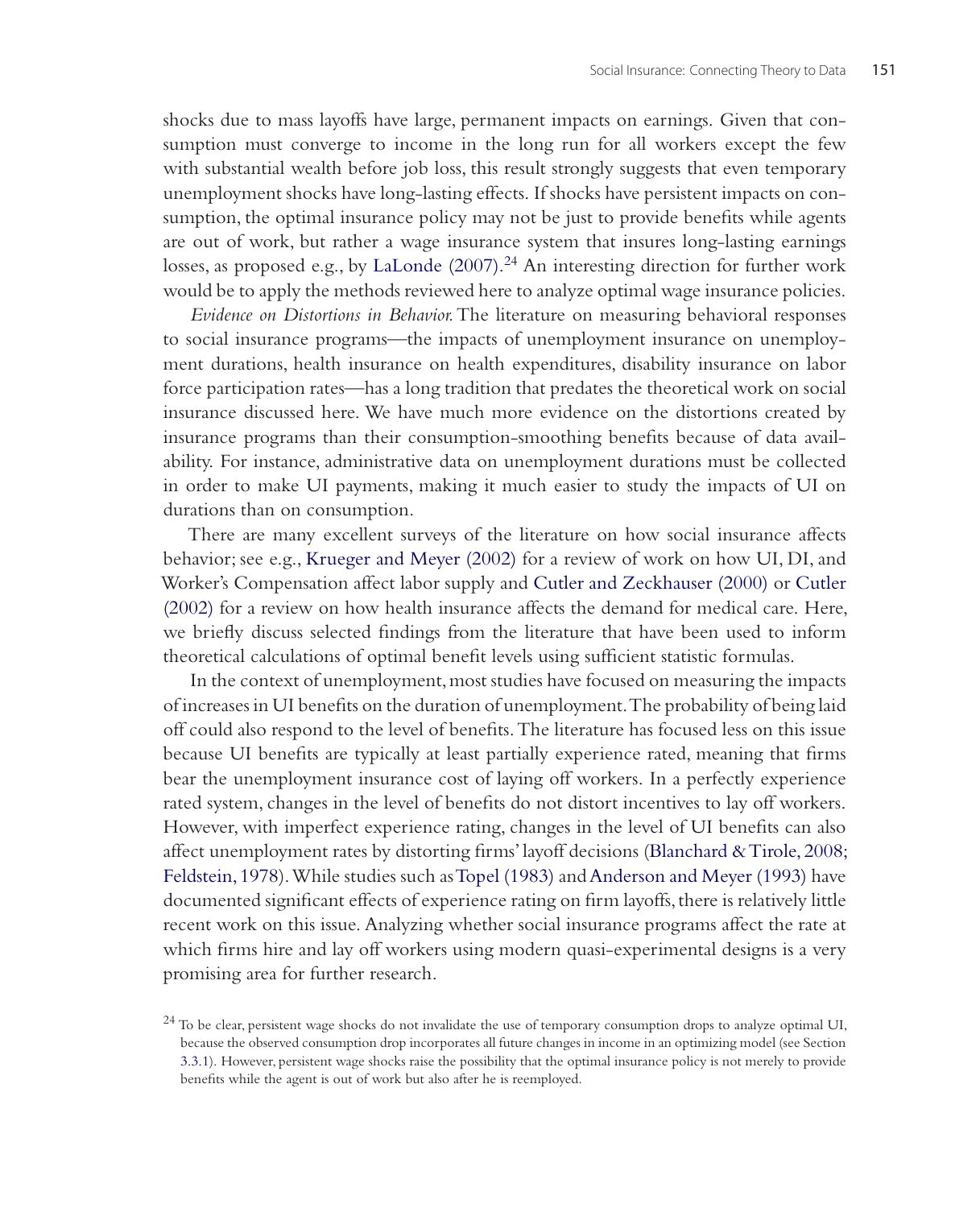The modern literature estimating the impact of UI on durations has adopted the hazard model specifications used by [Meyer \(1990\).](#page-81-0) Meyer estimates semi-parametric models for the hazard of exiting unemployment as a function of UI benefits and other variables using administrative data on the duration of UI claims. He exploits variation in UI benefits coming from differential changes in benefits over time across states, as in Gruber (1997). Meyer finds that higher UI benefits reduce the hazard of exiting unemployment significantly, with an implied elasticity above 0.8 in most specifications.

Subsequent studies have obtained qualitatively similar results using a variety of different data sources. For instance, [Lalive, van Ours, and Zweimüller \(2006\)](#page-80-3) use a regressiondiscontinuity design in administrative data from Austria and find that UI benefit increases significantly raise unemployment durations, although to a lesser extent than suggested by Meyer's estimates. [Chetty \(2008\)](#page-77-1) estimates elasticities of approximately 0.5 using survey data from the Survey of Income and Program Participation. [Landais \(2012\)](#page-80-4) replicates Meyer's analysis using a regression-kink design and estimates smaller elasticities, around 0.3. In general, the literature has settled on a consensus estimate of  $\varepsilon_{1-e,b}$  for UI and unemployment durations of about 0.5 [\(Krueger & Meyer, 2002\)](#page-80-2).

[Meyer \(1990\)](#page-81-0) and [Katz and Meyer \(1990\)](#page-80-5) document a spike in hazard rates when unemployment benefits expire. This is typically viewed as prima facie evidence that UI distorts search behavior, as it suggests that people time their unemployment exits to coincide with the expiry of social assistance.This spike in unemployment exit hazards in the weeks prior to benefit exhaustion is now a well-established empirical regularity; see [Card et al. \(2007a\)](#page-76-4) for a review of this literature.

However,[Card et al. \(2007a\)](#page-76-4) use data from Austria to show that the spike in *job finding* rates when UI benefits expire is far smaller than the spike in unemployment exit rates. In Austria, as in most other European countries, individuals can stay on the UI system to receive job finding assistance and other benefits even after their benefits expire, but the majority of individuals choose to drop out of the UI system when their benefits end. Most of these individuals, however, remain unemployed even after they leave the UI system. In the US, individuals may choose not to collect their last unemployment check because it is often a small leftover amount, which would create the appearance of a surge in hazard rates in the weeks before benefits expire. Because the margin relevant for calculating the efficiency costs of the UI system are time spent working rather than time spent on the UI system, this evidence suggests that the original sharp spikes documented in the literature likely overstate the degree of moral hazard created by UI. The more general lesson is that it is crucial to measure distortions in real economic choices rather than simply use measures that are well recorded in administrative databases.

Analogous behavioral responses have been documented for other social insurance programs beyond unemployment insurance. [Meyer,Viscusi, and Durbin \(1995\)](#page-81-1) use differential changes in worker's compensation benefits across states to show that higher benefit levels induce injured workers to stay out of work longer before returning to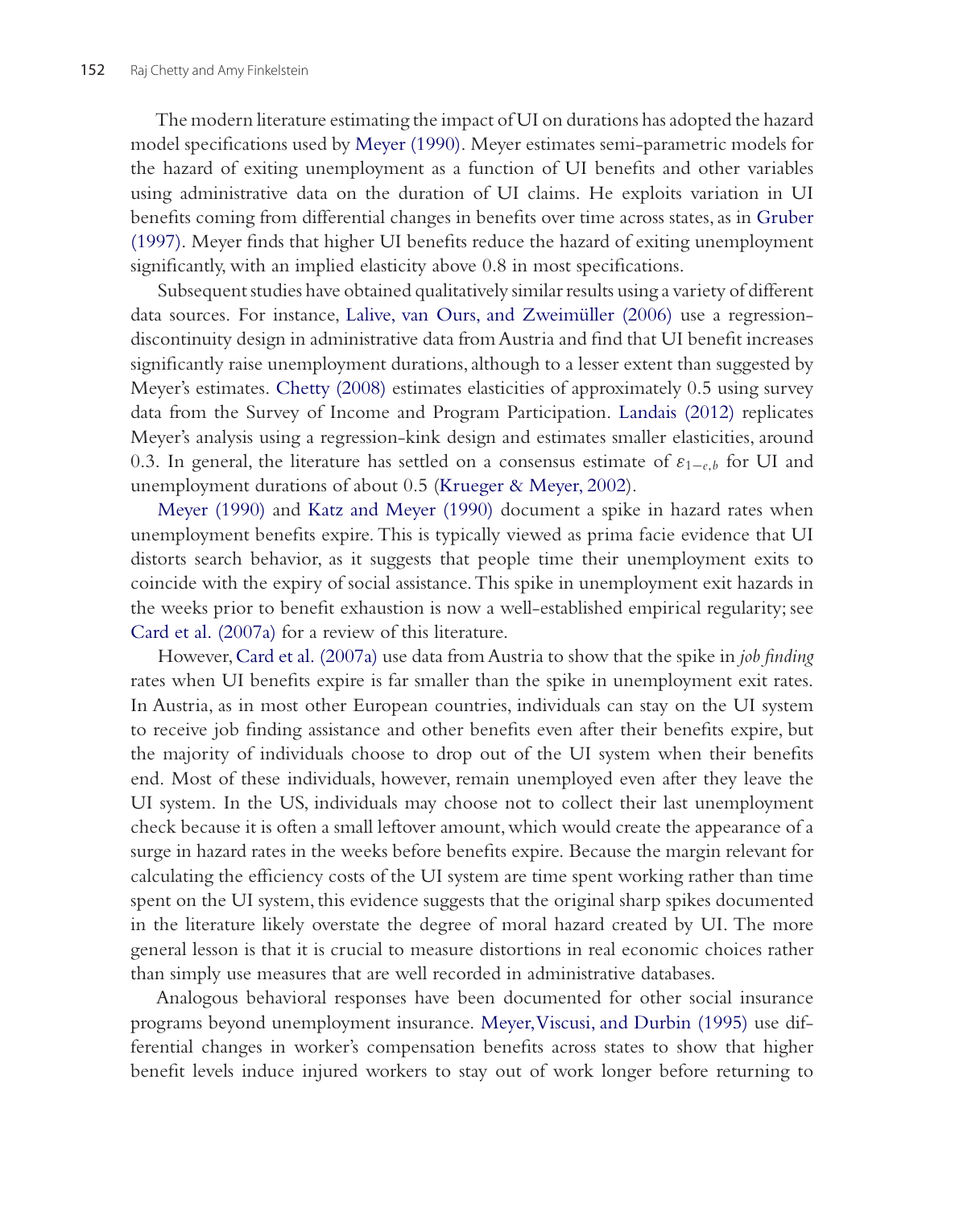work. [Gruber \(2000\)](#page-79-3) analyzes a disability insurance expansion in Canada that raised benefit levels for individuals in all provinces except Quebec. He finds that this benefit increase significantly reduced labor force participation rates for males ages 45–59, implying an elasticity of the non-participation rate with respect to DI benefits of 0.25. Maestas, Mullen, and Strand (forthcoming) use random variation in assignment to disability insurance examiners to estimate that eligibility for DI reduces labor force participation rates for the marginal entrant to DI by approximately 20% points, with significantly smaller effects for those with more severe impairments. In the context of health insurance, the RAND health insurance experiment (Manning, Newhouse, Duan, Keeler, & Leibowitz, 1987) and Oregon health insurance lotteries [\(Finkelstein et al., 2011\)](#page-79-4) have demonstrated that increases in consumer cost-sharing significantly reduce health care expenditures.

*Evidence on Risk Aversion.* Economists have estimated risk aversion using a broad array of techniques. The most direct and widely used method of estimating risk aversion is to assess preferences over gambles. Using empirical estimates of the distribution of risk and an expected utility model with a specific functional form for utility such as constant relative risk aversion, one can back out the value of  $\gamma$  implied by individuals' choices over risky streams of income. Early work in asset pricing inferred risk aversion from portfolio choice and asset returns in standard asset pricing models (e.g., [Kocherlakota, 1996;](#page-80-6) Mehra & Prescott, 1985). More recent work has used responses to hypothetical large-stake gambles [\(Barsky, Juster,Kimball, & Shapiro, 1997\)](#page-75-3), automobile insurance choices (Cohen & Einav, 2007), risk taking in game shows [\(Metrick,1995\)](#page-81-2), and home insurance deductible choices [\(Sydnor, 2010\)](#page-82-2) to infer risk aversion. There is little consensus on the value of  $\gamma$  from this literature: the estimates range from 1 to well above 10 in the case of deductible choices and asset prices. One explanation of this discrepancy in estimates is that they reflect the behavior of different subgroups of the population. Barseghyan, Prince, and Teitelbaum (2011) and [Einav, Finkelstein, Pascu, and Cullen \(forthcoming\)](#page-78-3) test this explanation by examining the risk preferences of the same individuals in different domains of choice, such as health insurance deductibles and 401(k) portfolio allocations. While individuals' risk preferences are correlated across the domains, there is substantial heterogeneity in estimated risk aversion from each choice.

All of these estimates of risk aversion are based on ex-ante choices, which requires that individuals' subjective assessment of risks (e.g., the probability of a large fluctuation in stock prices) and other parameters are consistent with the model assumed by the researcher as well as the maintained assumptions of expected utility theory. [Chetty \(2006a\)](#page-77-4) proposes a different method of estimating  $\gamma$  that does not rely on subjective probabilities. He shows that expected utility models imply a direct connection between the curvature of the utility function over consumption and the impacts of wage changes on labor supply. Intuitively, if the utility function is very curved, individuals should become sated with goods as their income rises, and should choose to work *less* as their wages rise. The fact that uncompensated wage increases almost always raise labor supply in practice implies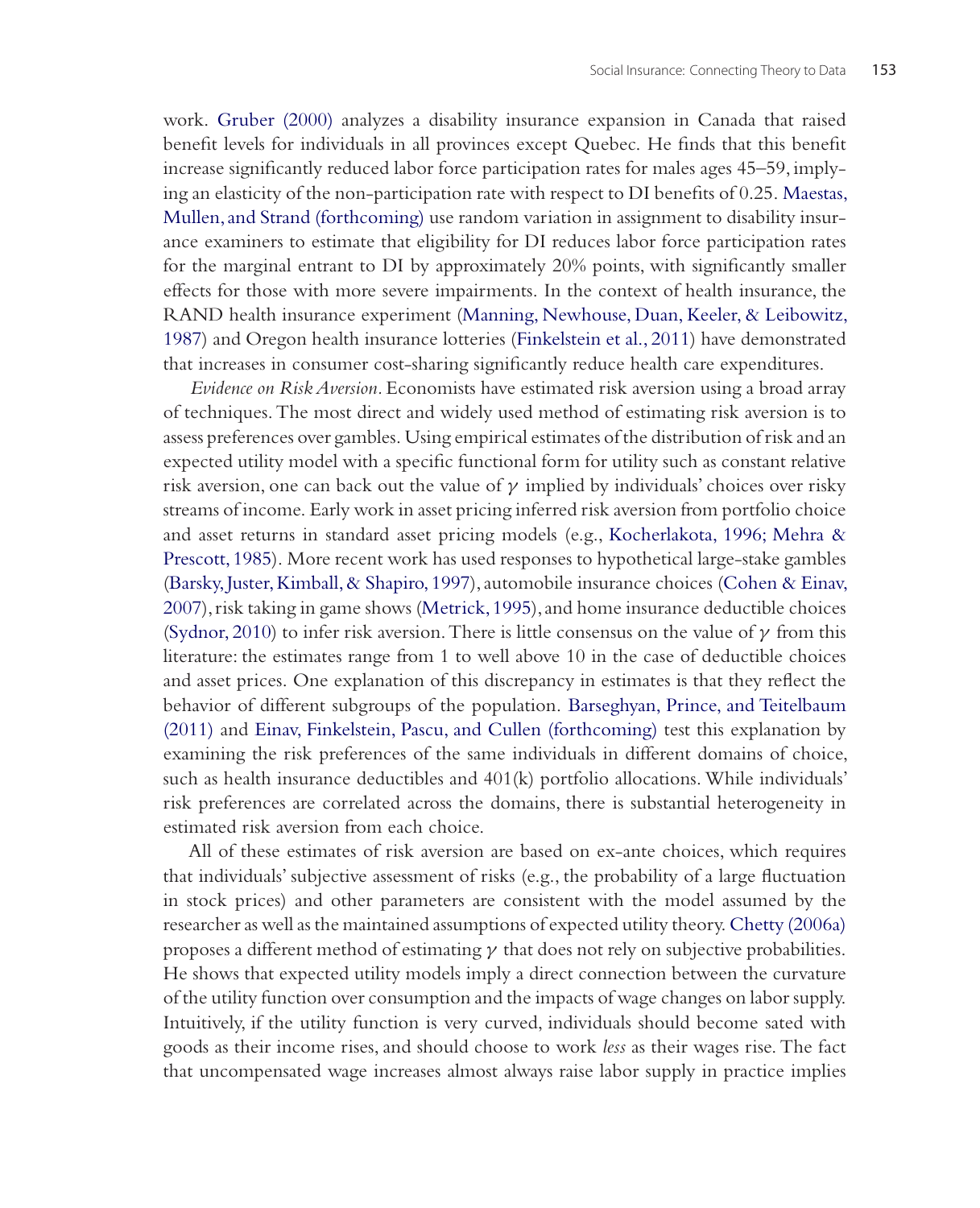an upper bound on the coefficient of relative risk aversion of approximately 1 without any assumptions about the structure of the utility function[.25](#page-43-0) Because this method of estimating risk aversion uses the same types of ex-post data used to measure  $\varepsilon_{1-e,b}$  and  $\frac{\Delta c}{c}$ , it offers a more direct estimate of the curvature of utility that matters for evaluating the welfare cost of shocks[.26](#page-43-1)

Unfortunately, even this ex-post measure of risk aversion varies significantly across contexts. [Chetty and Szeidl \(2007\)](#page-77-5) develop a theoretical model of risk preferences in which individuals have "consumption commitments"—goods such as housing or fixed service contracts which can only be adjusted by paying fixed transaction costs. In this environment,individuals have amplified risk aversion over moderate-stake shocks because of their commitments.To understand the intuition, consider a two good model in which the agent spends half his income on housing (which can only be adjusted by paying a transaction cost) and half on food (which is freely adjustable).When facing a shock such as temporary job loss that forces them to reduce expenditure by say 10%, most individuals will rationally choose to bear the shock by cutting food consumption by 20% in order to avoid having to move out of their house.This concentrated reduction in food expenditures raises marginal utility sharply, amplifying risk aversion. Chetty and Szeidl confirm this prediction of the model in the PSID data used by Cochrane and Gruber: homeowners who become unemployed do not change housing consumption but cut back on food consumption significantly, while renters (who face lower adjustment costs) diversify the shocks more broadly by reducing consumption of both food and housing. Chetty and Szeidl's analysis suggests that the value of  $\gamma$  relevant for shocks such as unemployment could be as high as  $\gamma = 4$  because of fixed commitments. However, for large shocks such as permanent disability that induce households to abandon commitments, the relevant value of  $\gamma$  could be closer to 1.

Because of the tremendous uncertainty about the appropriate value of  $\gamma$ , researchers typically report welfare calculations for a range of values of  $\gamma$ . Gruber implements the formula in [\(18\)](#page-38-0) using his own estimates of the consumption smoothing response and estimates of  $\varepsilon_{1-e,b}$  from [Meyer \(1990\).](#page-81-0) He finds that with a coefficient of relative risk aversion  $\gamma$  < 2, increasing the UI benefit level above the levels observed in his data (roughly 50% of the wage) would lead to substantial welfare losses. Extrapolating outof-sample based on the assumption that  $\varepsilon_{1-\epsilon,b}$  remains constant and the consumption function is given by [\(17\)](#page-37-1), Gruber shows that it is difficult to justify having a positive level of UI benefits ( $b^* > 0$ ) with risk aversion  $\gamma < 2$  given his estimates of the consumptionsmoothing benefit of UI. With  $\gamma = 4$ , however, the optimal benefit level could be as large as 50%. [Bronchetti \(2012\)](#page-76-1) presents estimates of the optimal level of Worker's

<span id="page-43-0"></span><sup>&</sup>lt;sup>25</sup> If utility is non-separable, one must bound the degree of complementarity between consumption and leisure in order to bound risk aversion using this method. Chetty uses the estimates of [Cochrane \(1991\)](#page-77-2) and [Gruber \(1997\)](#page-79-0) to place an upper bound on this complementarity parameter and shows that even at this upper bound, γ *<* 1.25.

<span id="page-43-1"></span><sup>&</sup>lt;sup>26</sup> Conversely, however, this approach is less likely to yield accurate predictions about ex-ante choices in risky environments.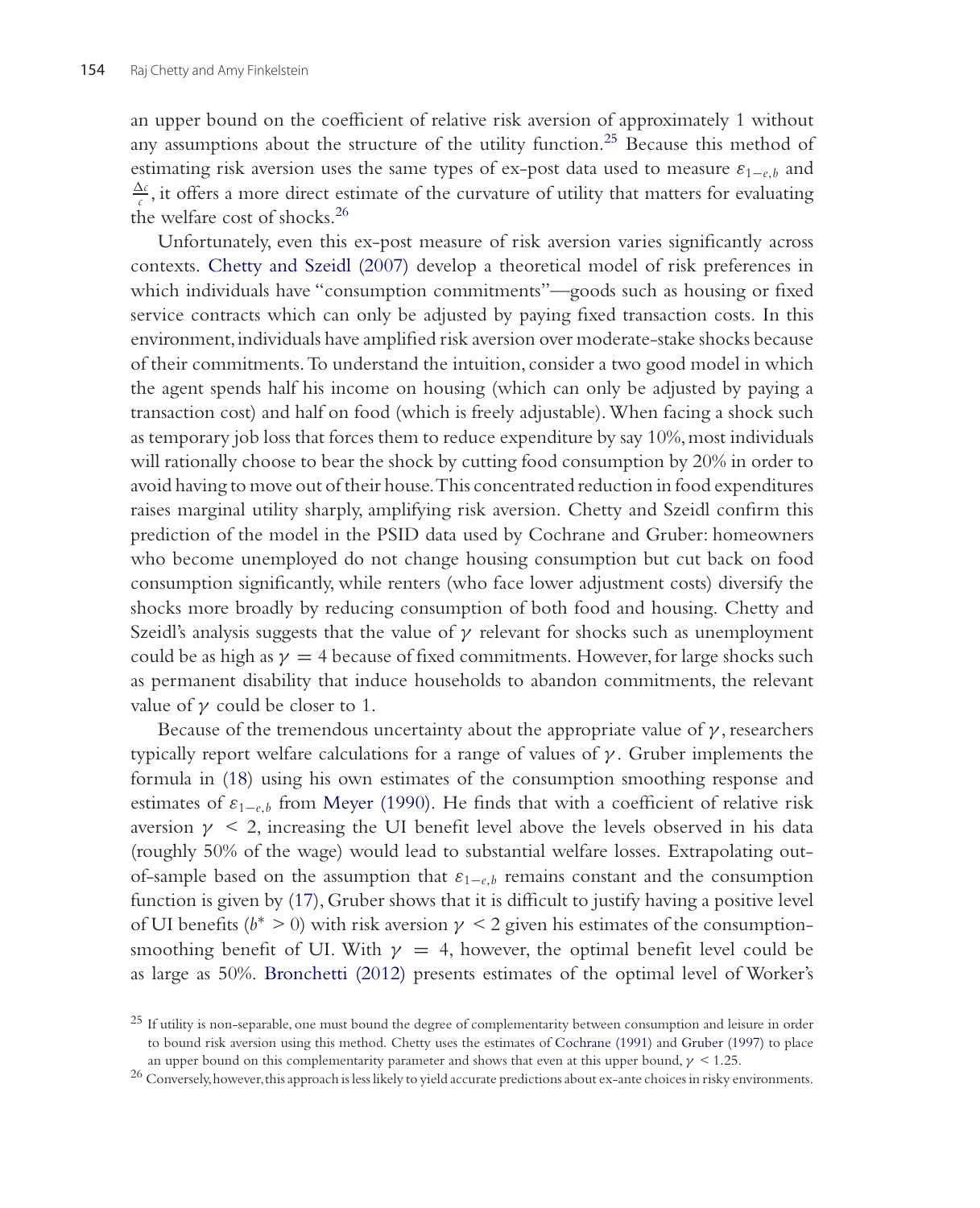Compensation benefits based on a range of values for  $\gamma$  using the formula in [\(18\)](#page-38-0). She concludes that the optimal level of worker's compensation benefits is likely to be below the current level of 68%, but her estimates of the optimal replacement rate range from 26% to 61% as risk aversion varies from  $\gamma = 1$  to  $\gamma = 4$ . Bound, Cullen, Nichols and Schmidt (2004) calculate the welfare gains from the current Disability Insurance program under varying degrees of risk aversion taking account of heterogeneity across individuals. Based on simulations of the benefits of DI, they conclude that the optimal level of benefits is likely somewhat lower than current levels, but the optimal level of benefits again is quite sensitive to assumptions about  $\gamma$ .

Estimating risk aversion accurately is particularly important because the size of the consumption drop  $\frac{\Delta c}{c}$  is inversely related to  $\gamma$ , as shown by [Chetty and Looney \(2006\).](#page-77-6) As a result, the welfare gains from insurance could be large even if consumption drops are small, as documented by [Townsend \(1994\)](#page-82-3) and others in developing economies. Intuitively, highly risk averse households—e.g., those facing subsistence constraints—are likely to have very smooth consumption paths because they will go to any effort (e.g., by taking their children out of school in developing countries) in order to subsist. But these efforts to smooth consumption are very costly—i.e.,  $\psi(e)$  is highly convex. Chetty and Looney show that the marginal gains from insurance, given by  $\gamma \frac{\Delta c}{c}$ , could actually be larger in economies with smoother consumption paths if that smoothness is driven by greater risk aversion.

*State-Dependent Utility.*When utility is state-dependent, the consumption-smoothing approach requires estimation of an additional parameter that measures the degree to which marginal utilities vary across states. With state-dependent utility, the quadratic approximation used above yields

$$
\frac{u'(c_l)-v'(c_h)}{v'(c_h)}=\gamma_v\frac{\Delta c}{c}+\theta,
$$

where  $\gamma_v = -\frac{v''(c_h)c_h}{v'(c_h)}$  denotes the coefficient of relative risk aversion in the employed state and  $\theta = \frac{u'(q) - v'(q)}{v'(q_1)}$  measures the degree of state dependence in marginal utilities. The parameter  $\theta$  answers the question, "starting from equal consumption in the low and high states, how much would the agent pay to reallocate \$1 of consumption from the high state to the low state?" If utility is not state-dependent, the answer to this question would be  $\theta = 0$ . If the marginal utility of consumption is higher when the agent is in the low state, the willingness to pay is  $\theta > 0$ .<sup>27</sup> The parameter  $\theta$  directly enters the formula for  $M_W(b)$  in [\(18\)](#page-38-0) as an additive term. If  $\theta > 0$ , insurance has greater value because it is transferring resources to a state where money has more value at any given level of consumption.

<span id="page-44-0"></span><sup>&</sup>lt;sup>27</sup> Technically, one must measure the willingness to pay in the high state, as  $v'(c_h)$  appears in the denominator of  $\theta$ .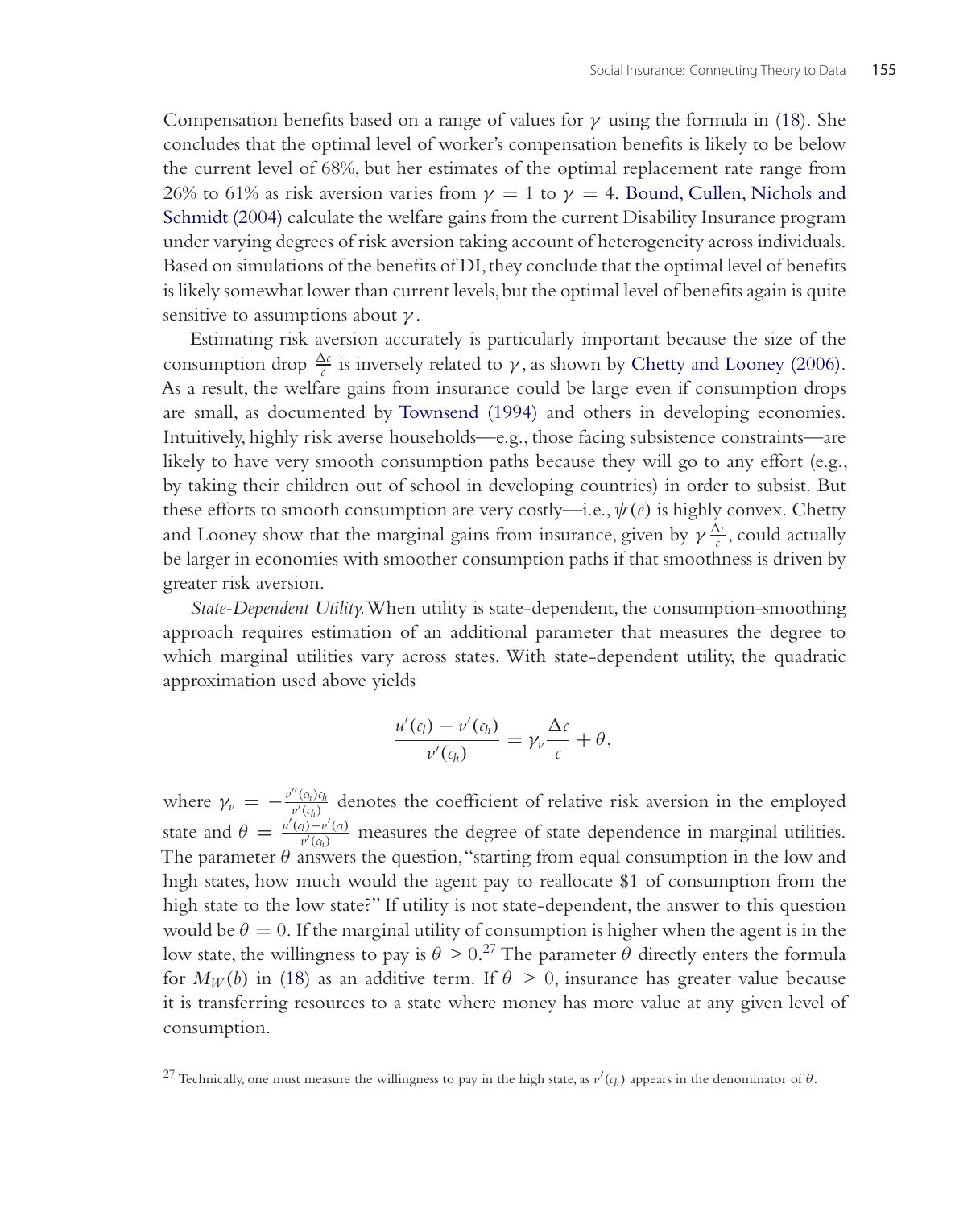[Finkelstein,Luttmer,and Notowidigdo \(2009\)](#page-79-5) describe some approaches to estimating  $\theta$ . Broadly speaking,  $\theta$  can be estimated based on either choice data that reveals individuals' demand for moving resources across states or based on observed utility changes as states change. For example, the extent to which agents voluntarily choose to have more or less consumption in high vs. low states reveals  $\theta$  in an environment with perfect insurance. Unfortunately, most individuals are not perfectly insured in practice—if they were, there would be no reason for social insurance to begin with!—and it is rare to be able to observe consumption across state changes in data (e.g., health shocks or unemployment spells). Absent perfect insurance, one can try to focus on subgroups that are better insured. This requires assumptions about the degree of insurance one has. Moreover, since the life cycle budget constraint must be satisfied, inferring state dependence from the consumption fluctuations of individuals who experience different unexpected shocks (such as health events) requires strong assumptions about the nature of bequest motives. For example, [Lillard and Weiss \(1997\)](#page-81-3) estimate a structural model of health shocks and use data on consumption trajectories to identify  $\theta$  under the assumption that the marginal utility of bequests does not depend on health. They estimate  $\theta > 0$ , i.e., positive state dependence for health and disability.<sup>[28](#page-45-0)</sup>

An alternative approach to identify state dependence that does not require choice data from environments with full insurance is to use data on subjective well being. Intuitively, by estimating whether a cash grant has a larger impact on happiness in the low vs. high state, one can learn about  $\theta$ . The challenge in implementing this approach is that subjective well-being measures have no inherent cardinal interpretation, whereas  $\theta$  is a cardinal parameter.<sup>29</sup> One must therefore choose a cardinal scale for happiness to estimate  $\theta$  using data on subjective well being. One approach is to scale happiness so that one obtains estimates of the coefficient of relative risk aversion  $\gamma$  that match estimates from choice data. [Finkelstein, Luttmer, and Notowidigdo \(2008\)](#page-79-6) implement such an approach and conclude based on survey data that  $\theta \leq 0$ , i.e., the marginal utility of consumption is higher when individuals are healthy. In sum, there is currently little consensus in the literature on the sign of  $\theta$  for shocks such as unemployment, disability, and sickness, let alone its magnitude in these contexts.We view this as an important but challenging area for future work.

Because optimal benefit calculations are highly sensitive to the assumed value of  $\gamma$ and  $\theta$ , more recent studies have sought alternative techniques for recovering the gap in marginal utilities that do not require estimates of these parameters.We now turn to these alternative approaches.

<span id="page-45-0"></span><sup>&</sup>lt;sup>28</sup> In a different context, [Browning and Crossley's \(2001\)](#page-76-0) finding that unemployment shocks have little impact on consumption for individuals with high levels of assets suggests that  $\theta$  may be 0 for unemployment (i.e., no state dependence for leisure).

<span id="page-45-1"></span> $^{29}$  For instance, suppose giving an agent \$1000 increases his reported happiness from 2 to 3 in the low state and 7 to 9 in the high state. One cannot identify θ without knowing whether an increase in happiness from 2 to 3 translates into a smaller or larger welfare gain than an increase in happiness from 7 to 9.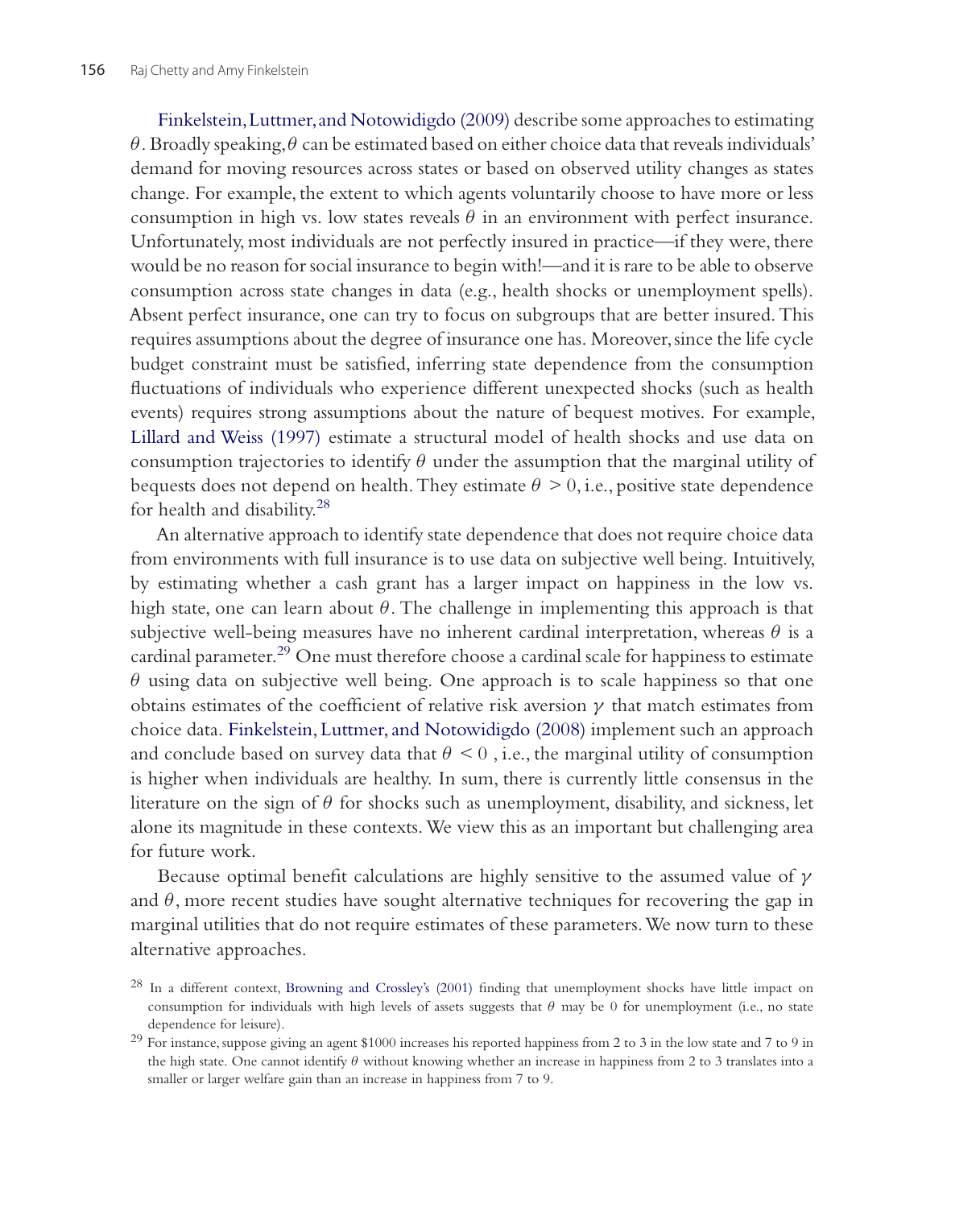### *3.2.2. Liquidity vs. Moral Hazard*

[Chetty \(2008\)](#page-77-1) shows that the gap in marginal utilities in [\(13\)](#page-36-0) can be inferred from the comparative statics of effort choice, yielding a formula for optimal benefits that does not require any data on consumption or risk preferences. Recall that the first order condition for effort in our static model is  $\psi'(e) = \nu(c_h) - u(c_l)$ . Now consider the effect of an exogenous cash grant (such as a severance payment to job losers) on effort, holding fixed the tax  $\tau$ :

<span id="page-46-0"></span>
$$
\partial e/\partial A = \{v'(c_h) - u'(c_l)\}/\psi''(e) \leq 0.
$$
\n<sup>(19)</sup>

The effect of increasing the benefit level on effort (again holding  $\tau$  fixed) is:

<span id="page-46-1"></span>
$$
\partial e/\partial b = -u'(c_l)/\psi''(e). \tag{20}
$$

Finally, the effect of increasing the wage in the high state on effort is:

$$
\partial e/\partial w_h = v'(c_h)/\psi''(e). \tag{21}
$$

Combining [\(19\)](#page-46-0) and [\(20\)](#page-46-1), we see that the ratio of the "liquidity" effect (∂*e*/∂*A*) to the "substitution" effect  $(\partial e/\partial w_h = \partial e/\partial A - \partial e/\partial b)$  recovers the gap in marginal utilities:

$$
\frac{u'(c_l)-v'(c_h)}{v'(c_h)}=\frac{-\partial e/\partial A}{\partial e/\partial A-\partial e/\partial b}.
$$

Plugging this expression into [\(13\)](#page-36-0) yields the following expression for the welfare gain from increasing the benefit level:

<span id="page-46-4"></span>
$$
M_W(b) = \frac{-\partial e/\partial A}{\partial e/\partial A - \partial e/\partial b} - \frac{\varepsilon_{1-\varepsilon,b}}{e}.
$$
 (22)

In this formula, the degree to which marginal utilities fluctuate across states is identified from the relative size of liquidity and moral hazard effects in the impact of benefit levels on effort.<sup>30</sup> In a model with perfect consumption smoothing, the liquidity effect  $\partial e/\partial A = 0$ , because a cash grant raises  $v(c_h)$  and  $u(c_l)$  by the same amount. Note that unlike the consumption-smoothing method above, this approach does not require estimation of the degree of risk aversion or state dependence in utility.<sup>31</sup>

<span id="page-46-2"></span><sup>&</sup>lt;sup>30</sup> A technical issue which arises in empirical implementation of [\(22\)](#page-46-4) is that  $\frac{\partial e}{\partial b}$  must be measured holding the tax τ fixed, whereas the elasticity  $\varepsilon_{1-\varepsilon,b}$  must be measured while permitting  $\tau$  to vary. Instead of attempting to estimate both parameters, Chetty uses numerical simulations to show that the effect of a UI benefit increase on job finding rates is virtually identical whether or not UI taxes are held fixed. This is because the fraction of unemployed individuals is quite small, making UI tax rates very low.

<span id="page-46-3"></span> $31$  If utility is not state dependent, one could infer the agent's degree of risk aversion  $\gamma$  from the size of moral hazard vs. liquidity effects and the consumption drop:  $\gamma = \frac{-\partial e/\partial A}{\partial e/\partial A - \partial e/\partial b}/(\Delta c/c)$ . This restriction, which is closely related to the formula for risk aversion in [Chetty \(2006a\),](#page-77-4) could be evaluated empirically in future work.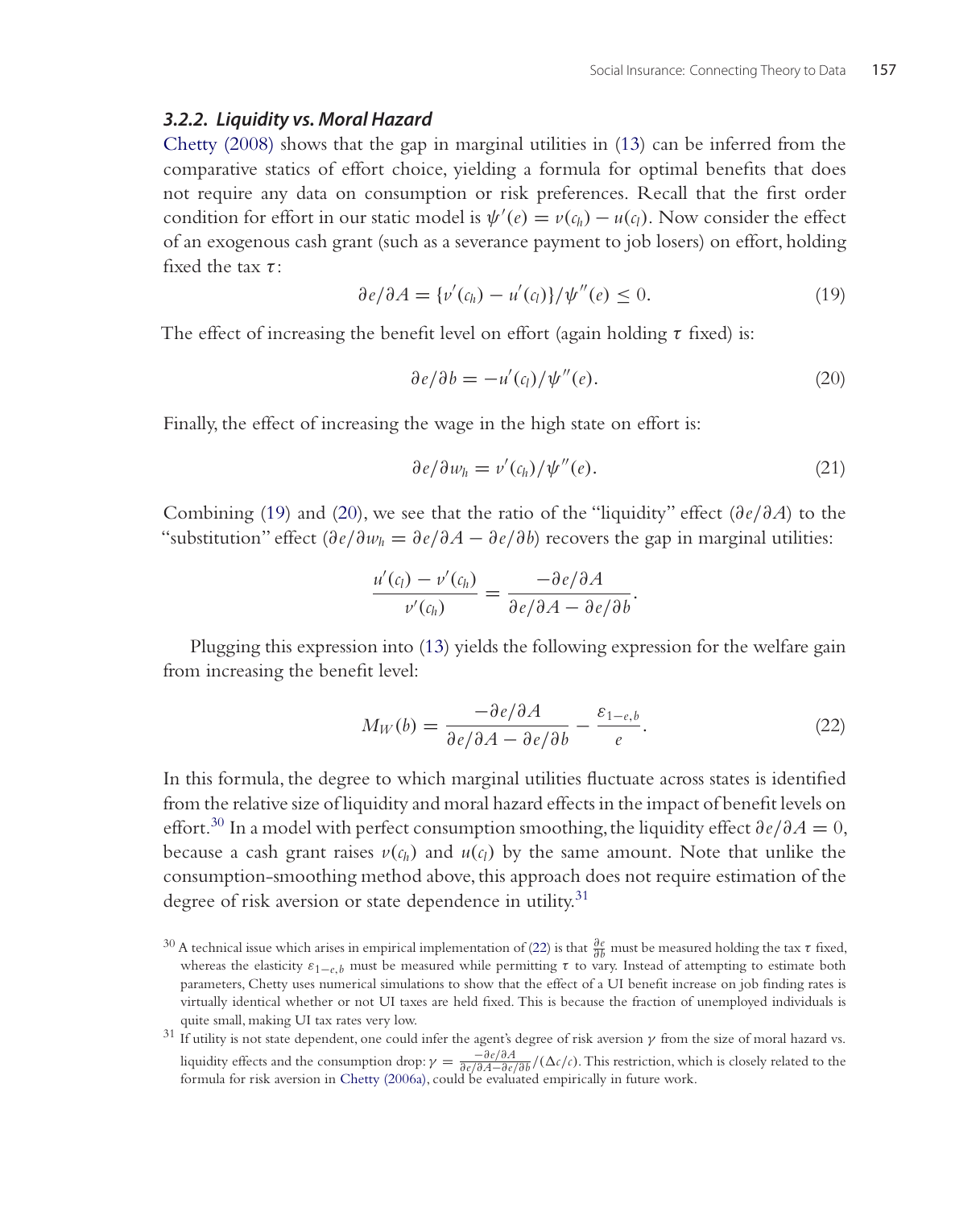One intuition for the liquidity vs. moral hazard formula comes from familiar results from price theory. The impact of an increase in *b* on *e* can be decomposed into two terms, analogous to a Slutsky decomposition: ∂*e*/∂*b* = ∂*e*/∂*A* − ∂*e*/∂*wh*. The first term is analogous to an income effect, and reflects the fact that higher benefits also raise agents' cash-on-hand and thus reduce the supply of effort. The second term is a pure substitution (price) effect and arises from the distortion in marginal incentives created by the social insurance program.The substitution effect is efficiency reducing because it reflects second-best behavior arising from the wedge between private and social incentives. In contrast, the liquidity effect is efficiency *enhancing* because it allows the agent to choose a level of *e* that is closer to what he would choose with complete markets. The size of the liquidity effect measures the extent to which insurance markets are incomplete.The ratio of the liquidity effect to the distortionary substitution effect thus captures the marginal benefit of social insurance.

Another way to understand [\(22\)](#page-46-4) is that it uses revealed preference to value the benefits of insurance. Consider an application to health insurance.The effect of a lump-sum cash grant on health care consumption reveals the extent to which health insurance permits the agent to attain a more socially desirable allocation. If the agent chooses to spend a lump-sum grant on buying a new car instead of purchasing more health care, we infer that the agent only spends more on health care when health insurance benefits are increased because of the price subsidy for doing so. In this case, health insurance simply creates inefficiency by distorting the private cost of health care below the social cost, implying  $\frac{dW}{db}$  < 0. In contrast, if the agent raises his health expenditures substantially even when he receives a non-distortionary lump-sum cash grant,we infer that insurance permits him to make a more (socially) optimal choice, i.e., the choice he would make if insurance market failures could be alleviated without distorting incentives. The liquidity vs. moral hazard approach in [\(22\)](#page-46-4) thus identifies the policy that is best from the libertarian criterion of correcting market failures as revealed by individual choice.

It follows from Eq. [\(22\)](#page-46-4) that larger elasticities  $\varepsilon_{1-e,b}$  do not necessarily mean that social insurance is less desirable, a point emphasized by [Nyman \(2003\)](#page-81-4) in the context of health insurance. It matters whether a higher value of  $\varepsilon_{1-\epsilon,b}$  comes from a larger liquidity (− <sup>∂</sup>*<sup>e</sup>* <sup>∂</sup>*A*) or moral hazard ( <sup>∂</sup>*<sup>e</sup>* ∂*wh* ) component.To the extent that comes from a liquidity effect, insurance reduces the need for agents to make suboptimal choices driven by insufficient ability to smooth consumption. In contrast, if  $\varepsilon_{1-e,b}$  is large primarily because of a moral hazard effect, insurance is distorting incentives. For instance, the reductions in labor force participation caused by disability insurance documented by Maestas, Mullen, and Strand (2011) may not be undesirable. If DI helps individuals whose marginal product is lower than their disutility of work, this behavioral response is welfare improving.

*Evidence on Liquidity vs. Moral Hazard.*The advantage of this formula relative to [\(18\)](#page-38-0) is that it can be implemented purely using data on *e* (e.g., unemployment durations or health expenditures). [Chetty \(2008\)](#page-77-1) implements [\(22\)](#page-46-4) using survey data from the US. He estimates <sup>∂</sup>*<sup>e</sup>* <sup>∂</sup>*<sup>b</sup>* using data from the Survey of Income and Program Participation, following the specifications in [Meyer \(1990\).](#page-81-0) Using the SIPP data, Chetty shows that individuals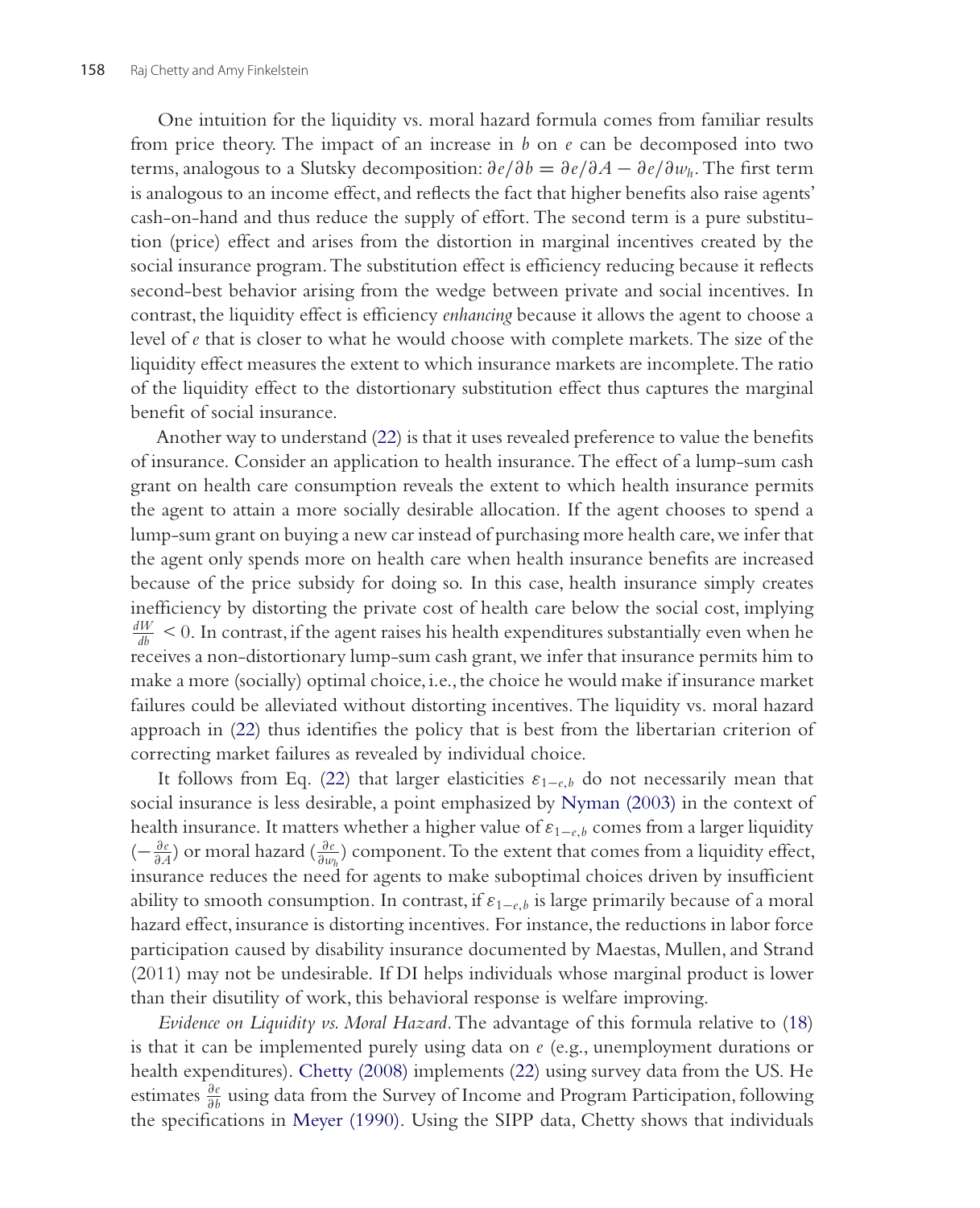who have low levels of assets prior to job loss exhibit much higher levels of  $\frac{\partial e}{\partial b}$  than those with higher levels of assets.This suggests that a significant part of the impact of UI benefits on durations may be driven by a liquidity effect. Chetty then estimates <sup>∂</sup>*<sup>e</sup>* <sup>∂</sup>*<sup>A</sup>* by studying the effects of lump sum severance payments on unemployment durations using data from a survey of UI exhaustees conducted by Mathematica in collaboration with the Department of Labor. He finds that individuals who receive lump sum severance payments have significantly longer unemployment durations, especially if they have low levels of assets prior to job loss. Using his estimates, Chetty calculates the welfare gain of raising the UI benefit level from the current replacement rate of approximately 50% of wages. He finds that the welfare gains from raising *b* are small but positive, suggesting that the current benefit level is slightly below but near the optimum.

[Chetty's \(2008\)](#page-77-1) analysis relies on cross-sectional variation across individuals in severance pay, and therefore rests on the strong identification assumption that severance recipients and non-recipients are comparable. More recent studies have documented similar results using research designs that make weaker assumptions. [Card et al. \(2007b\)](#page-76-5) use a regression-discontinuity design that exploits a universal cutoff for severance pay eligibility based on job tenure in Austria. Using administrative data for the universe of job losers in Austria, they show that individuals laid off just after the tenure cutoff—who receive 2 months of wages as a lump sum severance payment as a result—have unemployment durations that are about 10 days longer than individuals laid off just before the cutoff. They compare these liquidity effects to the impacts of UI benefit extensions using a similar RD design and show that the size of liquidity effects is large relative to the impact of benefit extensions,implying that many unemployed individuals are liquidity constrained. [Centeno and Novo \(2009\)](#page-77-7) present evidence that liquidity constrained households are more sensitive to UI benefit changes using a regression-discontinuity design in Portugal. [LaLumia \(2011\)](#page-80-7) shows that individuals who happen to be laid off after they receive a tax refund (and have more cash-on-hand) have longer unemployment durations relative to individuals laid off at other times of the year.

There is less evidence on liquidity effects in other insurance programs because of the relatively recent development of these formulas and because researchers have not yet formulated quasi-experimental designs to estimate liquidity effects <sup>∂</sup>*<sup>e</sup>* <sup>∂</sup>*<sup>A</sup>* for many programs. One exception is [Nyman \(2003\),](#page-81-4) who presents considerable anecdotal evidence and theoretical arguments suggesting that liquidity effects play a very important role in health insurance.The benefits of health insurance are extremely difficult to quantify,making the liquidity-based revealed preference approach particularly attractive in that context. Finding research designs to identify liquidity effects in health and other insurance programs is thus a very promising area for further work.

#### *3.2.3. Reservation Wages*

[Shimer and Werning \(2007\)](#page-82-4) show that the gap in marginal utilities can be recovered from the comparative statics of reservation wages in a standard model of job search.They analyze a model in which the probability of finding a job,*e*, is determined by the agent's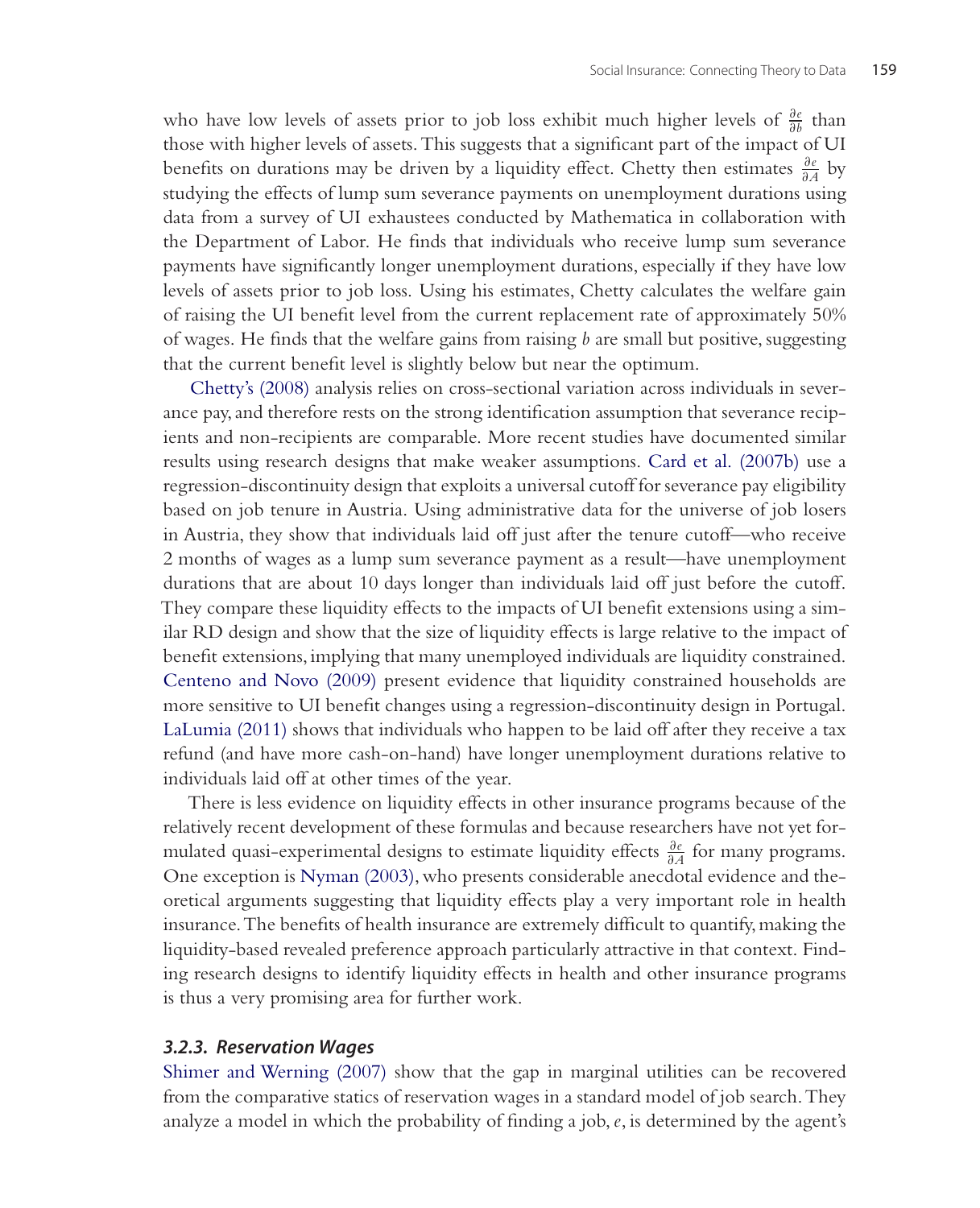decision to accept or reject a wage offer rather than by search effort. Wage offers are drawn from a distribution  $F(w)$ . If the agent rejects the job offer, he receives income of  $w_l + b$  as in the baseline model above.<sup>32</sup>

The agent rejects any net-of-tax wage offer  $w - \tau$  below his outside option  $w_l + b$ , i.e., his reservation wage once searching for a job is  $w_l + b + \tau$ . Therefore,  $e = 1 F(w_l + b + \tau)$  and the agent's expected utility when searching for a job is

$$
W(b) = e \mathbb{E}[v(A + w - \tau)|w - \tau > w_l + b] + (1 - e)u(A + w_l + b).
$$

Now suppose we ask the agent what wage he would be willing to accept with certainty *before* the start of job search. Define the agent's reservation wage prior to job search as the wage  $\overline{w}_0$  that would make the agent indifferent between accepting a job immediately vs. starting the process of job search, which yields expected utility of *W*(*b*). This pre-jobsearch reservation wage  $\overline{w}_0$  satisfies

$$
\nu(A+\overline{w}_0-\tau)=W(b)
$$

The government's problem is to

<span id="page-49-1"></span>
$$
\max W(b) = \max v(A + \overline{w}_0 - \tau) \n\Rightarrow \max \overline{w}_0 - \tau.
$$
\n(23)

Differentiating [\(23\)](#page-49-1) gives the following formula for the marginal welfare gain of raising *b*: [33](#page-49-2)

<span id="page-49-3"></span>
$$
M_W(b) = \frac{d\overline{w}_0}{db} - \frac{d\tau}{db} = \frac{d\overline{w}_0}{db} - \frac{1 - e}{e}(1 + \frac{1}{e}\varepsilon_{1-e,b}).
$$
\n(24)

In this formula,  $\frac{d\overline{w}_0}{db}$  encodes the marginal value of insurance because the agent's reservation wage directly measures his expected value when unemployed. Intuitively, if agents can smooth marginal utilities perfectly across states, their reservation wage will depend purely on their expected income, and the marginal value of raising *b* by \$1 (holding fixed  $\tau$ ) is simply  $(1 - e)$ . But this marginal gain is outweighed by the cost of financing the extra dollar of benefits, which exceeds  $1 - e$  because of the behavioral response  $\varepsilon_{1-e,b}$ . When marginal utilities fluctuate across states, agents value an increase in *b* at more than its actuarial cost, increasing the marginal value of public insurance. The extent to which agents value insurance can be captured by asking them how their valuation of being in the unemployed state varies with *b*, which is the parameter  $\frac{d\overline{w}_0}{db}$ . Like the liquidity vs. moral

<span id="page-49-0"></span> $32$  Both formulas derived above continue to hold in this model with stochastic wages. Conversely, the Shimer and Werning formula also holds in a model with variable search intensity.

<span id="page-49-2"></span><sup>&</sup>lt;sup>33</sup> This corresponds to Eq. [\(12\)](#page-35-0) in [Shimer and Werning \(2007\),](#page-82-4) where the unemployment rate is  $u = 1 - e$ . The slight difference between the formulas (the  $\frac{1}{1-u}$  factor in the denominator) arises because Shimer and Werning write the formula in terms of a partial-derivative-based elasticity. Here,  $\varepsilon_{1-e}$ , *b* is the elasticity including the UI tax response needed to balance the budget; in Shimer andWerning's notation, it is holding the tax fixed.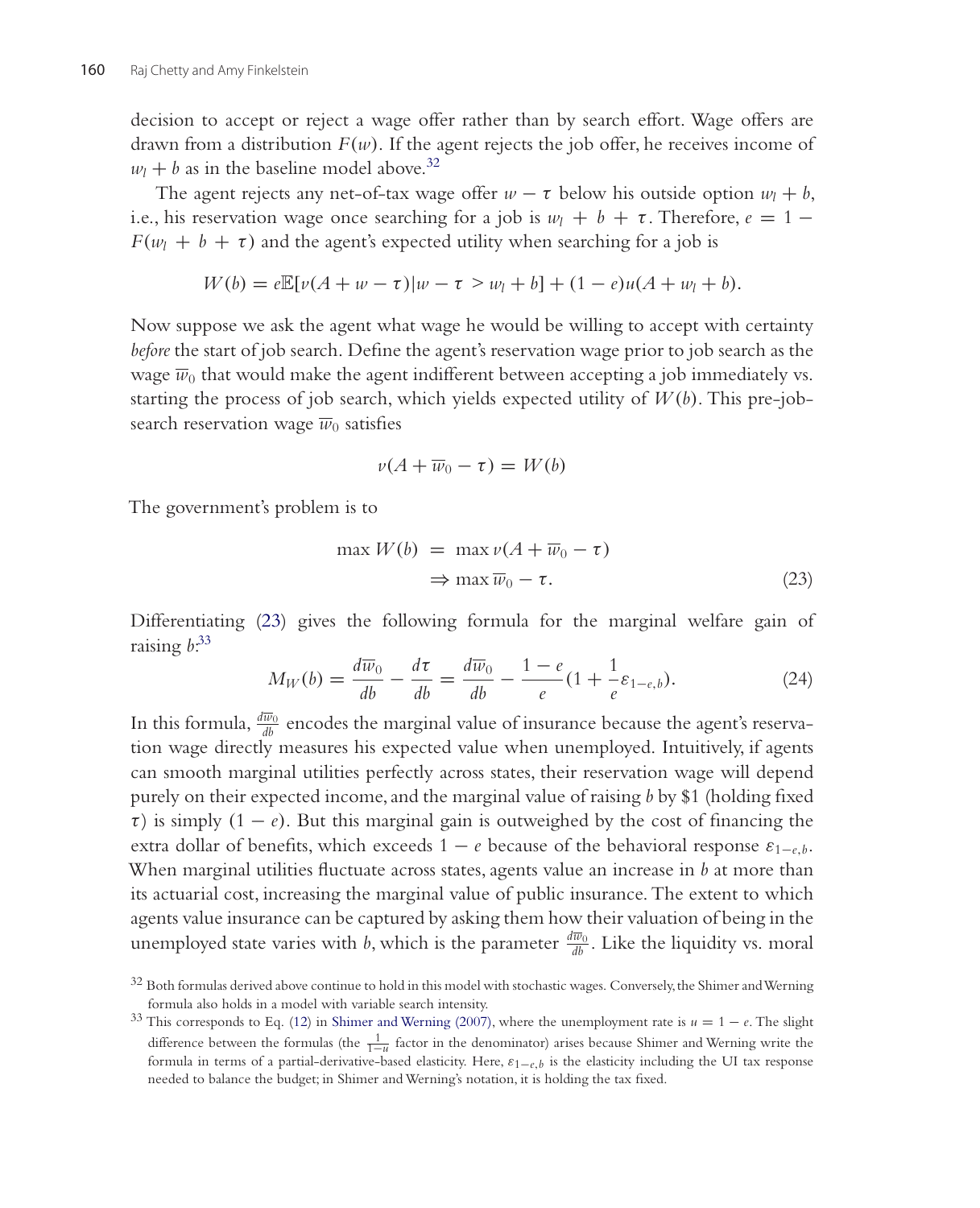hazard method, this approach also does not require identification of state dependence in utility or risk aversion.

An interesting implication of this result is that a higher sensitivity of reservation wages to benefits implies a *larger* value of social insurance, contrary to the intuition embodied in earlier empirical studies (e.g., [Feldstein & Poterba, 1984\)](#page-78-4), which view the sensitivity of reservation wages to UI benefits as a distortion. This point, like the moral hazard vs. liquidity decomposition above, illustrates the importance of connecting empirical estimates to models in order to fully understand the implications of empirical findings for policy.

*Evidence on Reservation Wages.* A long literature has sought to measure unemployed workers' reservation wages; see [Devine and Kiefer \(1991\)](#page-78-5) for a review of early work and [Krueger and Mueller \(2011\)](#page-80-8) for recent evidence. While these studies have shown that reservation wages have predictive power for unemployment durations and the types of offers that workers accept, they have also documented significant problems with selfreported reservation wage measures. For instance, a large fraction of workers end up accepting jobs that pay below their reported reservation wage. Moreover, most jobs have many characteristics that matter beyond the wage rate, such as the nature of the work or commuting distance. A one-dimensional reservation wage measure does not incorporate these other dimensions.When jobs have multiple characteristics, in order to implement [\(24\)](#page-49-3), one would ideally like to measure how reservation *utilities* for jobs vary with the benefit rate. Because such reservation utilities cannot be easily measured, it is difficult to estimate  $\frac{d\overline{w}_0}{db}$  accurately.

Perhaps because of these measurement issues, there is relatively little evidence on the impact of UI benefits on reservation wages. [Feldstein and Poterba \(1984\)](#page-78-4) use survey data from the Current Population Survey to estimate  $\frac{d\overline{w}_0}{db}$  by studying how changes in UI benefit levels affect reported reservation wages. Their point estimates imply a substantial correlation between UI benefit levels and reservation wages. However, their specification does not isolate purely exogenous variation in UI benefits due to law changes, as in more recent work, which raises concerns about omitted variable bias. Shimer and Werning implement [\(23\)](#page-49-1) using an estimate of  $\frac{d\overline{w}_0}{db}$  from [Feldstein and Poterba \(1984\)](#page-78-4) and find a large, positive value for  $M_W(b)$  at current benefit levels. They caution, however, that their exercise must be viewed as purely illustrative given the uncertainty in estimates of  $\frac{d\overline{w}_0}{db}$  and call for further work on estimating this parameter using alternative methods.

One alternative approach is to use data on actual wages obtained at the next job and back out the implied distribution of reservation wages. There are now a large set of studies using administrative panel data that study whether increasing UI benefits raises subsequent wage rates. [Card et al. \(2007b\)](#page-76-5) use a regression-discontinuity design in data from Austria to show that individuals eligible for 10 additional weeks of UI benefits take more time to find a job but do not have higher wages at their next job. Their estimates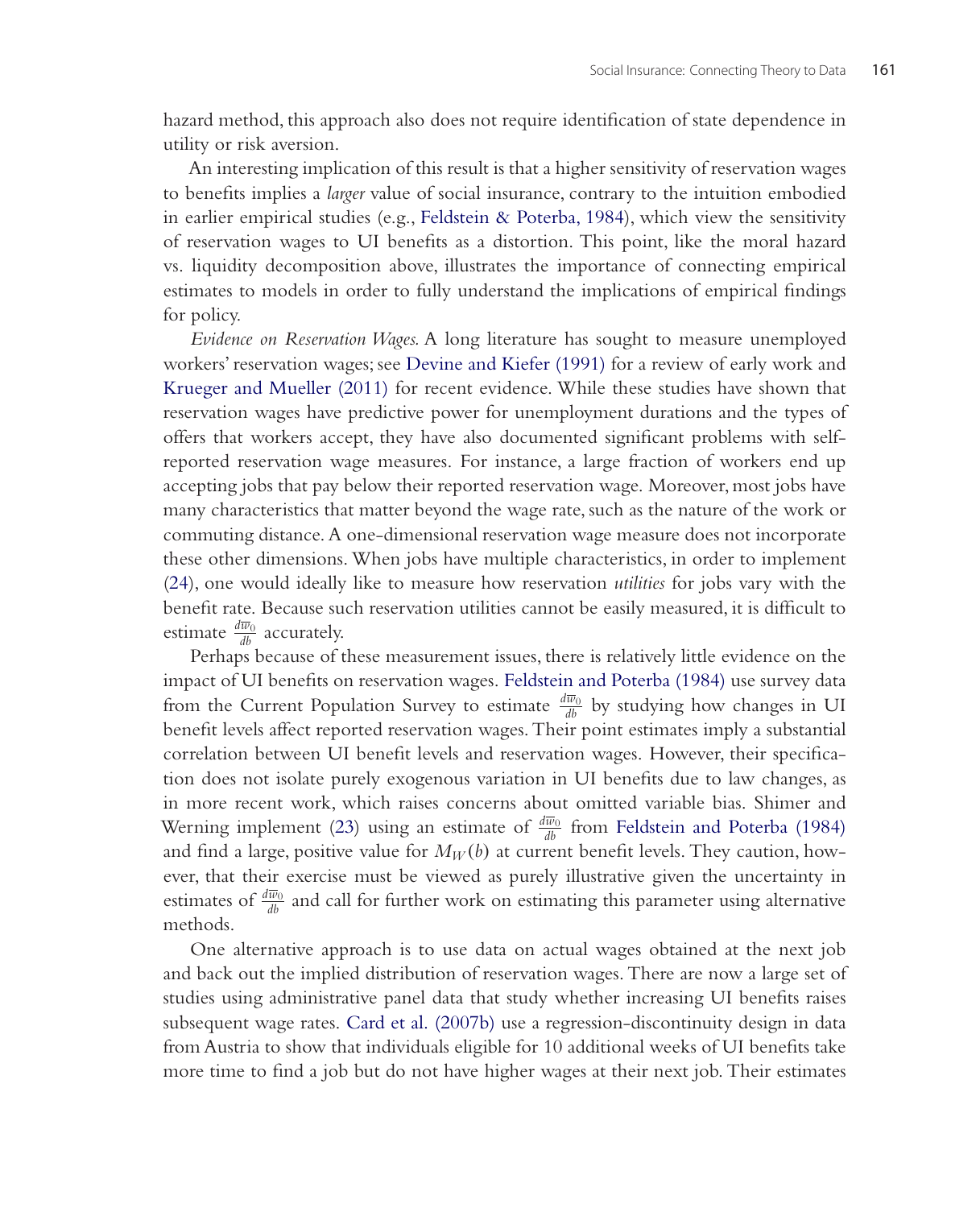are sufficiently precise to rule out even a 1% increase in the wage rate at the upper bound of the 95% confidence interval. They also show that there are no detectable impacts on other observable job characteristics or on the number of years the worker spends at his next job, a summary measure of job match quality. Subsequent studies using similar RD designs have reached very similar conclusions. For instance, [Lalive \(2007\)](#page-80-9) studies a 170 week benefit extension in Austria and shows that it has no impact on subsequent wages. [van Ours and Vodopivec \(2008\)](#page-82-5) use a difference-in-difference approach using data from Slovenia and find that changes in benefit duration from 6 months to 3 months had no impact on subsequent earnings. These findings that ex-post observed wages are unaffected by benefit levels imply that reservation wages must be unaffected by benefit levels, i.e.,  $\frac{d\overline{w}_0}{db} = 0$ .

How can UI have significant consumption smoothing and liquidity benefits but little effect on ex-post wages? [Lentz and Tranas \(2005\),](#page-81-5) [Chetty \(2008\),](#page-77-1) and Card et al. (2007b) develop pure search intensity models with borrowing constraints that generate these patterns.We present a stylized version of this model in Section [3.3.1](#page-52-0) below. In these models, workers can control the amount of effort they spend searching for a job, but have a fixed wage rate. Such models can be viewed as an approximation to an environment in which the arrival rate of suitable job offers is relatively low, so the option value of waiting for a better offer is small and most workers take the first offer they receive. One puzzling feature of the data given this explanation is that there is tremendous heterogeneity in observed wage changes from the previous job to the new job across unemployed workers. Understanding how the variance of job offers can be reconciled with the lack of mean impacts of UI benefits on reservation wages is an open question for future research[.34](#page-51-0)

In summary, there are now a variety of methods of calculating the welfare gains from increasing benefit levels in social insurance programs, but each of the methods yields different results because empirical evidence on many of the key parameters remains inadequate. Moreover, the three formulas discussed above are not an exhaustive list of potential approaches for connecting theory to data in analyzing optimal benefit levels for social insurance. There could be many other representations of the optimality condition in [\(13\)](#page-36-0) that could be useful for applied work. The multiplicity of formulas for  $M_W(b)$  is a general property of the sufficient statistic approach [\(Chetty, 2009\)](#page-77-8). Because the positive model is not fully identified by the inputs to the formula, there are generally several representations of the formula for welfare gains. This flexibility allows researchers to use the representation most suitable for their applications given the available variation and data.

<span id="page-51-0"></span><sup>&</sup>lt;sup>34</sup> One possibility is a model with impatient workers who wait to search for a job until they have no cash-on-hand. Such a model would generate significant liquidity effects but no impacts on ex-post wages, and would have very different welfare implications.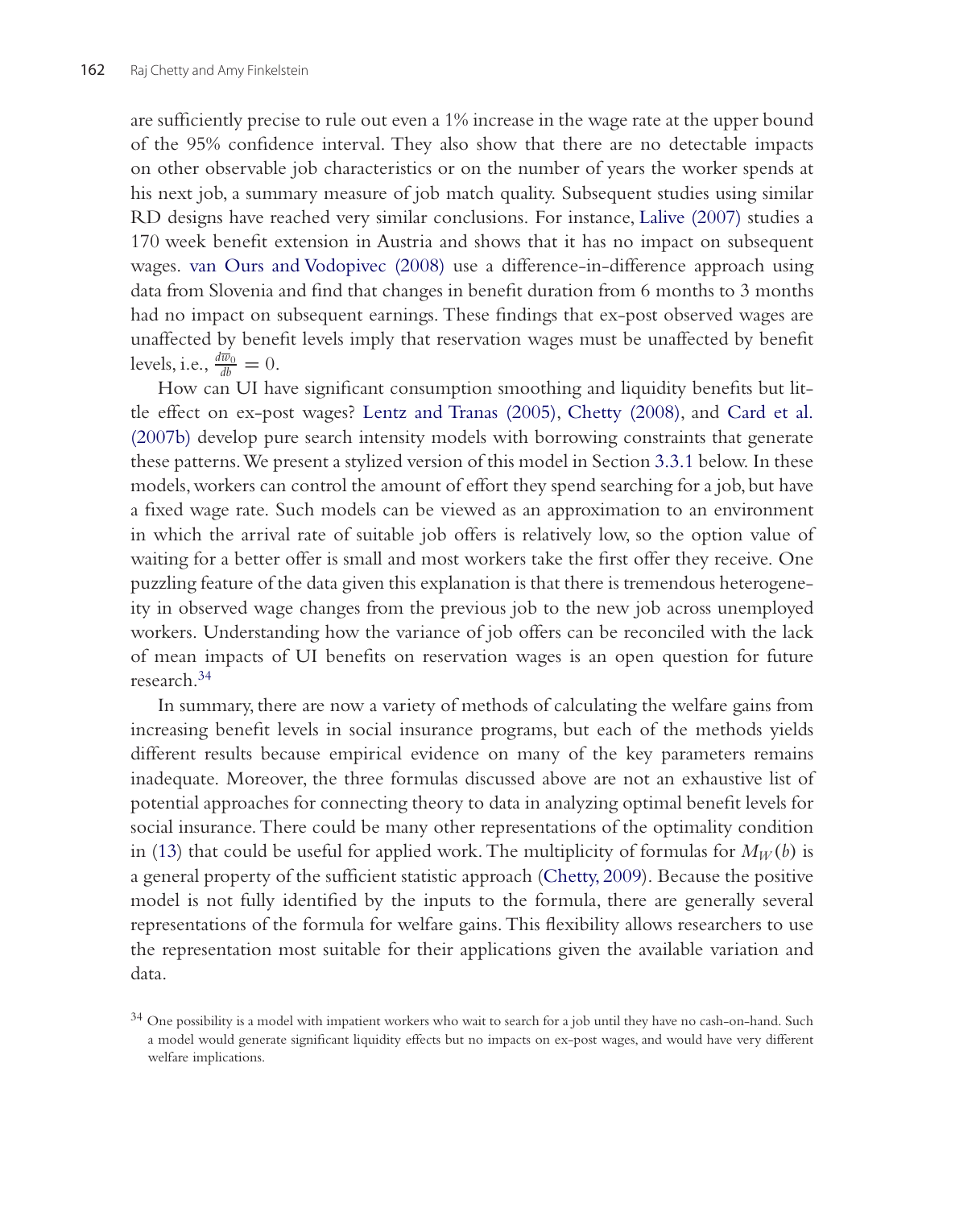# **3.3. Generalizing the Static Model**

The analysis above rests on a static model that makes several strong assumptions that are unlikely to hold in practice. Many of these assumptions turn out to have little impact on the formulas for optimal social insurance derived above,which is why these formulas have been widely applied. However, there are some assumptions that are more consequential and raise issues that remain unresolved. In this section, we consider the consequences of each of the main assumptions in turn. The general principle is that if agents' choices in the private sector maximize private surplus, then the formulas derived above continue to hold irrespective of the structure of the model. However, as soon as choices do not maximize private surplus—either because of externalities or imperfect optimization—the formulas no longer hold.

One important assumption that we do not relax below—not because it is inconsequential but rather because there is very limited normative work on this issue—is that wage rates and all other prices are fixed. That is, we do not consider the possibility that changes in social insurance policies will affect market clearing prices in general equilibrium. [Acemoglu and Shimer \(1999\)](#page-75-4) analyze optimal unemployment insurance in an equilibrium search model with endogenous occupation choice and show that expanding UI can improve efficiency in this environment by encouraging more workers to take high-wage, high-risk jobs. There is no empirical evidence to date on the magnitude of such effects.<sup>35</sup> Perhaps an even greater challenge is that there are no results to date on how such empirical estimates could be connected to equilibrium models to make quantitative statements about optimal policy.

## <span id="page-52-0"></span>*3.3.1. Dynamics: Endogenous Savings and Borrowing Constraints*

The most important limitation of the model analyzed above is that it does not incorporate dynamics. In dynamic models, agents can smooth consumption across periods and thus "self insure" part of the income fluctuations they face, potentially reducing the value of social insurance. In addition, social insurance distorts not just agents' effort choices but also their consumption and savings decisions. [Hubbard, Skinner, and Zeldes \(1995\)](#page-80-10) present simulation evidence suggesting that social insurance and means-tested transfer programs can substantially reduce savings rates. [Engen and Gruber \(2001\)](#page-78-0) show that increases in UI benefits have small but significant effects on wealth accumulation prior to job loss among workers at risk of layoff.These intertemporal consumption-smoothing and savings responses may be further complicated by borrowing constraints, generating buffer stock behavior as in [Deaton \(1991\)](#page-78-6) or [Carroll \(1997\).](#page-76-6)

<span id="page-52-1"></span><sup>35</sup> [Rothstein \(2010\)](#page-81-6) and [Chetty, Friedman, Olsen, and Pistaferri \(2011\)](#page-77-9) present evidence that tax and transfer policies affect wage rates and the distribution of jobs in equilibrium. Rothstein shows that expansions of the Earned Income Tax Credit (EITC) depress wages for workers who are ineligible for the EITC, while Chetty et al. show that the tax schedule in Denmark affects even the earnings of workers unaffected by the tax incentives because of firm responses. The effects of social insurance on equilibrium outcomes could potentially be uncovered using a similar research design that focuses on groups whose incentives are not directly affected by the program.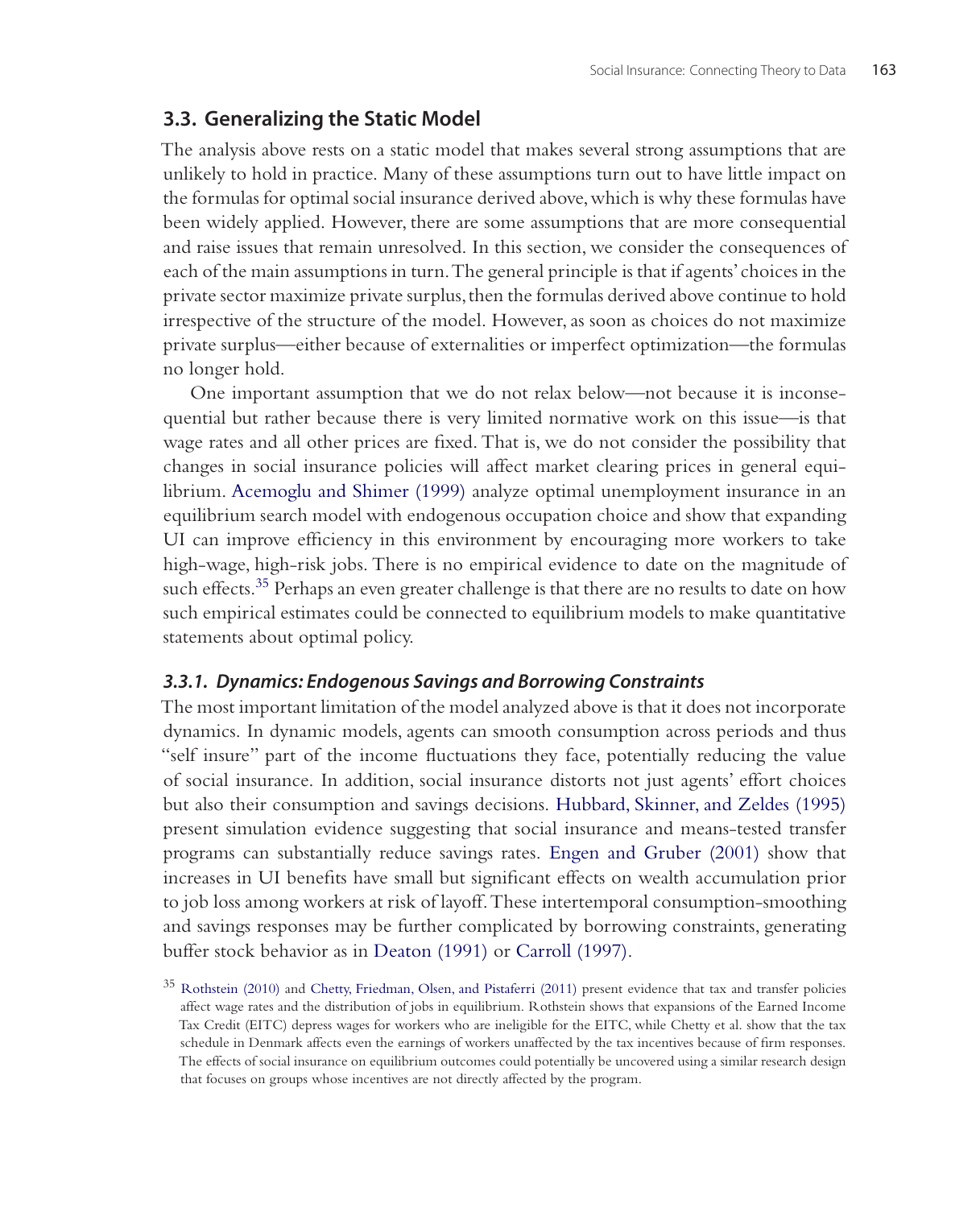Models that incorporate all of these features have been widely studied and are complex and difficult to solve analytically. Surprisingly, however, the three simple formulas for the marginal welfare gain from raising social insurance benefits derived above continue to hold in such models with small modifications. Because this result underpins much of the modern literature on connecting theory to data in analyzing optimal social insurance, we provide a simple proof here.

We analyze the optimal level of unemployment benefits in a dynamic job search model with borrowing constraints, following [Lentz and Tranas \(2005\)](#page-81-5) and [Chetty \(2008\).](#page-77-1) For instructive purposes, we structure the analysis to parallel the steps for the static case in Section 3.1: (1) model setup, (2) characterizing the agent's problem, (3) the planner's problem, (4) deriving a condition for optimal benefits by exploiting envelope conditions, and (5) deriving empirically implementable sufficient statistic formulas.

*Setup.* The agent lives for *T* periods  $\{0, \ldots, T-1\}$ . The interest rate and the agent's time discount rate are set to zero to simplify notation.The agent becomes (exogenously) unemployed at  $t = 0$ . An agent who enters a period  $t$  without a job first chooses search effort  $e_t$ . As in the static case, we normalize  $e_t$  to equal the probability of finding a job in the current period. Let  $\psi(e_t)$  denote the cost of search effort, which is strictly increasing and convex. If search is successful, the agent begins working immediately in period *t*. All jobs last indefinitely once found.

We make two assumptions to simplify exposition: (1) the agent earns a fixed pre-tax wage of *w* when employed, eliminating reservation wage choices and (2) assets prior to job loss (*A*0) are exogenous, eliminating effects of UI benefits on savings behavior prior to job loss. Neither assumption affects the results below [\(Chetty, 2008\)](#page-77-1).

If the worker is unemployed in period *t*, he receives an unemployment benefit  $b \leq w$ . If the worker is employed in period *t*, he pays a tax  $\tau$ . Let  $c_t^e$  denote the agent's consumption in period *t* if a job is found in that period. Note that the agent will optimally set consumption at  $c_t^e$  for all  $t' > t$  as well because he faces no uncertainty once he finds a job and therefore smooth consumption perfectly. If the agent fails to find a job in period *t*, he sets consumption to  $c_t^u$ . The agent then enters period  $t + 1$  unemployed and the problem repeats. Let  $u(c_t)$  denote flow consumption utility when unemployed and  $v(c_t)$ denote flow utility when employed.

*Agent's Problem.*We characterize the solution to the agent's problem using discretetime dynamic programming.The value function for an individual who finds a job at the beginning of period *t*, conditional on beginning the period with assets  $A_t$  is

$$
V_t(A_t) = \max_{A_{t+1} \ge L} v(A_t - A_{t+1} + w_t - \tau) + V_{t+1}(A_{t+1}),
$$
\n(25)

where *L* is the borrowing constraint. The value function for an individual who fails to find a job at the beginning of period *t* and remains unemployed is

$$
U_t(A_t) = \max_{A_{t+1} \ge L} u(A_t - A_{t+1} + b_t) + J_{t+1}(A_{t+1}),
$$
\n(26)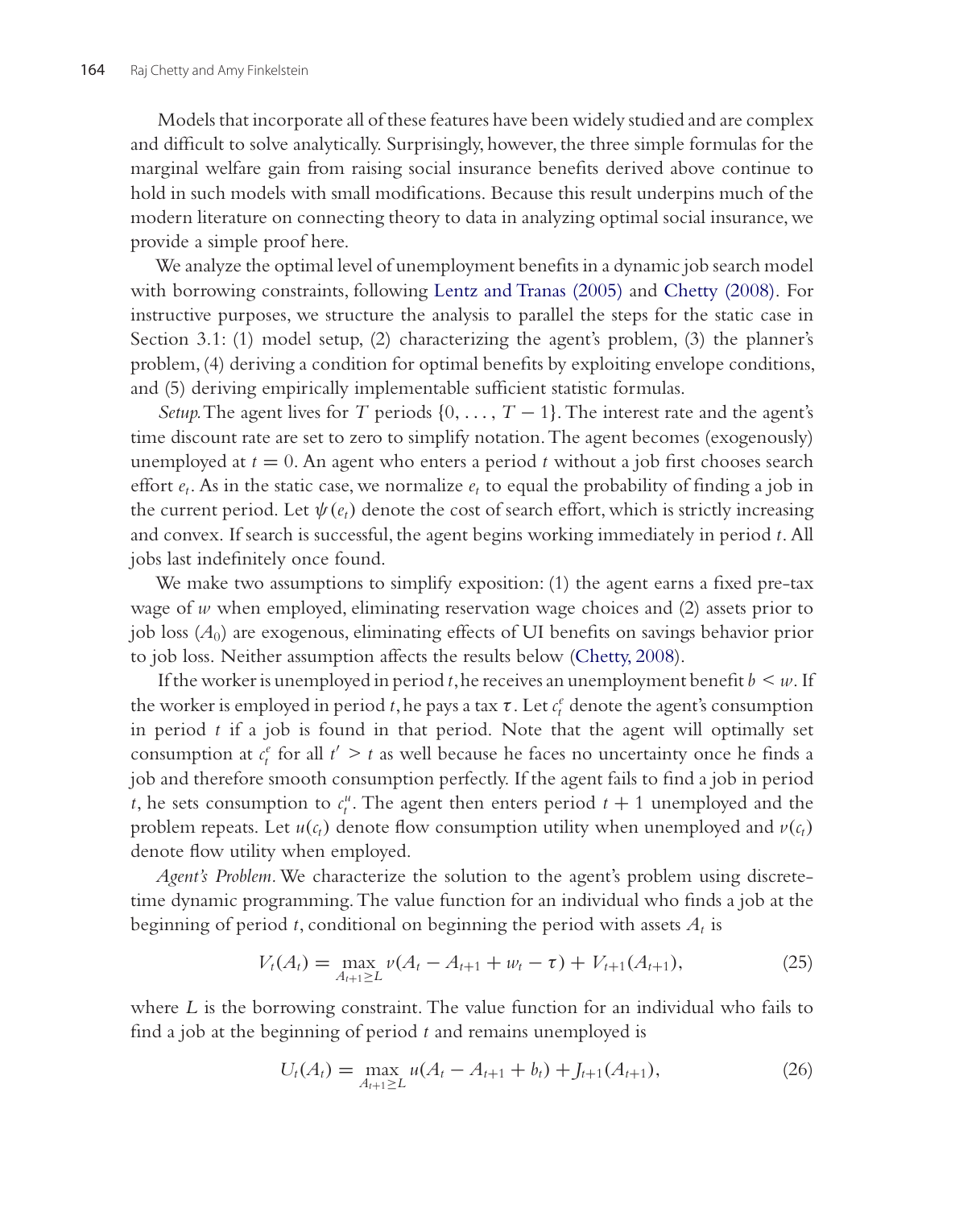where

<span id="page-54-1"></span>
$$
J_t(A_t) = \max_{e_t} e_t V_t(A_t) + (1 - e_t) U_t(A_t) - \psi(e_t)
$$
\n(27)

is the value of entering period *t* without a job with assets  $A_t$ .<sup>[36](#page-54-0)</sup>

An unemployed agent chooses  $e_t$  to maximize expected utility at the beginning of period *t*,given by [\(27\)](#page-54-1). Optimal search intensity is determined by the first-order condition

$$
\psi'(e_t) = V_t(A_t) - U_t(A_t). \tag{28}
$$

The condition parallels [\(10\)](#page-35-1) in the static model, except that the marginal value of search effort is given by the difference between the optimized present values of employment and unemployment in the dynamic model rather than the difference in flow utilities.

*Planner's Problem.*The social planner's objective is to choose the unemployment benefit level *b* that maximizes the agent's expected utility at time  $0, J_0(A_0; b, \tau)$ , subject to balancing the government's budget. Let  $D = \sum^{T-1}$ *t*=0  $\prod$ *j*=0 (1−*ej*) denote the agent's expected unemployment duration. The planner's problem is:

$$
\max_{b,\tau} J_0(A_0; b, \tau) \text{ s.t. } Db = (T - D)\tau.
$$
 (29)

Differentiating  $J_0$  w.r.t. *b* yields:

<span id="page-54-2"></span>
$$
\frac{dJ_0}{db} = e_0 \frac{\partial V_0}{\partial b} + (1 - e_0) \frac{\partial U_0}{\partial b} - \left( e_0 \frac{\partial V_0}{\partial \tau} + (1 - e_0) \frac{\partial U_0}{\partial \tau} \right) \frac{d\tau}{db}.
$$
(30)

The key step in obtaining an empirically implementable representation of [\(30\)](#page-54-2) is to exploit the envelope conditions for  $e_t$ ,  $c_t^u$ , and  $c_t^e$ . These variables are all chosen to maximize the agent's expected utility at each stage of his dynamic program. Because changes in these variables do not have a first-order impact on utility, one can ignore the impacts of changes in  $b$  and  $\tau$  on these choices when calculating the derivatives in [\(30\)](#page-54-2). Hence, the only terms that appear in the derivatives are the marginal utilities in which  $b$  and  $\tau$  directly appear. To characterize these terms, define the average marginal utility of consumption while unemployed as

$$
\mathbb{E}u'(c_t^u) = \frac{1}{D} \sum_{t=0}^{T-1} \prod_{i=0}^t (1 - e_i) u'(c_t^u)
$$

and the average marginal utility of consumption while employed as

$$
\mathbb{E}\nu'(c_t^e) = \frac{1}{T-D}(e_0 T \nu'(c_0^e) + \sum_{t=1}^{T-1} \left[ \prod_{i=1}^t (1-e_{i-1}) \right] e_t(T-t) \nu'(c_t^e).
$$

<span id="page-54-0"></span> $36$  It is easy to show that  $V_t$  is concave because there is no uncertainty following reemployment; however,  $U_t$  could be convex. [Lentz and Tranas \(2005\)](#page-81-5) and [Chetty \(2008\)](#page-77-1) report that non-concavity never arises in their simulations for a broad range of plausible parameters.Therefore, we assume that *Ut* is globally concave in the parameter space of interest and use first-order conditions to identify the optimal level of benefits.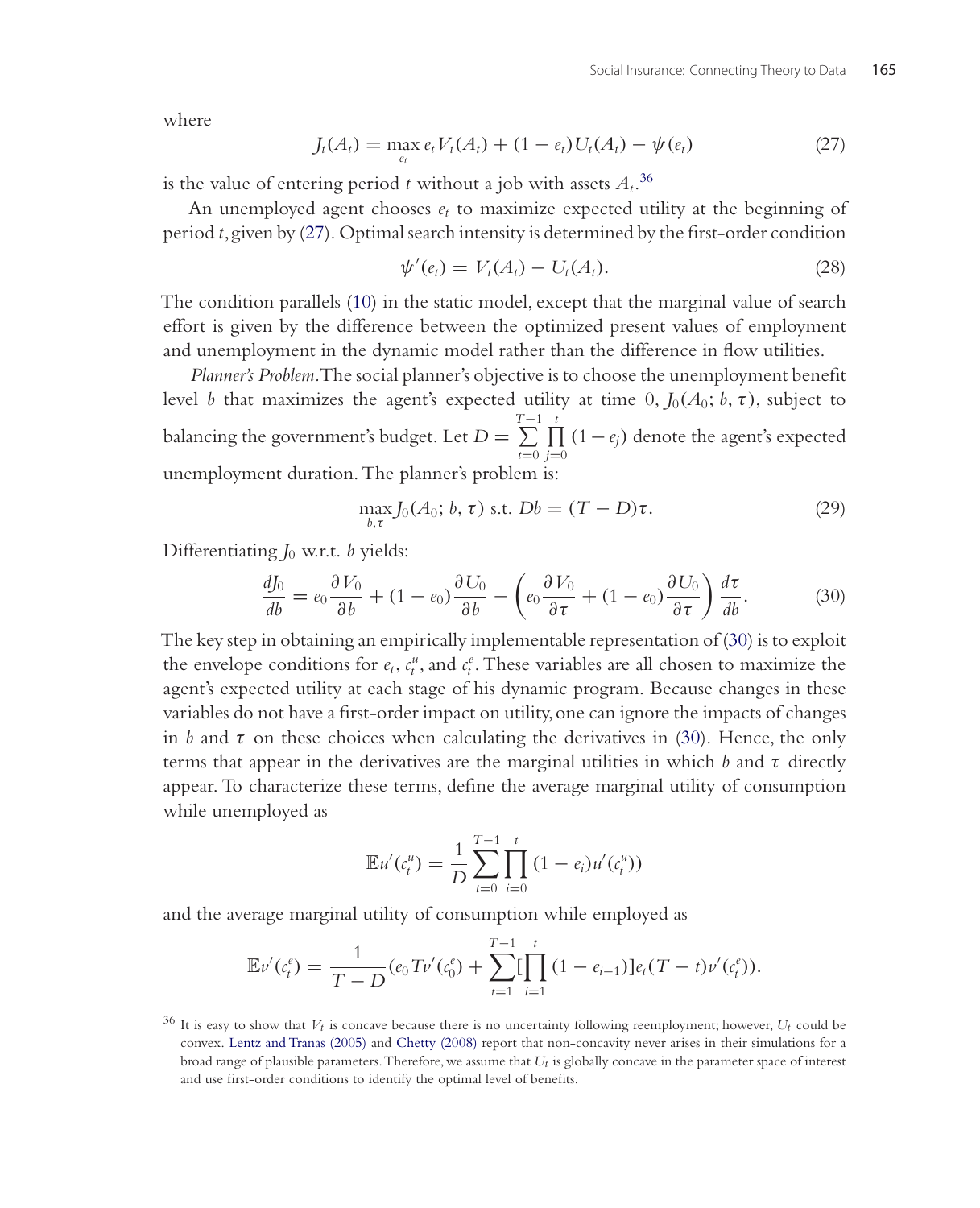Some algebra yields:

$$
e_0 \frac{\partial V_0}{\partial b} + (1 - e_0) \frac{\partial U_0}{\partial b} = D \mathbb{E} u'(c_t^u),
$$
  

$$
e_0 \frac{\partial V_0}{\partial \tau} + (1 - e_0) \frac{\partial U_0}{\partial \tau} = (T - D) \mathbb{E} v'(c_t^e).
$$

The government's budget constraint implies that  $\frac{d\tau}{db} = \frac{D}{T-D} \left( 1 + \frac{T}{T-D} \varepsilon_{D,b} \right)$ . Combining these expressions, it follows that

$$
\frac{dJ_0}{db} = D\mathbb{E}u'(c_t^u) - D\mathbb{E}v'(c_t^e)\left(1 + \frac{T}{T - D}\varepsilon_{D,b}\right).
$$

As in the static model, we normalize the welfare gain from a \$1 increase in the size of the government insurance program by the welfare gain from raising the wage bill in the high state by \$1 to obtain

<span id="page-55-0"></span>
$$
M_W(b) = \frac{\frac{dJ_0}{db}(b)/D}{\frac{dJ_0}{dw}(b)/(T - D)}
$$
  
= 
$$
\frac{1}{\mathbb{E}u'(c_t^e)} \left\{ \mathbb{E}u'(c_t^u) - \mathbb{E}v'(c_t^e) \left( 1 + \frac{T}{T - D} \varepsilon_{D,b} \right) \right\}
$$
  
= 
$$
\frac{\mathbb{E}u'(c_t^u) - \mathbb{E}v'(c_t^e)}{\mathbb{E}v'(c_t^e)} - \frac{1}{1 - D/T} \varepsilon_{D,b}.
$$
 (31)

This expression coincides with the formula for  $M_W(b)$  from the static model in [\(13\)](#page-36-0) with two changes. First, the fraction of time spent unemployed is measured over the entire life of the agent  $(D/T)$  instead of in a single period. Correspondingly, the relevant elasticity is  $\varepsilon_{D,b}$  rather than  $\varepsilon_{1-e,b}$ . Second, and more importantly, the gap in marginal utilities that enters the formula is the difference between the *average* marginal utility when employed and unemployed. This is because the average value of a marginal dollar of UI benefits depends upon the mean marginal utility across all the periods over which the agent is unemployed during his life. Similarly,the average cost of raising the UI tax depends upon the cost of losing \$1 during all the periods over which the agent is employed.

*Sufficient Statistics Implementation.*Equation [\(31\)](#page-55-0) can be implemented using each of the three approaches described above with modifications to account for the fact that one must measure the gap in average marginal utilities.To implement the consumption-smoothing approach, one must estimate the *mean* consumption drop between periods when the agent is employed and unemployed,  $\frac{\Delta \bar{c}}{\bar{c}^e} = \frac{\mathbb{E}c_t^u - \mathbb{E}c_t^e}{\mathbb{E}c_t^e}$ , as the gap in expected marginal utilities when utility is not state-dependent is  $\frac{\mathbb{E} u'(c_i^{\mu}) - \mathbb{E} u'(c_i^{\rho})}{\mathbb{E} u'(c_i^{\rho})} = \gamma \frac{\Delta \bar{c}}{\bar{c}^{\epsilon}}$ . Identifying  $\frac{\Delta \bar{c}}{\bar{c}^{\epsilon}}$  is conceptually analogous to identifying  $\frac{\Delta c}{c}$  in the static model. However, it may not directly correspond to the difference between consumption immediately before and after unemployment,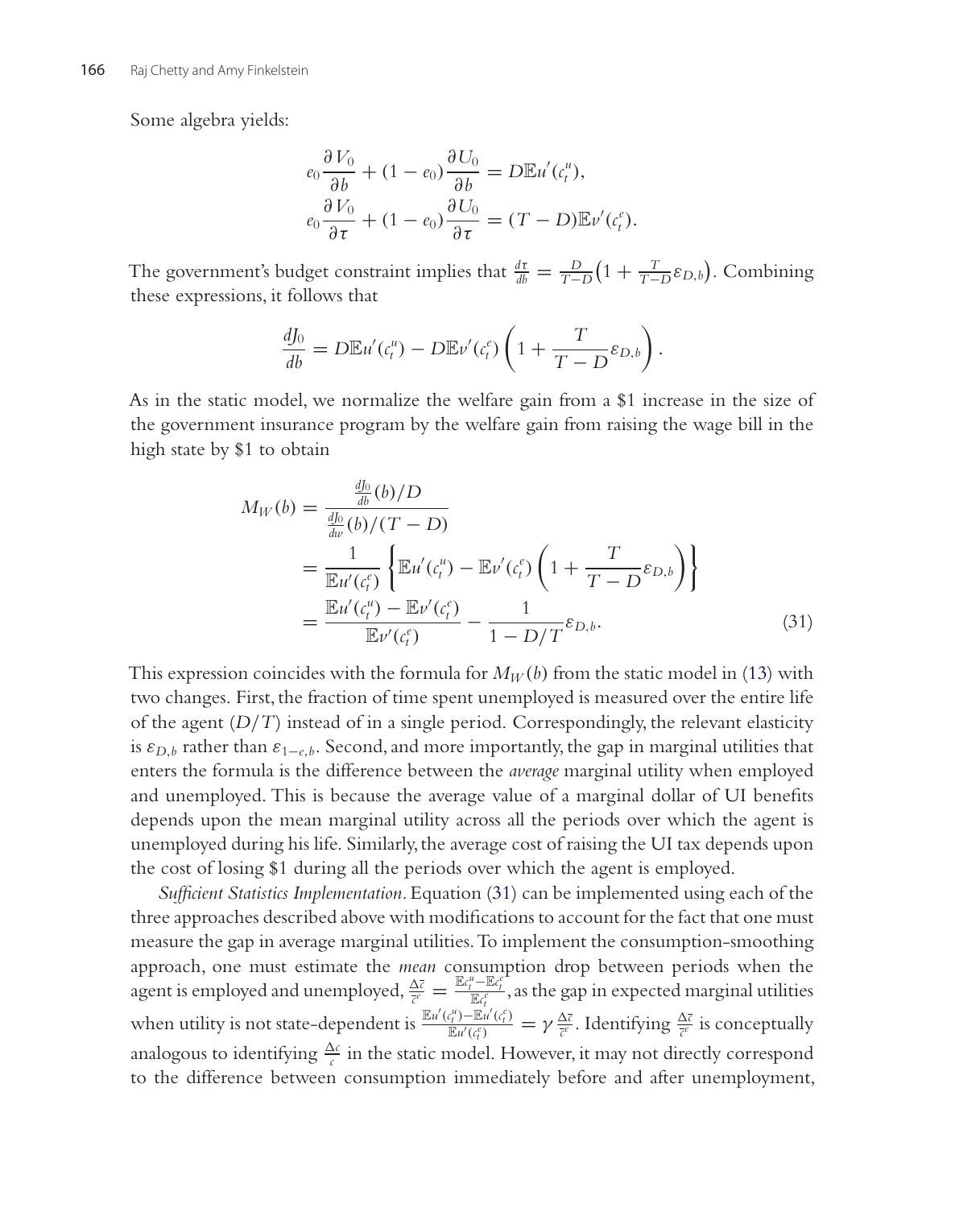as measured by [Gruber \(1997\)](#page-79-0) and others, if consumption trends substantially over the lifecycle. The extent to which  $\frac{\Delta \bar{c}}{\bar{c}^e}$  differs from estimates using Gruber's approach has not yet been investigated empirically and requires further work.

Similarly,to implement the liquidity vs. moral hazard approach, one must estimate the impacts of *annuities* to recover expected marginal utilities over the unemployment spell in a dynamic model. Again, this is conceptually no different than estimating the impact of lump sum cash grants, but may be harder to implement empirically. In practice,Chetty (2008) translates his estimates of the impacts of cash grants on unemployment durations into the impacts of annuities by making assumptions about discount rates. Finally,Shimer andWerning (2007) show that their reservation wage approach goes through in a dynamic model provided that utility has a CARA specification that eliminates income effects.

The general lesson from the analysis of the dynamic model is that one does not need to fully characterize all the margins through which agents may respond to shocks to calculate the marginal welfare gains of social insurance. Even in complex dynamic models, the calculation of welfare gains can be distilled to two parameters:the gap in average marginal utilities and the elasticity that enters the government's budget constraint  $\varepsilon_{D,b}$ . There is no need to identify additional structural parameters such as the tightness of the borrowing constraint (*L*) or the cost of job search  $\psi$  to calculate  $\frac{dW}{db}$ . Similarly, one can show that the formula in [\(31\)](#page-55-0) is robust to a variety of other extensions as well. For example, Kaplan (2012) [shows](#page-80-11) [that](#page-80-11) [many](#page-80-11) [young](#page-80-11) [unemployed](#page-80-11) [workers](#page-80-11) [move](#page-80-11) [back](#page-80-11) [in](#page-80-11) [with](#page-80-11) [their](#page-80-11) parents as a method of consumption smoothing. He shows that incorporating this margin of adjustment into a structural model has significant effects on consumption fluctuations and the benefits of unemployment insurance. However,this margin is automatically accounted for in the formulas derived above. Mathematically, the option to move back home is simply another choice variable for agents and thus has no impact on [\(31\)](#page-55-0). Intuitively, optimizing agents account for the option to move back home in all their choices. Thus, empirically observed consumption patterns, liquidity effects, and reservation wages all already incorporate this margin.

[Chetty \(2006b\)](#page-77-10) establishes the validity of [\(31\)](#page-55-0) at its most general level by analyzing a dynamic model where transitions from the good state to the bad state follow an arbitrary stochastic process. Agents make an arbitrary number of choices and are subject to arbitrary constraints. The choices could include variables such as reservation wages, savings behavior, spousal labor supply, or human capital investments. Chetty shows that [\(31\)](#page-55-0) holds in this environment as long as agents' choices maximize private welfare.<sup>37</sup> This

<span id="page-56-0"></span><sup>&</sup>lt;sup>37</sup> A related point is that the same formula also holds in the context of other social insurance programs where the structure of the positive model differs. For instance, in the context of health insurance, one may choose the intensity of care *after* getting sick rather than controlling ex-ante effort. The formula in [\(31\)](#page-55-0) holds in such a model with an appropriate redefinition of the average marginal utilities and the elasticity that enters the planner's budget constraint. [Chetty \(2006b\)](#page-77-10) considers an example of "tenure review" that is formally analogous to this case.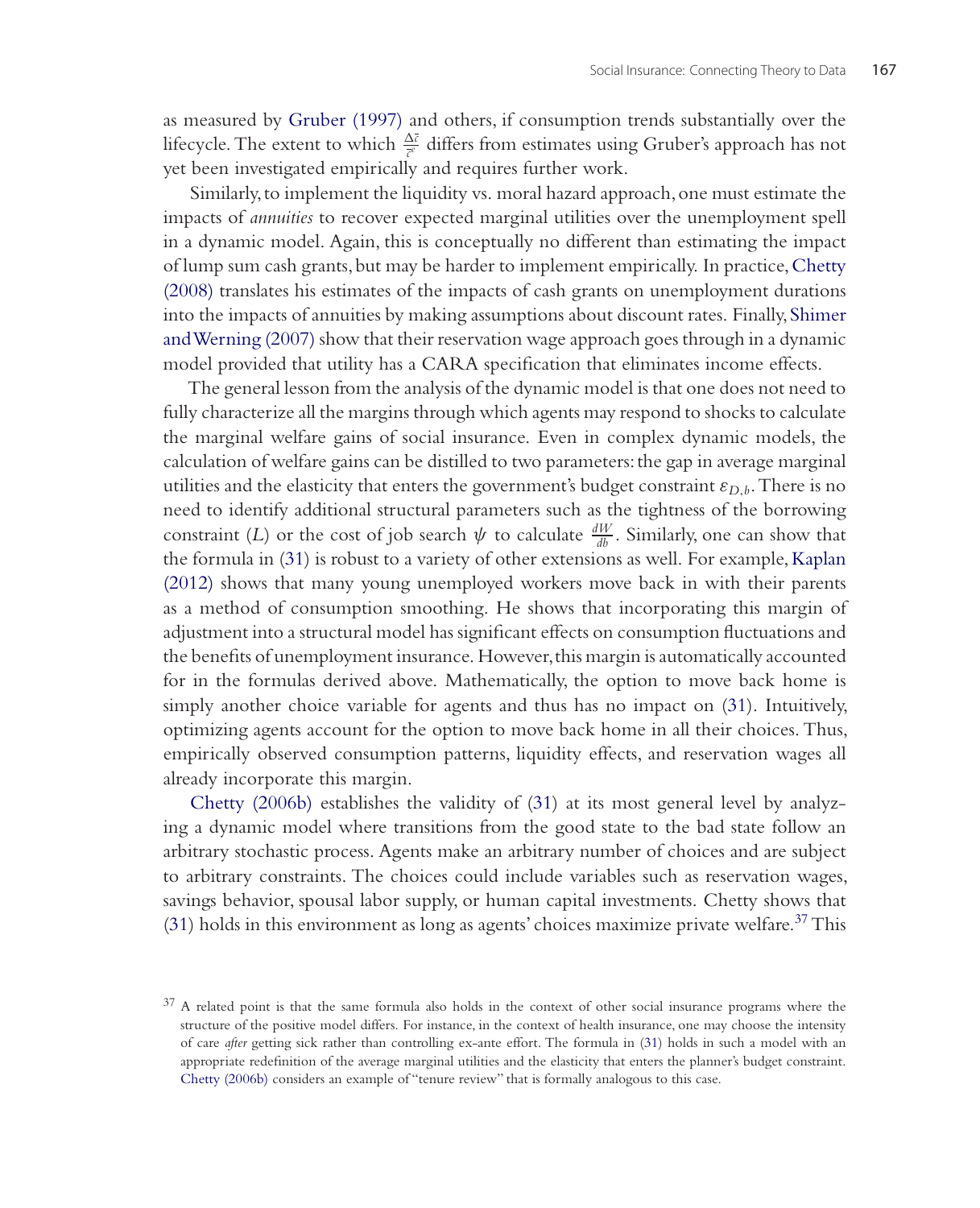is the critical assumption underlying [\(31\)](#page-55-0). In the rest of this section, we discuss a series of important externalities that violate this assumption.

#### *3.3.2. Externalities on Private Insurers*

Public insurance is motivated by market failures of the types discussed in Section [2.](#page-3-0) However, most of the literature on optimal public insurance simply assumes that private markets do not provide any insurance against risks rather than modeling the underlying sources of the market failure.This assumption—which we made when deriving [\(31\)](#page-55-0) above—is a convenient technical simplification but has important consequences for optimal social insurance[.38](#page-57-0) If there is a formal market for private insurance, agents' choices will no longer maximize *total* private surplus (including the agent and private insurer) because the private insurance contract will distort choices. As a result, marginal changes in agents' choices will have fiscal externalities on private insurers. For example, suppose that part of health expenditures are covered by public insurance and part by private insurance.When the government raises health insurance benefits, agents will spend more on health care, and this increased expenditure will raise costs for *both* the government and the private insurer. This added fiscal externality on the private insurer is a first-order effect that reduces the marginal value of insurance and is not accounted for in [\(31\)](#page-55-0).

Before discussing how these fiscal externalities affect optimal benefits, it is worth emphasizing that only private insurance contracts that generate moral hazard alter the formulas for optimal public insurance. Private insurance that does not generate moral hazard—such as informal insurance between relatives that is well monitored—has no impact on the original formula in [\(31\)](#page-55-0). To see this, suppose that the agent can transfer  $b_p$  between states at a cost  $q(b_p)$ , so that increasing consumption by  $b_p$  in the low state requires payment of a premium  $\frac{1-e}{e}b_p + q(b_p)$  in the high state. As long as the level of  $b<sub>p</sub>$  is chosen to maximize utility, it is simply another choice variable in [Chetty's \(2006b\)](#page-77-10) framework, and thus has no impact on the optimal social insurance formula.The effects of any such insurance arrangement are automatically embedded in the empirically observed consumption drop and other parameters that enter the formula.

There is relatively little work analyzing optimal social insurance with private insurance that induces moral hazard. [Golosov and Tsyvinski \(2007\)](#page-79-7) analyze optimal government policy in a model in which agents can purchase insurance from multiple private providers. They rule out market failures due to adverse selection by assuming that agents can sign contracts before private information is revealed. However, the private market still does not achieve an efficient outcome because of a "multiple dealing" externality across firms, originally discussed by [Pauly \(1974\).](#page-81-7) Intuitively, each firm does not take into account the

<span id="page-57-0"></span><sup>&</sup>lt;sup>38</sup> One potential rationale for this approach is that private markets are essentially at a corner of providing zero insurance against certain risks (e.g., unemployment), and thus marginal changes in public insurance can be evaluated under the assumption that there is no private insurance. Unfortunately, this is not an accurate description of insurance markets in many important applications such as health.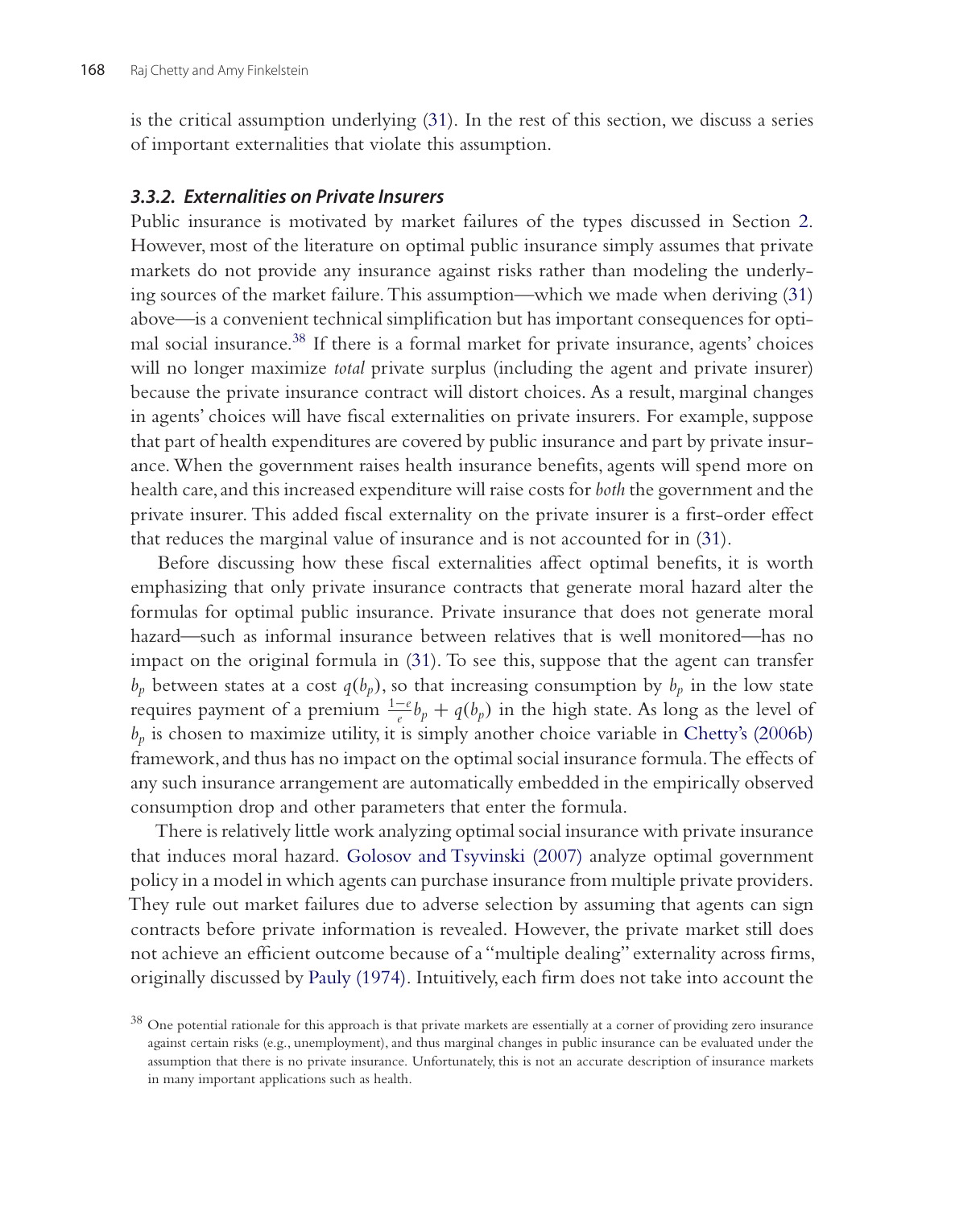fact that its provision of insurance distorts the agent's behavior, thereby affecting other insurers' budgets and leading to overprovision of insurance in the decentralized private market equilibrium. Golosov and Tsyvinski show that the government can raise welfare by imposing a corrective tax that countervails the multiple dealing externality. They also show that the provision of public insurance partially crowds out private insurance and may reduce welfare because it leads to further overprovision of insurance. Using numerical calibrations, they demonstrate that these effects could be quite large quantitatively. While these results demonstrate that endogenous private insurance could reduce the scope for government intervention in insurance markets, the implications of their analysis for optimal benefit levels in practice are less clear. Golosov andTsyvinski rule out many of the rationales for publicly provided insurance we discussed above, such as adverse selection, by assumption. In addition, their numerical calibrations rest on strong assumptions about the structure of the underlying model that are not directly grounded in empirical evidence.

[Chetty and Saez \(2010\)](#page-77-0) attempt to connect the theory to the data more explicitly by deriving formulas for optimal benefits in terms of empirically estimable parameters with endogenous private insurance. They first analyze a case in which agents are homogeneous and purchase insurance from a private firm. Because there is no market failure in this model, if agents in the private sector optimize perfectly, the marginal gain from government intervention is strictly negative [\(Kaplow, 1991\)](#page-80-12). When the private sector does not offer the optimal level of insurance—e.g., because of behavioral biases of the types discussed in Section [3.3.5](#page-63-0) below—there is a potential role for government intervention. Chetty and Saez assume that the planner maximizes the agent's true expected utility (which they assume is not state-dependent) and show that the marginal welfare gain from public insurance *b* can be expressed as

<span id="page-58-0"></span>
$$
M_W(b) = (1 - r) \left[ \frac{u'(c_l) - u'(c_h)}{u'(c_h)} - \frac{\varepsilon_{1-c,b}}{e} \frac{1 + b_p/b}{1 - r} \right],
$$
 (32)

where  $b_p$  is the private insurance benefit level in equilibrium and  $r = -\frac{db_p}{db}$  measures the extent to which private insurance is crowded out by public insurance. When  $b_p = 0$ , this formula reduces to [\(13\)](#page-36-0) with state-independent utility. When  $b_p > 0$ , two additional terms enter the formula. First, the marginal welfare gain is scaled down by  $(1-r)$  because \$1 more of public insurance raises total insurance  $(b + b_p)$  by only \$(1 – *r*). This effect rescales but does not change the sign of  $M_W(b)$  and thus does not affect the optimal public benefit level *b*<sup>∗</sup>. The second and more important effect of endogenous private insurance is captured by the added term  $\frac{1+b_p/b}{1-r}$  that amplifies the elasticity. This term reflects the fiscal externality that expanding public insurance has on private insurers.When the agent reduces  $e$  in response to a \$1 increase in  $b$ , it not only has a cost to the government proportional to  $\varepsilon_{1-\varepsilon,b}$  but also a cost to the private insurer proportional to  $\varepsilon_{1-\varepsilon,b}b_p/b$ . This externality effect reduces the optimal benefit level beyond what one would have calculated based on the formula in [\(31\)](#page-55-0) that ignored private insurance.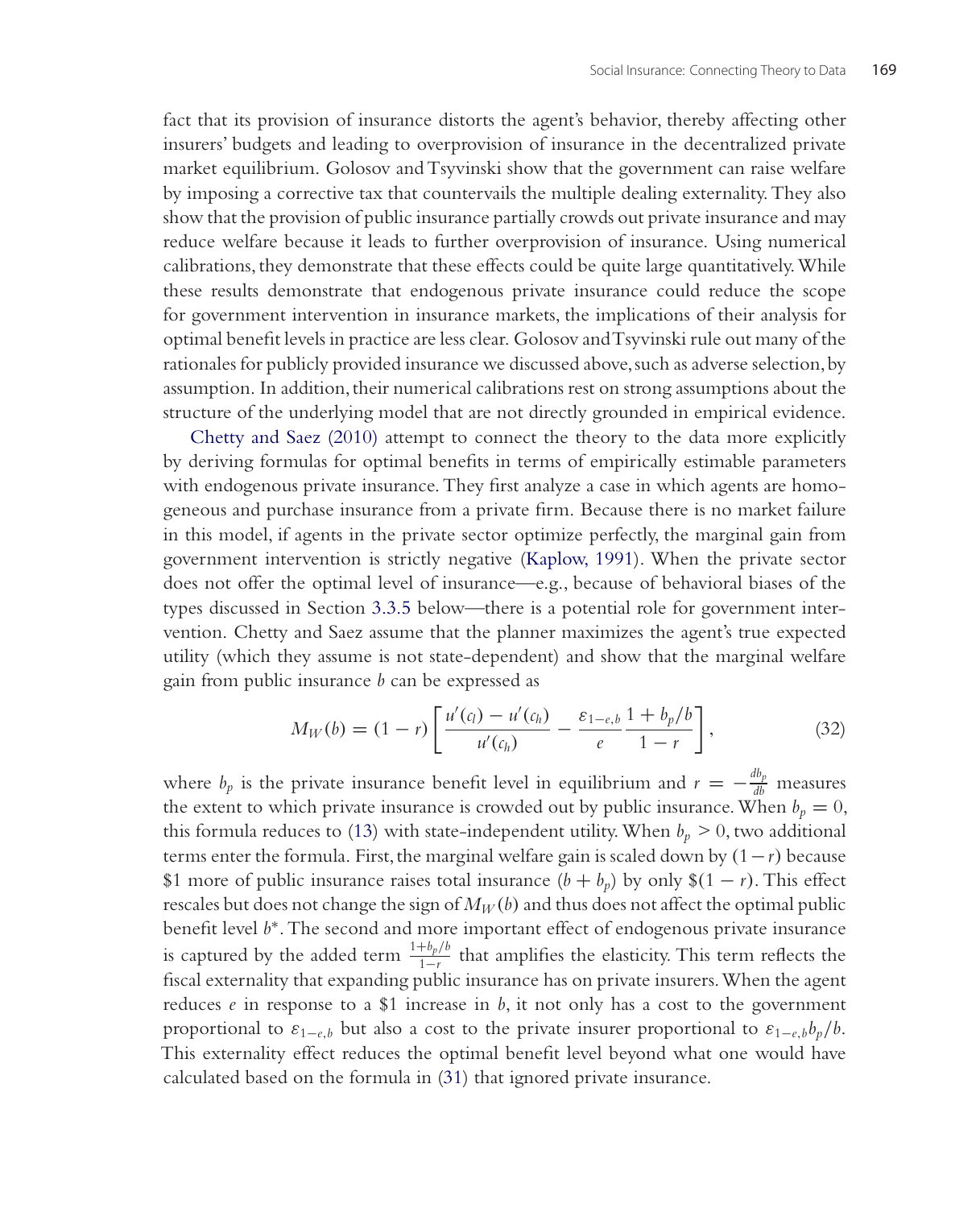Chetty and Saez implement [\(32\)](#page-58-0) in the context of unemployment insurance and health insurance to illustrate their approach. For unemployment—where the only form of private insurance is severance pay—Chetty and Saez estimate  $\frac{b_p}{b} = 0.2$  and  $r = 0.14$ using cross-state variation in UI benefits. Because the share of private UI benefits and crowd-out effects are small, endogenous private insurance has small effects on the optimal UI benefit level with plausible elasticities. For health, the share of private insurance is much larger ( $\frac{b_p}{b}$  = 0.89), as is the degree of crowd out. [Cutler and Gruber \(1996\)](#page-77-11) estimate that a \$1 increase in public health insurance benefits reduces private insurance benefit levels by 50 cents, implying  $r = 0.5$ . As a result, accounting for endogenous private insurance reduces the marginal welfare gains of an aggregate health insurance expansion by more than an order of magnitude according to [\(32\)](#page-58-0).

The shortcoming of the formula in [\(32\)](#page-58-0) is that it is sensitive to the sources of private market failures. For instance,Chetty and Saez extend their baseline analysis to a case where there are heterogeneous agents who have private information about their risk types.This generates adverse selection and partial private insurance provision by the market. In this setting, the formula for  $M_W(b)$  has additional terms relative to [\(32\)](#page-58-0) because it has the added benefit of pooling risks across individuals of different types through a mandate. Hence, [\(32\)](#page-58-0) is not a robust "sufficient statistic" formula because it is sensitive to the structure of the positive model. Developing formulas that are robust to the underlying sources of private market failures and can be implemented empirically is among the most important priorities for future research on social insurance.

### *3.3.3. Externalities on Government Budgets*

Fiscal externalities can also arise when the government itself provides multiple types of social insurance or levies taxes. For instance, expansions in disability insurance may reduce the probability that a worker with a high disutility of work chooses to search for a job and claim unemployment insurance. A more general source of fiscal externalities is taxation. Any reduction in labor supply induced by social insurance programs will have a negative fiscal externality on the government by reducing income tax revenue.

It is useful to divide fiscal externalities into two categories. The first are mechanical externalities that arise because the choice insured by the program (*e*) directly affects other parts of the government's budget, such as tax revenue. The second are indirect fiscal externalities that arise because of *other* behavioral responses unrelated to *e* itself. For instance, an increase in UI benefits may induce agents to save less, which could reduce revenue from capital gains taxes.

To see how such fiscal externalities affect [\(31\)](#page-55-0), let us return to the static model and add an initial period,  $t = 0$ , in which the agent chooses how much to save, which we denote by *A*, before he faces the risk of unemployment. Let *Z* denote the agent's wealth at the beginning of period 0, which we take as fixed. In period 0, consumption is given by  $c_0 = Z - A$ . Let  $\tau_A$  denote the tax levied on savings A (e.g., a capital gains tax) and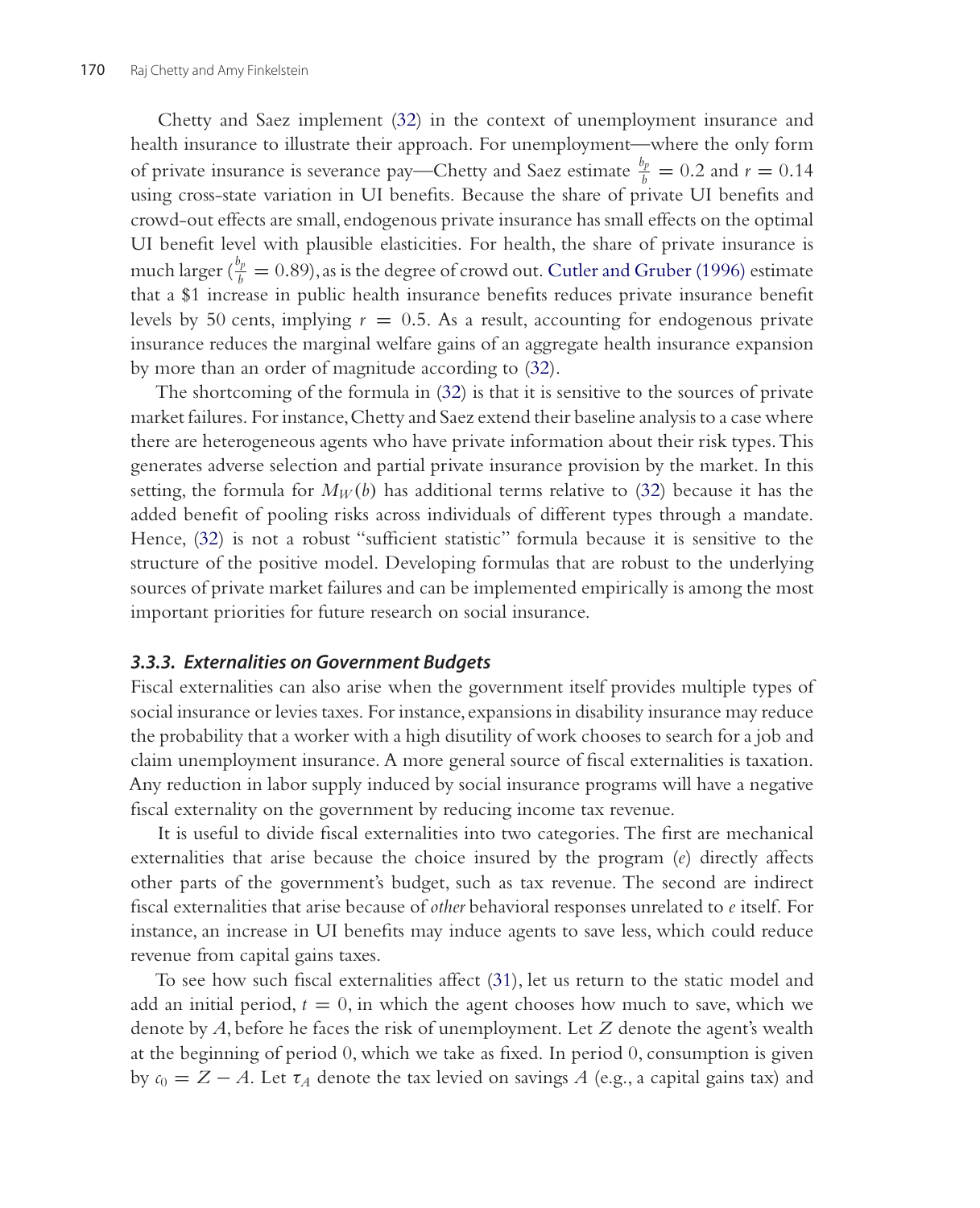τ*<sup>e</sup>* denote an income tax levied on employed individuals. Tax revenue *R* = τ*AA* + τ*ee* is rebated to the agent as a lump sum in the high state, so that  $c_h = A + w_h - \tau(b) + R$ .

The agent chooses effort *e* to maximize his expected utility taking the parameters of the tax system as fixed:

$$
\max_{e,A} V(e,A) = v(Z-A) + ev(A+w_h - \tau(b) + R) + (1-e)u(A+w_l + b) - \psi(e)
$$

The social planner's objective is to choose the benefit level *b* that maximizes the agent's expected utility:

$$
\max_{b} W(b) = v(Z - A) + ev(A + w_h - \tau(b) + R) + (1 - e)u(A + w_l + b) - \psi(e)
$$
  
s.t.  $e = e(b)$  and  $A = A(b)$  and  $R = \tau_A A + \tau_e e$ .

Algebra analogous to that above yields:

$$
M_W(b) = \frac{u'(c_l) - v'(c_h)}{v'(c_h)} - \frac{\varepsilon_{1-\varepsilon,b}}{e} \left(1 + \frac{\tau_{\varepsilon}}{b}\right) + \frac{1}{1-\varepsilon} \frac{A}{b} \tau_A \varepsilon_{A,b}.
$$

This equation differs from the original formula in [\(13\)](#page-36-0) in two ways. The first new term,  $\frac{\tau_e}{b}$ , reflects the mechanical externality arising from the fact that reductions in *e* reduce income tax revenue. The magnitude of this effect is proportional to  $\frac{\varepsilon_{1-\varepsilon,b}}{e}$ . Accounting for this mechanical externality does not require estimating any additional parameters; one must simply take the income tax rate into account when calculating the impact of changes in *e* on the government budget. The second new term is proportional to  $\tau_A \varepsilon_{A,b}$ . This term reflects the indirect fiscal externality imposed by distorting the choice of savings *A*. Accounting for this indirect externality requires estimation of the additional elasticity  $\varepsilon_{A,b}$ , e.g., as in [Engen and Gruber \(2001\).](#page-78-0)<sup>[39](#page-60-0)</sup>

Empirically,an important source of indirect fiscal externalities are behavioral responses that affect takeup of other social insurance programs. [Autor and Duggan \(2003\)](#page-75-5) provide empirical evidence on the interaction between unemployment and disability insurance in the US. Using local employment shocks instrumented by industry shares, they show that more individuals exit the labor force and apply for DI when they are laid off when DI benefits are raised. As a result, unemployment rates rise less when disability insurance is expanded and, correspondingly, one would expect UI benefit payments to fall. Of course, the government also loses revenue by collecting fewer taxes from individuals who would have worked if the DI benefit level were lower.

[Borghans, Gielen, and Luttmer \(2010\)](#page-76-7) quantify the magnitude of such fiscal externalities using administrative data from the Netherlands. They use a regression-discontinuity design to show that reducing the generosity of DI benefits increases reliance on other

<span id="page-60-0"></span><sup>&</sup>lt;sup>39</sup> Consistent with the results in Section [3.3.1,](#page-52-0) the distortion in *A* has no impact on the formula if  $\tau_A = 0$ ; it is only because savings are taxed that this behavioral response matters.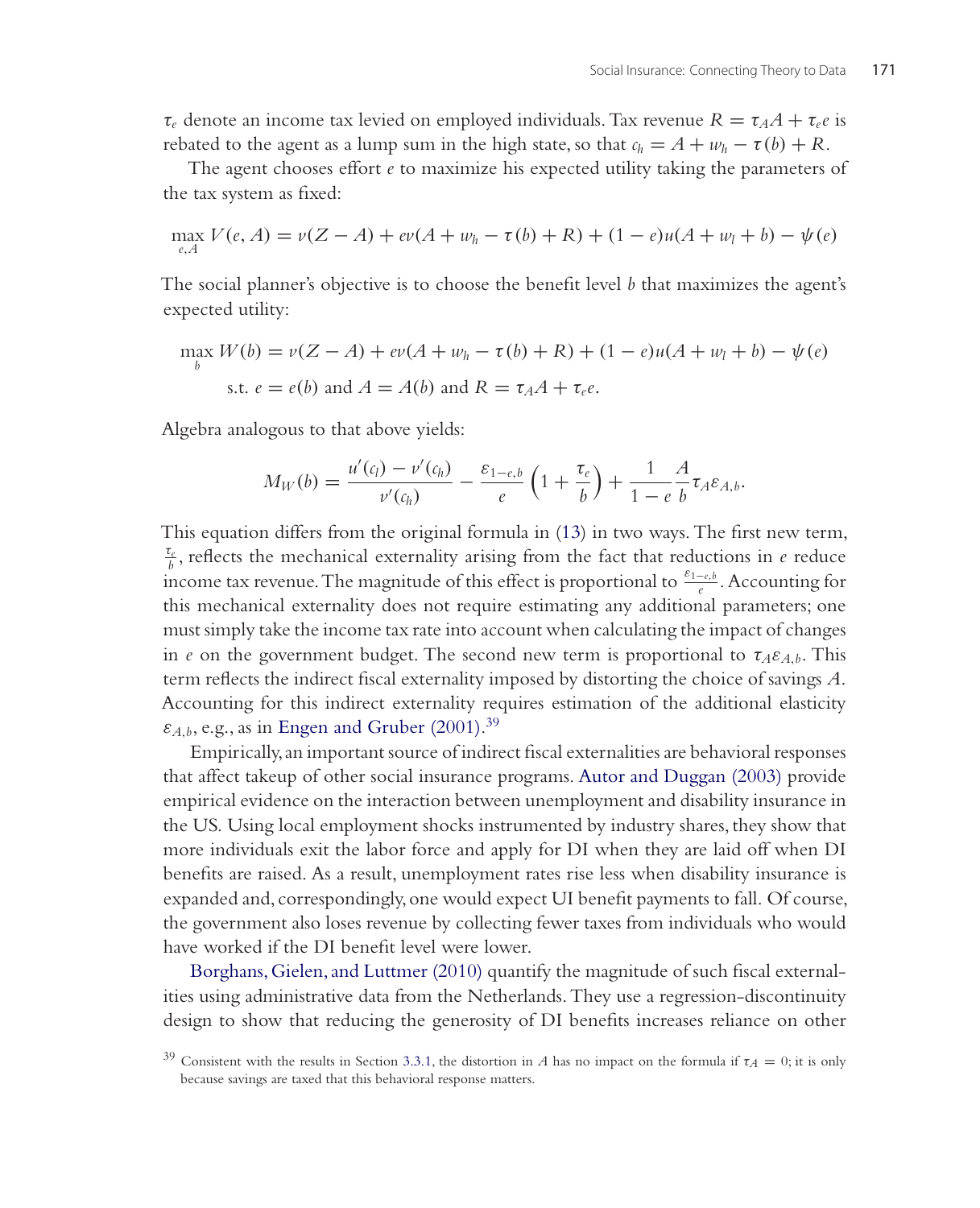forms of social insurance. They estimate that every \$1 saved in DI benefits via a benefit cut leads to approximately 50 cents of additional expenditure on other social insurance programs. Part of this cost is offset by increased tax revenue, but it is clear that accounting for such fiscal externalities is critical in designing optimal social insurance policy. More generally, one should ideally analyze social insurance and tax policies in a unified framework rather than optimizing each program (UI, DI, health insurance, etc.) separately.

## *3.3.4. Other Externalities*

Agents in the private sector may have direct non-pecuniary externalities on each other independent of the fiscal channels discussed above. In Section [2.3,](#page-29-0) we discussed how such externalities—such as the spread of contagious diseases—could provide a motivation for social insurance. In this section, we discuss how such externalities affect the optimal design of social insurance policies.

While any externality would affect [\(31\)](#page-55-0), the literature on optimal social insurance has focused on two types of externalities in particular. The first are social multiplier effects, which refer to the idea that one individual's choices may affect the choices of those around him. For instance, an increase in disability benefits may induce some agents to stop working, which in turn may increase the value of leisure for their peers.The second are congestion externalities, which arise because of constraints that make one agent's behavior change the returns to effort for another agent. For instance, in the context of unemployment, agents compete for a limited number of positions when jobs are rationed. In this setting, changes in UI benefits can have different effects at the macroeconomic level relative to the microeconomic level.

Theoretical work on social multipliers effects and social insurance has shown that the aggregate effects of insurance on behavior could be significantly larger than microeconomic estimates of a single individual's behavioral responses to a change in his marginal incentives. For instance, [Lindbeck, Nyberg, and Weibull \(1999\)](#page-81-8) present a benchmark model of how social norms about labor supply change the impacts of the welfare state on the economy. In their model, individuals' taste for work depends not only upon their private disutility of work but also the fraction of individuals who rely on social support rather than work to make a living. They demonstrate that in this environment, small changes in policy can lead to dramatic, discontinuous changes in the size of the welfare state by shifting the equilibrium. For instance, the macroeconomic effect of an increase in disability benefits on labor supply,  $\varepsilon^M$ , could be much larger than the microeconomic elasticity  $\varepsilon$  for any single individual. Intuitively, when social insurance benefits are increased, the direct effect on each agent's behavior is amplified by the feedback mechanism of the change in the norm. Lindbeck,Nyberg, andWeibull argue that these non-linear responses could explain why some developed countries (e.g., Scandinavia) have much larger social insurance systems than others (such as the US).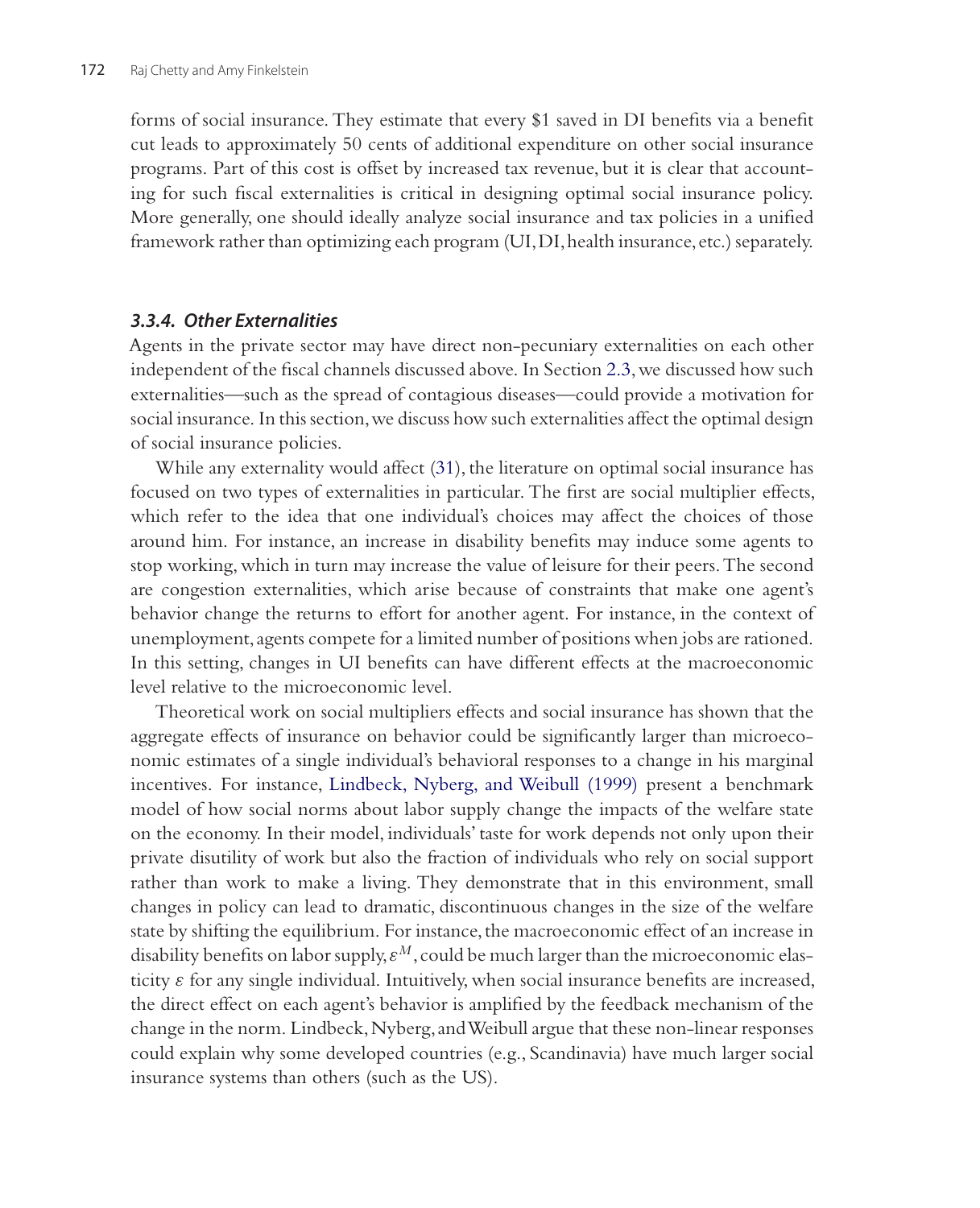How do such social multipliers affect the formula for optimal benefits in [\(31\)](#page-55-0)? If social multipliers affect behavioral responses but do not directly affect utility,  $(31)$  holds, but  $\varepsilon$ must be replaced by the macro elasticity  $\varepsilon^M$ . This is because the aggregate response  $\varepsilon^M$  is what determines how an increase in benefits affects the government budget. If the social externalities enter utility directly—e.g., if one agent not working increases the utility of leisure for others agents—then an additional term enters [\(31\)](#page-55-0) to capture the impact of this externality on welfare, as the envelope conditions used to derive [\(31\)](#page-55-0) do not take account of this effect. $40$ 

Empirical evidence lends support to the presence of such social multipliers. For instance, [Lalive \(2003\)](#page-80-13) presents evidence that an extension of unemployment benefits to workers over age 50 in Austria affected the labor supply of their peers below age 50, although his results rely on relatively strong identification assumptions. [Clark \(2003\)](#page-77-12) uses data on subjective well being from a panel of households in the United Kingdom and shows that unemployed individuals report higher levels of happiness when the local unemployment rate is higher, while employed individuals report lower levels of satisfaction. [Bertrand, Luttmer, and Mullainathan \(2000\)](#page-76-8) show that individuals are more likely to take up welfare when living in neighborhoods with a large population of residents who speak their own language, suggesting that there are network effects in welfare takeup. A limitation of this analysis is that it relies purely on cross-neighborhood comparisons and thus rests on relatively strong identification assumptions. Chetty, Friedman and Saez (2012) present evidence of social spillovers via learning using panel data.They show that individuals are more likely to *change* their earnings behavior in response to the incentives created by the Earned IncomeTax Credit in the US when they move to a neighborhood where other individuals respond to the program. Unfortunately, none of these studies provide estimates of how the micro impacts of policy  $(\varepsilon)$  changes differ from their macro impacts  $(\varepsilon^M)$ .

While social multiplier effects amplify elasticities and potentially reduce the optimal level of social insurance, congestion externalities have the opposite effect. Landais, Michaillat, and Saez (2012) [analyze](#page-80-14) [optimal](#page-80-14) [unemployment](#page-80-14) [insurance](#page-80-14) [in](#page-80-14) [a](#page-80-14) [job](#page-80-14) search model with rationing. A standard matching function maps the number of vacancies and job openings to the equilibrium level of unemployment. They assume that wages are rigid, so that when the economy is hit by a negative productivity shock, jobs are rationed in the sense that the labor market does not clear even if workers exert arbitrarily high search effort. In this environment, job seekers have a negative search externality on each other: each individual tries to outrun his peers to find a job, leading to excess search effort via a standard rat-race mechanism. Landais, Michaillat, and Saez demonstrate that this externality has two effects on [\(31\)](#page-55-0). First, it reduces the macro elasticity of unemployment with respect to the benefit rate relative to the micro elasticity. Again, it is the

<span id="page-62-0"></span> $40$  See [Kroft \(2008\)](#page-80-15) for an analysis of optimal UI with social spillovers in takeup decisions.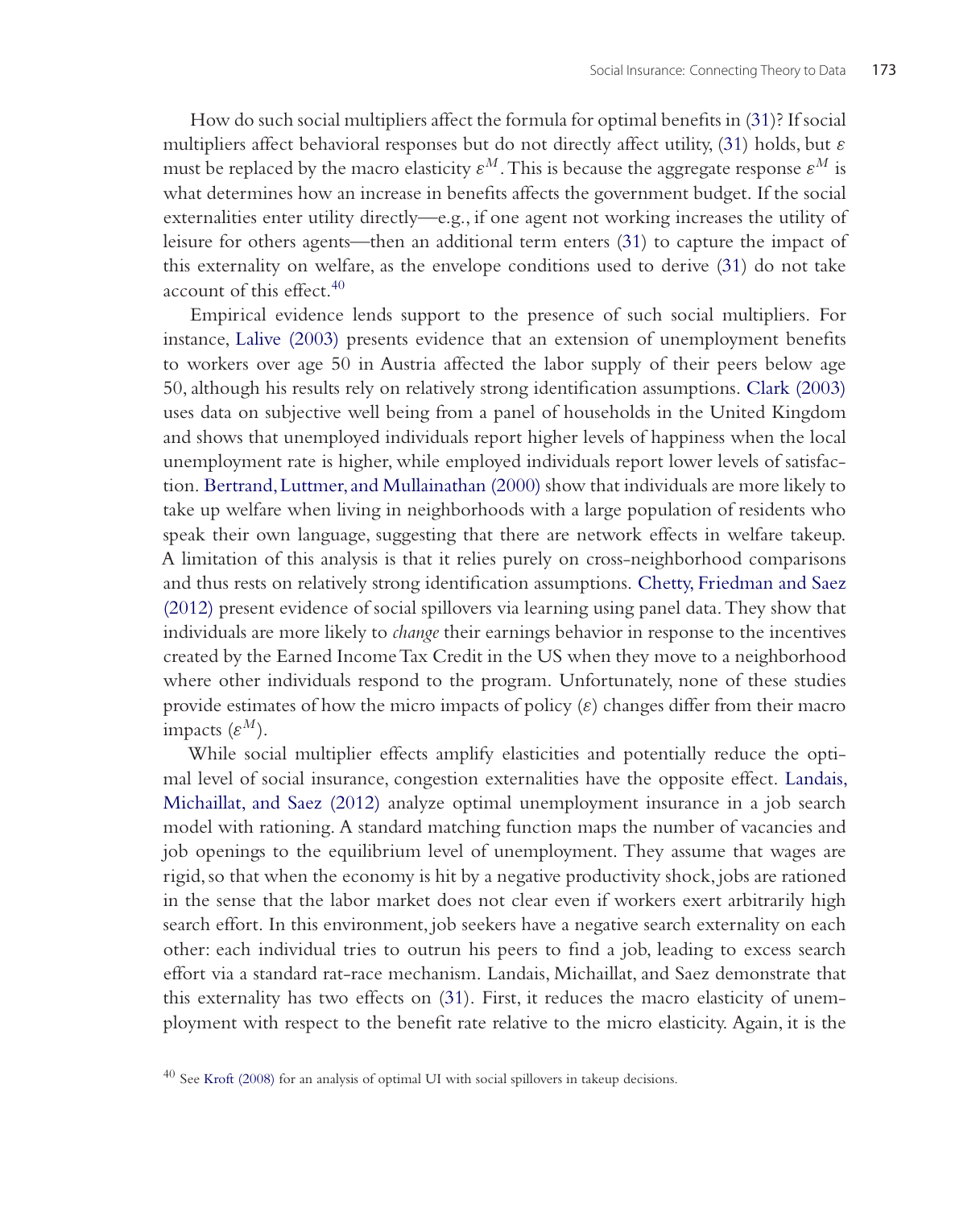macro elasticity that enters  $(31)$  for the reasons described above. Second, the negative job search externality creates an added benefit from raising UI benefits, because when each individual searches less, he has a positive spillover effect on other job seekers. Because job rationing is more severe in recessions, Landais, Michaillat, and Saez conclude that the optimal level of UI benefits should be countercyclical. They show that the micro and macro elasticities along with the other parameters in [\(31\)](#page-55-0) are sufficient statistics to calculate the optimal level of benefits in a relatively general environment.<sup>41</sup>

Motivated by the question of whether unemployment benefits should vary over the business cycle, a recent empirical literature has investigated whether elasticities of unemployment durations with respect to benefit levels vary with labor market conditions. Most of the existing evidence uses identification strategies that are more likely to recover partial-equilibrium micro elasticities rather than general-equilibrium macro elasticities. This is because the need for a control group often makes it easier to identify partial equilibrium effects using quasi-experimental methods. Schmieder,Wachter, and Bender (2012) show that UI benefit extensions have smaller effects on unemployment exit hazards in recessions than in booms using data for Germany, implying that the moral hazard effect of UI is smaller at the micro level in recessions. [Landais \(2011\)](#page-80-16) uses a regression kink design to show that changes in UI benefit levels have similar effects on unemployment durations in recessions and booms in the United States. Kroft and Notowidigdo (2011) [present](#page-80-17) [evidence](#page-80-17) [that](#page-80-17) [the](#page-80-17) [moral](#page-80-17) [hazard](#page-80-17) [effects](#page-80-17) [of](#page-80-17) [changes](#page-80-17) [i](#page-80-17)n UI benefits are smaller in recessions, while the consumption-smoothing benefits are roughly constant, although their estimates are somewhat imprecise due to a lack of power.

[Crépon, Duflo, Gurgand, Rathelot, and Zamora \(2012\)](#page-77-13) present evidence that the macro elasticity  $\varepsilon^M$  is much smaller than the micro elasticity  $\varepsilon$  in weak labor markets because of congestion effects. They run a randomized experiment that provides job placement assistance to a large group of individuals in a given labor market. They find that the individuals who did *not* receive assistance have significantly *lower* probabilities of finding a job in weak labor markets when many of their peers receive job placement assistance. This constitutes direct evidence of congestion effects in the labor market and, based on the models discussed above, suggests that the optimal UI benefit level is higher when labor markets are weak.

### <span id="page-63-0"></span>*3.3.5. Imperfect Optimization*

Another important reason that agents' choices may not maximize total private surplus is failures of optimization. As we noted in Section [2.3](#page-29-0) above, if agents optimized perfectly, we would observe very small consumption fluctuations  $\frac{\Delta c}{c}$  for temporary shocks such as unemployment. Hence, [\(31\)](#page-55-0) would imply that the welfare gains of social insurance are

<span id="page-63-1"></span> $41$  Landais, Michaillat, and Saez focus on benefits levels rather than the duration of benefits. However, the typical policy response to a recession is an extension in the duration of benefits rather than an increase in the level of benefits. Understanding why this is the case is an interesting open area for further work.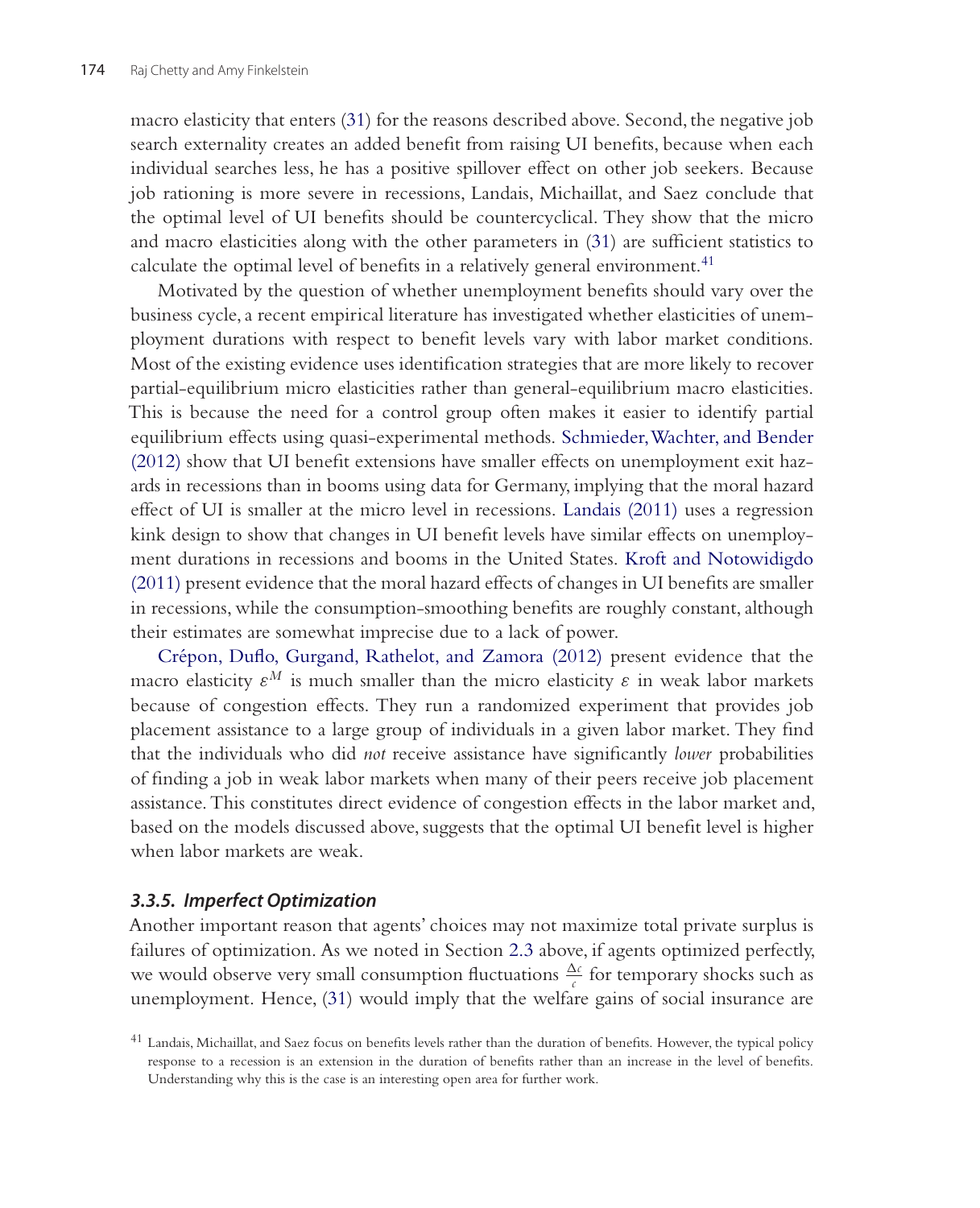small. It is tempting to simply plug in a statistic such as the observed (large) values of  $\frac{\Delta c}{c}$  and calculate the welfare gains of social insurance by applying [\(31\)](#page-55-0) even if agents do not optimize. Unfortunately, [\(31\)](#page-55-0) is not a valid formula for optimal benefits when agents do not optimize. This formula is valid only if agents optimize, and we know that if they optimized  $\frac{\Delta c}{c}$  would not be large. Because a biased agent's choices do not maximize his own utility, the envelope conditions exploited to derive [\(31\)](#page-55-0) no longer hold. Hence, one must modify the formulas to allow for imperfect optimization to obtain an internally consistent understanding of optimal social insurance.<sup>42</sup>

At a broad level, there are two conceptual challenges in accounting for imperfect optimization. First, conducting welfare analysis requires recovering the individuals' true preferences, which is challenging when one cannot rely on the standard tools of revealed preference used above. One approach to solving this problem is to posit a structural model of behavioral failures, such as hyperbolic discounting [\(Laibson, 1997\)](#page-80-18), and estimate the parameters of that model to analyze optimal policy. Another approach, which is closer in spirit to the sufficient statistic methods we have focused on here, is to derive formulas for the welfare consequences of social insurance that do not rest on a specific positive model of optimization failures [\(Bernheim & Rangel, 2009;](#page-75-6) Chetty, Looney, & Kroft, 2009[\).](#page-77-14) [The](#page-77-14) [chapter](#page-77-14) [by](#page-77-14) [Bernehim](#page-77-14) [in](#page-77-14) [this](#page-77-14) [volume](#page-77-14) [discusses](#page-77-14) [wel](#page-77-14)fare analysis in behavioral models in greater detail. Second, from an empirical perspective, it is unclear how to systematically distinguish mistakes from unobserved attributes such as risk aversion or private information about expected losses under an insurance contract. While we are able to identify specific examples where we can reject the null of perfect optimization, it is less clear how we can quantify the degree to which individuals are biased, which is necessary for implementing corrective policies.

There is relatively little work on social insurance in behavioral models. DellaVigna and Paserman (2005) estimate a model of job search with impatient agents and show empirically that agents who are more impatient—as measured by variables that quantify tradeoffs between immediate and delayed payoffs—search less for jobs. In their model, increasing UI benefits would have additional costs because it would further reduce effort below the optimum. [Fang and Silverman \(2009\)](#page-78-7) estimate a similar model of time inconsistency in the context of welfare program participation and estimate the model's structural parameters. They then use their model to show that policies that limit the number of months for which individuals are eligible for social transfers could raise welfare.These papers are examples of the first approach to welfare analysis in behavioral models described above positing a structural model and using it to analyze the welfare consequences of policy changes.

<span id="page-64-0"></span><sup>&</sup>lt;sup>42</sup> This point illustrates a general weakness of the sufficient statistic approach, which is that the assumptions used to derive the formula are never explicitly tested because the parameters of the model are never fully identified. See Chetty (2009) for further discussion of these issues.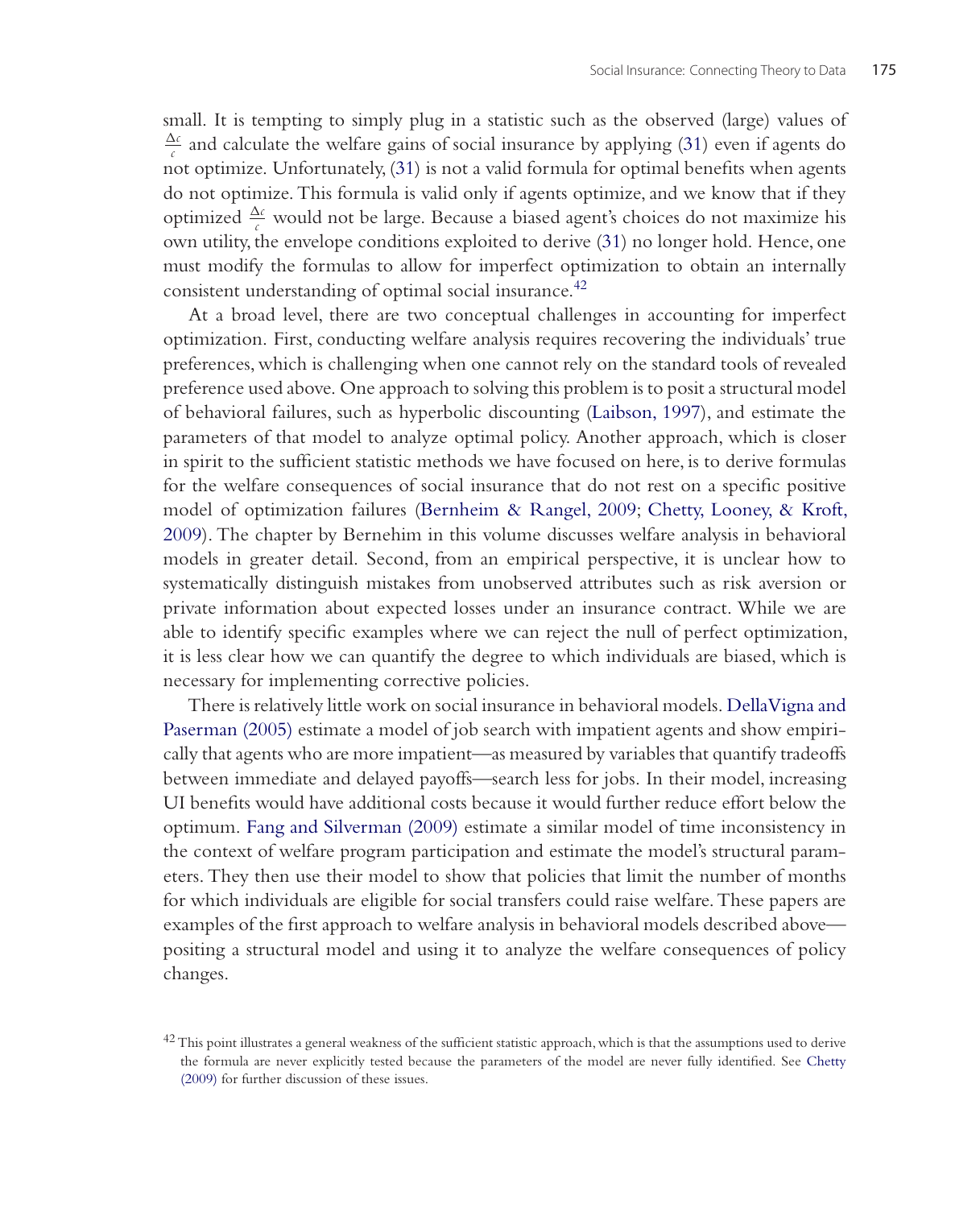[Spinnewijn \(2010\)](#page-82-6) is an example of the second approach to behavioral welfare analysis. He generalizes the sufficient statistic formulas for optimal benefit levels derived above to an environment in which agents are overoptimistic about their probability of finding a job. Spinnewijn shows that it is crucial to distinguish between two types of biases in beliefs: baseline bias, which is misestimating the probability of finding a job holding search effort fixed, and control bias, which is misestimating the impact of increased search effort on the probability of finding a job. Baseline bias has no impact on the formula in [\(31\)](#page-55-0) because it does not affect the agent's behavioral responses to benefit changes or his utility. In contrast, control bias introduces a new term in the formula that arises from the fact that the agent does not set *e* at its true optimum. As a result, changes in *b* have a firstorder effect on utility by inducing changes in *e*. For instance, an agent who is control pessimistic will undersupply effort in equilibrium, and increases in benefits will lower welfare by distorting *e* downward even further. Spinnewijn presents empirical evidence that agents are indeed control pessimistic in practice, suggesting that calculations of optimal benefits based on the traditional formula in [\(31\)](#page-55-0) will overstate the welfare gains of insurance.

The limitation of these papers is that each one characterizes the implications of a specific type of bias for policies.The challenge for research on social insurance in behavioral models is finding a framework that incorporates a broad set of biases yet offers empirically implementable results for optimal policy. Further work along these lines is a challenging but promising direction for future research.

# **3.4. Other Dimensions of Policy**

While much of the literature connecting theory to data has focused on identifying the optimal level of social insurance benefits, there are many other important questions in the design of insurance programs. In this section, we briefly review three areas that have received attention in recent work: mandated savings accounts, increasing program takeup rates, and changing the path or duration of benefits.

# *3.4.1. Liquidity Provision and Mandated Savings Accounts*

Our analysis thus far has focused exclusively on a social insurance system that transfers money from individuals in the high state to those in the low state via taxes and transfers. However, as we discussed above, there would be little need for social insurance against temporary shocks such as unemployment if individuals had access to sufficient liquidity while unemployed. Recent research has therefore analyzed policies that provide liquidity to unemployed individuals or force them to build a buffer stock via mandated savings accounts rather than transferring resources across individuals. Intuitively, if the motive for social insurance benefits is a lack of liquidity, the optimal tool to correct this problem may be to directly provide liquidity rather than to provide state-contingent transfers.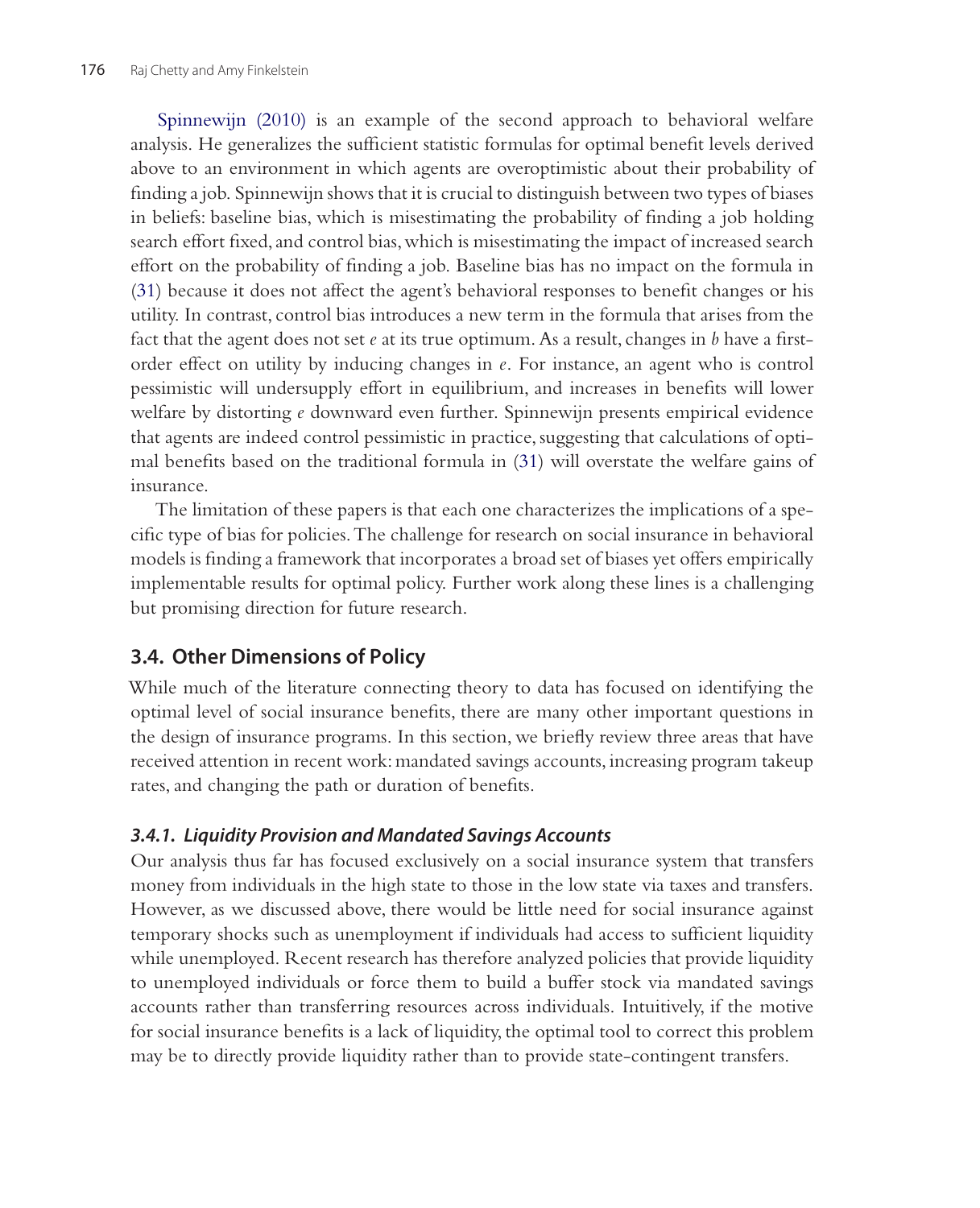[Shimer and Werning \(2008\)](#page-82-7) analyze optimal unemployment insurance in a model where agents can freely save and borrow using a riskless asset while unemployed. Under constant absolute risk aversion preferences, they demonstrate that the optimal policy provides free access to liquidity and a relatively low level of unemployment benefits. [Chetty \(2008\)](#page-77-1) numerically compares the welfare gains from the provision of zero-interest loans with the welfare gains of increasing unemployment benefits in a search model calibrated to match empirical estimates of liquidity and moral hazard effects. Consistent with Shimer and Werning's intuition, Chetty's simulations show that the provision of loans yields large welfare gains and greatly reduces the gains from raising unemployment benefit levels.While these results highlight the potential value of liquidity provision as a policy tool, the costs of providing liquidity (e.g., due to default risk) are not modeled in these studies. Hence, these studies do not shed light on the optimal combination of loans and unemployment insurance benefits. Identifying the optimal combination of these two policies in an environment where both policies have social costs is an important open question.

An alternative approach to providing liquidity is to directly address agents' failure to build buffer stocks by mandating savings prior to unemployment. Feldstein and Altman (2007) [propose](#page-78-8) [a](#page-78-8) [system](#page-78-8) [of](#page-78-8) [UI](#page-78-8) [savings](#page-78-8) [accounts](#page-78-8) [in](#page-78-8) [which](#page-78-8) [indivi](#page-78-8)duals are required to save a fraction of their wages in accounts designated to be used only in the event of unemployment spells. If they become unemployed, individuals would draw upon these accounts at standard benefit rates. If individuals run out of money in their savings account, they would automatically draw benefits from the state UI system, which would continue to be financed by a (smaller) payroll tax. Any remaining balance at the point of retirement would be refunded to the individual. The benefit of such a system is that individuals' incentives to search for a job while unemployed are not distorted by the provision of UI benefits, because each extra \$1 they use in UI benefits leaves them with \$1 less of wealth in retirement, provided that they do not fully deplete their savings account balance. Using data from the Panel Study of Income Dynamics, Feldstein and Altman show that less than half of UI benefits would be paid to individuals who hit the corner of a zero account balance, implying that incentives could potentially be improved for many people. Orszag and Snower (2002) [present](#page-81-9) [calibrations](#page-81-9) [showing](#page-81-9) [that](#page-81-9) [the](#page-81-9) [impacts](#page-81-9) [of](#page-81-9) [such](#page-81-9) [a](#page-81-9) [syst](#page-81-9)em on unemployment durations could be quite large.

[Stiglitz and Yun \(2005\)](#page-82-8) present a more formal argument for the optimality of UI savings accounts. They analyze a model in which individuals pay money into a pension system that is taken as exogenous. They prove that permitting individuals to draw down these pension assets in the event of adverse shocks raises welfare if individuals are borrowing constrained. The intuition is that allowing individuals to borrow against retirement savings relaxes borrowing constraints and permits better consumption smoothing at a lower efficiency cost than state-contingent transfers.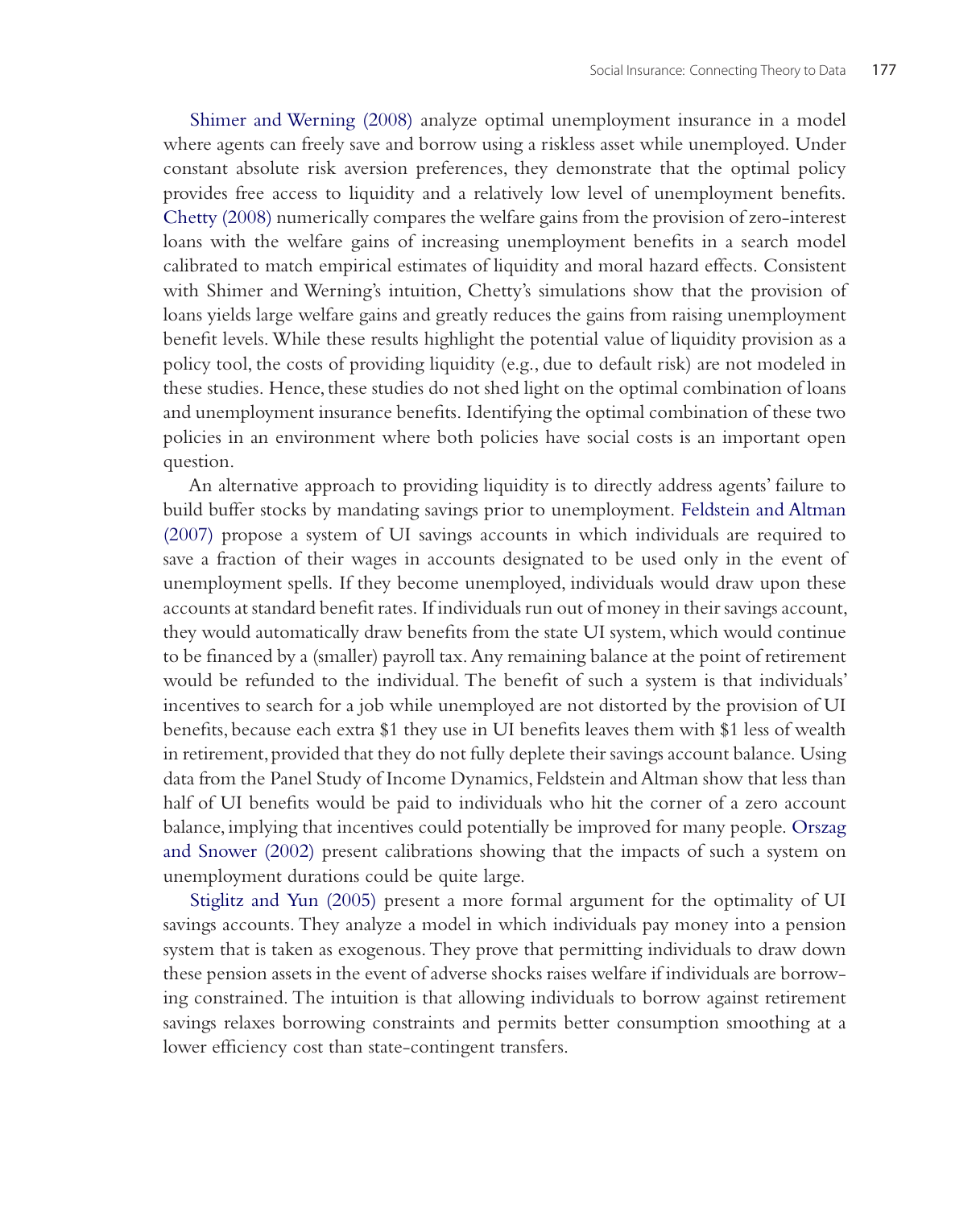An important limitation of existing theoretical work on optimal liquidity provision and mandated savings accounts is that they all analyze models with agents who optimize perfectly. Mandated savings can only be justified if agents suffer from biases such as impatience, as the government is simply restricting the choice set available to agents. However, if agents are impatient, it is not clear that they will fully internalize the benefits of having more wealth in retirement if they draw less UI benefits when they are young. Hence, in a model that justifies mandated savings, such policies could well have efficiency costs similar to traditional social insurance systems. Countervailing this effect, there may be other biases—such as the increased salience of UI savings accounts relative to eligibility for UI benefits—that may reduce distortions when agents do not optimize perfectly.These intuitions illustrate that imperfect optimization should be a central element of future work on optimal liquidity and insurance policies.

Empirical evidence on the impacts of UI savings accounts is scarce because few governments have implemented such systems. [Hartley, van Ours, andVodopivec \(2011\)](#page-79-8) present suggestive evidence that a UI savings account program introduced in Chile reduced unemployment durations. Their analysis uses individuals who endogenously choose to opt into a traditional unemployment insurance program as a comparison group. Their conclusions therefore rest on stronger identification assumptions than most of the empirical studies discussed above. Further work using quasi-experimental designs to study the impacts of mandated savings accounts in needed to fully understand their impacts.

### *3.4.2. Imperfect Takeup*

Another important dimension of social insurance policy is program participation. In the analysis above, we assumed that all individuals who are eligible for a social insurance program automatically participate in the program. In practice, takeup rates for most programs are often well below 100% [\(Currie,2006\)](#page-77-15). For instance, only 75% of individuals eligible for UI actually receive UI benefits when laid off. Incomplete takeup raises two questions for optimal program design. First, should the government seek to increase takeup rates, and if so what methods should be used to do so? Second, is the optimal level of benefits different when only some agents take up the benefit?

The social value of raising takeup rates—e.g., by reducing the costs of applying for a program—depends upon the value agents who choose not to participate get from the program relative to the takeup utility cost incurred by all agents. Imperfect takeup could in principle be socially desirable if the agents who choose not to takeup value the program significantly below its social cost. For example, [Nichols and Zeckhauser \(1982\)](#page-81-10) propose a stylized model in which implementing a hurdle to claim benefits raises social welfare by removing individuals who do not value the program highly from the pool of recipients. In this model, the costs of taking up a program can serve as a screening mechanism, allowing public funds to be targeted at the subgroups who are in greatest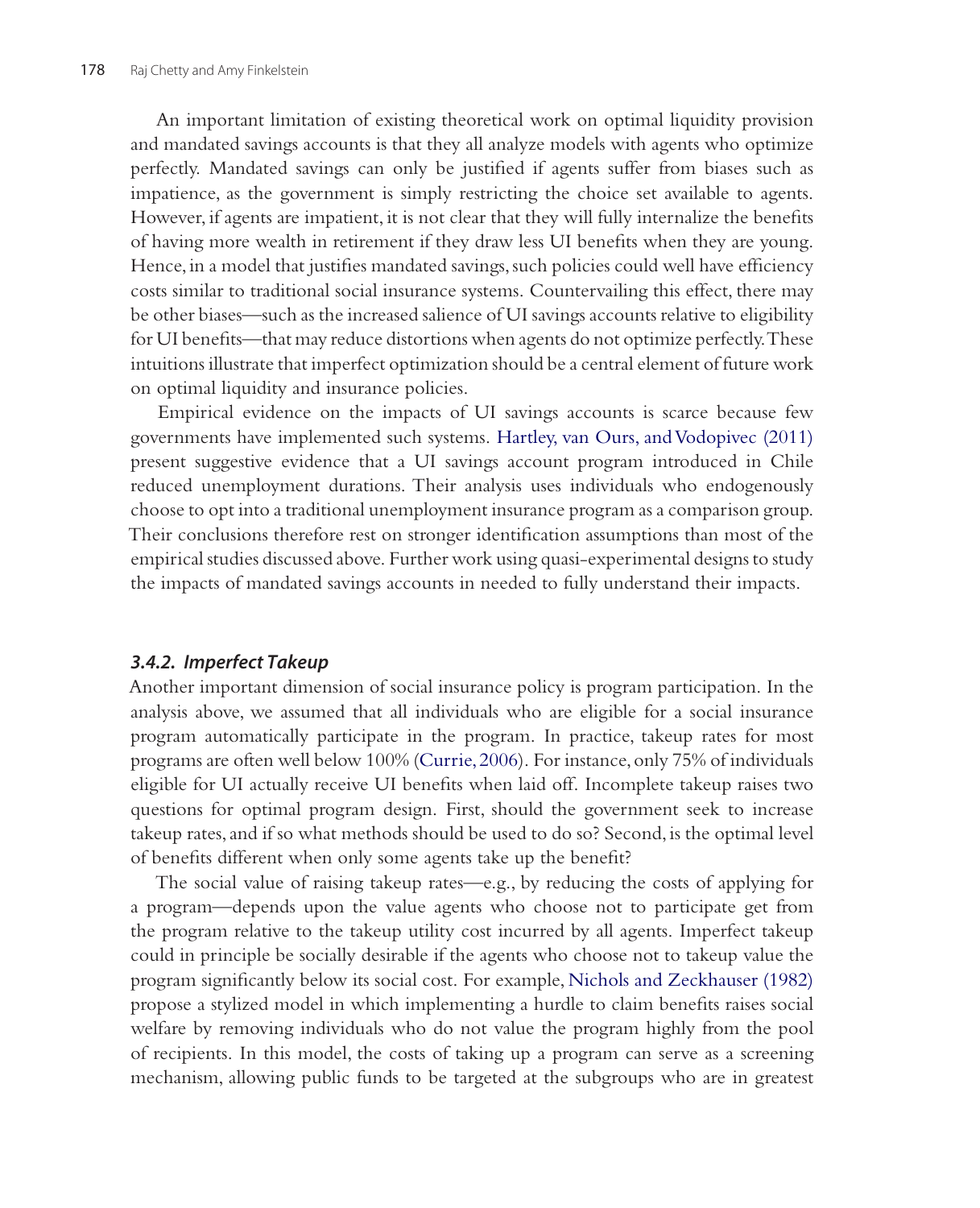need of assistance (e.g., those with the least liquidity).<sup>43</sup> However, the screening induced by hurdles to take up need not necessarily operate in this beneficial manner. For instance, suppose individuals who do not participate are uninformed about the program's existence or make optimization errors. In this environment, policies that increase takeup rates could raise welfare, because they may bring the individuals who would value social support most highly into the system. The nature of the marginal agents who do not take-up social insurance is ultimately an empirical question, and the answer could vary across programs and environments.

Empirical evidence on the determinants of takeup shows that imperfect takeup is driven by a mix of factors. [Anderson and Meyer \(1993\)](#page-75-2) present evidence that individuals are more likely to take up UI benefits when net benefit levels are higher. Black, Smith, Berger, and Noel (2003) present experimental evidence that individuals are more likely to drop out of the UI system when they receive a mailing announcing that they must attend a training program in order to remain eligible for benefits. These results suggest that takeup is based on a rational cost-benefit conclusion and imply that the individuals who do not take up may be those who value the benefit the least. In contrast, Ebenstein and Stange (2010) show that the shift from in-person to telephone registration for UI benefits, which significantly reduced the time costs of takeup, had no impact on UI takeup rates. [Bhargava and Manoli \(2011\)](#page-76-9) present experimental evidence showing that simplifying tax forms increases takeup of the Earned IncomeTax Credit.These results raise the possibility that some individuals who do not take up may actually benefit significantly from the program despite getting screened out under the current program design.What remains unclear is the average valuation of benefits for those who do not take up, which is a key parameter for determining whether resources should be invested in increasing takeup rates. Developing methods to estimate this parameter and calculate the marginal welfare gains from increasing takeup is a promising area for future research.

How does incomplete takeup affect the optimal design of other parameters of the social insurance system? [Kroft \(2008\)](#page-80-15) analyzes the optimal UI benefit level in a model with imperfect takeup. He generalizes the sufficient statistic formulas derived above to a model with heterogeneous takeup costs and rational agents.The formula in [\(31\)](#page-55-0) changes in two ways in this setting. First,  $\mathbb{E} u'(c_t^u)$  must be computed for the subgroup of individuals who takes up benefits rather than all individuals in the low state. Second, the elasticity parameter that is relevant is the sum of the behavioral elasticity  $\varepsilon_{1-\ell,b}$  and the takeup elasticity, as increases in benefit rates raise expenditures both through traditional margins and by raising the number of individuals claiming benefits. In general, accounting for

<span id="page-68-0"></span><sup>&</sup>lt;sup>43</sup> Such screening through costly ordeals is only desirable if the ordeal is highly effective at separating agents with high vs. low valuations of the program. If the screening mechanism is not powerful, simply reducing benefit levels by an equivalent amount may yield larger welfare gains. See the chapter by Piketty and Saez in this volume for a discussion of related issues in the context of "workfare" models of taxation.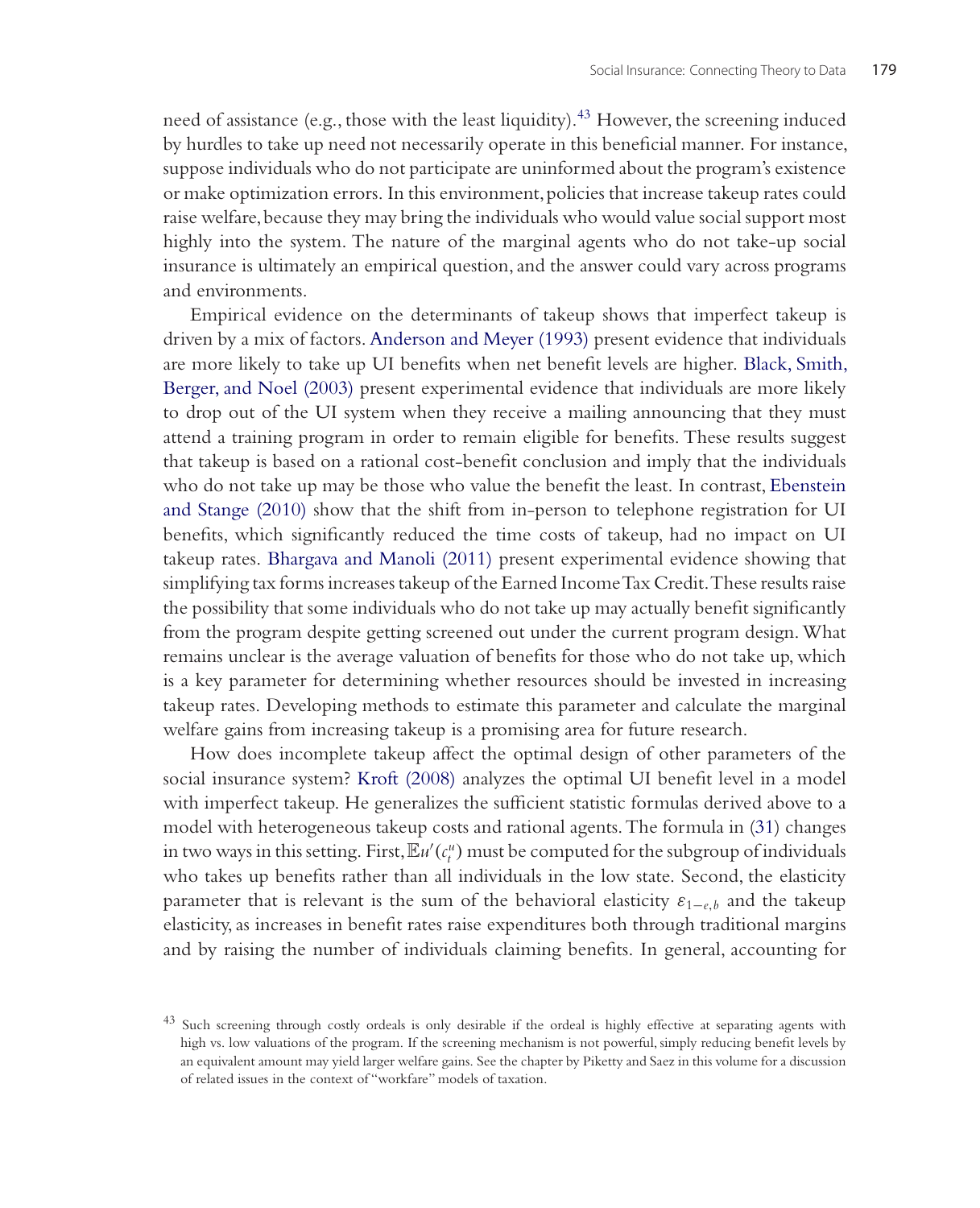endogenous takeup lowers the optimal benefit rate relative to computations that apply [\(31\)](#page-55-0) to the subsample of individuals who take up benefits.

# *3.4.3. Path of Benefits*

Most shocks have a variable time span. For instance, spells of work injury, disability, and unemployment all have uncertain durations. Although many health shocks are one-time events, there are some chronic conditions that generate expenditures over longer periods. In such settings, the social planner can choose not just the level of benefits but also its path. At an abstract level, one can choose a different benefit level  $b_t$  in each period  $t$ during which the individual is in the low state. In practice, many social insurance systems have one- or two-tiered benefit systems, in which benefits are provided at a constant level for a finite duration and then reduced or completely eliminated (e.g., the termination of UI benefits at 6 months in the US). Our preceding analysis has focused on identifying the optimal level of *b* under the assumption that  $b_t = b$  for all *t*. In this section, we discuss the small but growing body of work that has sought to characterize the optimal path of benefits.

The fundamental tradeoff in setting the path of benefits,originally described by Shavell andWeiss (1979), is again between consumption smoothing and moral hazard. Increasing benefits over time is desirable from a consumption smoothing perspective, as it provides the largest benefits to the agents who need it most. Intuitively, those who suffered from long unemployment spells are likely to have depleted their assets and have a very high marginal utility of consumption. But increasing benefits over time is costly from an efficiency perspective, as it creates an incentive to "hold out" for higher benefits by prolonging one's duration in the low state. Unfortunately, deriving formulas that map the relative magnitude of these two effects to quantitative predictions about the optimal path of  $b_t$  is challenging. The literature on the optimal path of benefits has thus been less successful in connecting theory to data because of the complexity of dynamic models and the high-dimensional nature of the problem. We therefore briefly describe some of the main theoretical and empirical results that bear on this problem, highlighting the scope for further work deriving sufficient statistic formulas in this area.

[Shavell andWeiss \(1979\)](#page-81-11) characterize the optimal path of a benefits in a discrete-time model in which agents make consumption and search effort choices in each period. When agents cannot save or borrow, the optimal path of benefits is declining because an upward sloping benefit path does not provide a smoother consumption path but creates moral hazard.When agents can save or borrow, Shavell andWeiss show that the optimal path could be upward or downward sloping depending upon the structural parameters of the model. [Hopenhayn and Nicolini \(1997\)](#page-80-19) extend Shavell and Weiss' analysis to allow for a wage tax after reemployment, but focus on the case with no saving or borrowing. They show that the optimal path of benefits is again declining in this environment, but that there is a significant welfare gain from levying a substantial tax upon reemployment.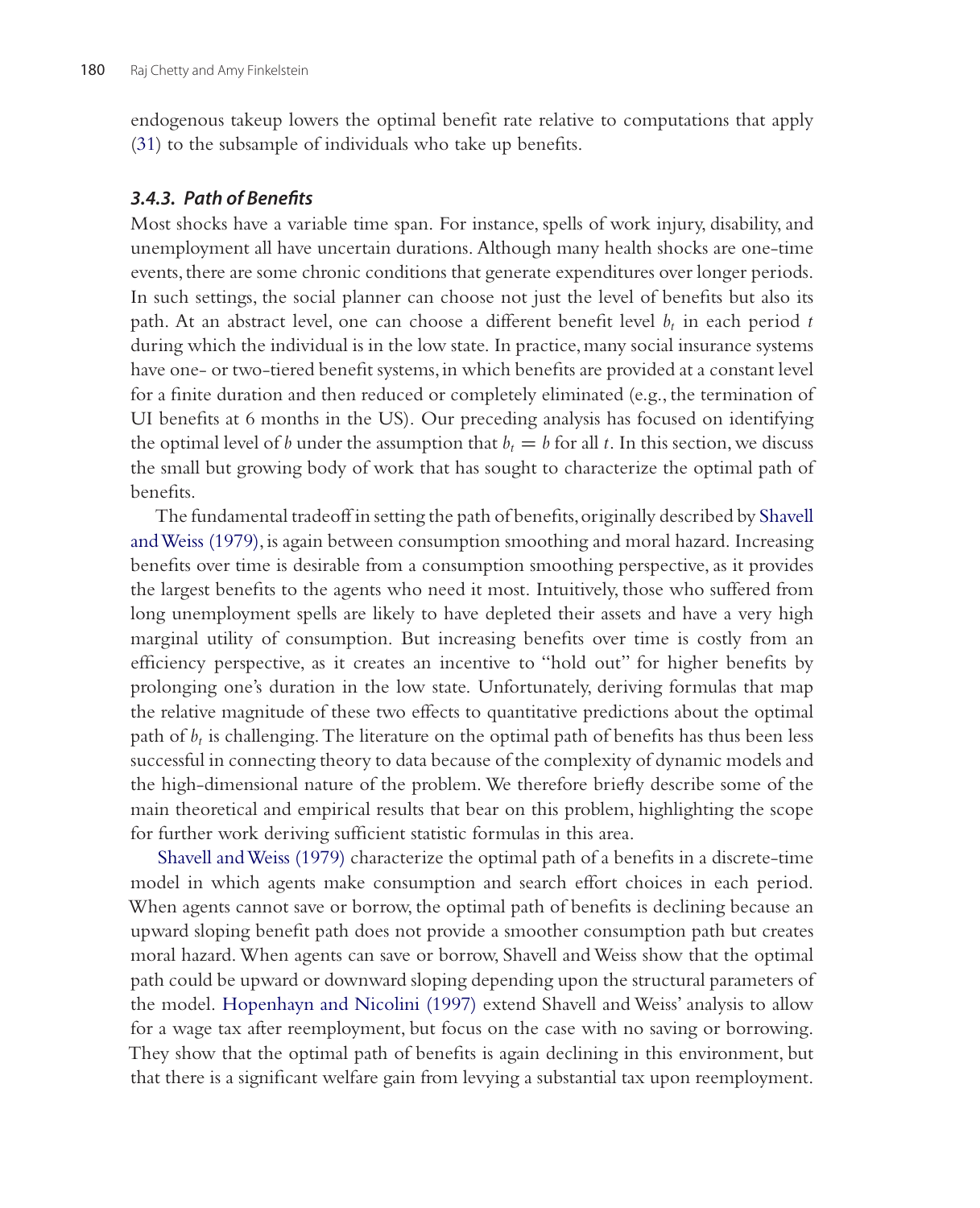[Werning \(2002\)](#page-82-9) generalizes Hopenhayn and Nicolini's analysis to a case with hidden savings, i.e., a more realistic environment where the planner can set benefit levels but cannot directly control consumption. [Werning \(2002\)](#page-82-9) shows that when agents can save or borrow, optimal benefit levels may increase over time and are much lower in levels than those predicted by Hopenhayn and Nicolini's analysis[.44](#page-70-0) Shavell and Weiss, Hopenhayn and Nicolini, and Werning all study models where agents have fixed wages and only choose search effort. [Shimer and Werning \(2008\)](#page-82-7) analyze a standard reservation-wage model in which agents draw stochastic wage offers. They prove that the optimal path of benefits is constant  $(b_t = b)$  in a setting without liquidity constraints and CARA utility. Intuitively, under these assumptions, the agent's problem while unemployed is stationary because his attitudes toward risk and incentives to find a job do not change as he depletes his assets. As a result, the moral hazard costs and consumption-smoothing benefits of a steeper benefit profile perfectly cancel out, yielding a constant optimal benefit path. Shimer andWerning argue that in cases where agents do not have access to perfect capital markets, the optimal government policy is to provide loans and constant benefits.

While this result is a useful benchmark, the optimal path of benefits could differ substantially under alternative assumptions about the structure of the positive model. In practice, agents are highly liquidity constrained while unemployed and governments tend not to offer loans to such agents, perhaps because of moral hazard problems in debt repayment. Moreover, there could be significant non-stationarities in responses to incentives over a spell, due both to selection in an environment with heterogeneity and changes in the cost of effort. For instance, individuals who remain unemployed after 6 months could be relatively elastic types but may also have a hard time controlling the arrival rate of offers, driving  $\varepsilon_{1-\varepsilon,b}$  down over the course of an unemployment spell. Such forces eliminate the stationarity that drives Shimer andWerning's constant benefit result, as discussed in [Shimer and Werning \(2006\).](#page-82-10) The quantitative magnitude of such effects is ultimately an empirical question whose answer could vary across environments and social insurance programs.

The empirical literature, which also focuses primarily on unemployment insurance, shows that the path of benefits has significant effects on agents' behavior in a manner that is consistent with forward-looking decisions. [Card and Levine \(2000\)](#page-76-10) analyze the impacts of a 13 week extension in UI benefits in New Jersey on unemployment durations.Their estimates imply that this extension would have raised durations on the UI system by 1 week had individuals been eligible for the extension from the start of their spells. Card et al. (2007b) analyze a discontinuity in the Austrian UI benefit system based on work history that makes some individuals eligible for 20 weeks of benefits and others eligible for 30 weeks of benefits. Individuals eligible for 30 weeks of benefits have significantly lower job finding hazards even in the first five weeks of their unemployment spell, suggesting

<span id="page-70-0"></span><sup>44</sup>The very high optimal replacement rates predicted by Hopenhayn and Nicolini's model should essentially be interpreted as optimal *consumption* levels over the unemployment spell rather than optimal benefit levels.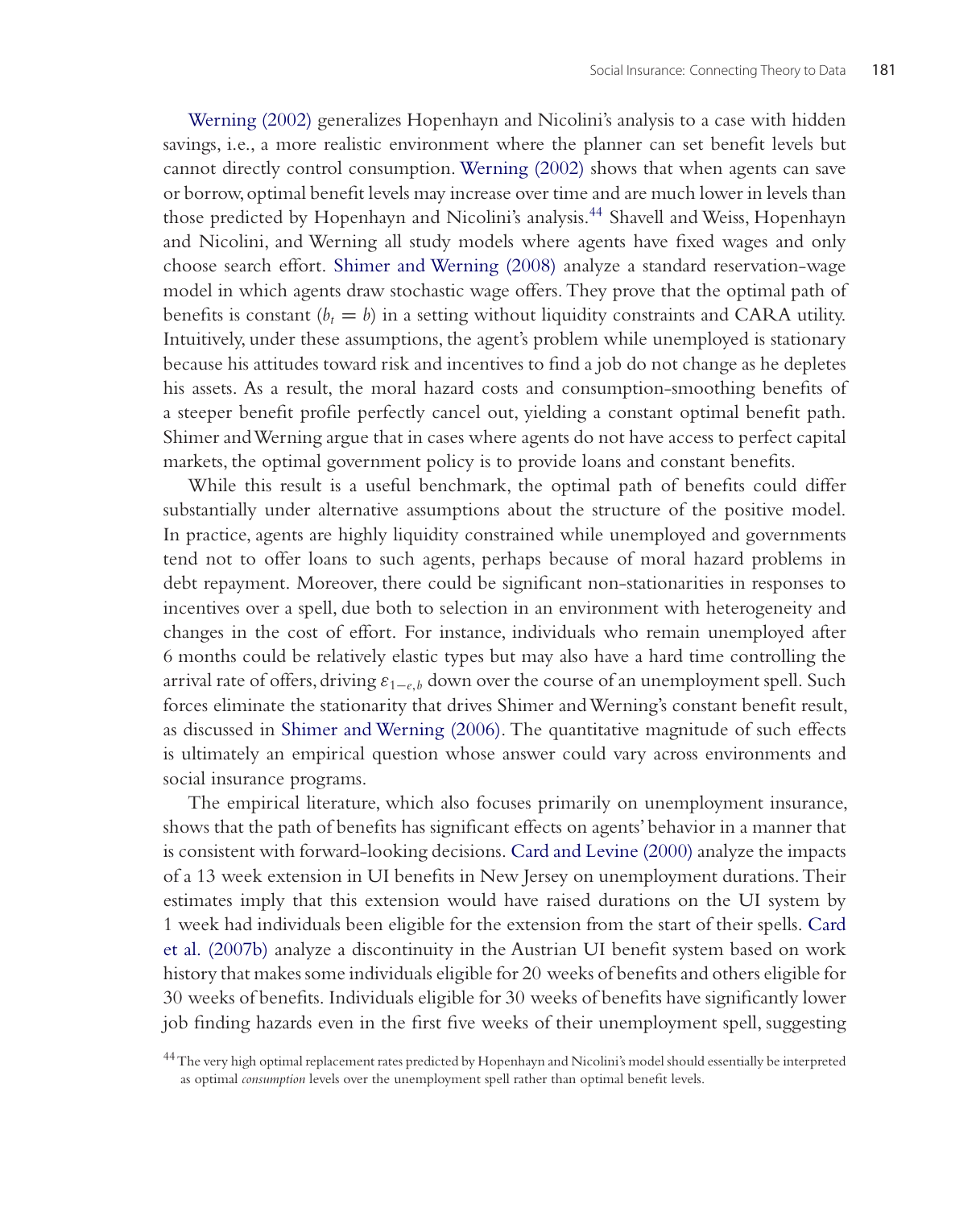that the "holding out" moral hazard effect identified by Shavell and Weiss is indeed operative in the data. [Lalive \(2008\)](#page-80-20) finds similar impacts of an age-based discontinuity in the Austrian unemployment system that varies eligibility much more dramatically, from 30 weeks to 209 weeks.

There is no evidence to date on the consumption smoothing of extending benefits for a longer period due to the lack of high-frequency data on consumption. One approach to this problem may be to estimate liquidity effects at different points of a spell using variation in cash-on-hand from tax credits or other sources, as in [LaLumia \(2011\).](#page-80-7) Investigating the path of asset decumulation and borrowing over the course of shocks would also shed light on the dynamic benefits of social insurance.

One approach for connecting the empirical evidence to theoretical models that make weaker assumptions may be to limit the set of benefit schedules that one considers. For instance, one could analyze two-parameter systems in which benefits are paid at a constant rate *b* and then terminated at some date *T* or systems in which benefits follow a linear path  $b_t = \alpha + \beta t$ . It may be possible to derive analytic formulas in terms of the elasticities estimated in the empirical literature for the optimal two-parameter system. Given that governments are unlikely to implement highly variable benefits over time, such simplifications of the problem might not be very restrictive from a practical perspective.

# **4. CHALLENGES FOR FUTURE WORK**

Our review of the literature indicates that modern methods of connecting theory to data have proven to be quite fruitful, but much remains to be learned before one can draw strong conclusions about social insurance policy from this work. We conclude by summarizing some of the main outstanding challenges and open areas for future research.

First, there is a lack of empirical evidence on key parameters for many programs. Table [1](#page-73-0) summarizes the current state of the literature for five major social insurance programs. For each program, we mark areas where we are aware of existing work on five topics: testing for selection (e.g., using positive correlation or cost curve tests), quantifying its welfare costs, estimating the benefits of social insurance (e.g., consumption smoothing or liquidity effects), estimating moral hazard costs (e.g., by studying behavioral responses to the program), and calculating optimal benefit levels (e.g., using sufficient statistic formulas). As discussed earlier, most empirical work to date on selection in insurance markets, and particularly its welfare costs, has concentrated on health insurance, with a few papers on annuities; noticeably missing is work on selection in unemployment insurance, disability insurance, or worker's compensation[.45](#page-71-0) Research on government-provided insurance has focused primarily on measuring moral hazard costs rather than benefits. Unemployment

<span id="page-71-0"></span> $^{45}$  The literature may have developed in this way because it is most natural study selection in markets where there is some private provision of insurance. In the US, which has been the primary focus on empirical work because of data availability, private insurance has been much more important in the health care market than the other markets.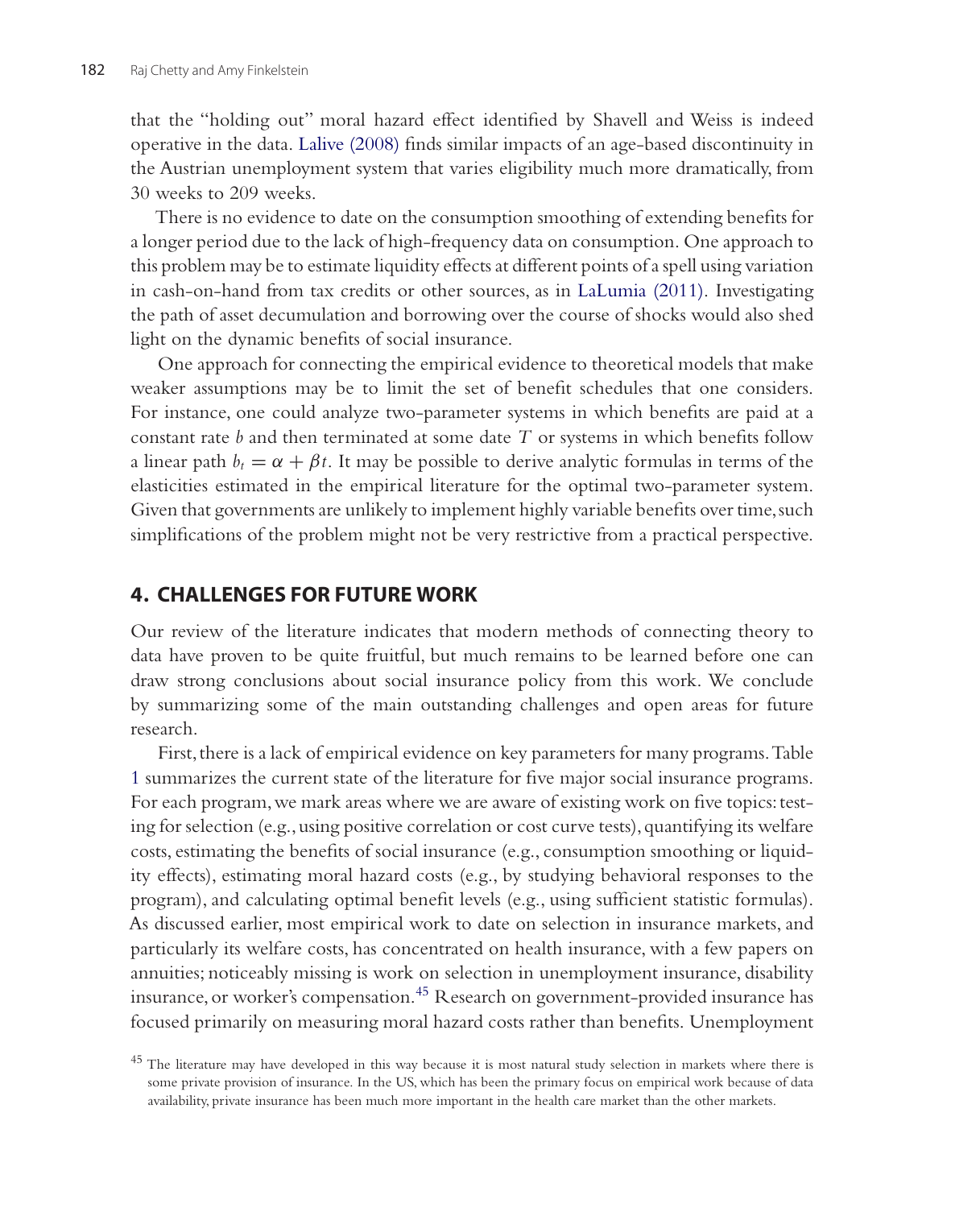insurance is one of the few programs in which both the benefits and costs of insurance have been studied extensively, with a corresponding well-developed literature on optimal policy.

A natural and quite valuable direction for further work is to fill in the empty boxes in Table [1](#page-73-0) by applying the approaches surveyed here to these other important areas of social insurance. One particularly important program that has received relatively little attention in terms of measuring benefits and welfare consequences is disability insurance. Social insurance programs for health care—Medicaid and Medicare—are another area ripe for welfare analysis of optimal benefit levels. These programs have been the subject of a rich empirical literature examining their moral hazard impacts on health spending, and their benefits in terms of health and (to a more limited extent) consumption smoothing (see for Medicare e.g., Card, Dobkin, and Maestas (2008, 2009), [Finkelstein \(2007\),](#page-78-0) or [Finkelstein and McKnight \(2008\)](#page-79-0) or for Medicaid e.g., Currie and Gruber (1996a, 1996b), [Finkelstein et al. \(2011\)](#page-79-1) or [Gross and Notowidigdo \(2011\)\)](#page-79-2). Yet there have been virtually no attempts to translate these policy estimates into statements about welfare or optimal policy [\(Finkelstein and McKnight \(2008\)](#page-79-0) is a notable, although highly stylized, exception). Another area in which modern tools connecting theory to data have not yet been applied is the analysis of social security programs. While there is a wealth of evidence of the reduced-form impacts of social security programs and a rich theoretical literature on optimal social security design, there is little work deriving robust formulas for optimal social security design in terms of empirically estimable parameters.

Second,the majority of the research we reviewed has focused on models with perfectly optimizing agents. However, as we argued above, it is difficult to rationalize some social insurance programs such as unemployment insurance in an environment with forwardlooking agents because intertemporal consumption smoothing ("self insurance") is quantitatively a very good substitute for insurance against temporary shocks. An important challenge for future work is to understand the consequences of behavioral economics for optimal insurance. For instance, if large liquidity and consumption-smoothing effects of unemployment insurance are driven by the fact that impatient workers postpone job search until they run out of cash, the gains from insurance may be much smaller than existing calculations suggest. Similarly, the optimal tools to correct behavioral biases may be very different from traditional insurance programs, which make state-contingent income transfers.

Third, most methods of connecting theory to data make restrictive assumptions that do not permit a full spectrum of general equilibrium responses. Results on measuring the welfare cost of selection have usually treated the offered contracts as fixed, and focused primarily on the distortions in prices created by selection. Likewise,formulas for optimal social insurance based on reduced-form elasticities all require that wage rates and other prices are unaffected by government policies. In practice, large-scale social insurance policies are likely to induce substantial supply-side responses,making it crucial to develop methods to account for such general equilibrium effects.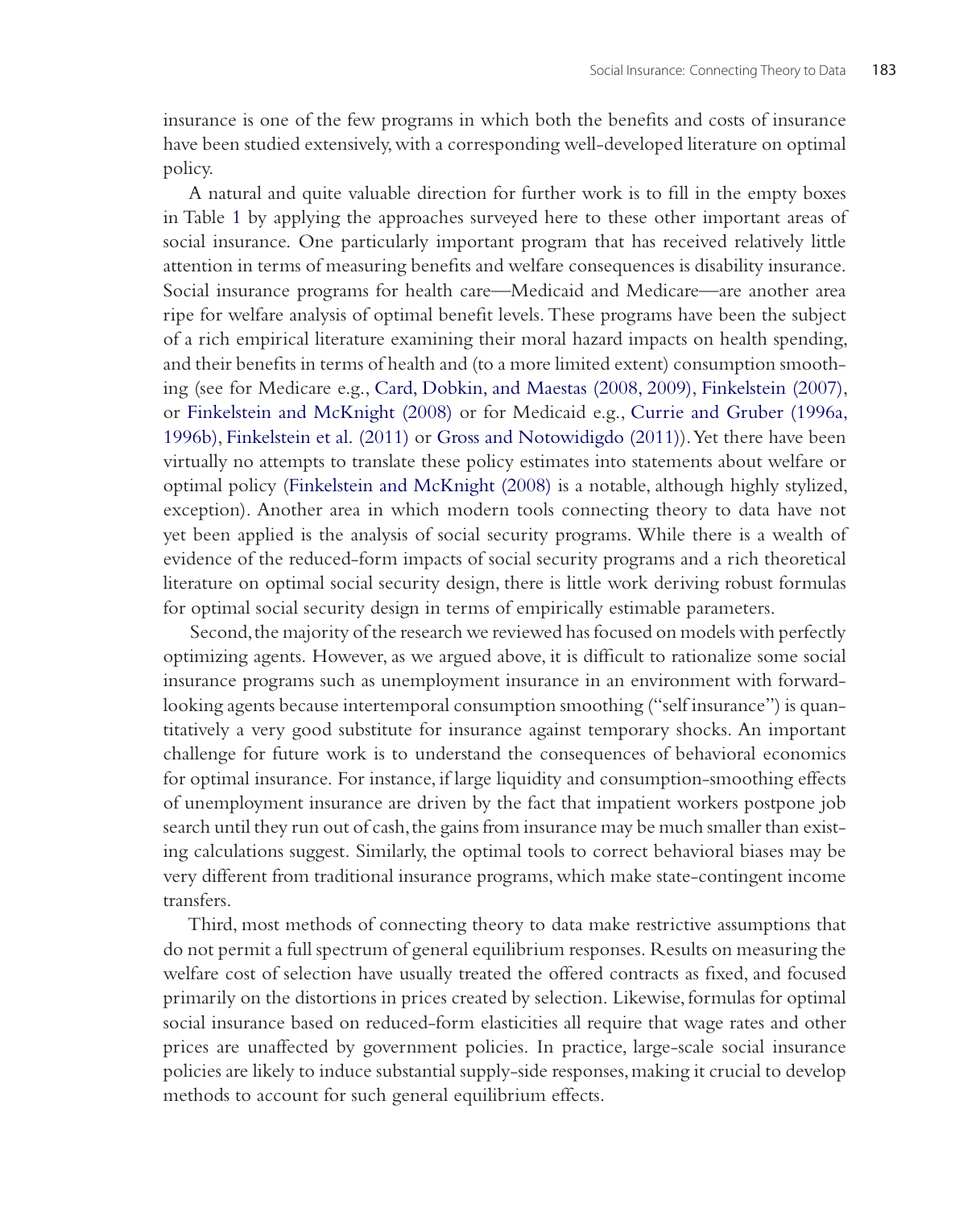لَّهِ<br>Raj Chetty and Amy Series (2014)<br>Table 1 Social Insurance: A Summary of Existing Applied Work<br>Table 1 Social Insurance: A Summary of Existing Applied Work Table 1 Social Insurance: A Summary of Existing Applied Work

|                      | (1) Testing for<br><b>Selection</b> | (2) Quantifying<br>Welfare<br><b>Costs of Selection</b> | (3) Estimation<br>of Benefits | (4) Estimation of<br><b>Moral Hazard Costs</b> | (5) Calculating<br><b>Optimal Benefit</b><br>Levels |
|----------------------|-------------------------------------|---------------------------------------------------------|-------------------------------|------------------------------------------------|-----------------------------------------------------|
| Medicare/Medicaid X  |                                     |                                                         |                               | X                                              |                                                     |
| Disability insurance |                                     |                                                         |                               | X                                              |                                                     |
| Unemp. insurance     |                                     |                                                         | X                             | X                                              | X                                                   |
| Workers' comp.       |                                     |                                                         | Х                             | Х                                              | Х                                                   |

<span id="page-73-0"></span>*Notes*:This table lists areas where we are aware of empirical work on the topic listed in each column for five major social insurance programs. Selected examples of this work would include the following. Column 1:Cutler and Reber [\(1998\)](#page-78-1) on Medicare/Medicaid (more accurately: private health insurance markets). Column 2:Einav et al. [\(2010a\)](#page-78-2) on health insurance markets. Column 3: Card et al. [\(2009\)](#page-76-0) on Medicare and Finkelstein et al. (2012) on Medicaid; Gruber [\(1997\)](#page-79-3) and [Chetty](#page-77-0) (2008) on unemployment insurance, and [Bronchetti](#page-76-1) (2012) on workers compensation. Column 4: Card et al. [\(2009\)](#page-76-0) on Medicare and Finkelstein et al. (2012) on Medicaid; Gruber (2001) and Maestas, Mullen, and Strand (2012) on disability insurance, [Meyer](#page-81-0) (1990) and Card et al. (2007a, 2007b) on unemployment insurance, and [Meyer](#page-81-1) et al. (1995) on workers' compensation. Column 5: Gruber [\(1997\)](#page-79-3) and [Chetty](#page-77-0) (2008) on unemployment insurance and [Bronchetti](#page-76-1) (2012) on workers compensation.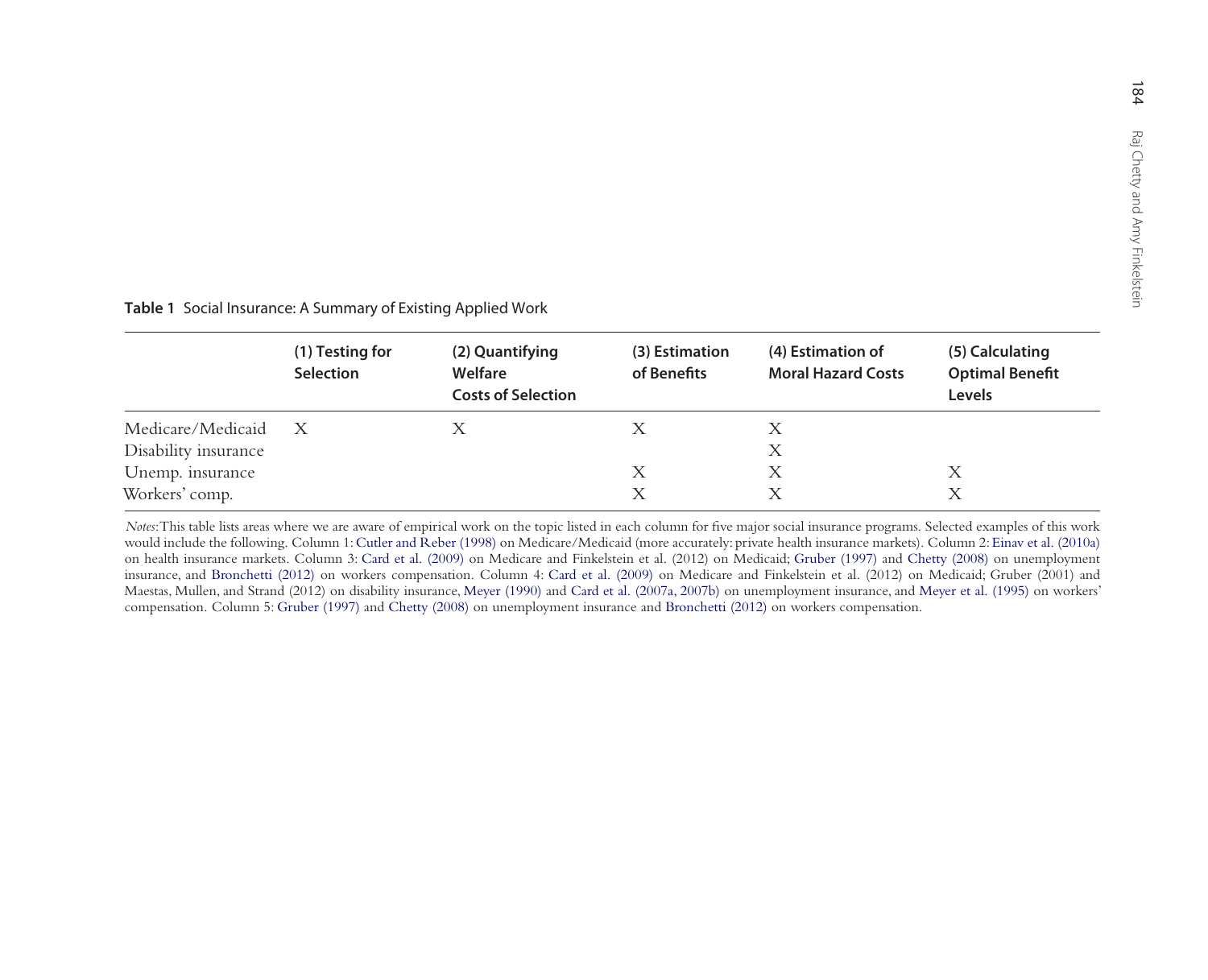Fourth,and relatedly,the literature on optimal social insurance design we have reviewed has tended to focus on relatively specific design questions within the structure of existing programs, such as the optimal level of benefits given the existing time path of benefits or the optimal financing of benefits. It is generally silent on more global optimal design questions, such as those that would alter several features of a program simultaneously. One relatively understudied design question is the choice of instrument used for government intervention. Governments can intervene in private insurance markets in at least three ways: direct public provision (e.g., Medicare, Social Security, and Unemployment Insurance), mandates on firms to provide insurance (e.g.,Worker's Compensation), and direct intervention in or regulation of private insurance markets (e.g., tax subsidies for employer provided health insurance or regulation of the allowable contracts and prices in the individual health insurance markets). The optimal choice of these instruments has not been well explored.[46](#page-74-0)

Fifth, the literature on motivations for social insurance and the optimal policy response are not yet well integrated. Existing empirical work on adverse selection analyzes selection and its consequences *given the existing public policies,* such as tax subsidies to employer provided health insurance or publicly provided annuities through Social Security. This raises the question of whether selection would exist—and what its welfare consequences would be—in the absence of these public programs or under very different public programs than we currently have. Understanding, both theoretically and empirically, how public insurance programs or policies affect the existence and nature of adverse selection in the residual private markets is therefore an important area for further work. Similarly, in the optimal policy literature, fiscal externalities on private insurers and other parts of the government budget such as tax revenue could significantly reduce the gains from social insurance. Characterizing optimal public insurance in models that incorporate endogenous private market insurance failures is therefore essential to obtain a more precise understanding of the welfare consequences of social insurance.

Finally, a general conceptual challenge for the approaches we have discussed in this paper is that they are less informative about fundamental policy reforms, such as implementing universal health insurance, than local changes, such as changing copayment rates by 10%. This is because the reduced-form empirical estimates that the literature uses to make quantitative welfare predictions are identified using local variation around the currently observed environment. This makes it difficult to extrapolate out-of-sample to impacts of policies that have not been observed. The questions discussed above of how private markets would function in the absence of public insurance are one example of this problem. More generally,informing policy makers about significant reforms to social insurance programs will require a more global understanding of how these policies affect

<span id="page-74-0"></span><sup>&</sup>lt;sup>46</sup> One exception is [Summers \(1989\),](#page-82-0) who compares the effects of mandates and taxes in a static model without uncertainty. Extending Summers' analysis to insurance markets would be an interesting direction for future research.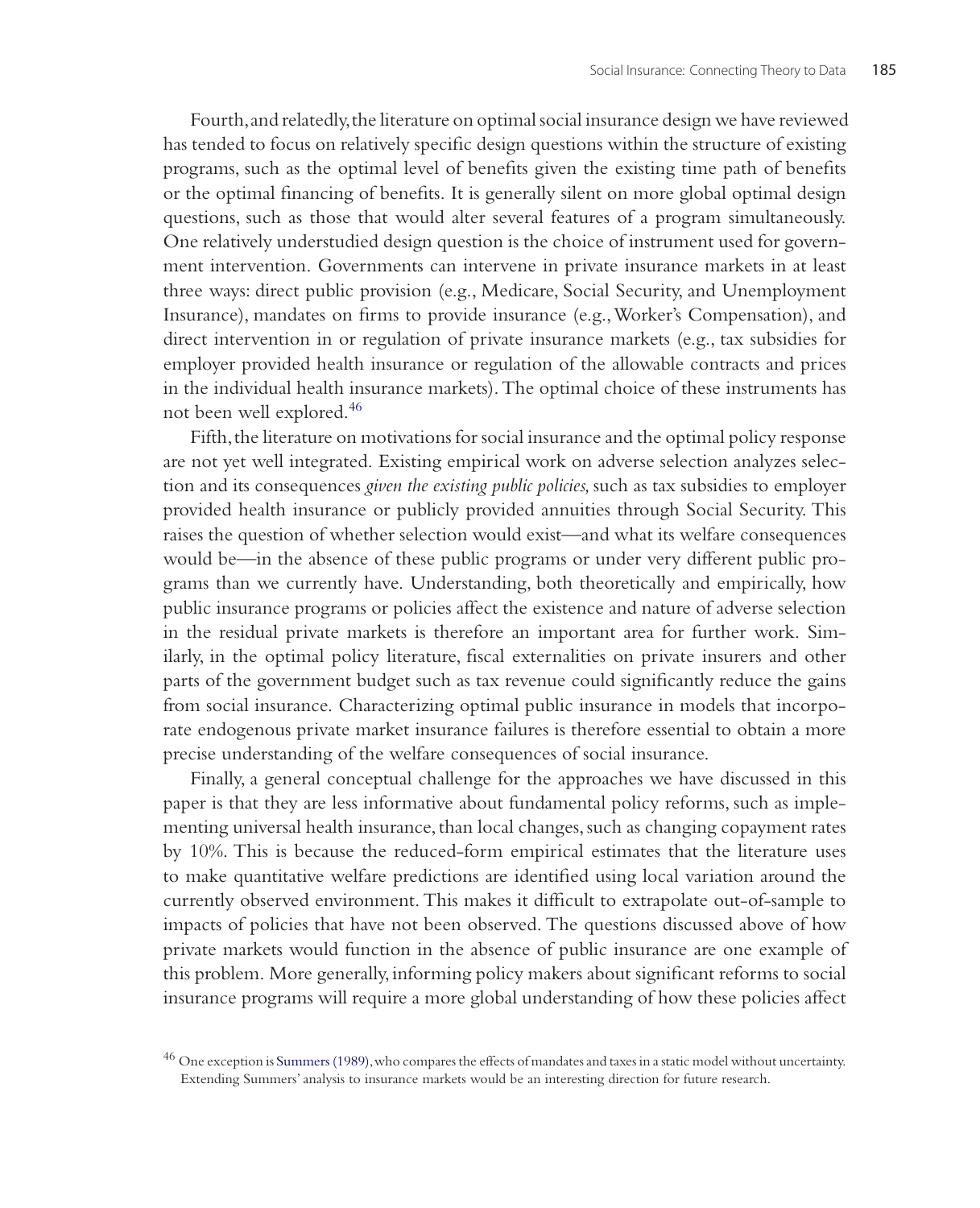the economy.These issues are a fundamental challenge not just for the literature on social insurance but for empirical work more generally.

## **ACKNOWLEDGMENTS**

We are grateful to Alan Auerbach, Liran Einav, Hilary Hoynes, Emmanuel Saez, and participants at the Handbook of Public Economics conference held at UC-Berkeley for helpful comments. Shelby Lin, Heather Sarsons, and Michael Stepner provided excellent research assistance.We gratefully acknowledge support from the NIA R01 AG032449 (Finkelstein) and the National Science Foundation SES 0645396 (Chetty).

## **REFERENCES**

- Abaluck, J., & Gruber, J. (2011). Choice inconsistencies among the elderly: Evidence from plan choice in the medicare Part D program. *American Economic Review, 101*(4), 1180–1210.
- Abbring, J. H., Chiappori, P.-A., & Pinquet, J. (2003a). Moral hazard and dynamic insurance data. *Journal of the European Economic Association, 1*(4), 767–820.
- Abbring, J. H., Heckman, J. J., Chiappori, P.-A., & Pinquet, J. (2003b). Adverse selection and moral hazard in insurance: Can dynamic data help to distinguish? *Journal of the European Economic Association, 1*(2–3), 512–521.
- Abel,A. B. (1986). Capital accumulation and uncertain lifetimes with adverse selection. *Econometrica, 54*(5), 1079–1097.
- Acemoglu, D., & Shimer, R. (1999). Efficient unemployment insurance. *Journal of Political Economy, 107*(5), 893–928.
- Adams,W.,Einav,L.,& Levin, J. (2009). Liquidity constraints and imperfect information in subprime lending. *American Economic Review, 99*(1), 49–84.
- Akerlof, G. A. (1970). The market for lemons: Quality uncertainty and the market mechanism. *Quarterly Journal of Economics, 84*(3), 488–500.
- Anderson, P. M., & Meyer, B. D. (1993). Unemployment insurance in the United States: Layoff incentives and cross subsidies. *Journal of Labor Economics, 11*(1), 70–95.
- Auerbach,A. J. (1985).The theory of excess burden and optimal taxation. In A. J. Auerbach & M. Feldstein (Eds.), *Handbook of public economics* (Vol. 1). (pp. 61–127). Amsterdam, North Holland: Elsevier.
- Autor, D. H., & Duggan, M. G. (2003). The rise in the disability rolls and the decline in unemployment. *Quarterly Journal of Economics, 118*(1), 157–205.
- Baicker, K., Goldin, C., & Katz, L. F. (1998). A distinctive system: Origins and impact of US unemployment compensation. In M. D. Bordo, C. Goldin & E. N.White (Eds.),*The defining moment:The great depression and the American economy in the twentieth century* (pp. 227–263). Chicago: University of Chicago Press.
- Baily, M. N. (1978). Some aspects of optimal unemployment insurance. *Journal of Public Economics, 10*(3), 379–402.
- Baird, S., Hicks, J. H., Kremer, M., & Miguel, E. (2011).*Worms at work: Long-run impacts of child health gains*. Mimeo. http://elsa.berkeley.edu/∼[emiguel/pdfs/miguelwormsatwork.pdf.](http://elsa.berkeley.edu/\relax ${\sim }/)emiguel/pdfs/miguelwormsatwork.pdf)
- Bank of Sweden (2001). *Press release:The 2001 Sveriges Riksbank (Bank of Sweden) prize in economic sciences in memory of Alfred Nobel, advanced information*. http://www.nobelprize.org/nobelprizes/economics/laure ates/2001/advanced-economicsciences2001.pdf.
- Barseghyan, L., Prince, J., & Teitelbaum, J. C. (2011). Are risk preferences stable across contexts? Evidence from insurance data. *American Economic Review, 101*(2), 591–631.
- Barseghyan, L., Molinari, F., O'Donoghue, T., & Teitelbaum, J. C. (2012). The nature of risk preferences: Evidence from insurance choices. *SSRN working paper*, No 1646520.
- Barsky, R. B., Juster, F. T., Kimball, M. S., & Shapiro, M. D. (1997). Preference parameters and behavioral heterogeneity:An experimental approach in the health and retirement study. *Quarterly Journal of Economics, 112*(2), 537–579.
- Bernheim,B. D.,& Rangel,A. (2009). Beyond revealed preference:Choice-theoretic foundations for behavioral welfare economics. *Quarterly Journal of Economics, 124*(1), 51–104.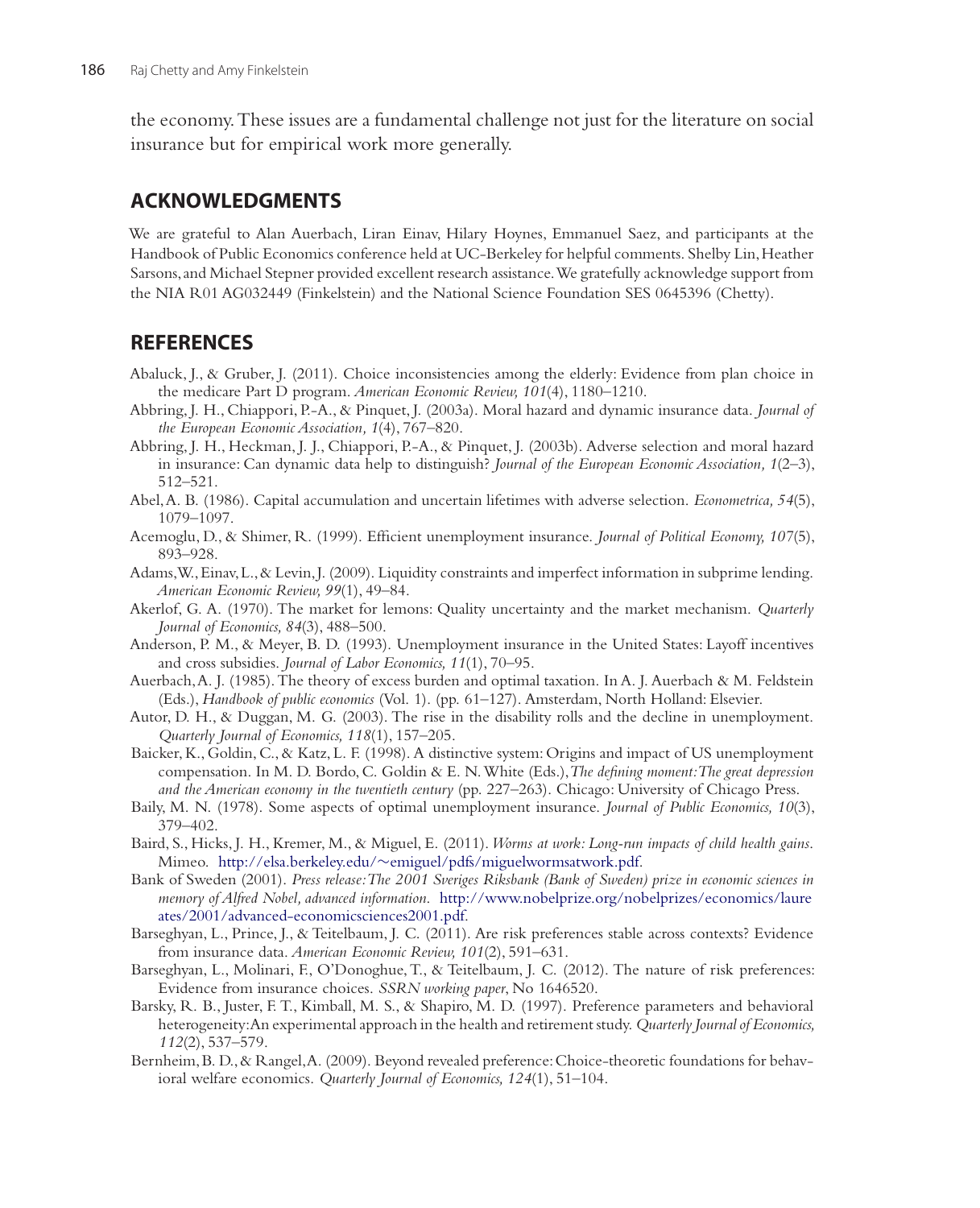- <span id="page-76-1"></span><span id="page-76-0"></span>Bertrand, M., Luttmer, E. F. P., & Mullainathan, S. (2000). Network effects and welfare cultures. *Quarterly Journal of Economics, 115*(3), 1019–1055.
- Bhargava, S., & Manoli, D. (2011). Why are benefits left on the table? Assessing the role of information, complexity, and stigma on take-up with an IRS field experiment.*Working paper*.
- Black, D. A., Smith, J. A., Berger, M. C., & Noel, B. J. (2003). Is the threat of reemployment services more effective than the services themselves? Evidence from random assignment in the UI system. *American Economic Review, 93*(4), 1313–1327.
- Blanchard,O. J.,&Tirole, J. (2008).The joint design of unemployment insurance and employment protection: A first pass. *Journal of the European Economic Association, 6*(1), 45–77.
- Blundell, R., Pistaferri, L., & Preston, I. (2008). Consumption Inequality and Partial Insurance. *American Economic Review, 98*(5), 1887–1921.
- Borghans, L., Gielen,A. C., & Luttmer, E. F. P. (2010). Social support shopping: Evidence from a regression discontinuity in disability insurance reform. *IZA Discussion Paper*, No. 5412, Institute for the Study of Labor (IZA).
- Bound, J., Cullen, J. B., Nichols,A., & Schmidt, L. (2004). The welfare implications of increasing disability insurance benefit generosity. *Journal of Public Economics, 88*(12), 2487–2514.
- Bronchetti, E. T. (2012). Workers' compensation and consumption smoothing. *Journal of Public Economics, 96*(5), 495–508.
- Brown, J. R., & Finkelstein,A. (2007). Why is the market for long-term care insurance so small? *Journal of Public Economics, 91*(10), 1967–1991.
- Brown, J. R., & Finkelstein, A. (2008). The interaction of public and private insurance: Medicaid and the long-term care insurance market. *American Economic Review, 98*(3), 1083–1102.
- Brown, J. R., & Finkelstein, A. (2011). Insuring long-term care in the United States. *Journal of Economic Perspectives, 25*(4), 119–142.
- Brown, J. R., Kroszner, R. S., & Jenn, B. H. (2002). Federal terrorism risk insurance. *National Tax Journal, 55*(3), 647–657.
- Brown, J., Duggan, M., Kuziemko, I., & Woolston, W. (2011). How does risk selection respond to risk adjustment? Evidence from the medicare advantage program. *NBER working paper*,No. 16977,National Bureau of Economic Research.
- Browning, M., & Crossley,T. F. (2001). Unemployment insurance benefit levels and consumption changes. *Journal of Public Economics, 80*(1), 1–23.
- Buchanan, J. (1975). The samaritan's dilemma. In E. Phelps (Ed.), *Altruism, morality and economic theory* (pp. 71–85). NewYork: Russell Sage.
- Buchmueller, T., & DiNardo, J. (2002). Did community rating induce an adverse selection death spiral? Evidence from NewYork, Pennsylvania, and Connecticut. *American Economic Review, 92*(1), 280–294.
- Bundorf, M. K., & Simon, K. I. (2006). The effects of rate regulation on demand for supplemental health insurance. *American Economic Review, 96*(2), 67–71.
- Bundorf,M. K.,Levin, J.,& Mahoney,N. (2012). Pricing and welfare in health plan choice.*American Economic Review, 102*(7), 3214–3248.
- Card, D., & Levine, P. B. (2000). Extended benefits and the duration of UI spells: Evidence from the New Jersey extended benefit program. *Journal of Public Economics, 78*(1–2), 107–138.
- Card, D., Chetty, R., & Weber, A. (2007a). The spike at benefit exhaustion: Leaving the unemployment system or starting a new job? *American Economic Review, 97*(2), 113–118.
- Card, D., Chetty, R., &Weber,A. (2007b). Cash-on-hand and competing models of intertemporal behavior: New evidence from the labor market. *Quarterly Journal of Economics, 122*(4), 1511–1560.
- Card, D., Dobkin, C., & Maestas, N. (2008). The impact of nearly universal insurance coverage on health care utilization: Evidence from medicare. *American Economic Review, 98*(5), 2242–2258.
- Card, D., Dobkin, C., & Maestas, N. (2009). Does medicare save lives? *Quarterly Journal of Economics, 124*(2), 597–636.
- Cardon, J. H., & Hendel, I. (2001). Asymmetric information in health insurance: Evidence from the national medical expenditure survey. *RAND Journal of Economics, 32*(3), 408–427.
- Carlin, C., &Town, R. (2010). Adverse selection:The dog that didn't bite. Mimeo: University of Minnesota.
- Carroll, C. D. (1997). Buffer-stock saving and the life cycle/permanent income hypothesis. *Quarterly Journal of Economics, 112*(1), 1–55.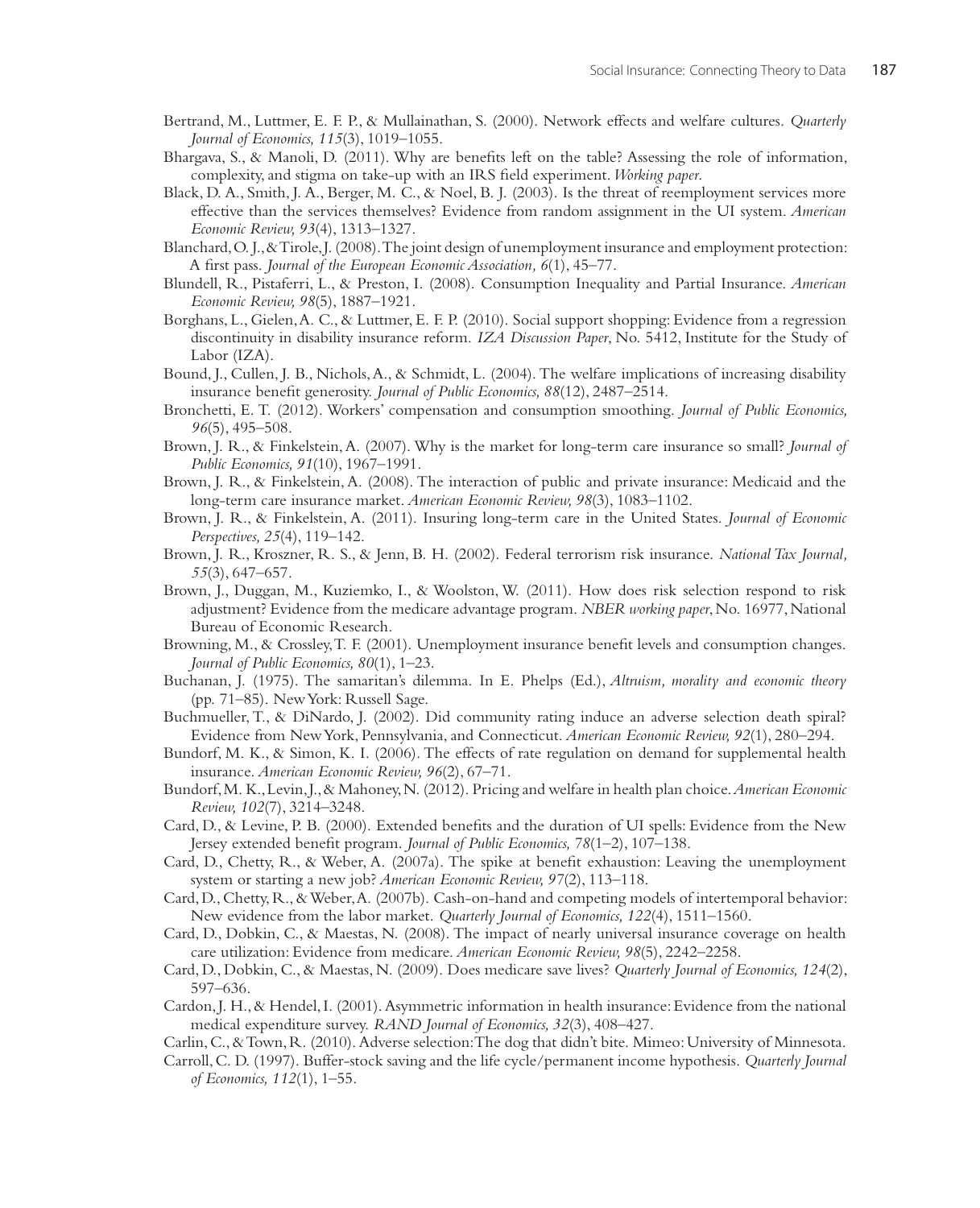- <span id="page-77-0"></span>Centeno, M., & Novo,A. (2009). Reemployment wages and UI liquidity effect:A regression discontinuity approach. *Portuguese Economic Journal, 8*(1), 45–52.
- Chetty, R. (2006a). A new method of estimating risk aversion.*American Economic Review, 96*(5), 1821–1834.
- Chetty, R. (2006b). A general formula for the optimal level of social insurance. *Journal of Public Economics, 90*(10–11), 1879–1901.
- Chetty, R. (2008). Moral hazard versus liquidity and optimal unemployment insurance. *Journal of Political Economy, 116*(2), 173–234.
- Chetty, R. (2009). Sufficient statistics for welfare analysis: A bridge between structural and reduced-form methods. *Annual Review of Economics, 1*(1), 451–488.
- Chetty, R., & Looney,A. (2006). Consumption smoothing and the welfare consequences of social insurance in developing economies. *Journal of Public Economics, 90*(12), 2351–2356.
- Chetty, R., & Saez, E. (2010). Optimal taxation and social insurance with endogenous private insurance. *American Economic Journal: Economic Policy, 2*(2), 85–114.
- Chetty, R., & Szeidl,A. (2007). Consumption commitments and risk preferences. *Quarterly Journal of Economics, 122*(2), 831–877.
- Chetty, R., Looney,A., & Kroft, K. (2009). Salience and taxation:Theory and evidence. *American Economic Review, 99*(4), 1145–1177.
- Chetty, R., Friedman, J. N., Olsen,T., & Pistaferri, L. (2011). Adjustment costs, firm responses, and micro vs. macro labor supply elasticities: Evidence from Danish tax records.*The Quarterly Journal of Economics, 126*(2), 749–804.
- Chetty, R., Friedman, J. N., & Saez, E. (2012). Using differences in knowledge across neighborhoods to uncover the impacts of the EITC on earnings. *NBER working paper*, No. 18232, National Bureau of Economic Research. Forthcoming,*American Economic Review*.
- Chiappori, P.-A., & Salanié, B. (2000). Testing for asymmetric information in insurance markets. *Journal of Political Economy, 108*(1), 56–78.
- Chiappori, P.-A., Jullien, B., Salanié, B., & Salanié, F. (2006). Asymmetric information in insurance: General testable implications. *RAND Journal of Economics, 37*(4), 783–798.
- Clark, A. E. (2003). Unemployment as a social norm: Psychological evidence from panel data. *Journal of Labor Economics, 21*(2), 289–322.
- Coate,S. (1995).Altruism,the samaritan's dilemma,and government transfer policy.*American Economic Review, 85*(1), 46–57.
- Cochrane, J. H. (1991). A simple test of consumption insurance. *Journal of Political Economy, 99*(5), 957–976.
- Cohen,A., & Einav, L. (2007). Estimating risk preferences from deductible choice.*American Economic Review, 97*(3), 745–788.
- Cohen, A., & Siegelman, P. (2010). Testing for adverse selection in insurance markets. *Journal of Risk and Insurance, 77*(1), 39–84.
- Crépon, B., Duflo, E., Gurgand, M., Rathelot, R., & Zamora, P. (2012). Do labor market policies have displacement effects? Evidence from a clustered randomized experiment. *CEPR Discussion Papers*, No. 9251 [C.E.P.R. Discussion Papers].
- Crocker, K. J., & Snow, A. (1985). The efficiency of competitive equilibria in insurance markets with asymmetric information. *Journal of Public Economics, 26*(2), 207–219.
- Cullen, J. B., & Gruber, J. (2000). Does unemployment insurance crowd out spousal labor supply? *Journal of Labor Economics, 18*(3), 546–572.
- Currie, J. (2006). The take-up of social benefits. In A. Auerbach, D. Card & J. Quigley (Eds.), *Poverty, the distribution of income, and public policy* (pp. 80–148). NewYork: Russell Sage.
- Currie, J., & Gruber, J. (1996a). Health insurance eligibility, utilization of medical care, and child health. *Quarterly Journal of Economics, 111*(2), 431–466.
- Currie, J., & Gruber, J. (1996b). Saving babies: The efficacy and cost of recent changes in the medicaid eligibility of pregnant women. *Journal of Political Economy, 104*(6), 1263–96.
- Cutler, D. M. (2002). Health care and the public sector. In A. J. Auerbach & M. Feldstein (Eds.), *Handbook of public economics* (1st ed.). (Vol. 4). (pp. 2143–2243). Amsterdam, North Holland: Elsevier.
- Cutler, D. M., & Gruber, J. (1996). Does public insurance crowd out private insurance? *Quarterly Journal of Economics, 111*(2), 391–430.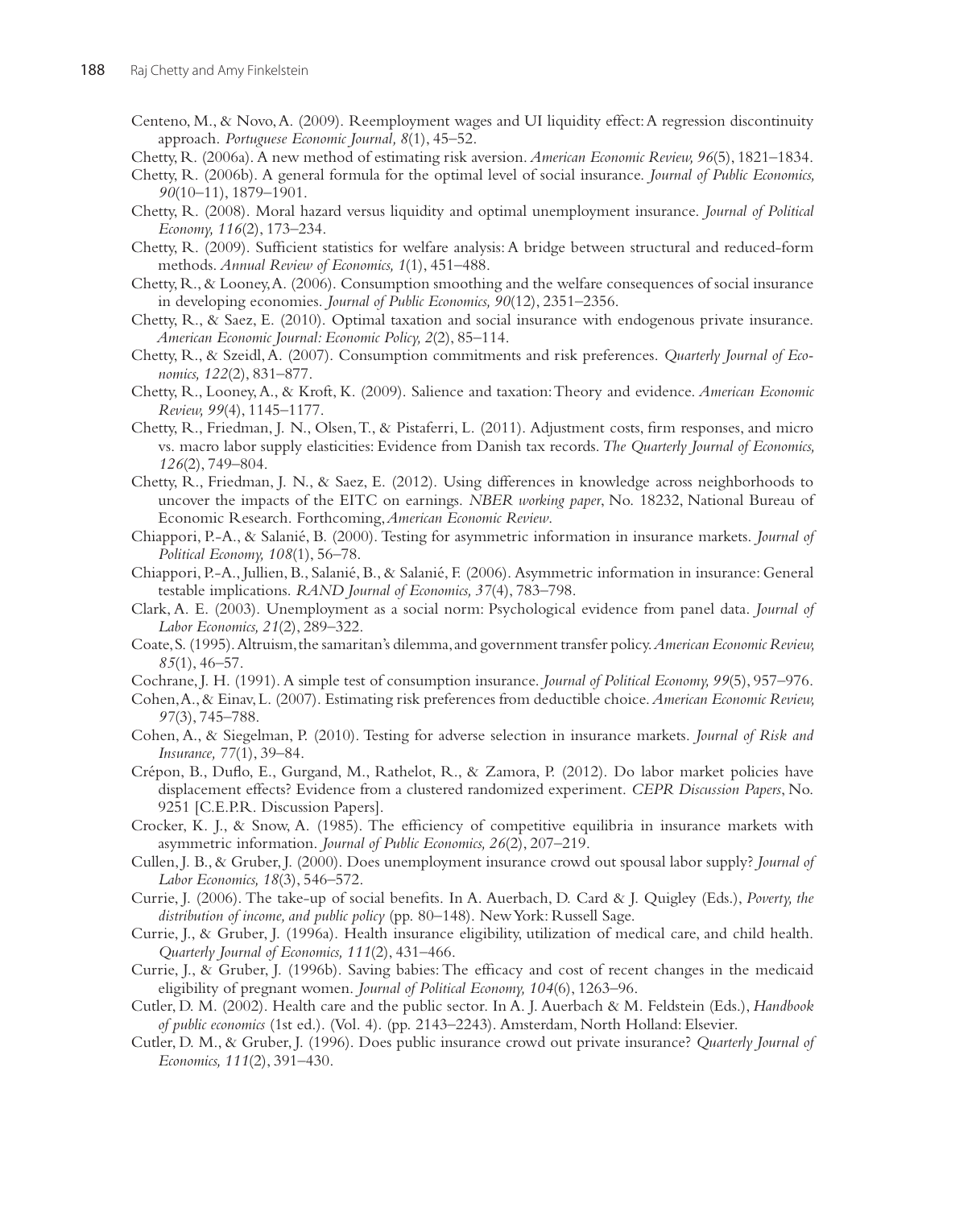- <span id="page-78-2"></span><span id="page-78-1"></span>Cutler, D. M., & Reber, S. J. (1998). Paying for health insurance:The trade-off between competition and adverse selection. *Quarterly Journal of Economics, 113*(2), 433–466.
- Cutler,D. M.,& Zeckhauser,R. J. (2000).The anatomy of health insurance. InA. J. Culyer & J. P. Newhouse (Eds.), *Handbook of health economics* (1st ed.). (Vol. 1). *Handbook of Health Economics* (pp. 563–643). Amsterdam, North Holland: Elsevier.
- Cutler, D. M., Finkelstein, A., & McGarry, K. (2008). Preference heterogeneity and insurance markets: Explaining a puzzle of insurance. *American Economic Review, 98*(2), 157–162.
- Davidoff,T., Brown, J. R., & Diamond, P. A. (2005). Annuities and individual welfare. *American Economic Review, 95*(5), 1573–1590.
- Deaton,A. (1991). Saving and Liquidity Constraints. *Econometrica, 59*(5), 1221–1248.
- DellaVigna, S., & Paserman, M. D. (2005). Job search and impatience. *Journal of Labor Economics, 23*(3), 527–588.
- de Meza,D.,&Webb,D. C., (2001).Advantageous selection in insurance markets. *RAND Journal of Economics, 32*(2), 249–262.
- Devine,T. J.,& Kiefer,N. M. (1991). *Empirical labor economics:The search approach*. NewYork:Oxford University Press.
- Diamond, P. A. (1977). A framework for social security analysis. *Journal of Public Economics, 8*(3), 275–298.
- Ebenstein,A.,& Stange,K. (2010). Does inconvenience explain low take-up? Evidence from unemployment insurance. *Journal of Policy Analysis and Management, 29*(1), 111–136.
- Eckstein, Z., Eichenbaum,M., & Peled, D. (1985). Uncertain lifetimes and the welfare enhancing properties of annuity markets and social security. *Journal of Public Economics, 26*(3), 303–326.
- Einav, L., & Finkelstein,A. (2011). Selection in insurance markets:Theory and empirics in pictures. *Journal of Economic Perspectives, 25*(1), 115–138.
- Einav, L., Finkelstein,A., & Cullen, M. R. (2010a). Estimating welfare in insurance markets using variation in prices. *Quarterly Journal of Economics, 125*(3), 877–921.
- Einav, L., Finkelstein,A., & Levin, J. (2010b). Beyond testing: Empirical models of insurance markets.*Annual Review of Economics, 2*(1), 311–336.
- Einav, L., Finkelstein, A., & Schrimpf, P. (2010c). Optimal mandates and the welfare cost of asymmetric information: Evidence from the UK annuity market. *Econometrica, 78*(3), 1031–1092.
- Einav, L., Finkelstein, A., Ryan, S. P., Schrimpf, P., & Cullen, M. R. (2011). Selection on moral hazard in health insurance. *NBER working paper*, No. 16969, National Bureau of Economic Research.
- Einav, L., Finkelstein,A., Pascu, I., & Cullen, M. (forthcoming). How general are risk preferences? Choices under uncertainty in different domains. *American Economic Review*.
- Engen, E. M., & Gruber, J. (2001). Unemployment insurance and precautionary saving. *Journal of Monetary Economics, 47*(3), 545–579.
- Fang, H., & Silverman, D. (2009). Time-inconsistency and welfare program participation: Evidence from The NLSY. *International Economic Review, 50*(4), 1043–1077.
- Fang, H., Keane, M. P., & Silverman, D. (2008). Sources of advantageous selection: Evidence from the medigap insurance market. *Journal of Political Economy, 116*(2), 303–350.
- Feldstein, M. (1978). The effect of unemployment insurance on temporary layoff unemployment. *American Economic Review, 68*(5), 834–846.
- Feldstein,M., & Altman,D. (2007). Unemployment insurance savings accounts. *InTax Policy and the Economy* (Vol. 21 of NBER Chapters). (pp. 35–64). National Bureau of Economic Research.
- Feldstein, M., & Liebman, J. B. (2002). Social security. In A. J. Auerbach & M. Feldstein (Eds.), *Handbook of public economics* (1st ed). (Vol. 4 of Handbook of Public Economics). (pp. 2245–2324). Amsterdam, North Holland: Elsevier.
- Feldstein,M.,& Poterba,J. (1984). Unemployment insurance and reservation wages. *Journal of Public Economics, 23*(1–2), 141–167.
- Finkelstein, A. (2004). The interaction of partial public insurance programs and residual private insurance markets: Evidence from the US medicare program. *Journal of Health Economics, 23*(1), 1–24.
- <span id="page-78-0"></span>Finkelstein,A. (2007).The aggregate effects of health insurance:Evidence from the introduction of medicare. *Quarterly Journal of Economics, 122*(1), 1–37.
- Finkelstein, A., & McGarry, K. (2006). Multiple dimensions of private information: Evidence from the long-term care insurance market. *American Economic Review, 96*(4), 938–958.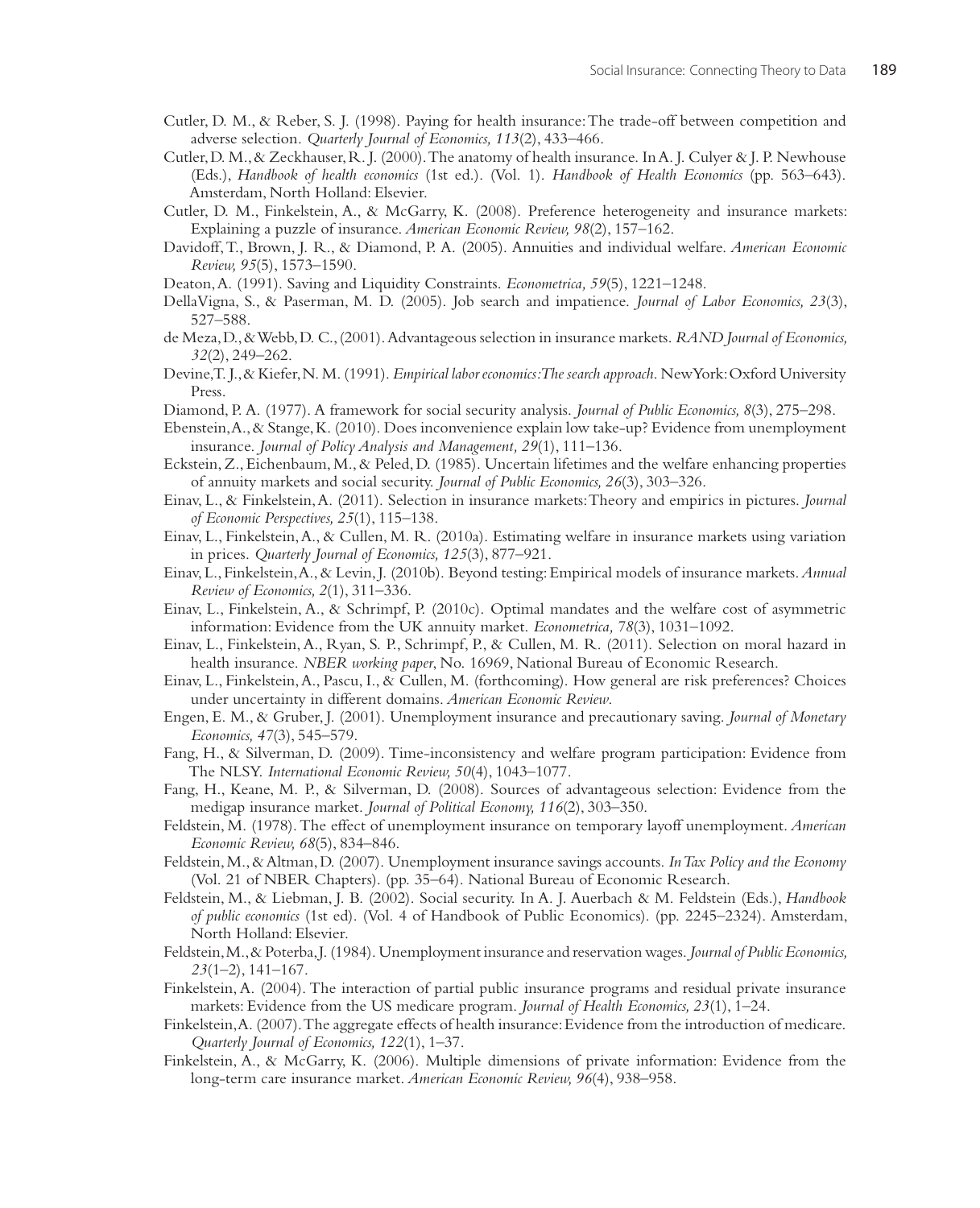- <span id="page-79-3"></span><span id="page-79-0"></span>Finkelstein,A., & McKnight, R. (2008).What did medicare do?The initial impact of medicare on mortality and out of pocket medical spending. *Journal of Public Economics, 92*(7), 1644–1668.
- Finkelstein,A., & Poterba, J. (2002). Selection effects in the United Kingdom individual annuities market. *Economic Journal, 112*(476), 28–50.
- Finkelstein,A., & Poterba, J. (2004). Adverse selection in insurance markets: Policyholder evidence from the UK annuity market. *Journal of Political Economy, 112*(1), 183–208.
- Finkelstein,A., & Poterba, J. (2006). Testing for adverse selection with unused observables. *NBER working paper*, No. 12112. National Bureau of Economic Research.
- Finkelstein, A., Luttmer, E. F. P., & Notowidigdo, M. J. (2008). What good is wealth without health? The effect of health on the marginal utility of consumption. *NBER working paper*, No. 14089, National Bureau of Economic Research.
- Finkelstein, A., Luttmer, E. F. P., & Notowidigdo, M. J. (2009a). Approaches to estimating the health state dependence of the utility function. *American Economic Review, 99*(2), 116–121.
- Finkelstein,A., Poterba, J., & Rothschild, C. (2009b). Redistribution by insurance market regulation:Analyzing a ban on gender-based retirement annuities. *Journal of Financial Economics, 91*(1), 38–58.
- <span id="page-79-1"></span>Finkelstein, A.,Taubman, S.,Wright, B., Bernstein, M., Gruber, J., Newhouse, J. P., Allen, H., Baicker, K., & Group,T. O. H. S. (2011). The oregon health insurance experiment: Evidence from the first year. *NBER working paper*, No. 17190. National Bureau of Economic Research, Inc.
- Fishback, P.V., & Kantor, S. E. (1998). The adoption of workers' compensation in the United States, 1900– 1930. *Journal of Law and Economics, 41*(2), 305–341.
- Friedman, B. M., & Warshawsky, M. J. (1990). The cost of annuities: Implications for saving behavior and bequests. *Quarterly Journal of Economics, 105*(1), 135–154.
- Froot, K. A. (2001). The market for catastrophe risk: a clinical examination. *Journal of Financial Economics, 60*(2–3), 529–571.
- Gertler, P.,& Gruber, J. (2002). Insuring consumption against illness.*American Economic Review, 92*(1),51–70.
- Geruso, M. (2011). *Selection in employer health plans: Homogeneous prices and heterogeneous preferences*. Mimeo: Princeton University.
- Glied, S. (2000). Managed care. In A. J. Culyer & J. P. Newhouse (Eds.), *Handbook of health economics* (Vol. 1). (pp. 707–753). Amsterdam, North Holland: Elsevier.
- Golosov,M., &Tsyvinski,A. (2007). Optimal taxation with endogenous insurance markets. *Quarterly Journal of Economics, 122*(2), 487–534.
- <span id="page-79-2"></span>Gross,T., & Notowidigdo, M. J. (2011). Health insurance and the consumer bankruptcy decision: Evidence from expansions of medicaid. *Journal of Public Economics, 95*(7–8), 767–778.
- Gruber, J. (1997). The consumption smoothing benefits of unemployment insurance. *American Economic Review, 87*(1), 192–205.
- Gruber, J. (2000). Disability insurance benefits and labor supply. *Journal of Political Economy, 108*(6), 1162– 1183.
- Gruber, J. (2009). *Public finance and public policy* (3rd ed.). NewYork:Worth Publishers.
- Gruber, J., & Wise, D. A. (Eds.). (1999). Social security and retirement around the world. *NBER Book Series - International Social Security*. Chicago: University of Chicago Press.
- Hamermesh,D. S. (1982). Social insurance and consumption:An empirical inquiry.*American Economic Review, 72*(1), 101–113.
- Handel, B. R. (2011). Adverse selection and switching costs in health insurance markets: When nudging hurts. *NBER working paper*, No. 17459, National Bureau of Economic Research.
- Hansen,G. D.,& Imrohoroglu,A. (1992).The role of unemployment insurance in an economy with liquidity constraints and moral hazard. *Journal of Political Economy, 100*(1), 118–142.
- Hartley,G. R.,van Ours, J. C.,&Vodopivec,M. (2011). Incentive effects of unemployment insurance savings accounts: Evidence from Chile. *Labour Economics, 18*(6), 798–809.
- Hemenway, D. (1990). Propitious selection. *Quarterly Journal of Economics, 105*(4), 1063–1069.
- Hendel, I., & Lizzeri, A. (2003). The role of commitment in dynamic contracts: Evidence from life insurance. *Quarterly Journal of Economics, 118*(1), 299–327.
- Hendren,N. (2012). Private information and insurance rejections. *NBER working paper*,No. 18282,National Bureau of Economic Research.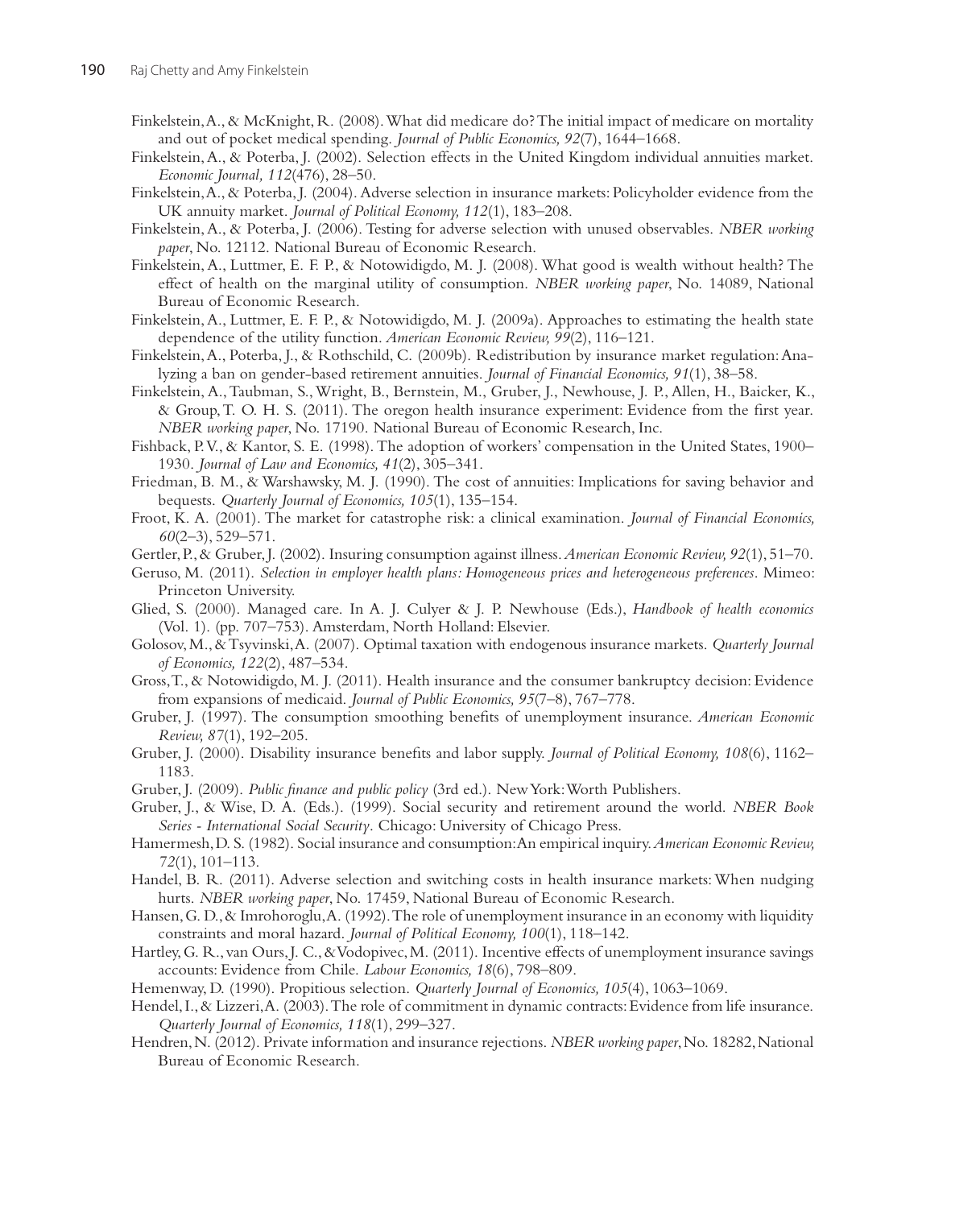- Herring, B. (2005). The effect of the availability of charity care to the uninsured on the demand for private health insurance. *Journal of Health Economics, 24*(2), 225–252.
- Hopenhayn, H. A., & Nicolini, J. P. (1997). Optimal unemployment insurance. *Journal of Political Economy, 105*(2), 412–438.
- Hosseini, R. (2010). Adverse selection in the annuity market and the role for social security. Mimeo. http://www.public.asu.edu/∼[rhossein/RoozbehHosseini/Researchfiles/HosseiniAnnuitySSFinal.pdf.](http://www.public.asu.edu/${\sim }$rhossein/RoozbehHosseini/Researchfiles/HosseiniAnnuitySSFinal.pdf)
- Hubbard, R. G., Skinner, J., & Zeldes, S. P. (1995). Precautionary saving and social insurance. *Journal of Political Economy, 103*(2), 360–399.
- Huggett, M., & Parra, J. C. (2010). How well does the US social insurance system provide social insurance? *Journal of Political Economy, 118*(1), 76–112.
- Jappelli,T.,& Pistaferri, L. (2010).The consumption response to income changes.*Annual Review of Economics, 2*(1), 479–506.
- Kaplan,G. (2012). Moving back home: Insurance against labor market risk. *Journal of Political Economy,120*(3), 446–512.
- Kaplow, L. (1991). Incentives and government relief for risk. *Journal of Risk and Uncertainty, 4*(2), 167–75.
- Karlan, D., & Zinman, J. (2009). Observing unobservables: Identifying information asymmetries with a consumer credit field experiment. *Econometrica, 77*(6), 1993–2008.
- Katz, L. F., & Meyer, B. D. (1990). Unemployment insurance, recall expectations, and unemployment outcomes. *Quarterly Journal of Economics, 105*(4), 973–1002.
- Kling, J. R., Mullainathan, S., Shafir, E.,Vermeulen, L. C., & Wrobel, M. V. (2012). Comparison friction: Experimental evidence from medicare drug plans. *Quarterly Journal of Economics, 127*(1), 199–235.
- Kocherlakota,N. R. (1996).The equity premium: It's still a puzzle. *Journal of Economic Literature,34*(1),42–71.
- Kremer, M., & Miguel, E. (2004). Worms: Identifying impacts on education and health in the presence of treatment externalities. *Econometrica, 72*(1), 159–217.
- Kroft, K. (2008). Takeup, social multipliers and optimal social insurance. *Journal of Public Economics, 92*(3–4), 722–737.
- Kroft, K., & Notowidigdo, M. J. (2011). Should unemployment insurance vary with the unemployment rate? Theory and evidence. *NBER working paper*, No. 17173, National Bureau of Economic Research.
- Krueger, A. B., & Meyer, B. D. (2002). Labor supply effects of social insurance. In A. J. Auerbach & M. Feldstein (Eds.), *Handbook of public economics* (1st ed.). (Vol. 4). (pp. 2327–2392). Amsterdam, North Holland: Elsevier.
- Krueger, A. B., & Mueller, A. I. (2011). Job search and job finding in a period of mass unemployment: Evidence from high-frequency longitudinal data. *IZA Discussion Paper*,No. 5450, Institute for the Study of Labor (IZA).
- Laibson, D. (1997). Golden eggs and hyperbolic discounting. *Quarterly Journal of Economics, 112*(2), 443–477.
- Lalive,R. (2003). Social interactions in unemployment. *IZA discussion paper*,No. 803, Institute for the Study of Labor (IZA).
- Lalive, R. (2007). Unemployment benefits, unemployment duration, and post-unemployment jobs: A regression discontinuity approach. *American Economic Review, 97*(2), 108–112.
- Lalive, R. (2008). How do extended benefits affect unemployment duration a regression discontinuity approach. *Journal of Econometrics, 142*(2), 785–806.
- Lalive, R., van Ours, J. C., & Zweimüller, J. (2006). How changes in financial incentives affect the duration of unemployment. *Review of Economic Studies, 73*(4), 1009–1038.
- LaLonde, R. (2007). The case for wage insurance. *Council special report* 30, Council on Foreign Relations Press.
- LaLumia, S. (2011).The EITC, tax refunds, and unemployment spells. *Department of Economics working paper*, No. 2011-09, Department of Economics,Williams College.
- Landais, C. (2011). Heterogeneity and behavioral responses to unemployment benefits over the business cycle. *SIEPR working paper*, Stanford Institute for Economic Policy Research.
- Landais, C. (2012). Assessing the welfare effects of unemployment benefits using the regression kink design. *PEP working paper*, London School of Economics.
- Landais, C., Michaillat, P., & Saez, E. (2012). Optimal unemployment insurance over the business cycle. *NBER working paper*, No. 16526, National Bureau of Economic Research.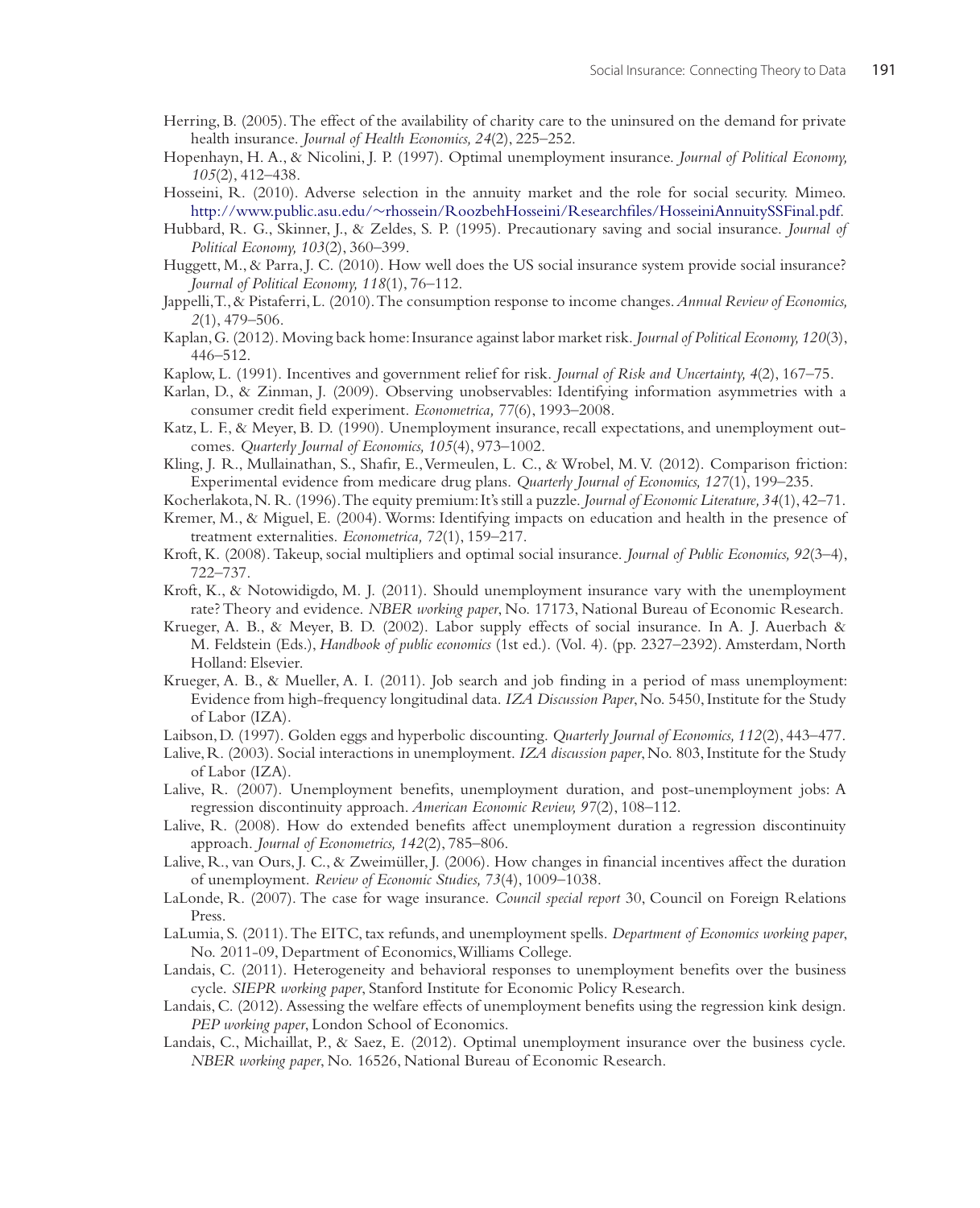- <span id="page-81-1"></span><span id="page-81-0"></span>Lentz, R. (2009). Optimal unemployment insurance in an estimated job search model with savings. *Review of Economic Dynamics, 12*(1), 37–57.
- Lentz, R., & Tranas,T. (2005). Job search and savings:Wealth effects and duration dependence. *Journal of Labor Economics, 23*(3), 467–490.
- Lillard, L. A., &Weiss,Y. (1997). Uncertain health and survival: Effects on end-of-life consumption. *Journal of Business & Economic Statistics, 15*(2), 254–268.
- Lindbeck, A., Nyberg, S., & Weibull, J. W. (1999). Social norms and economic incentives in the welfare state. *Quarterly Journal of Economics, 114*(1), 1–35.
- Lucas, R. (1987). *Models of business cycles*. NewYork: Basil Blackwell.
- Lustig, J. (2011). *The welfare effects of adverse selection in privatized medicare*. Mimeo, Boston University. [http://people.bu.edu/jlustig/lustigmarch2011.pdf.](http://people.bu.edu/jlustig/lustigmarch2011.pdf)
- Maestas, N., Mullen, K. J., & Strand,A. (forthcoming). Does disability insurance receipt discourage work? Using examiner assignment to estimate causal effects of SSDI receipt. American Economic Review.
- Mahoney, N. (2012). Bankruptcy as implicit health insurance. *NBER working paper*, No. 18105, National Bureau of Economic Research.
- Manning,W. G., Newhouse, J. P., Duan, N., Keeler, E. B., & Leibowitz, A. (1987). Health insurance and the demand for medical care: Evidence from a randomized experiment.*The American Economic Review, 77*(3), 251–277.
- McCarthy,D.,& Mitchell,O. S. (2003). International adverse selection in life insurance and annuities. *NBER working paper*, No. 9975, National Bureau of Economic Research.
- Mehra, R., & Prescott, E. C. (1985). The equity premium: A puzzle. *Journal of Monetary Economics, 15*(2), 145–161.
- Metrick,A. (1995). A natural experiment in jeopardy! *American Economic Review, 85*(1), 240–253.
- Meyer, B. D. (1990). Unemployment insurance and unemployment spells. *Econometrica, 58*(4), 757–782.
- Meyer, B. D.,Viscusi,W. K., & Durbin, D. L. (1995).Workers' compensation and injury duration: Evidence from a natural experiment. *American Economic Review, 85*(3), 322–340.
- Mitchell, O. S., Poterba, J. M.,Warshawsky, M. J., & Brown, J. R. (1999). New evidence on the money's worth of individual annuities. *American Economic Review, 89*(5), 1299–1318.
- Newhouse, J. P. (2002). *Princing the priceless: A health care conundrum*. Cambridge, Massachusetts:The MIT Press.
- Newhouse, J. P. & RAND Corporation Insurance Experiment Group (1996). *Free for all?: Lessons from the RAND health insurance experiment*. Cambridge, Massachusetts: Harvard University Press.
- Nichols, A. L., & Zeckhauser, R. J. (1982). Targeting transfers through restrictions on recipients. *American Economic Review, 72*(2), 372–377.
- Nyman, J. (2003).*The theory of demand for health insurance*. Stanford, California: Stanford University Press.
- Orszag, J. M., & Snower, D. J. (2002). Incapacity benefits and employment policy. *Labour Economics, 9*(5), 631–641.
- Oster, E., Shoulson, I., Quaid, K., & Dorsey, E. R. (2010). Genetic adverse selection: Evidence from longterm care insurance and Huntington disease. *Journal of Public Economics, 94*(11–12), 1041–1050.
- Pauly,M.V. (1974). Overinsurance and public provision of insurance:The roles of moral hazard and adverse selection. *Quarterly Journal of Economics, 88*(1), 44–62.
- Philipson,T. J., & Becker,G. S. (1998). Old-age longevity and mortality-contingent claims. *Journal of Political Economy, 106*(3), 551–573.
- Rabin, M. (2000). Risk aversion and expected-utility theory: A calibration theorem. *Econometrica, 68*(5), 1281–1292.
- Rothschild, M., & Stiglitz, J. E. (1976). Equilibrium in competitive insurance markets: An essay on the economics of imperfect information. *Quarterly Journal of Economics, 90*(4), 630–49.
- Rothstein, J. (2010). Is the EITC as good as an NIT? Conditional cash transfers and tax incidence.*American Economic Journal: Economic Policy, 2*(1), 177–208.
- Schmieder, J. F.,Wachter,T. v., & Bender, S. (2012). The effects of extended unemployment insurance over the business cycle: Evidence from regression discontinuity estimates over 20 years. *Quarterly Journal of Economics, 127*(2), 701–752.
- Shavell, S., &Weiss, L. (1979). The optimal payment of unemployment insurance benefits over time. *Journal of Political Economy, 87*(6), 1347–1362.